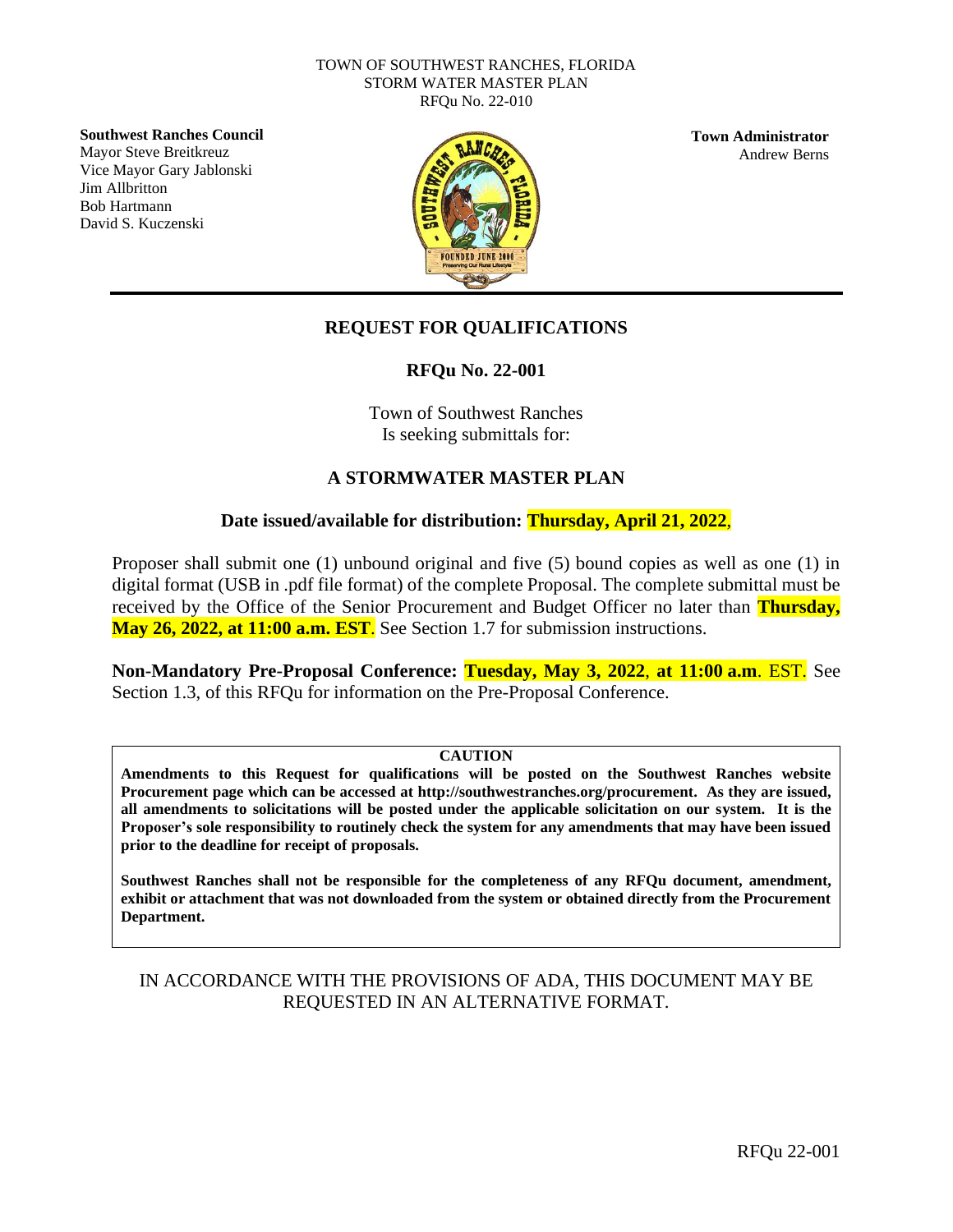#### **NOTICE TO PROPOSERS**

Sealed Statements of qualifications for consideration to provide the services detailed in the Scope of Services will be received by the Town of Southwest Ranches, Florida ("Town"), until 11:00 a.m. EST, and opened on **Thursday, May 26, 2022**, at 11:00 a.m. EST for all material, labor, equipment and supplies necessary for the:

Proposals must be clearly marked on the outside of the package(s) referencing:

### **ATTENTION: VENESSA REDMAN, SR. PROCUREMENT & BUDGET OFFICER RFQu 22-001 STORMWATER MASTER PLAN**

To better manage document disbursement for the proposal process, the Town will make proposal documents available on the Southwest Ranches website which can be accessed at: http://southwestranches.org/procurement

To review the request for qualifications documents for this project, go to the above URL and click on the project hyperlink. The documents for this project are also available on Demandstar.com. Proposers may then download and print the proposal documents or contact Venessa Redman at (954) 343-7467 or e-mail at [vredman@southwestranches.org](mailto:vredman@southwestranches.org)

Sealed proposals shall be opened and recorded on **Thursday, May 26, 2022**at 11:00 a.m. EST. Late submittals shall not be accepted or considered.

The **Non-Mandatory Pre-Proposal Conference** will be held on **Tuesday, May 3, 2022**, **at 11:00 a.m**., EST at Town Hall in the Council Chambers.

This solicitation is issued consistent with the requirements of the Consultant's Competitive Negotiation Act ("CCNA"), Florida Statutes § 287.055. The Town reserves the right, based upon its deliberations and in its opinion, to accept or reject any or all responses, or terminate the competitive solicitation process at any time and secure the solicited products and services by any other lawful means. The Town also reserves the right to waive minor irregularities or variations to the specifications and in the competitive solicitation process.

The Town reserves the right to reject any or all proposals.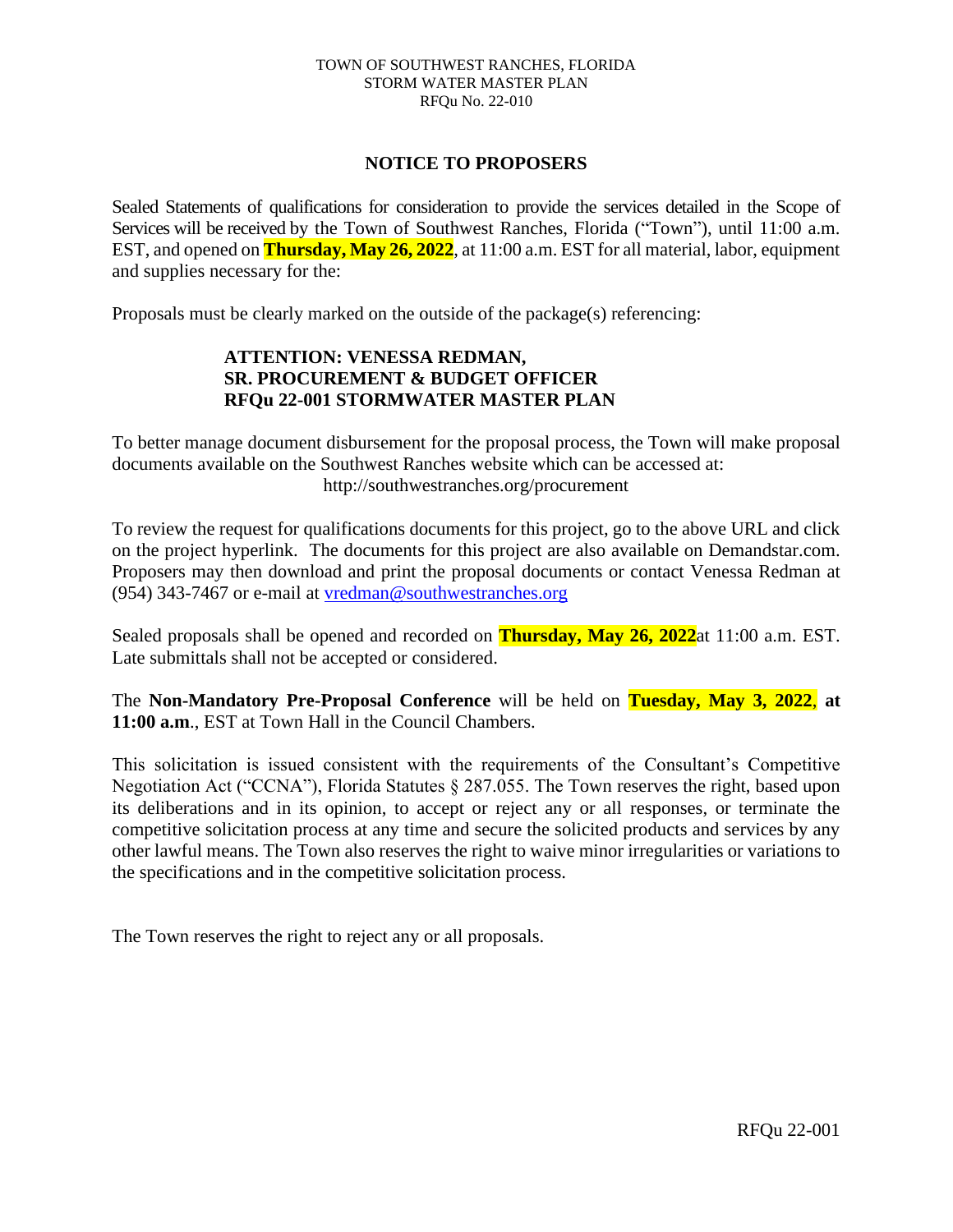# **TABLE OF CONTENTS**

# **PAGE**

| 1.1  |  |
|------|--|
| 1.2  |  |
| 1.3  |  |
| 1.4  |  |
| 1.5  |  |
| 1.6  |  |
| 1.7  |  |
| 1.8  |  |
| 1.9  |  |
| 1.10 |  |
| 1.11 |  |
| 1.12 |  |
| 1.13 |  |
| 1.14 |  |
|      |  |
| 2.1  |  |
| 2.2  |  |
| 2.3  |  |
| 2.4  |  |
| 2.5  |  |
| 2.6  |  |
| 2.7  |  |
| 2.8  |  |
| 2.9  |  |
| 2.10 |  |
| 2.11 |  |
| 2.12 |  |
| 2.13 |  |
| 2.14 |  |
| 2.15 |  |
| 2.16 |  |
| 2.17 |  |
| 2.18 |  |
| 2.19 |  |
| 2.20 |  |
| 2.21 |  |
| 2.22 |  |
| 2.23 |  |
| 2.24 |  |
| 2.25 |  |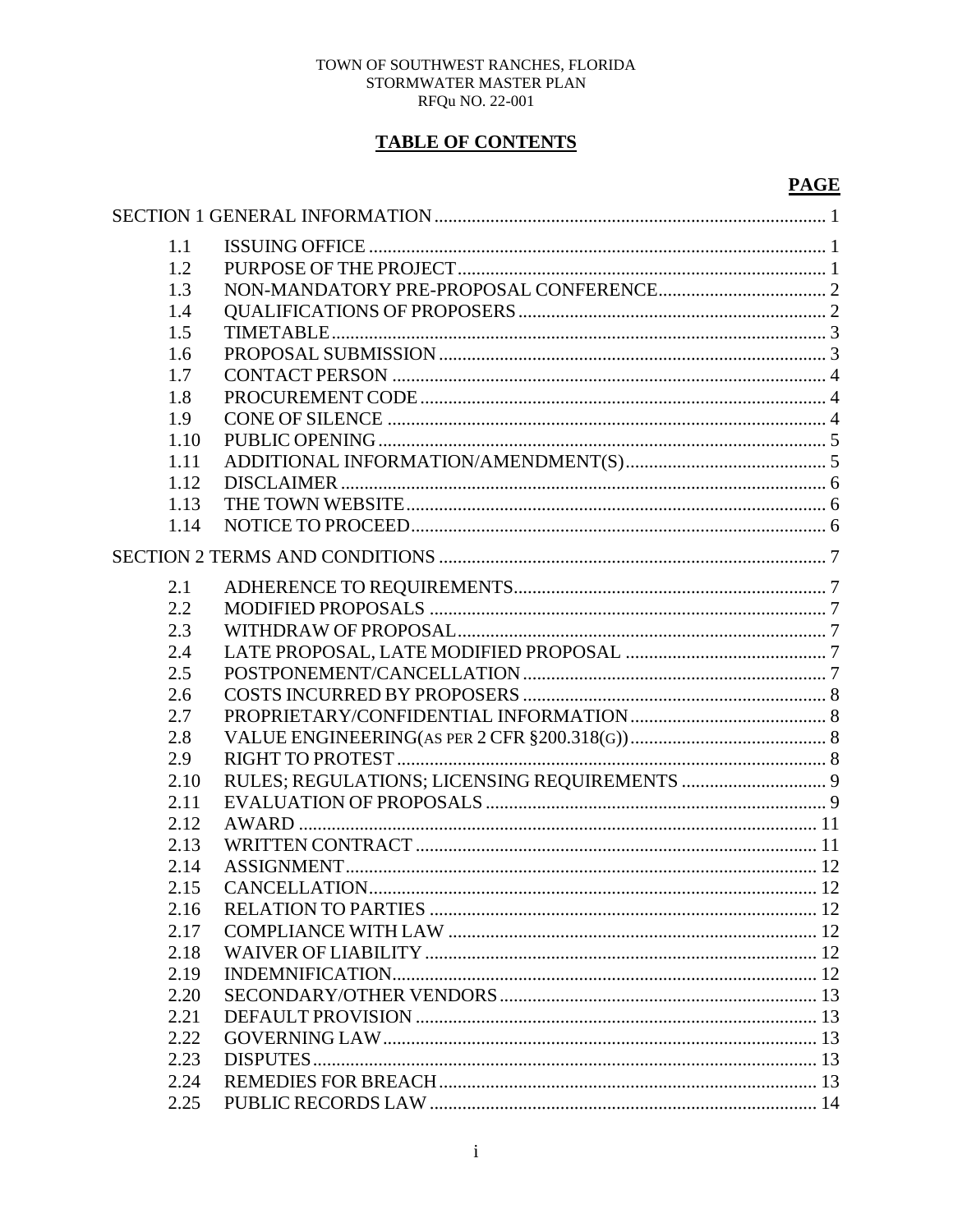| 2.26 |                                                                                      |  |
|------|--------------------------------------------------------------------------------------|--|
|      |                                                                                      |  |
|      |                                                                                      |  |
| 2.27 |                                                                                      |  |
| 2.28 |                                                                                      |  |
| 2.29 |                                                                                      |  |
| 2.30 |                                                                                      |  |
| 2.31 | NON-DISCRIMINATION & EQUAL EMPLOYMENT OPPORTUNITY  16                                |  |
| 2.32 |                                                                                      |  |
| 2.33 |                                                                                      |  |
| 2.34 | PUBLIC ENTITY CRIMES/DENIAL OR REVOCATION OF THE                                     |  |
|      | RIGHT TO TRANSACT BUSINESS WITH PUBLIC ENTITIES  17                                  |  |
|      |                                                                                      |  |
| 3.1  |                                                                                      |  |
|      | 3.1.1                                                                                |  |
|      | 3.1.2                                                                                |  |
| 3.2  |                                                                                      |  |
| 3.3  |                                                                                      |  |
|      |                                                                                      |  |
| 4.1  |                                                                                      |  |
| 4.2  | LOCAL, STATE, AND FEDERAL COMPLIANCE REQUIREMENTS  20                                |  |
| 4.3  |                                                                                      |  |
|      |                                                                                      |  |
| 5.1  |                                                                                      |  |
| 5.2  |                                                                                      |  |
| 5.3  |                                                                                      |  |
| 5.4  |                                                                                      |  |
| 5.5  | CHANGE IN THE CONTRACT PRICE OR CONTRACT TIME 23                                     |  |
| 5.6  |                                                                                      |  |
| 5.7  | PAYMENT                                                                              |  |
| 5.8  |                                                                                      |  |
| 5.9  |                                                                                      |  |
| 5.10 |                                                                                      |  |
| 5.11 |                                                                                      |  |
|      |                                                                                      |  |
|      |                                                                                      |  |
|      |                                                                                      |  |
|      |                                                                                      |  |
|      | Appendix E - Public Entity Crimes Sworn Statement Pursuant to Section 287.133(3) (A) |  |
|      |                                                                                      |  |
|      |                                                                                      |  |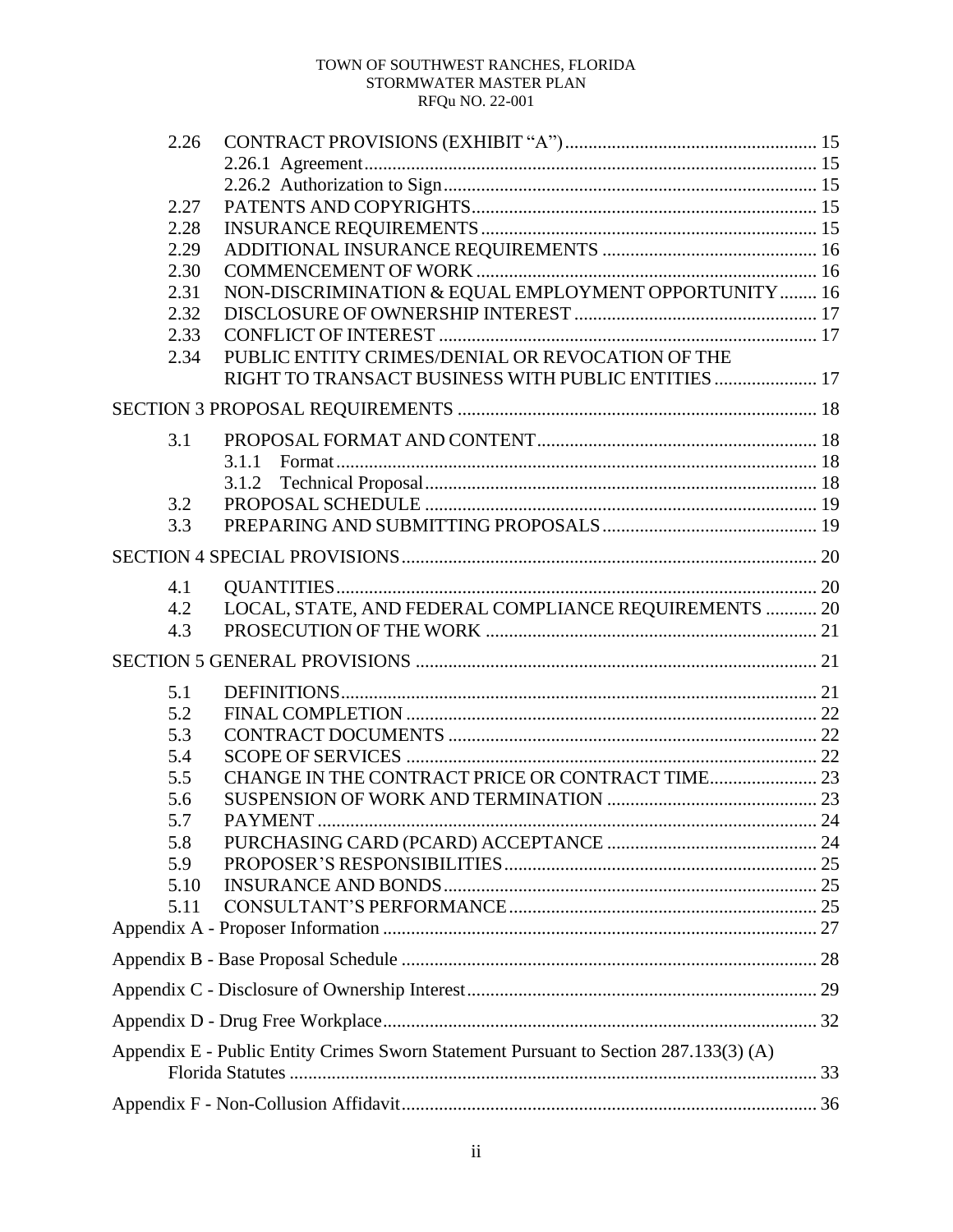| *Appendix K - Certificate Of Authority (If Corporation Or Limited Liability Company) 43 |  |
|-----------------------------------------------------------------------------------------|--|
|                                                                                         |  |
|                                                                                         |  |
|                                                                                         |  |
| Appendix O - Acknowledgment of Conformance with O.S.H.A. Standards  48                  |  |
|                                                                                         |  |
|                                                                                         |  |
|                                                                                         |  |
|                                                                                         |  |
|                                                                                         |  |
|                                                                                         |  |
|                                                                                         |  |
|                                                                                         |  |
|                                                                                         |  |
|                                                                                         |  |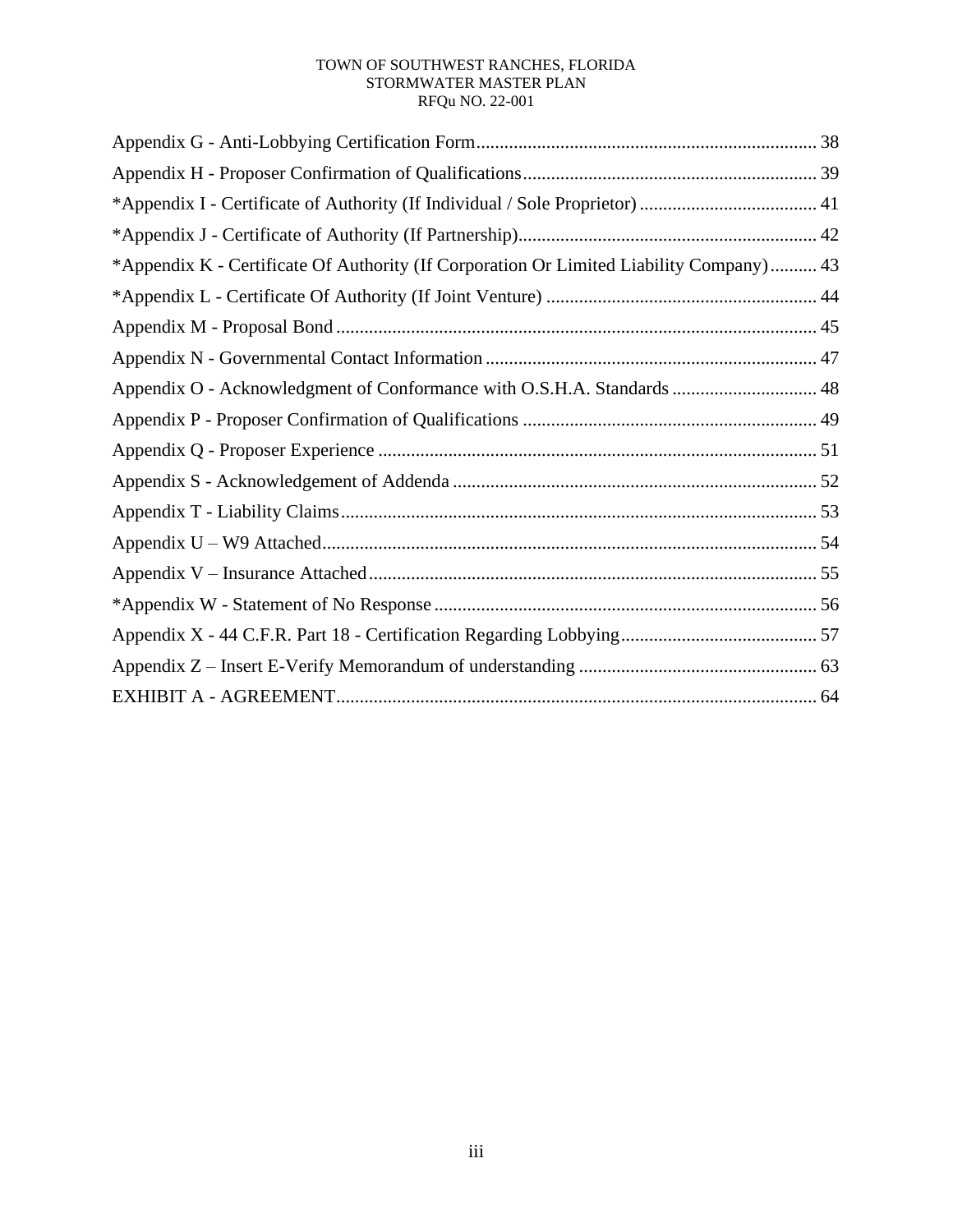#### **SECTION 1 GENERAL INFORMATION**

### **1.1 ISSUING OFFICE**

This Request for qualifications ("RFQu") is issued by the Town of Southwest Ranches, a political subdivision of the State of Florida ("Town"), by and through its Senior Procurement and Budget Officer Department ("Department"). The Department is the SOLE point of contact concerning this RFQu. All communications regarding this RFQu must be done through the Department (*See* Section 1.7).

## **1.2 PURPOSE OF THE PROJECT**

The Town of Southwest Ranches is soliciting proposals from qualified and experienced firms to deliver a Stormwater Master Plan (SWMP). The Town desires to hire a firm to develop its first Stormwater Master Plan (SWMP). Major work tasks include inventory and assessment of existing conditions baseline stormwater systems and parameters; analysis of local drainage district water control plans; development of existing conditions baseline stormwater modeling, analysis of floodplain and risks to project area; development of proposed conditions modeling with impacts of sea level rise; development of quantifiable metrics and key performance indicators, identification of proposed stormwater sites and/or projects; confirm and summarize performance against LOS standards; and development of a 10-year Stormwater Capital Improvement Plan; and final summary and recommendations.

Deliverables anticipated as a result of the project include: (1) Three hardbound signed and sealed copies of the Stormwater Master Plan document. (2) GIS Layers to incorporate into the Town's GIS Stormwater application.

The Stormwater Master Plan SWMP study area will encompass the entire Southwest Ranches municipal limits, which are roughly delineated by Griffin Road to the North, US 27 to the West, Sheridan Street to the South, and Flamingo Road to the east. The Town's total acreage is approximately 13 square miles.

Vendors are encouraged to propose modifications to the individual tasks or any part of the Scope of Services if the Vendor can demonstrate innovative, science-based methodologies that Town may not have specifically identified in the Scope of Services. The proposed additional modifications shall be identified as optional items with fees listed separately.

Through the process described herein, persons and/or firms interested in assisting the Town with the provision of the Services must prepare and submit a proposal containing no less than the information requested herein. The Town will review submittals only from those persons and/or firms that submit a proposal that includes all of the information required by this RFQu, the determination of which shall be in the sole discretion of the Town.

The Town seeks a talented, interdisciplinary team that includes the following professionals:

- Environmental, Hydrologic, Drainage & Civil Engineers
- Landscape Architect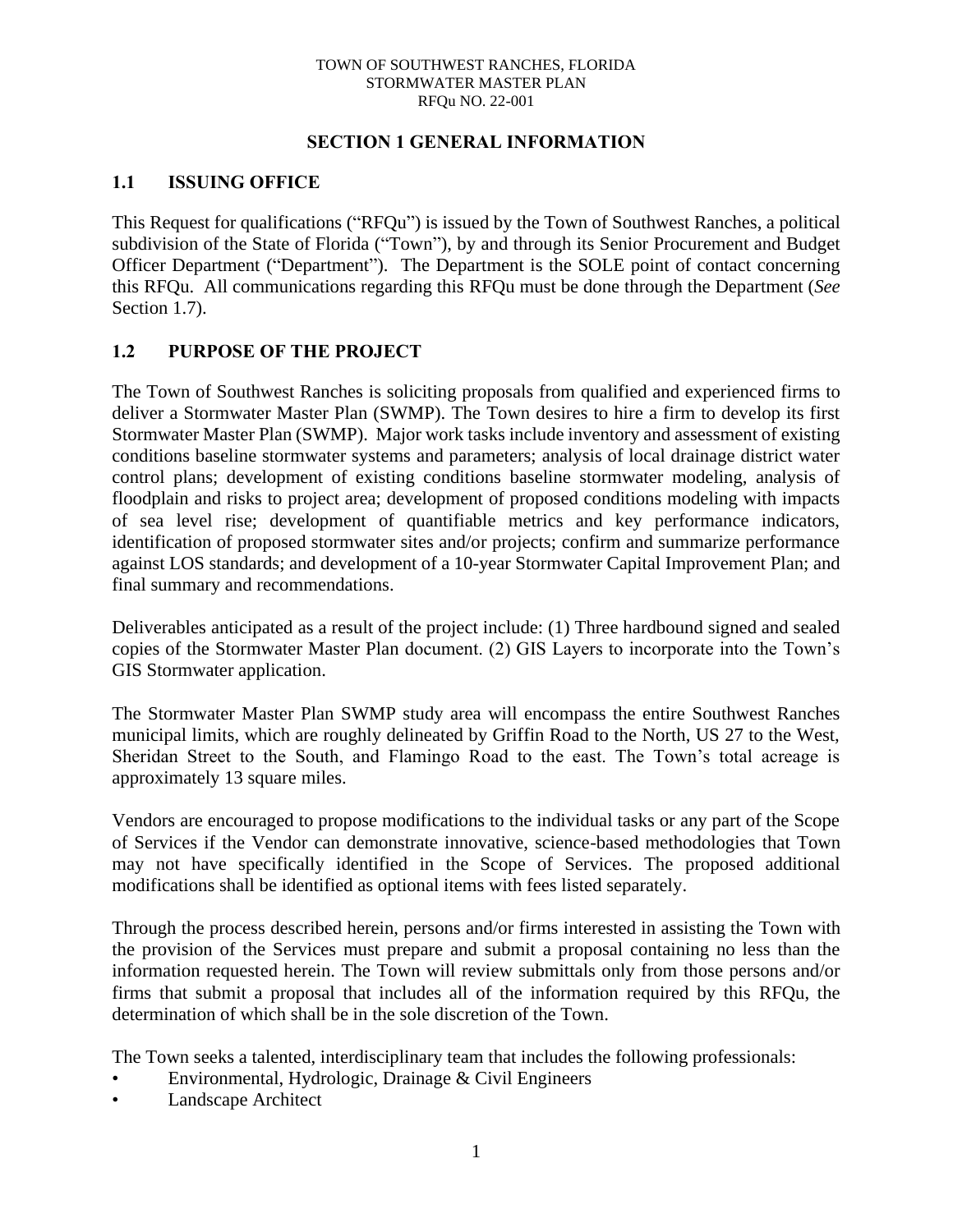- Communications Professional
- GIS & Data Expert

The Substantial Completion of the Project shall occur no later than **one hundred fifty (150) calendar days** from date of issuance of the Notice to Proceed, and Final Completion shall occur no later than **one hundred eighty (180) calendar days** from date of issuance of the Notice to Proceed.

## **1.3 NON-MANDATORY PRE-PROPOSAL CONFERENCE**

The Non-Mandatory Pre-proposal Conference will be held on **Tuesday, May 3, 2022**, **at 11:00 a.m.** EST in Council Chambers located at Town Hall, 13400 Griffin Road, Southwest Ranches, FL 33330.

There will be a Town representative available to answer questions relative to this RFQu; however, proposers should not rely on any oral representations, statements, or explanations other than those made by this RFQu or a formal Amendment to the RFQu. Any questions or comments arising subsequent to the Pre-proposal Conference must be presented, in writing, to the Contact Person (See Section 1.7) prior to the date and time stated in the Timetable (*See* Section 1.5).

In accordance with the provisions of ADA, auxiliary aids or services will be provided upon request with at least five (5) days' notice.

## **1.4 QUALIFICATIONS OF PROPOSERS**

In order to be considered, Proposers must provide with their submittal, evidence that they are qualified to satisfactorily perform the specified Services. Evidence shall include all information necessary to certify that the Proposer: maintains a permanent place of business; has not had just or proper claims pending against the Proposer or the Proposer's firm; and has provided services of a type similar to the Services sought through this RFQu.

- a) To be eligible to respond to this RFQu, the proposing firm or principals must demonstrate that they, or the principals assigned to the project, have successfully provided services similar in magnitude to those specified in the Scope of Services section of this RFQu to at least one municipality similar in complexity and vulnerability to the Town, or can demonstrate that they have the experience with private sector clients and the managerial and financial ability to successfully perform the services.
- b) The Consultants shall have been continuously engaged in the business of providing Professional Services of developing stormwater master plans to local governments for at least ten (10) years.
- c) The Consultants have no conflict of interest with regard to any other work performed for the Town of Southwest ranches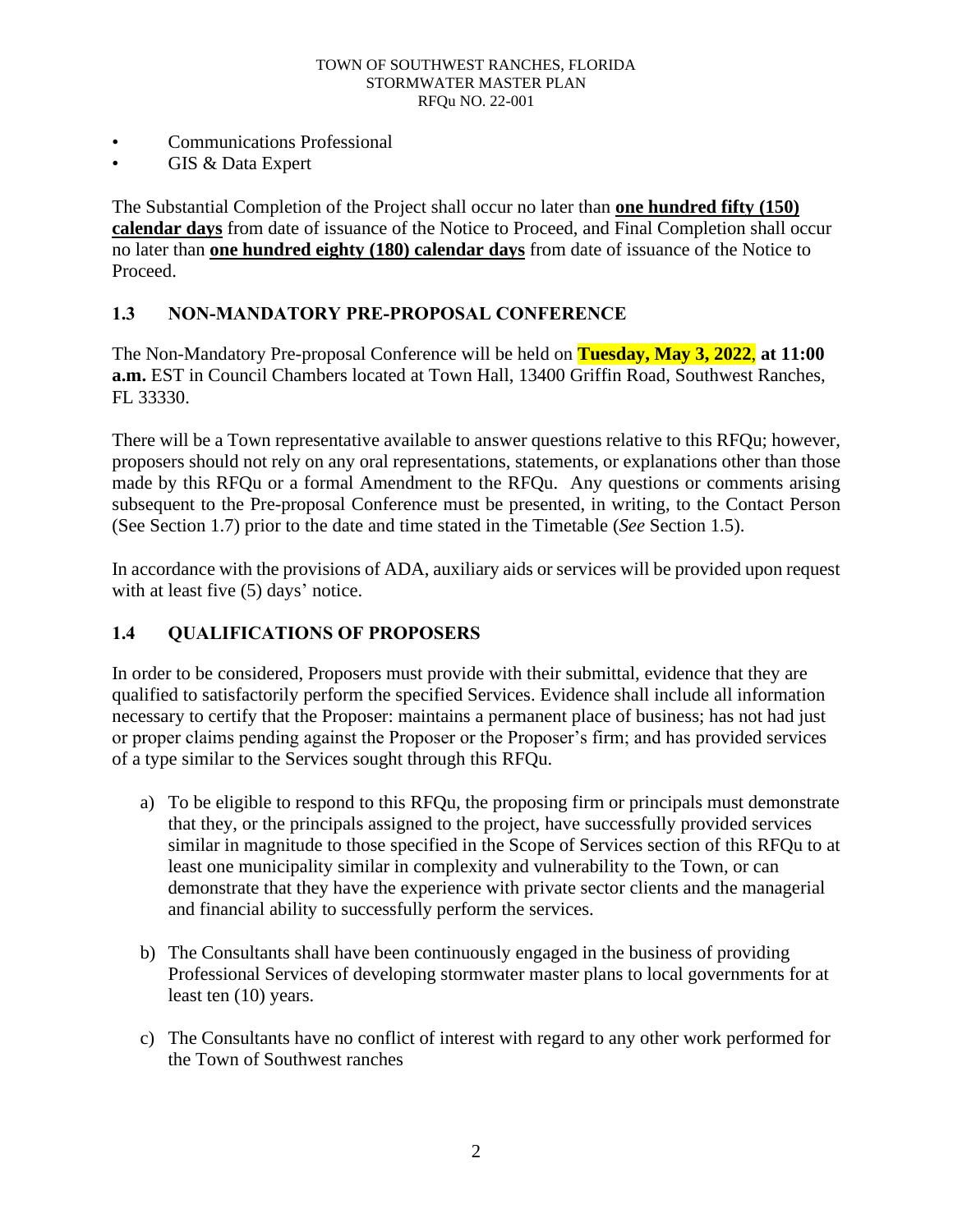## **1.5 TIMETABLE**

The anticipated schedule and deadline for this RFQu is as follows:

| <b>Activity</b>                        | Date, Time and Location                                       |  |
|----------------------------------------|---------------------------------------------------------------|--|
| RFQu available for download on website | On or about: Thursday, April 21,2022, at:                     |  |
|                                        | http://southwestranches.org/procurement or                    |  |
|                                        | Demandstar.com                                                |  |
| Non-Mandatory Pre-Proposal Conference  | 11:00 <b>a.m.</b> local time, <b>Tuesday May 3, 2022</b> , at |  |
|                                        | Council Chambers located at 13400 Griffin Road,               |  |
|                                        | Southwest Ranches, FL 33330.                                  |  |
| Deadline for Submission of Written     | 11: 00 a.m. local time <b>Tuesday</b> , May 10, 2022,         |  |
| Comments/Questions                     | the Office of the Senior Budget and Procurement               |  |
|                                        | Officer, via e-mail to                                        |  |
|                                        | vredman@southwestranches.org                                  |  |
| Response to Written Comments/Questions | 11:00 a.m. local time, Tuesday, May 17, 2022                  |  |
| Deadline for Submission of Proposals   | 11:00 a.m. local time, on Thursday, May 26, 2022              |  |
| <b>Public Opening</b>                  | 11:00 a.m. local time, on <b>Thursday</b> , May 26, 2022,     |  |
|                                        | at Council Chambers located at 13400 Griffin Road,            |  |
|                                        | Southwest Ranches, FL 33330.                                  |  |
| <b>Award Date</b>                      | To be Determined                                              |  |

### **1.6 PROPOSAL SUBMISSION**

It is anticipated that Proposals will be opened at **11:00 a.m. EST, on Thursday, May 26, 2022.**

The Proposal Response Forms, included in the appendix, must be signed by an officer of the proposing entity or other authorized person.

The submission of a signed RFQu will be considered by the Town as constituting a legal offer by the proposer to provide services required by this RFQu at the proposed price identified therein.

No Proposals will be accepted after the deadline for submission of Proposals or at any location other than the location described in Section 3.3.

Facsimile or email submittals will not be accepted. Proposals received after 11:00 a.m. local time on the above referenced date will not be accepted under any circumstances. Any uncertainty regarding the time a proposal is delivered or received will be resolved against the Proposer.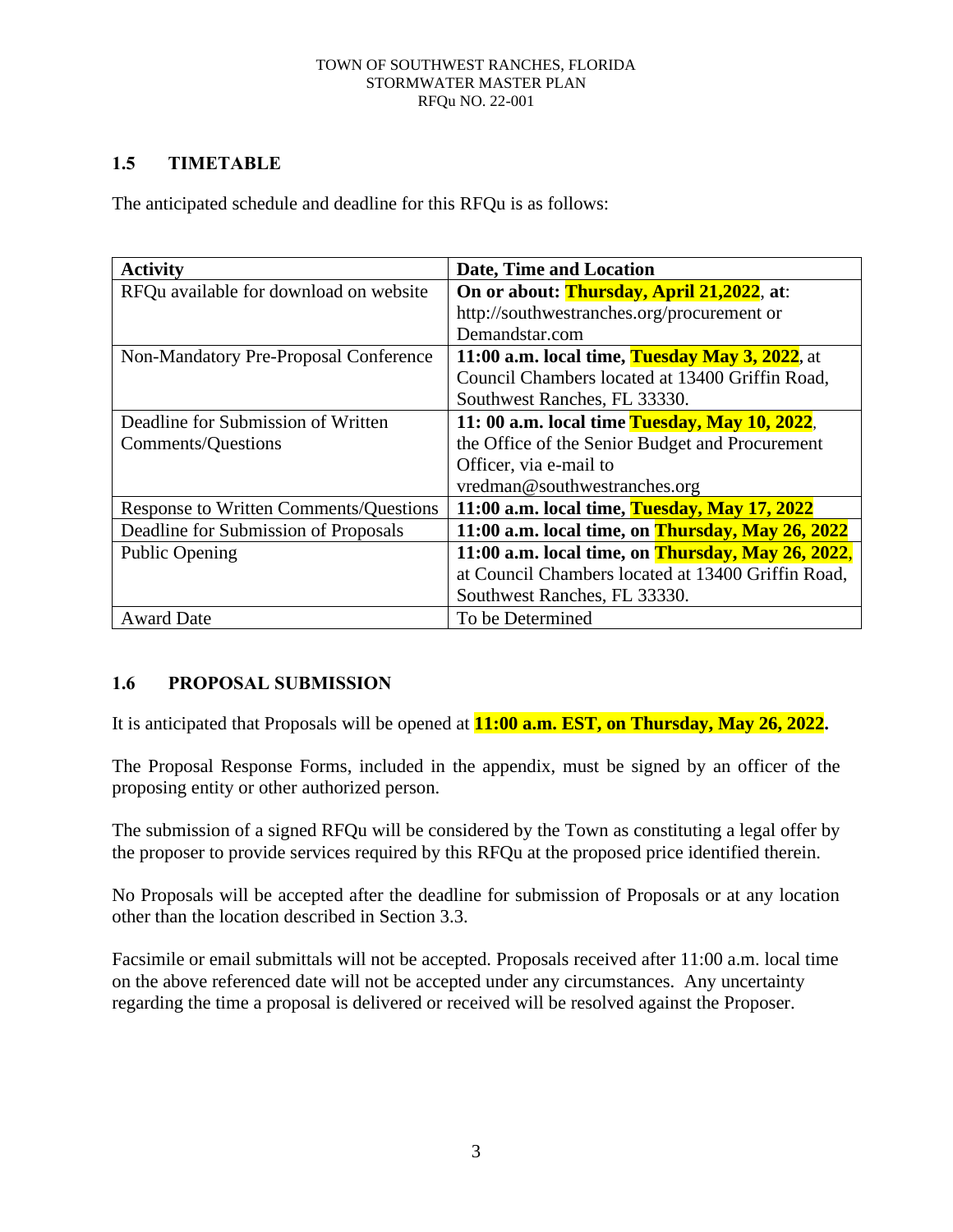## **1.7 CONTACT PERSON**

The individual designated as the "Contact Person" for the RFQu is:

Venessa Redman, Senior Procurement and Budget Officer 13400 Griffin Road Southwest Ranches, FL 33330 Phone: 954-434-7467 Fax: 954-434-1490 Email: vredman@southwestranches.org

### **1.8 PROCUREMENT CODE**

Article IX of the Town's Code of Ordinances establishes specific directions and guidelines for employees and agents of the Town to use in purchasing commodities and services. All requests for commodities and/or services, and all purchases shall be for a public purpose and in accordance with this code. This code provides the policies and procedures that frame the purchasing of contractual services and commodities starting with defining the procurement and proceeding through award of the contract or purchase order. The Town is committed to a system that provides quality, integrity and competition in a professional manner. Generally, purchasing procedures provide a mechanism to allow commodities and services to be purchased at the lowest possible cost, and consistent with the quality needed to meet the requirements of the Town.

In addition to the procedures set forth in this code, the Town shall also adhere to the requirements of Florida Statutes, to the extent applicable to the Town.

### **1.9 CONE OF SILENCE**

The Cone of Silence means a prohibition on any communication regarding this RFQu between a potential vendor, service provider, proposer, bidder, lobbyist, or consultant and the Town Council members, Town's professional staff including, but not limited to, the Town Administrator and his or her staff, or any member of the Town's selection or evaluation committee. See Article IX, Sec. 2-208(c) for additional information including permitted exceptions to the Cone of Silence.

The Cone of Silence shall be imposed at the time of the advertisement of this RFQu and shall terminate at the beginning of the Town Council meeting at which the Town Administrator makes his or her written recommendation to the Town Council. However, if the Town Council refers the solicitation back to the administrator, staff or committee for further review, the Cone of Silence shall be re-imposed until such time as the administrator makes a subsequent written recommendation and commencement of the Council meeting. The Cone of Silence shall also terminate in the event that the Town Administrator cancels the solicitation.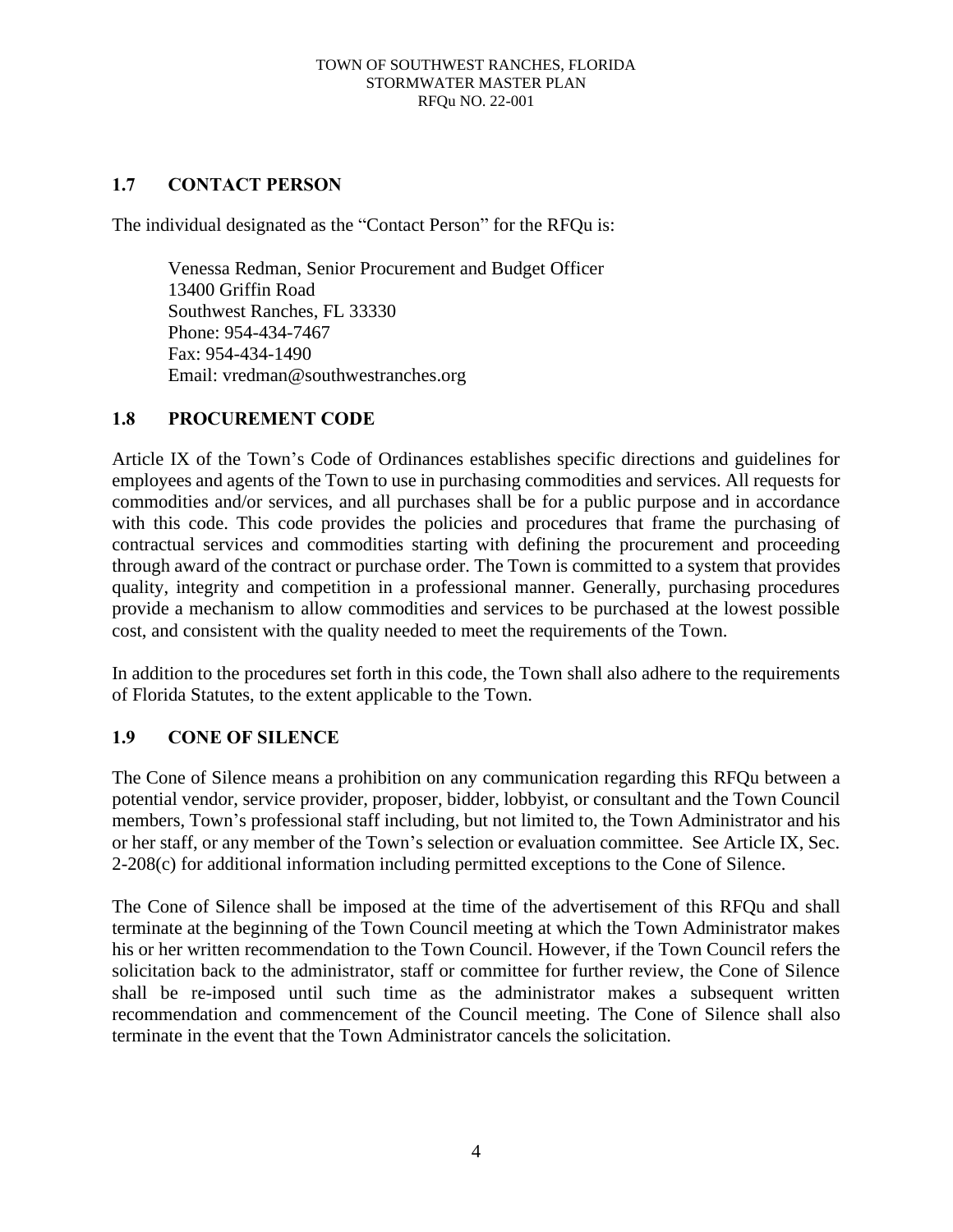Prior to an award, violation of the Cone of Silence shall result in the disqualification of the proposer from further consideration. Discovery of a violation after an award by a particular proposer shall render any RFQu award to said proposer voidable by the Town, and in the Town's sole discretion.

### **1.10 PUBLIC OPENING**

A public opening, of Sealed proposals, will take place on **Thursday, May 26, 2022, at 11:00 a.m.** EST.

The public may view proposal meetings in person in the Council Chambers located at 13400 Griffin Road, Southwest Ranches, FL 33330.

The identity of the submitters shall be read aloud. However, no additional information set forth in the proposal shall be made public until the time of a notice of an "Intended award" or 30 days from the Request for Qualifications Opening, whichever is earlier, and in accordance with Florida Statutes, Chapter 119.

After opening of proposals, the Town will look for any unbalanced proposals to ensure that unit prices are within industry standards and that the Proposers are not charging excessive unit prices for those items the Town will utilize the most. The Town intends to award in accordance with the terms of this RFQu and the Town's Procurement Code to the highest ranked firm.

In the award of a Contract pursuant to this RFQu, the services shall be provided on a "non-exclusive" basis, and the Town may utilize the services of other vendors as may be deemed necessary at the Town's discretion.

### **1.11 ADDITIONAL INFORMATION/AMENDMENT(S)**

Any questions, comments (i.e., additional information or clarifications) must be made, in writing via e-mail, or U.S. Mail no later than **Tuesday, May 10, 2022**, **at 11:00 a.m. EST**, to the address listed in this RFQu Timetable (*See* Section 1.5) or e-mail address listed for the Contact Person (*See* Section 1.7). The request must contain the proposer's name, address, phone number, and e-mail address.

Changes to this RFQu, when deemed necessary by the Town, will be completed only by written Amendment(s) issued prior to the deadline for submission of proposals. Proposers should not rely on any representations, statements, or explanation other than those made by this RFQu or in any Amendment to this RFQu. Where there appears to be a conflict between this RFQu and any Amendment issued, the last Amendment issued shall prevail.

Amendments to this RFQu will be posted on Town of Southwest Ranches Purchasing Department website which can be accessed at http://southwestranches.org/procurement/.

It is the sole responsibility of Proposers to routinely check for any Amendments that may have been issued prior to the deadline for submission of proposals. Town shall not be responsible for the completeness of any RFQu package not downloaded from this website or purchased directly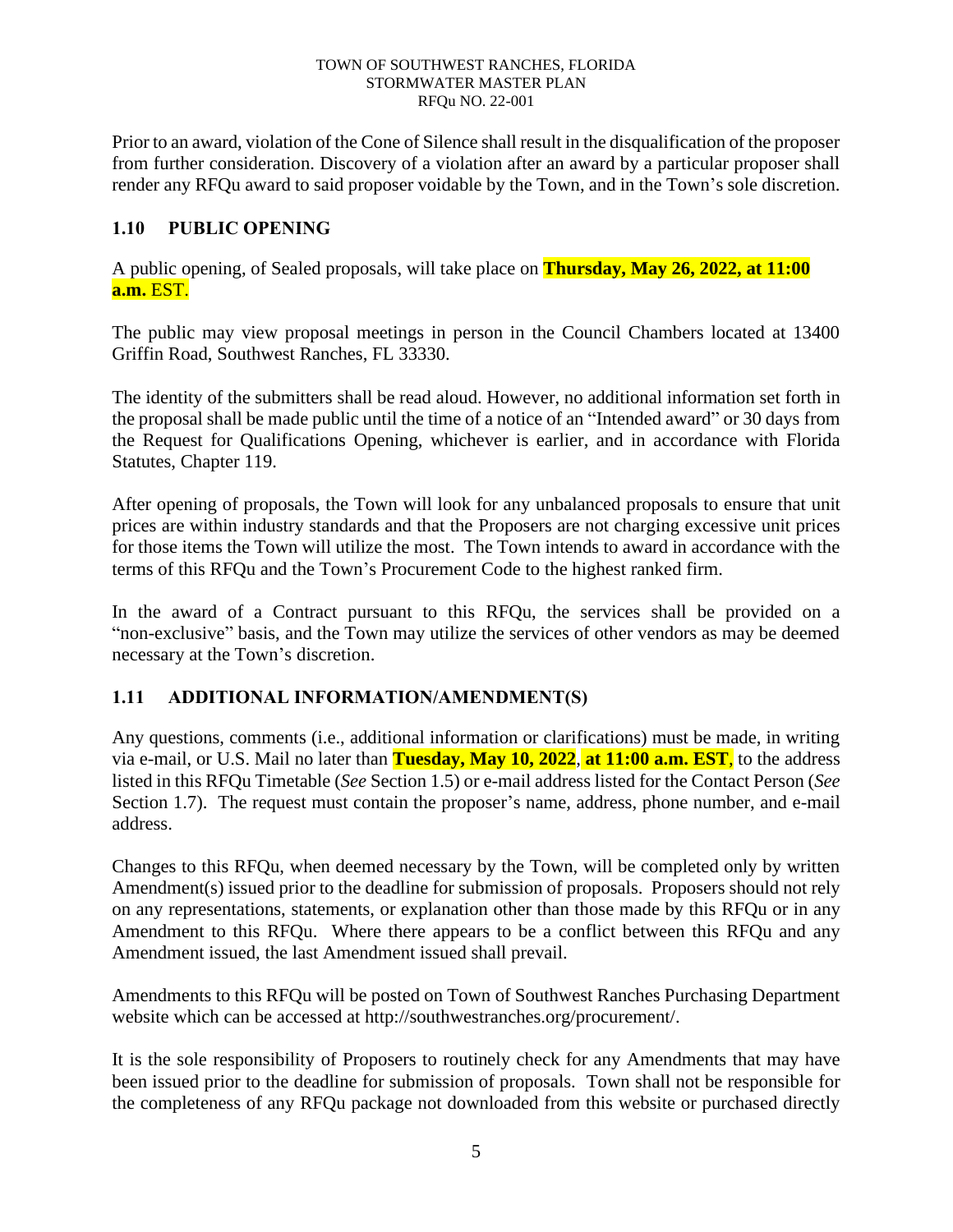from the Department. A proposer may verify with the designated Contact Person (*See* Section 1.7) that proposer has received all Amendments to this RFQu prior to the submission of its proposal.

# **1.12 DISCLAIMER**

All documents and information, whether written, oral or otherwise, provided by the Town relating to this RFQu are being provided solely as an accommodation and for informational purposes only, and the Town is not making any representations or warranties of any kind as to the truth, accuracy, or completeness of such documents or information, or as to the sources thereof. The Town shall have no liability whatsoever relating to such documents and information and all parties receiving the same shall not be entitled to rely on such documents and information but shall have a duty to independently verify the accuracy of the information contained therein. Failure on the part of any proposer to examine, inspect and be completely knowledgeable of the terms and conditions of the RFQu, or any other relevant documents or matters, shall not relieve the selected proposer from fully complying with this RFQu.

The Town reserves the right to reject all or any portions of any proposal, to reject all proposals, to waive any informality, non-material irregularity or technicality in any proposal, to re-advertise for proposals, or take any other such actions that may be deemed to be in the best interest of the Town.

No guarantee or warranty is given or implied by the Town regarding the minimum or total amount of services that may be purchased from the contract or award. The quantities and frequencies provided herein are for proposal purposes only and, will be used for tabulation and presentation of the Proposal. The Town reserves the right to increase or decrease service quantities and frequencies, as deemed necessary to serve the best interests of the Town.

## **1.13 THE TOWN WEBSITE**

Bids, Proposals, addenda, bid/evaluation tabulations, links to bid conferences, attendee lists and other information is available on the Town's website "Procurement" and "Calendar" page, which can be found at:<https://www.southwestranches.org/procurement/> and links for public attendance can be found on the calendar at:<https://www.southwestranches.org/events/>

# **1.14 NOTICE TO PROCEED**

It is recommended that Proposer attend a non-mandatory pre-proposal conference (*See* Section 1.5).

Proposer shall be instructed to commence work by written instructions by the Town Administrator or his designee by issuance of a Notice to Proceed. The Notice(s) to Proceed will not be issued until proposer submits to the Town all required bonds, insurance certificates and/or other documents and after execution of the Contract by both parties. Proposer warrants to the Town that it shall diligently and continuously perform such work to achieve Substantial Completion and Final Completion, within the times set forth in the Agreement (*See* Exhibit "A"). To the extent set forth in the Agreement, the Town may, in its sole discretion and at its option, elect to impose liquidated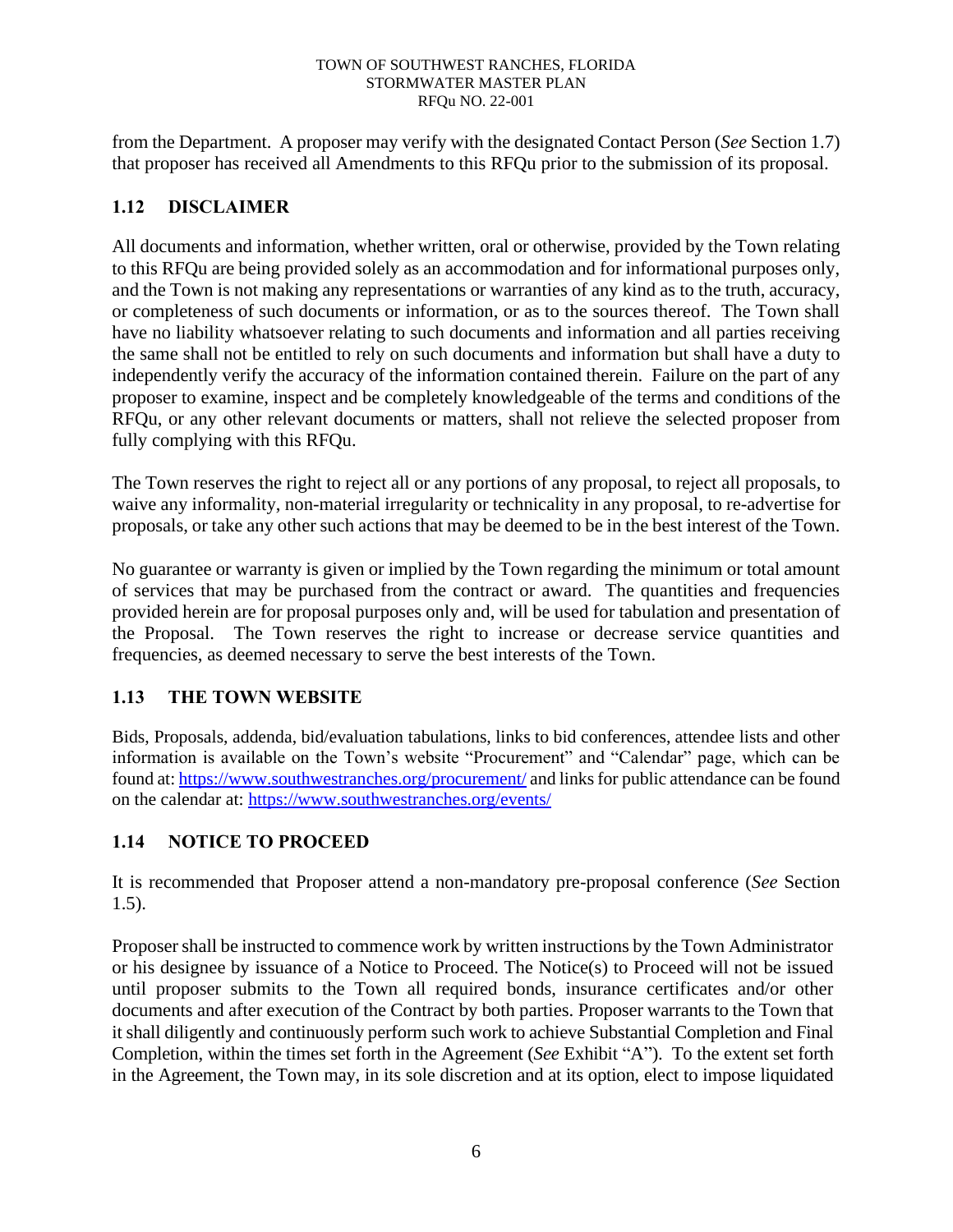damages or actual damages, whichever is greater, for failure to complete the work within the timeframe required (*See* Exhibit "A").

Proposer shall furnish sufficient forces and equipment and shall work such hours, including overtime operations, as may be necessary to timely perform the work in accordance with the schedule included in the Agreement.

### **SECTION 2 TERMS AND CONDITIONS**

#### **2.1 ADHERENCE TO REQUIREMENTS**

Proposers guarantee their commitment, compliance, and adherence to all requirements of this Request for Qualifications by submission of their proposals.

### **2.2 MODIFIED PROPOSALS**

Proposers may submit a modified proposal to replace all or any portion of a previously submitted proposal until the deadline for submission of proposals specified in the Proposal Timetable (*See* Section 1.5). The Town will only consider the latest proposal submitted.

#### **2.3 WITHDRAW OF PROPOSAL**

A proposal may be withdrawn, only by written notification to the Town, prior to the opening of proposals. (*See* Section 1.5). After the opening of proposals, they shall be irrevocable for a period of ninety (90) days. Unless withdrawn, as provided in this subsection, a proposal shall be irrevocable until the time that a Contract is awarded. Proposers who unilaterally withdraw a proposal without permission of the Town before 90 days have elapsed from the date of the opening of proposals may be debarred and are subject to forfeiture of the Proposal Security.

### **2.4 LATE PROPOSAL, LATE MODIFIED PROPOSAL**

Proposals and/or modifications to proposals received after the deadline for submission of proposals specified in the RFQu Timetable (*See* Section 1.5) shall not be considered.

#### **2.5 POSTPONEMENT/CANCELLATION**

Notwithstanding any provision of this RFQu to the contrary, the Town, in its sole and absolute discretion, shall have the right to reject any and all, or parts of any and all proposals; commence a new solicitation process; postpone or cancel this RFQu process; and/or waive any non-material irregularities in this RFQu or the proposals received as a result of this RFQu. In addition, the Town of Southwest Ranches Council may reject any proposal prior to award.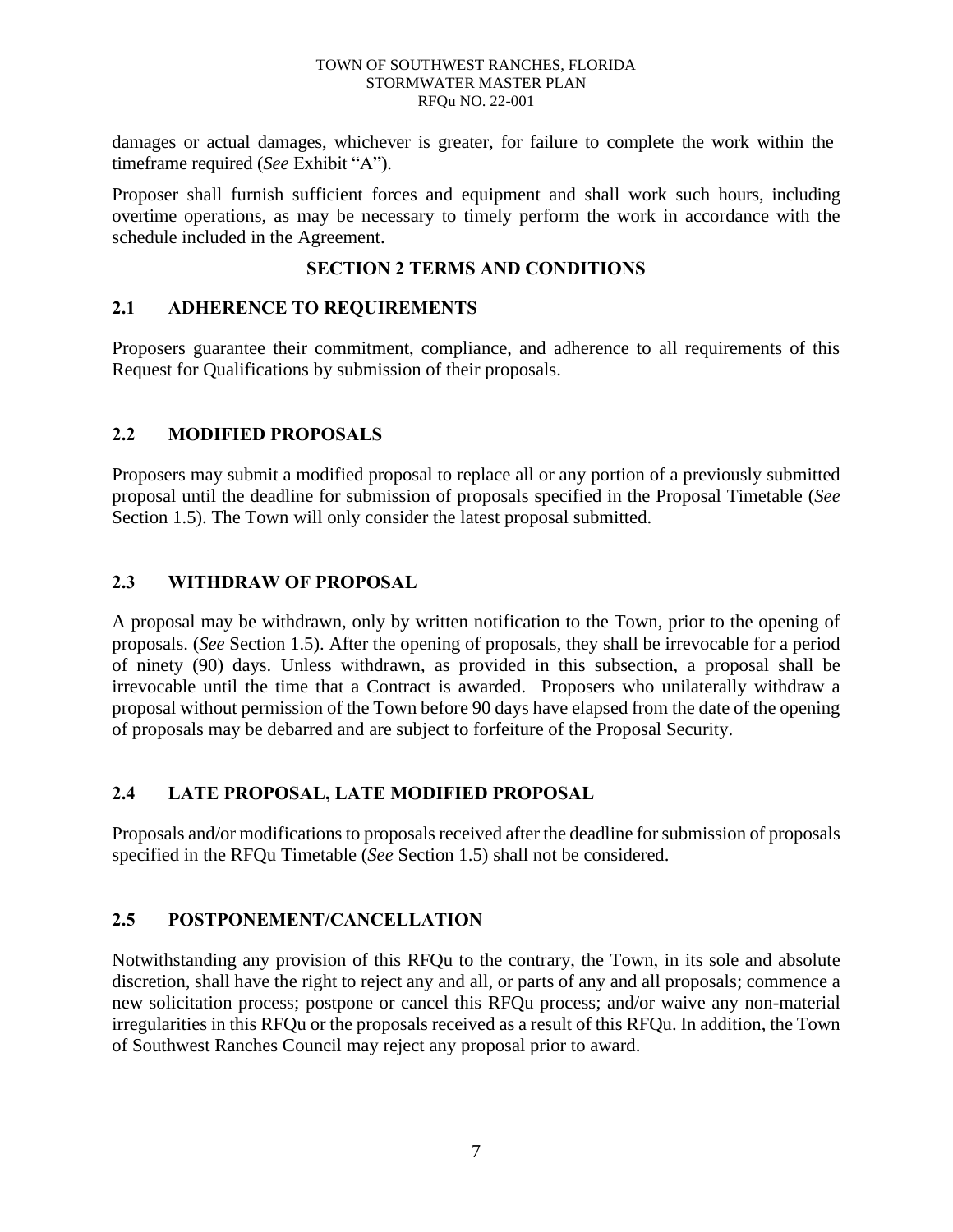Failure on the part of the awarded Proposer to comply with the terms of this RFQu, to execute and deliver any required Contract Documents, bonds, and insurance, will result in the cancellation or rescission of the award, and a forfeiture of the Proposal security. In that event, the Town may proceed to award the contract to the next highest ranked Proposer, or to re-advertise the project, in its sole discretion when deemed to be in the best interests of the Town.

### **2.6 COSTS INCURRED BY PROPOSERS**

All expenses incurred with the preparation and submission of proposals to the Town, or any work performed in connection therewith, shall be borne by the proposer.

## **2.7 PROPRIETARY/CONFIDENTIAL INFORMATION**

Proposers are hereby notified that all information submitted as part of, or in support of, proposals will be available for public inspection after the opening of proposals, in compliance with Chapters 119 and 286, Florida Statutes, popularly known as the "Public Records Law" and the "Government in the Sunshine Law" respectively.

## **2.8 VALUE ENGINEERING(as per 2 CFR §200.318(g))**

Contractor may request substitution of Materials, articles, pieces of equipment, or any changes that reduce the Contract Price by making such request to Consultant in writing. Consultant will be the sole judge of the acceptability of any proposed substitute, and no substitute will be ordered, installed, used, or initiated without Consultant's prior written acceptance by a Change Order or an approved Shop Drawing. In no event will any substitution accepted by Consultant result in an increase in the Contract Price or Contract Time. By making a request for substitution, Contractor agrees to pay directly to Consultant all Consultant's fees and charges related to Consultant's review of the request for substitution, regardless of whether the request for substitution is accepted by Consultant. Any substitution submitted by Contractor must meet the form, fit, function, and life cycle criteria of the item proposed to be replaced, and there must be a reduction in Contract Price including Consultant review fees and charges. If a substitution is approved, the net dollar savings shall be shared equally between Contractor and Town and shall be processed as a deductive Change Order. Town may require Contractor to furnish, at Contractor's expense, a special performance guarantee or other surety with respect to any substitute approved after award of this Contract.

## **2.9 RIGHT TO PROTEST**

For purposes of this RFQu, the term "Purchasing Code" shall mean Chapter 2, Article IX, of the Town of Southwest Ranches Procurement Code (ORD 22-005). The Protest Section of the Code is hereby incorporated into this RFP by reference ("Proposal Protest"). By responding to this RFQu, all Proposers agree that the Proposal Protest procedures set forth in the Code are applicable to this RFQu and shall comply with said procedures.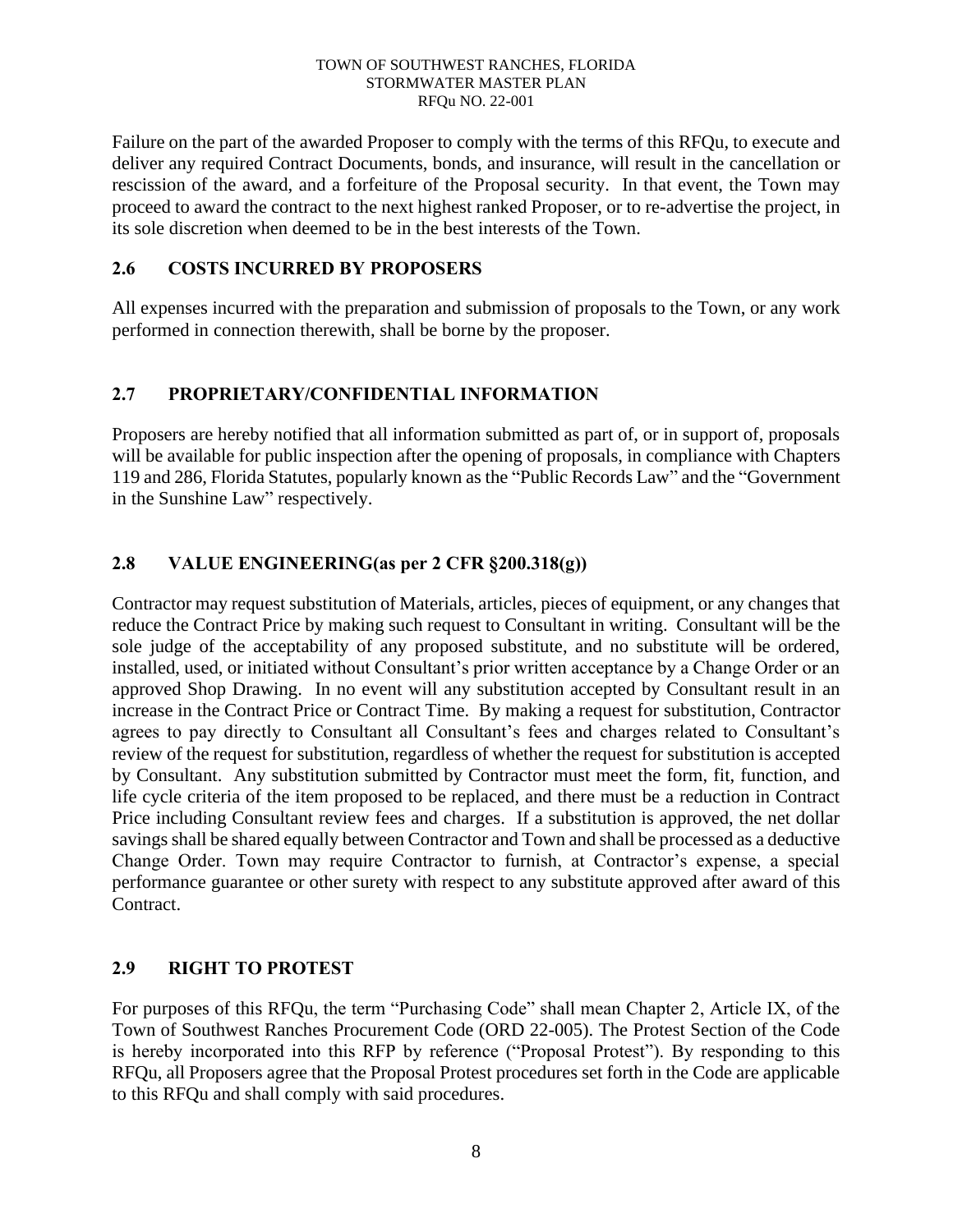Any Proposer may protest any recommendations for award of the Agreement in accordance with Protest Procedures by submitting a written protest to the Senior Procurement and Budget Officer within five (5) business days after posting the Notice of Award Recommendation. Protests must be submitted in writing, addressed to the Senior Procurement and Budget Officer at 13400 Griffin Road, Southwest Ranches, FL 33330 and delivered via hand delivery, or mail.

#### **2.10 RULES; REGULATIONS; LICENSING REQUIREMENTS**

The proposer shall comply with all laws, ordinances, and regulations applicable to the services contemplated herein, including, but not limited to, those applicable to conflict of interest and collusion. Proposers are presumed to be familiar with all federal, state, and local laws, ordinances, codes, and regulations that may in any way affect the services offered, including, but not limited to, Executive Order No. 11246 entitled "Equal Employment Opportunity" as amended by Executive Order No. 11375, and as supplemented by the Department of Labor Regulations (41 CFR, Part 60).

The Town, at its discretion, reserves the right to inspect any/all Proposer's facilities to determine their capability of meeting the requirements for this RFQu and the Contract to be awarded. Also, responsibility, and responsiveness of the Proposer, including the financial position, experience, staffing, equipment, materials, references of Proposer, and past history of service by Proposer to the Town and/or with other units of State, and/or Local governments in Florida, or comparable private entities, may be taken into consideration in the award of a Contract. If the project involves services or costs based upon a unit price or ongoing services, the Town reserves the right to reduce the level of service within its sole discretion.

### **2.11 EVALUATION OF PROPOSALS**

All proposals submitted on time will first be reviewed by the Procurement Division to determine responsiveness. The Town reserves the right to accept or reject any or all proposals deemed as not responsive. The Town reserves the right to waive immaterial irregularities in proposals if in the best interest of the Town.

The selection process will be in accordance with Florida Statutes Section 287.055, Consultants' Competitive Negotiation Act (CCNA). The Evaluation Committee, approved by the Town Manager, will review the qualification of all submitting firms. Ranking will be made solely based on the information included in the submitted proposal. The Town reserves the right to determine, at its sole discretion, whether the statement of qualifications satisfactorily meets the criteria established in this RFQu, and the right to seek clarification from any firm(s) submitting qualifications.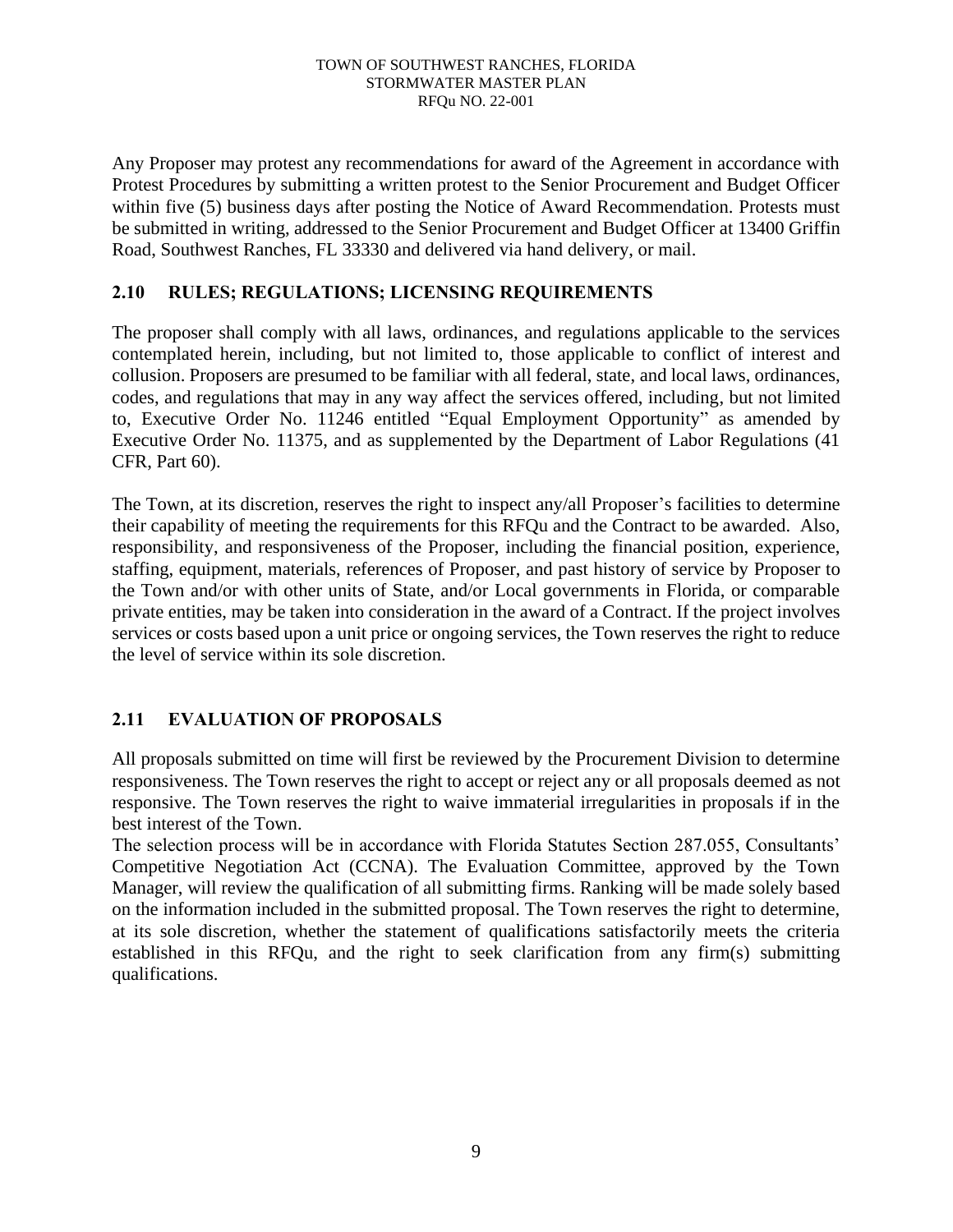## **EVALUATION CRITERIA**

The following evaluation criteria will be used as a general guide for evaluating the proposals. The Evaluation Committee will independently review and evaluate all responsive proposals received. Members may choose not to award any points, should they feel a proposal is undeserving or does not sufficiently address the criteria. The establishment, application and interpretation of the evaluation criteria below shall be solely within the discretion of the Town.

SECTION CRITERIA POSSIBLE POINTS:

| $\mathbf{A}$                                                                          | <b>Knowledge of Stormwater Master Plan</b> | 15 |
|---------------------------------------------------------------------------------------|--------------------------------------------|----|
| B                                                                                     | <b>Staff Qualifications</b>                | 10 |
| $\mathbf C$                                                                           | <b>Approach and Methodology</b>            | 10 |
| D                                                                                     | <b>Design Philosophy</b>                   | 5  |
| E                                                                                     | <b>Cost Control and Value Engineering</b>  | 5  |
| F                                                                                     | <b>Experience</b>                          | 35 |
| G                                                                                     | <b>References</b>                          | 10 |
| Location of Firm's Main Office from Town Hall<br>10                                   |                                            |    |
| $(50 \text{ miles or less} = 10 \text{ pts}; 51 - 100 \text{ miles} = 5 \text{ pts})$ |                                            |    |
| <b>MAXIMUM POSSIBLE POINTS</b><br><b>100</b>                                          |                                            |    |

### A. **STORMWATER KNOWLEDGE (10 points)**

Demonstrate experience in design and permitting of municipal (or county) agency Stormwater Master Plan, developing a Stormwater hydraulic/hydrological model based on the complete GIS database, experience in developing a phased capital improvement projects (CIP), grant funding Opportunities State, County, codes and ordinances.

### B. **STAFF QUALIFICATIONS (20 points)**

Indicate the orientation of the design team, identifying the key personnel and describing their qualifications and responsibilities. Indicate prior experience on similar projects. Qualification should highlight experience with regulatory agencies, permitting and governing regulations and their locations. Provide the Florida registration numbers of professional personnel.

#### **NOTE: An organizational chart is recommended.**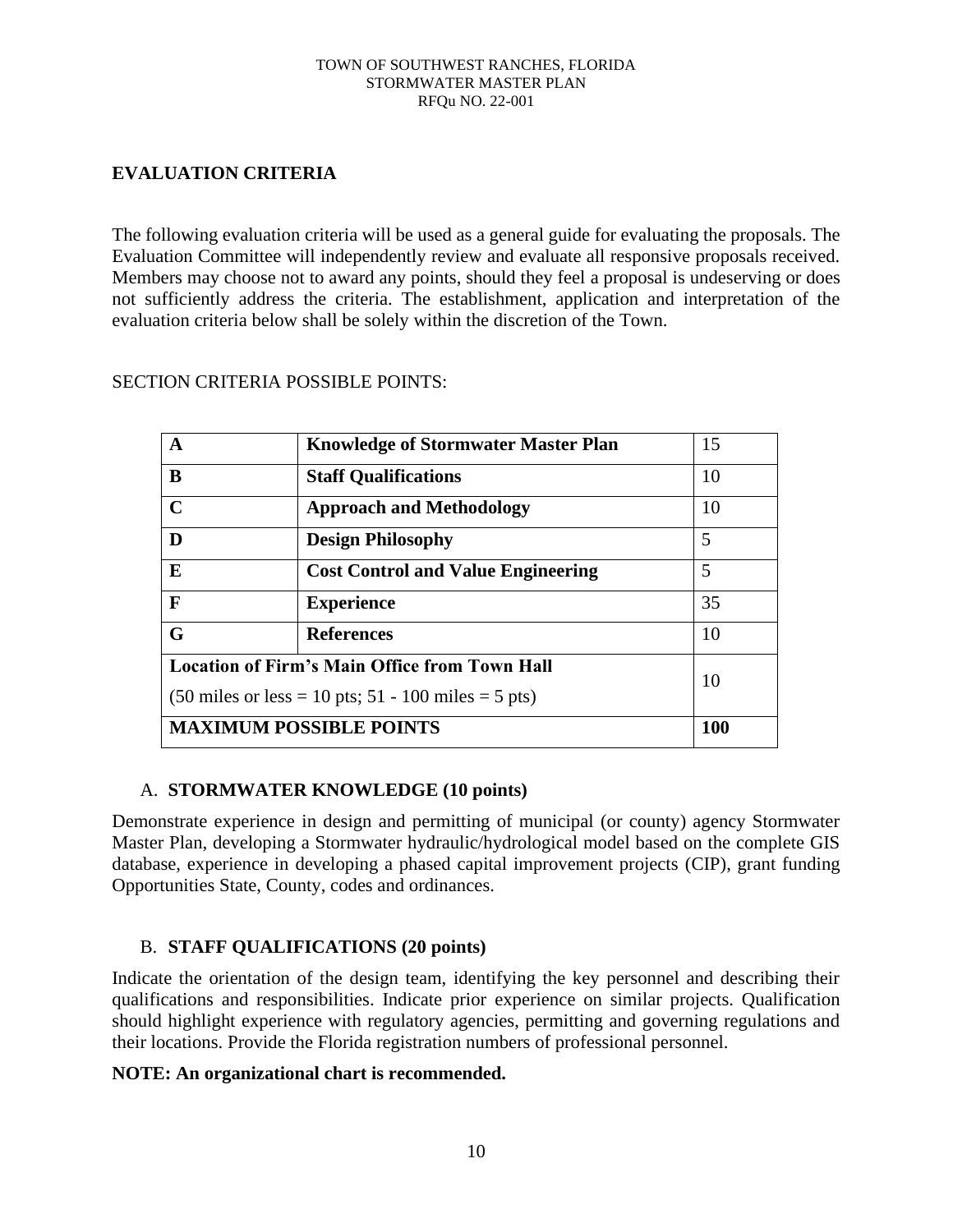### C. **APPROACH & METHODOLOGY (10 points)**

Summarize a general approach that outlines how the project team will interact during the various stages of the project. The firm's ability to use this approach to complete the project on time and to secure funding will be considered and should be identified.

#### D. **DESIGN PHILOSOPHY (10 points)**

Explain in detail your design philosophy and how it will be used to create extraordinary projects in our various settings. Include details that will be analyzed and incorporated into the overall design. Explain how you will ensure that the project will be designed to include all the facets the Town desires. Describe how you have used innovation design concepts on other projects.

#### E. **COST CONTROL & VALUE ENGINEERING (10 points)**

Demonstrate knowledge and experience in the evaluation of varied shoreline protection systems, construction techniques and material evaluation to ensure optimum value in meeting the design requirements.

#### F. **EXPERIENCE (30 points)**

Describe the experience in providing similar services of the firm within the last ten (10) years that are similar to the Services herein. Past performance of Proposer's that have previously done business with the Town of Southwest Ranches will be considered.

### G. **REFERENCES (10 points) – Appendix Q**

References from public sector clients are preferred. The Town will send Reference Check Surveys via email to the references provided. If the contact information is incorrect or the reference does not respond, the firm will lose points awarded for this criterion. Reference Letters submitted are preferred.

### **2.12 AWARD**

The Town intends to award a contract to the highest ranked proposer whose proposal meets the requirements of this RFQu, and in accordance with the Town's Procurement Code**.**

### **2.13 WRITTEN CONTRACT**

The successful Proposer shall be required to enter into a written Contract with the Town, the Contract form shall be prepared by the Town, and shall incorporate the terms of this RFQu, the accepted Proposal, and include a termination for convenience clause and other terms which may be required by the Town or its Procurement Code, and acceptable to the Town Council. The Contract shall be substantially in the form attached to this RFQu. No Work shall be performed or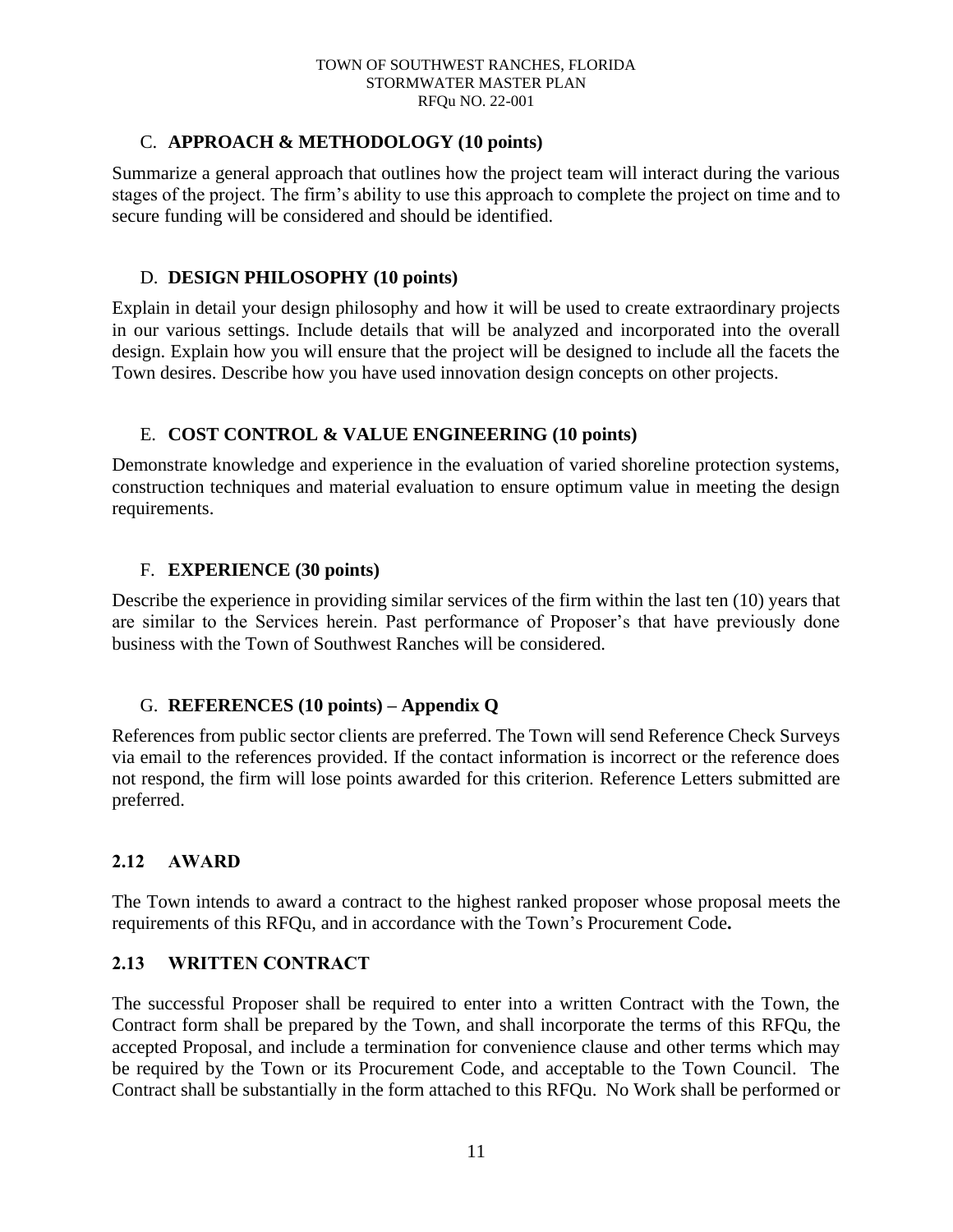payment due unless a written Contract is fully executed and has been approved by the Town Council.

### **2.14 ASSIGNMENT**

This RFQu and any Contract awarded pursuant hereto shall be binding upon and shall inure to the benefit of the Town and to any and all of its successors and assigns, whether by merger, consolidation, and transfer of substantially all assets or any similar transaction. Notwithstanding the foregoing, the Contract is personal to the Proposer, and Proposer may not, either directly or indirectly, assign its rights or delegate its obligations to Town hereunder without first obtaining the Town's consent in writing. Any such attempted assignment or delegation shall be deemed of no legal force and effect whatsoever.

#### **2.15 CANCELLATION**

Failure on the part of the awarded Proposer to comply with the terms of this RFQu, to execute and deliver any required Contract Documents, and insurance, will result in the cancellation or rescission of the award. In that event, the Town may proceed to award the Contract to the Proposer with the next highest ranking by the selection committee, or to re-advertise the RFQu in its sole discretion whenever deemed in the best interests of the Town.

### **2.16 RELATION TO PARTIES**

It is understood and agreed that nothing contained in this RFQu or the Contract shall be deemed to create a partnership or joint venture with the Town. Proposer shall be in the relation of an independent contractor and is to have entire charge, control and supervision of the Work to be performed hereunder.

### **2.17 COMPLIANCE WITH LAW**

Proposer shall comply with all applicable laws, regulations and ordinances of any Federal, State, or Local Governmental authority having jurisdiction with respect to this RFQu and any Contract awarded and shall obtain and maintain any and all material permits, licenses, approvals and consents necessary for the lawful conduct of the activities contemplated hereunder.

### **2.18 WAIVER OF LIABILITY**

The Town shall not in any way be answerable or accountable for any violations of applicable laws or for any injury, loss or damage arising from the negligence, acts or omissions of Proposer or any one of its employees, sub-proposers or agents, or anyone else for whose actions Proposer may be responsible.

### **2.19 INDEMNIFICATION**

To the fullest extent permitted by Florida law, including Florida Statutes, Section 725.06, the Proposer hereby agrees to and shall indemnify, defend and hold harmless the Town, its officers and employees, from liabilities, damages, losses, costs, and expenses including, but not limited to,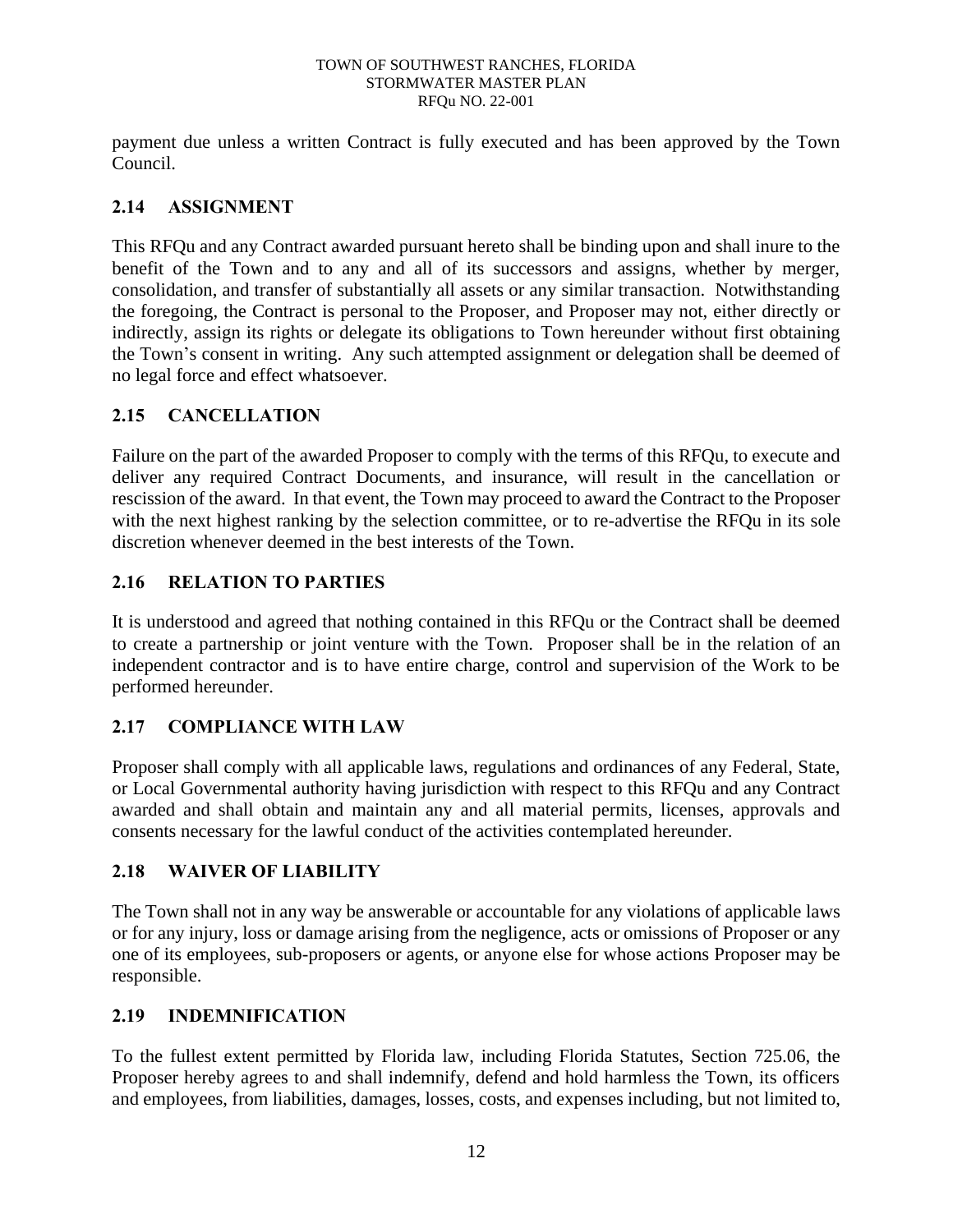reasonable attorney fees (at both the trial and appellate levels), to the extent caused by the negligence, recklessness, or intentional wrongful misconduct of the Proposer and persons employed or utilized by the Proposer in the performance of the Contract or anyone else for whose actions Proposer may be responsible, regardless of the partial fault of any party indemnified hereunder.

### **2.20 SECONDARY/OTHER VENDORS**

The Town reserves the right in the event the primary vendor cannot provide an item(s) or service(s) in a timely manner as requested, to seek other sources without violating the intent of this RFQu or any Contract awarded.

#### **2.21 DEFAULT PROVISION**

In case of default by the Proposer, the Town may procure the articles or services from other sources and hold the Proposer responsible for any excess costs occasioned or incurred thereby.

#### **2.22 GOVERNING LAW**

The validity of this RFQu and any Contract awarded and the interpretation and performance of all of their respective terms shall be construed and enforced in accordance with the laws of the State of Florida, without regard to principles of conflict of laws thereof. The location of any action or proceeding commenced under, pursuant, or relating to this RFQu or the Contract shall be in the State Courts of Florida located in Broward County, Florida.

#### **2.23 DISPUTES**

After an award of the Contract, disputes shall be resolved as set forth in the Contract form which is attached to this RFQu. Any default under this RFQu shall subject Proposer to liability for any and all damages to Town caused thereby. Proposer agrees to reimburse Town for all costs and expenses, including attorney's fees and costs, incurred by the Town by reason of such default whether or not suit is brought, and in any litigation commenced, at both the trial and appellate levels.

### **2.24 REMEDIES FOR BREACH**

Should the selected Proposer fail to perform after Contract execution, the Town shall notify Proposer in writing of such failure to perform and Proposer shall have fourteen (14) days to cure such failure or such time as set forth in the Contract. If Proposer fails to cure, then the Town shall have the right to immediately terminate the Contract for cause. In that event, the Town shall also be free to sue Proposer for damages, in addition to any other right or remedy that it may have under the Contract, at law or in equity. Nothing herein shall be construed as precluding the Town's right to terminate the Contract for convenience, as set forth in the Contract.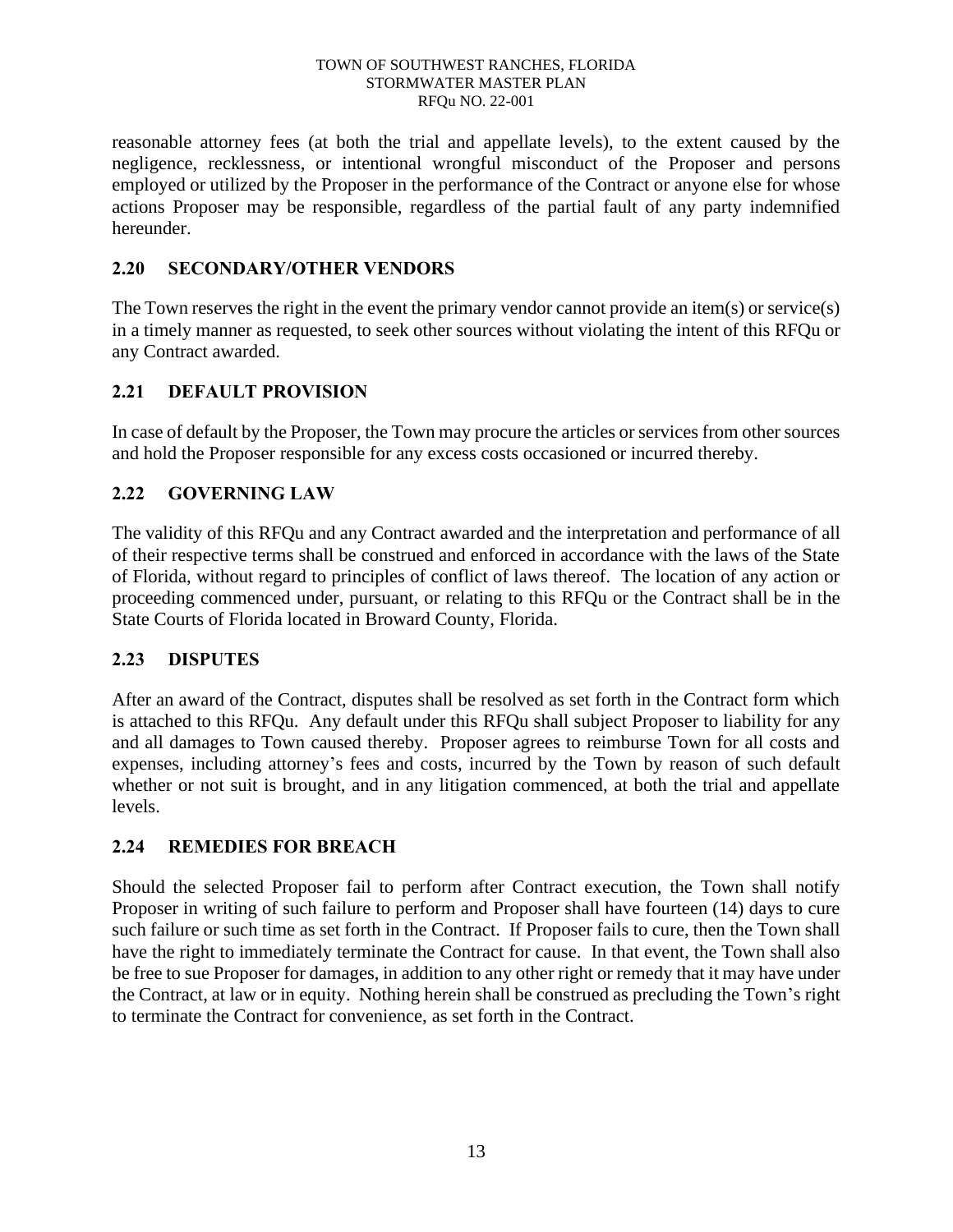#### **2.25 PUBLIC RECORDS LAW**

The Town is subject to Chapter 119, Florida Statutes, "Public Records Law." No claim of confidentiality or proprietary information in all or any portion of a proposal will be honored unless a specific exemption from the Public Law exists and is cited in the response. An incorrectly claimed exemption does not disqualify the firm, only the exemption claimed. Proposer acknowledges the public shall have access at all reasonable times, to all documents and information pertaining to Town's contracts, subject to the provisions of Chapter 119, Florida Statutes, and agrees to allow access by the Town and the public to all documents subject to disclosures under applicable law.

In accordance with Florida Statutes, 119.071(1)(b)(2) Sealed proposals, or replies received by an agency pursuant to a competitive solicitation are exempt from public disclosure until such time as the agency provides notice of an intended decision or until 30 days after opening the proposals, or final replies, whichever is earlier.

To the extent that Proposer has been provided access to or has received security sensitive information, as defined by Florida Statutes, Section 119.071 and/or has executed a Confidential Information Acknowledgement and Agreement as part of the solicitation process, Proposer shall keep and maintain the security sensitive information as confidential and exempt from public disclosures as required by Florida Statutes.

Proposer agrees to keep and maintain public records required by the Town to perform the service in Proposer's possession or control in connection with Proposer's performance under this solicitation and any Contract awarded, and upon the request from the Town's custodian of public records, to provide the Town with a copy of the requested records or allow the records to be inspected or copied within a reasonable amount of time at a cost that does not exceed the cost provided in Chapter 119 or as otherwise provided by law. Proposer shall ensure that public records that are exempt or confidential and exempt from public records disclosure requirements are not disclosed except as authorized by law for the duration of the contract term and following completion of the Contract if the Proposer does not transfer the records to the Town.

Upon completion of the Contract, Proposer agrees, at no cost to Town, to transfer to the Town all public records in the Proposer's possession or keep and maintain public records required by the Town to perform the service. If the Proposer transfers all public records to the Town upon completion of the Contract, the Proposer shall destroy any duplicate public records that are exempt or confidential and exempt from public records disclosure requirements. If the Proposer keeps and maintains public records upon completion of the Contract, the proposer shall meet all applicable requirements for retaining public records. All records stored electronically must be provided to the Town, upon request from the Town's custodian of public records, in a format that is compatible with the information technology system of the Town.

Proposer's failure or refusal to comply with the provisions of this section shall result in the immediate termination for cause of the Contract by Town.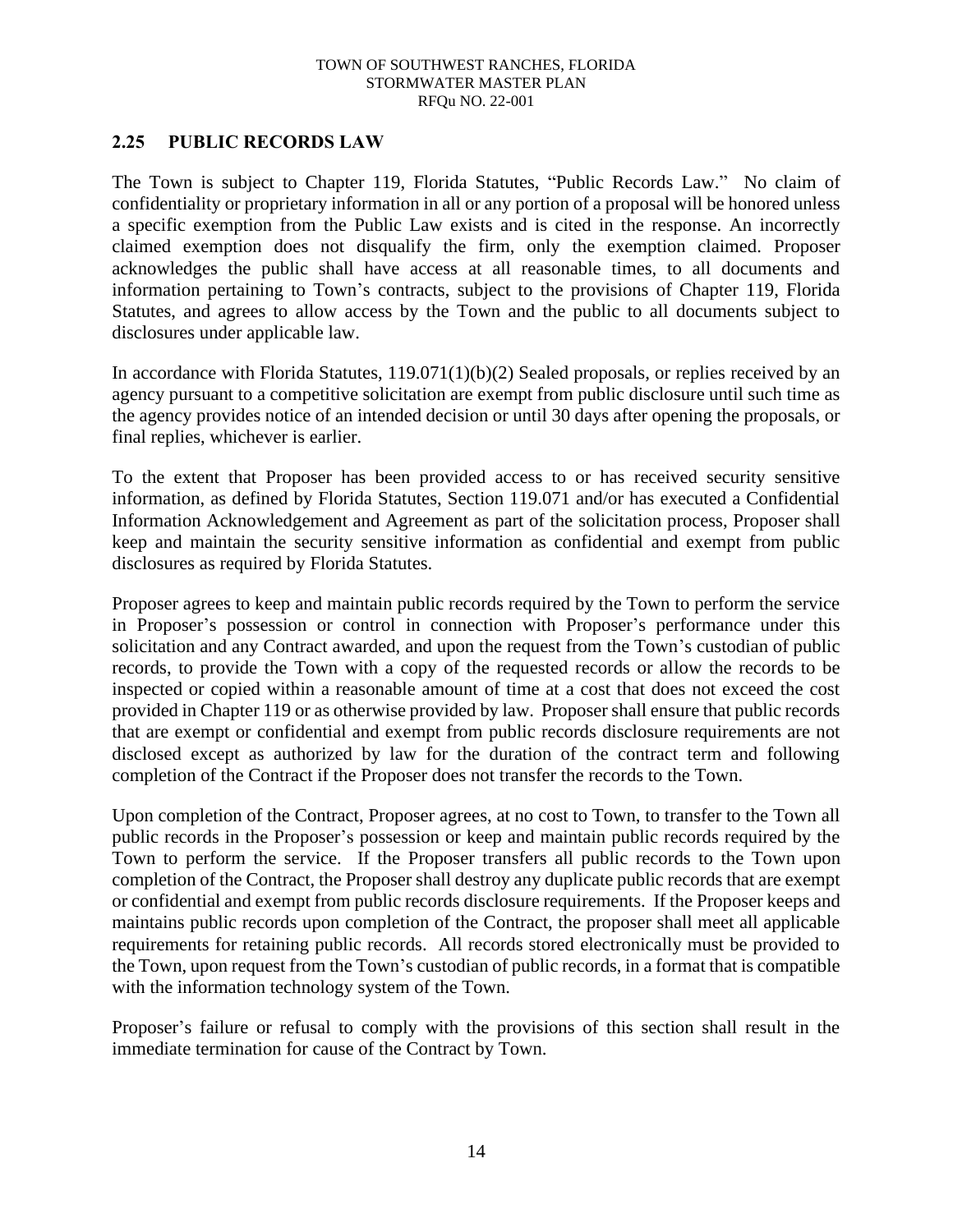IF THE PROPOSER HAS QUESTIONS REGARDING THE APPLICATION OF CHAPTER 119, FLORIDA STATUTES, TO THE PROPOSER'S DUTY TO PROVIDE PUBLIC RECORDS RELATING TO THIS CONTRACT, CONTACT THE CUSTODIAN OF PUBLIC RECORDS AT PHONE: (954) 434-0008; EMAIL: RMUNIZ@SOUTHWESTRANCHES.ORG; RUSSELL MUNIZ, ASSISTANT TOWN ADMINISTRATOR/TOWN CLERK, TOWN OF SOUTHWEST RANCHES, 13400 GRIFFIN ROAD, SOUTHWEST RANCHES, FLORIDA, 33330.

Proposer shall comply with the requirements of 2 CFR §200.321 as applicable to this solicitation. Proposer's failure or refusal to comply with the provisions of this section shall result in the immediate termination for cause of the Contract by Town.

#### **2.26 CONTRACT PROVISIONS (EXHIBIT "A")**

2.26.1 Agreement. The selected proposer will be required to execute a contract in a form and substance similar to the attached Example Agreement (Exhibit "A"), subject to negotiated exceptions.

2.26.2 Authorization to Sign. In addition to executing the Agreement, the selected proposer will be required to complete a corporate resolution or notarized statement, indicating that the person having executed the Agreement is authorized to legally bind the proposing entity. Additionally, if a selected proposer is a partnership, all general partners must sign the Agreement and the notarized statement. If the selected proposer is a joint venture, all members of the joint venture must sign the Agreement and the notarized statement.

### **2.27 PATENTS AND COPYRIGHTS**

It shall be understood and agreed that by the submission of a proposal, the Proposer, if awarded a contract, shall save harmless and fully indemnify the Village and any of its officers or agents from any and all damages that may, at any time, be imposed or claimed for infringement of any patent right, trademark, or copyright, of any person or persons, association, or corporation, as the result of the use of such articles by the Village, or any of its officers, agents, or employees, and of which articles the contractor is not the patentee, assignee, licensee, or owner, or lawfully entitled to sell same.

#### **2.28 INSURANCE REQUIREMENTS**

It shall be the responsibility of the selected proposer to provide certified copies of all insurance policies specified in the Agreement (Exhibit "A"). The selected proposer shall, on a primary basis and at its sole expense, maintain in full force and effect, at all times during the term of the Agreement, insurance coverages and limits, including endorsements, as described in the Agreement (*See* Exhibit "A"). Failure to maintain the required insurance shall be considered a material default of the Agreement. The requirements contained therein, as well as the Town's review or acceptance of insurance maintained by the selected proposer, are not intended to and shall not in any manner limit or qualify the liabilities and obligations assumed by the selected proposer under the Agreement.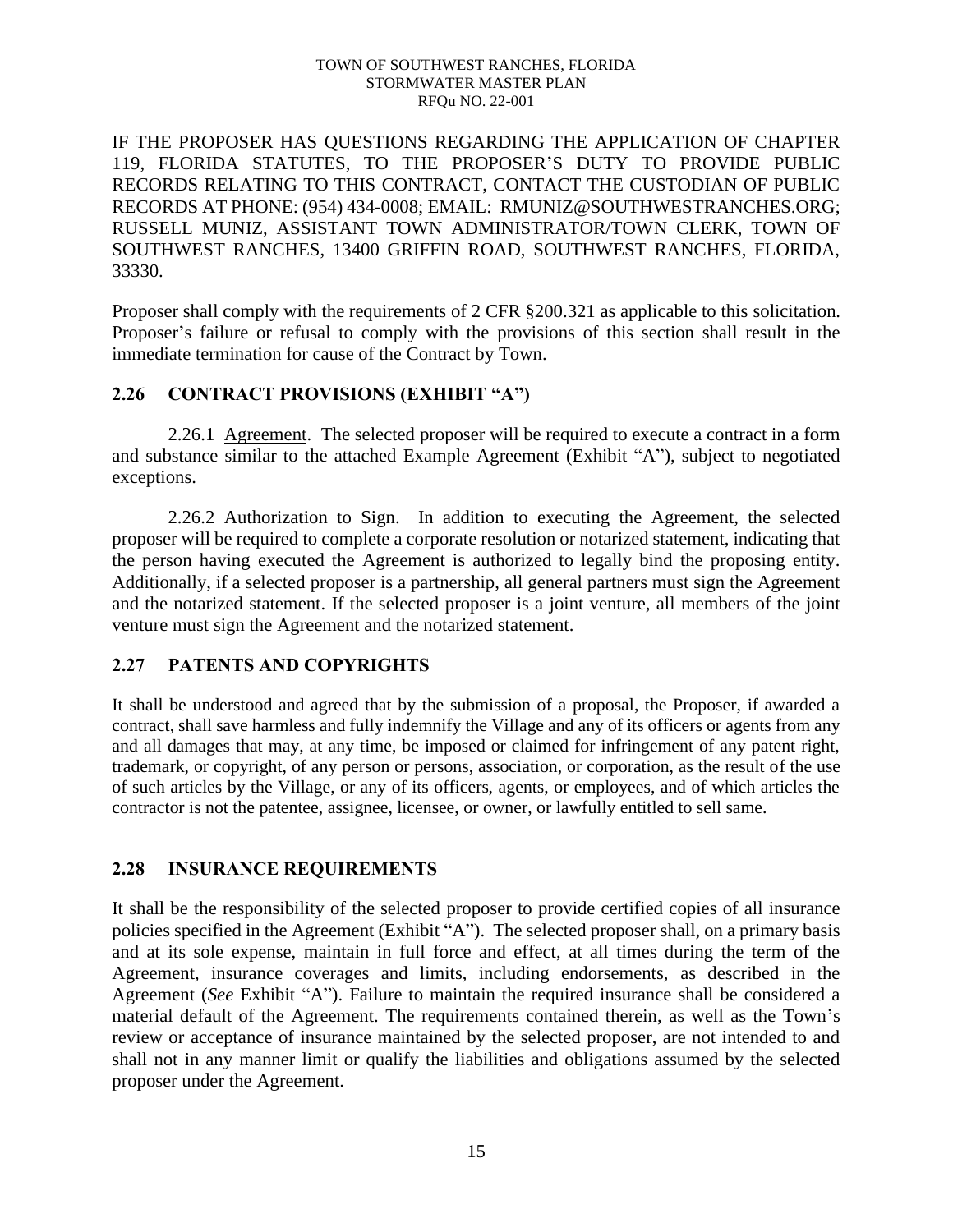### **2.29 ADDITIONAL INSURANCE REQUIREMENTS**

All insurance policies shall name and endorse the following as additional named insureds:

TOWN OF SOUTHWEST RANCHES Attn: Andrew D. Berns, Town Administrator 13400 Griffin Road. Southwest Ranches, FL 33330

The additional named insured endorsement shall be reflected on the Certificate of Insurance.

All insurance shall be issued by companies rated "A-" or better per A.M. Best's Key Rating Guide, latest edition and authorized to issue insurance in the State of Florida. It shall be the responsibility of the proposer and insurer to notify the Town Administrator of cancellation, lapse, or material modification of any insurance policies insuring the vendor, which relate to the activities of such vendor and the Town.

Such notification shall be in writing and shall be submitted to the Town Administrator within thirty (30) days prior to cancellation of such policies. This requirement shall be reflected on the Certificate of Insurance.

Proposers are required to submit a list of claims presently outstanding and claims within the past ten (10) years against their liability coverage. This information must be listed on the form provided below and signed by the agent of the insurance carrier. If no outstanding claims exist, a statement of this fact must be signed by the agent of the insurance carrier.

Failure to fully and satisfactorily comply with the Town's insurance requirements set forth herein will authorize the Town Administrator to implement a rescission or cancellation of the Contract award within thirty (30) days of awarding. The proposer hereby holds the Town harmless and agrees to indemnify Town and covenants not to file a bid protest or sue the Town by virtue of such cancellation or rescission.

#### **2.30 COMMENCEMENT OF WORK**

The Town shall have no obligations whatsoever to any proposer by virtue of this solicitation or any negotiations conducted hereunder. The Town's obligations shall not commence until an Agreement is approved and executed by the Council. The Town will not be responsible for any work conducted by a proposer, even if performed in good faith, if such work occurs prior to the approval and execution of the Agreement by the Town Council.

#### **2.31 NON-DISCRIMINATION & EQUAL EMPLOYMENT OPPORTUNITY**

Proposer shall not discriminate against any employee or applicant for employment because of race, religion, age, color, sex or national origin, or physical or mental handicap, or marital status. Proposer shall take affirmative action to ensure that applicants are employed, and that employees are treated during their employment without regard to their race, religion, age, color, sex or national origin, or physical or mental handicap, or marital status. Such actions shall include, but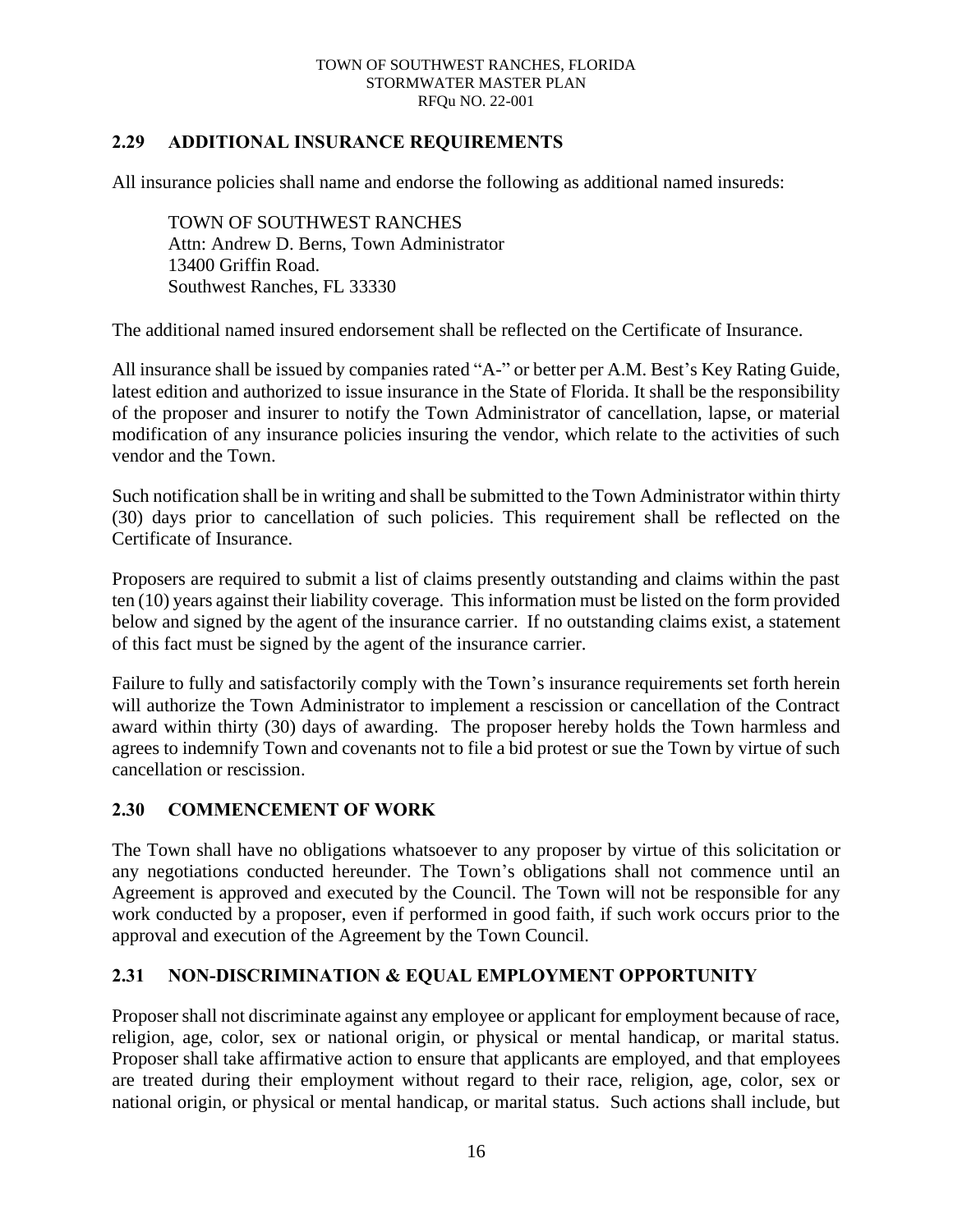not be limited to the following: employment, upgrading, demotion, or transfer, recruitment or recruitment advertising, layoff or termination, rates of pay or other forms of compensation; and selection for training, including apprenticeship.

Proposer agrees to post in conspicuous places available to employees and applicants for employment, notices setting forth the provisions of this nondiscrimination clause. Proposer further agrees that he/she will ensure that subcontractors, if any, will be made aware of and will comply with this nondiscrimination clause.

Proposer understands and agrees that a material violation of this clause shall be considered a material breach of any resulting contract and may result in termination of the Agreement, disqualification, or debarment of Proposer from participating in Town contracts, or other sanctions. This clause is not enforceable by or for the benefit of, and creates no obligation to, any third party.

## **2.32 DISCLOSURE OF OWNERSHIP INTEREST**

The Disclosure of Ownership Interest Affidavit ("DOIA") must be completed on behalf of any individual or business entity that *see*ks to do business with the Town when applicable. Disclosure does not apply to nonprofit corporations, government agencies, or to an individual's or entity's interest in any entity registered with the Federal Securities Exchange Commission or registered pursuant to Chapter 517, Florida Statutes, whose interest is for sale to the general public.

If the selected proposer fails to submit a completed DOIA in a timely manner, the Town, at its sole discretion, may elect to cancel the recommended award.

## **2.33 CONFLICT OF INTEREST**

The award of any Contract hereunder is subject to the provisions of Chapter 112, Florida Statutes. Proposers must disclose with their proposals, the name of any officer, director, partner, associate, agent, advisory board member or client/customer who is also an officer, former officer, or employee of the Town of Southwest Ranches or its agencies.

## **2.34 PUBLIC ENTITY CRIMES/DENIAL OR REVOCATION OF THE RIGHT TO TRANSACT BUSINESS WITH PUBLIC ENTITIES**

Pursuant to the provisions of 287.133(2)(a), Florida Statutes:

A person or affiliate who has been placed on the convicted vendor list following a conviction for a public entity crime may not submit a bid, proposal, or reply on a contract to provide any goods or services to a public entity; may not submit a bid, proposal, or reply on a contract with a public entity for the construction or repair of a public building or public work; may not submit bids, proposals, or replies on leases of real property to a public entity; may not be awarded or perform work as a contractor, supplier, subcontractor, or consultant under a contract with any public entity; and may not transact business with any public entity in excess of the threshold amount provided in s. 287.017 for Category Two for a period of 36 months following the date of being placed on the convicted vendor list.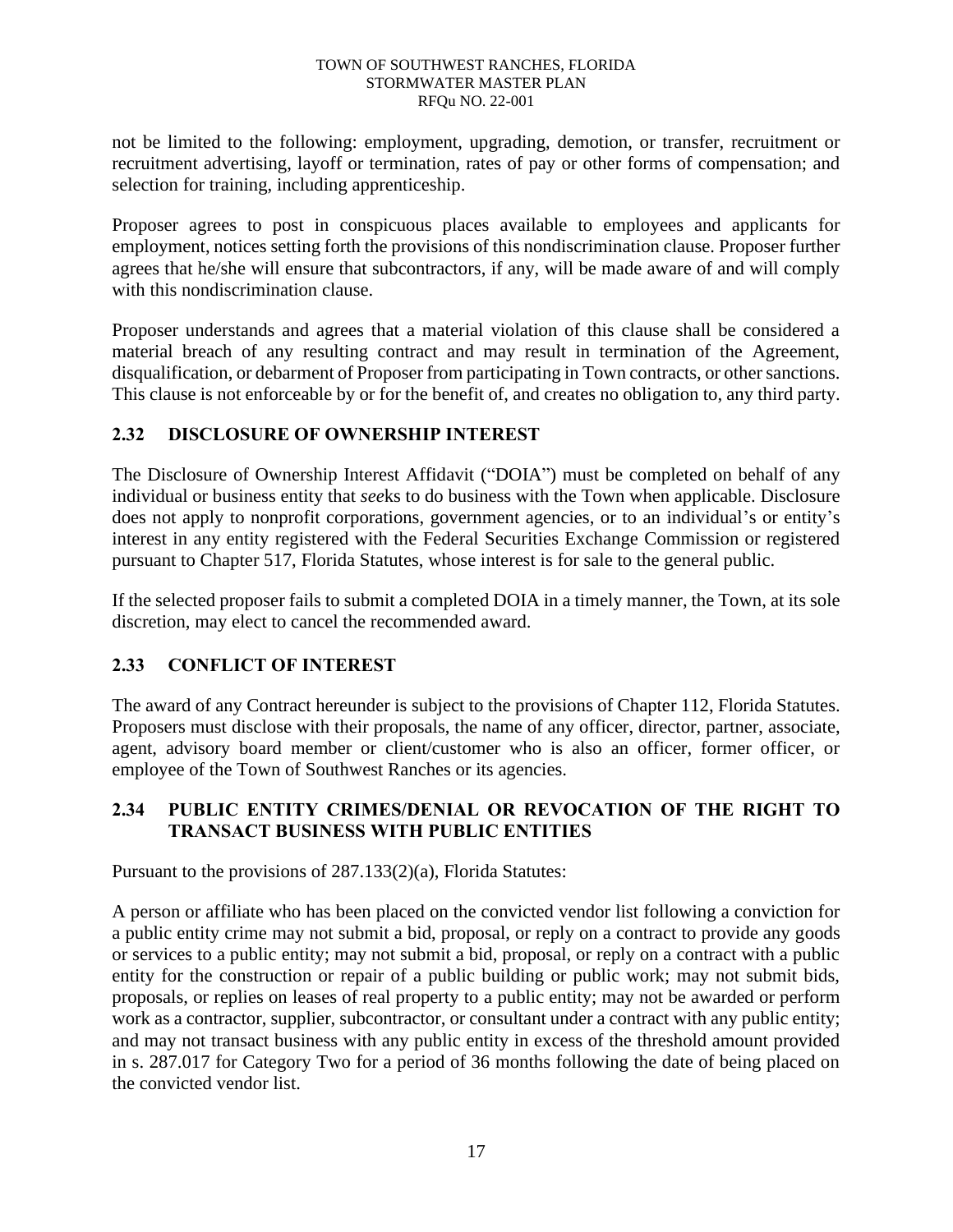Proposer shall complete the attached Sworn Statement on Public entity Crimes and submit it with its proposal.

#### **SECTION 3 PROPOSAL REQUIREMENTS**

### **3.1 PROPOSAL FORMAT AND CONTENT**

3.1.1 Format. Proposals should include only brief and concise narrative. The inclusion of elaborate or unnecessary verbiage or promotional material is discouraged.

3.1.2 Technical Proposal. Proposals must contain all of the documents included in each appendix, each fully completed, signed and notarized, as required. Failure of a proposer to provide the required information is considered sufficient cause to deem the proposal non-responsive.

Proposers must use the Proposal form(s) furnished by the Town and included in the appendix of the solicitation. Failure to do so may cause the Proposal to be rejected. Removal or replacement of any of the Proposal documents may invalidate the Proposal.

All items should be submitted as a part of the proposal prior to the deadline for submission of proposals (*See* Section 1.5); however, if the item(s) marked by an asterisk (\*) are omitted, the proposer must submit such item(s) upon request from the Department within a time frame specified by the Department (normally within two (2) business days of request) or the proposal shall be deemed non-responsive. All other items must be submitted with the proposal, or it shall be deemed non-responsive.

The Town reserves the right to request additional information to be used for evaluating responses received from any or all proposers, including, but not limited to, additional references or financial information. Further, the Town retains the right to disqualify from further consideration any proposer who fails to demonstrate sufficient ability to perform under the Agreement.

Notwithstanding these submittal requirements, the Department reserves the right, at its sole discretion, to waive any minor irregularity relating to the proposal. Upon request, it shall be the responsibility of the proposer to address the determined minor irregularity within a time frame specified by the Department (normally within two (2) business days of request). Failure of a proposer to provide the required information within the specified time frame is considered sufficient cause to deem the proposal non-responsive.

Each section of the proposal should be clearly labeled using the paragraph headings set forth below.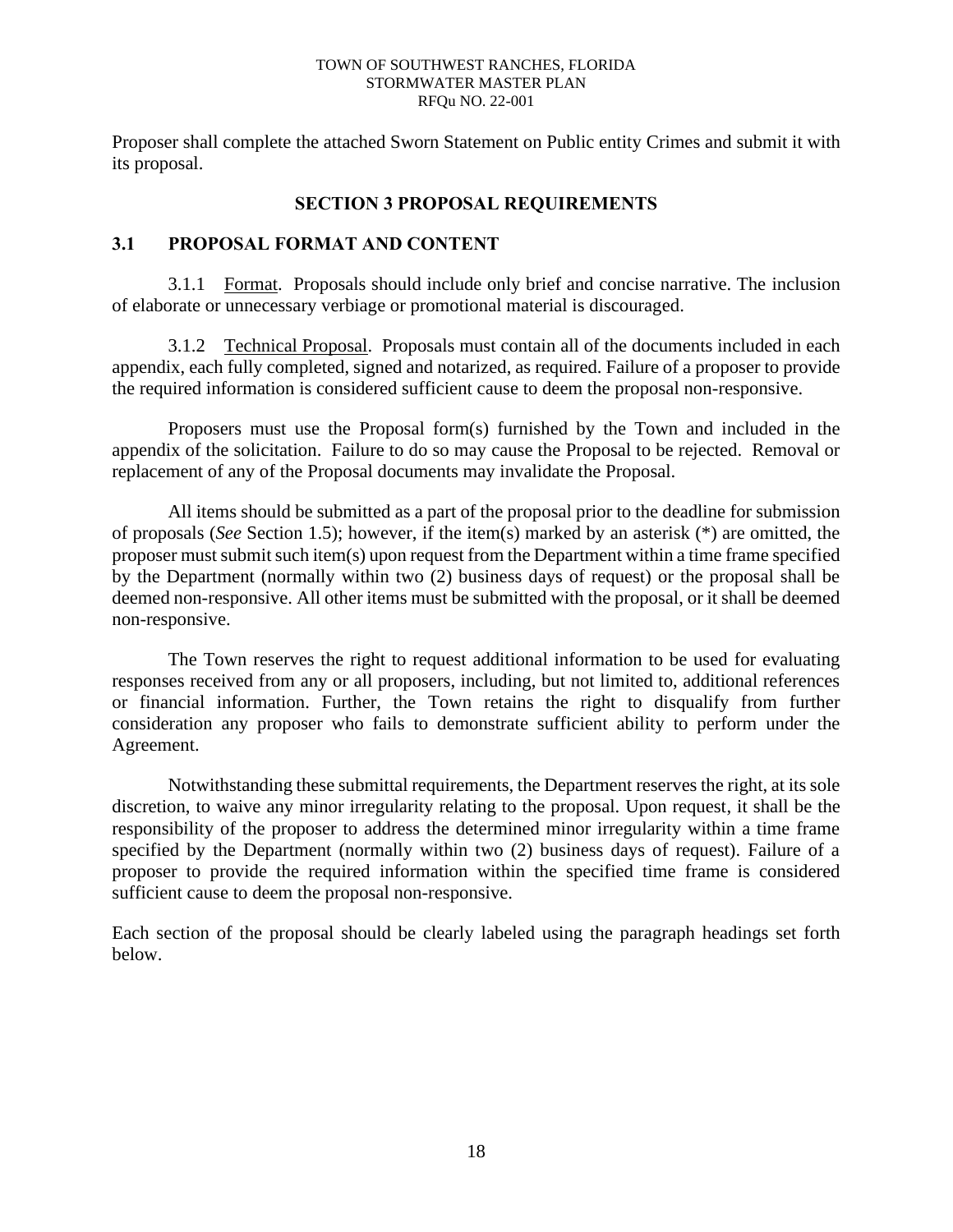## **3.2 PROPOSAL SCHEDULE**

Each proposer shall submit a completed Proposal Schedule, included as Appendix "B". Pricing in the Proposal Schedule shall include all labor, equipment and materials necessary to complete the work in accordance with the contract documents, schedules and plans, all addenda, if issued.

Proposer warrants that the prices, terms and conditions quoted in the Proposal Schedule will be firm for a period of one hundred twenty (120) days from the date of the proposal opening. If there is a discrepancy in the unit and extended prices, the calculated total price based on unit prices shall prevail. Proposers are responsible for checking their calculations. Failure to do so will be at the Proposer's risk, and errors will not release the Proposer from performance of the Contract at the proposal price.

## **3.3 PREPARING AND SUBMITTING PROPOSALS**

Each Proposal must contain the documents required by this Section 3 including all Appendices, each fully completed, and signed as required. Proposers shall prepare their Proposals utilizing the same format outlined below.

The original Proposal document package must not be bound; however, spiral binding and binder clips are acceptable for the submission of the document copies. One (1) unbound original and five bound (5) copies as well as one (1) in digital format (USB in .pdf file format) of the complete Proposal must be received by the Deadline for Submission of Proposals specified in this RFP. Double sided printing is permitted. For the purpose of reviewing the responsiveness of the Proposals, the digital format (USB in .pdf file format) must contain three separate files, including:

- A PDF of the complete Proposal
- A separate PDF of Appendices, except Appendix B
- A separate PDF of Appendix B Price Schedule

Due on **Thursday, May 26, 2022, by 11:00 a.m. EST,** one (1) unbound original and five (5) bound copies as well as one (1) in digital format (USB in .pdf file format) of the complete Proposal must be timely delivered to:

Venessa Redman, Senior Procurement and Budget Officer 13400 Griffin Road Southwest Ranches, FL 33330 Phone: 954-434-7467 Fax: 954-434-1490 Email: vredman@southwestranches.org

Proposals must be clearly marked on the outside of the package(s) referencing:

#### **STORMWATER MASTER PLAN RFQu NO. 22-001**

Proposals received at any other location than the aforementioned or after the Deadline for Submission of Proposals shall be deemed non-responsive and shall not be considered.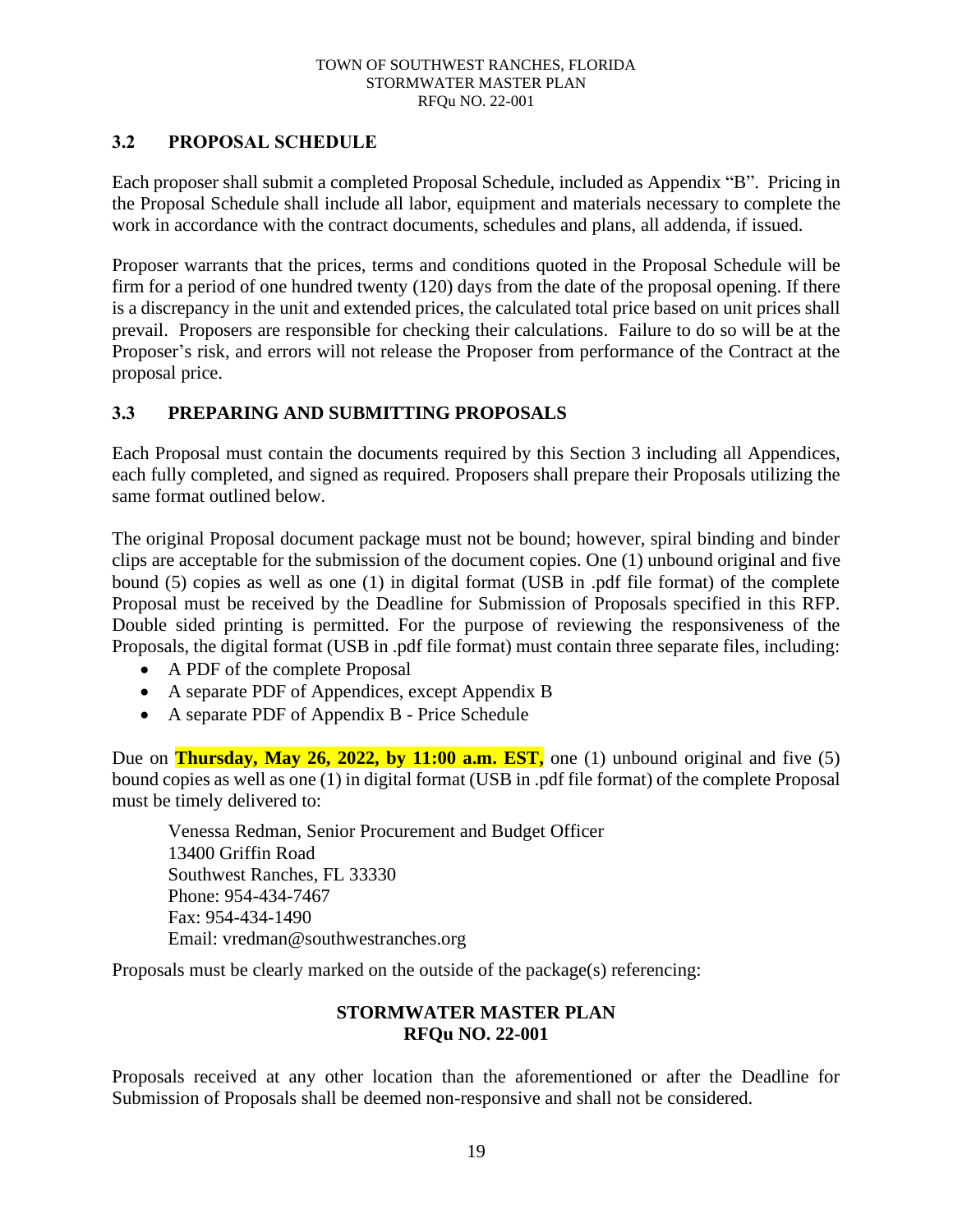Responses should be signed by an official authorized to bind the Proposer to the provisions given in the Proposal. Proposals are to remain valid for at least 90 days. Upon award of an Agreement, the contents of the Proposal of the Successful Proposer(s) may be included as part of the Agreement, at the Town's discretion.

For any questions, contact the Senior Procurement and Budget Officer.

#### **SECTION 4 SPECIAL PROVISIONS**

#### **4.1 QUANTITIES**

The Town specifically reserves the right to accept all or any part of the proposal, to split the award, to increase or decrease the quantity to meet additional or reduced requirements of the Town, without such change affecting the contract price set forth in the proposal form by the Proposer.

### **4.2 LOCAL, STATE, AND FEDERAL COMPLIANCE REQUIREMENTS**

Proposer agrees to comply, subject to applicable professional standards, with the provisions of any and all applicable Federal, State, County and Town orders, statutes, ordinances, rules and regulations which may pertain to the Services required under the Agreement, including but not limited to:

**A.** Equal Employment Opportunity (EEO), in compliance with Executive Order 11246 as amended and applicable to this Contract.

**B.** Broward County Florida, Department of Small Business Development Participation Provisions, as applicable to this Contract.

**C.** Occupational Safety and Health Act (OSHA) as applicable to this contract.

**D.** Environmental Protection Agency (EPA), as applicable to this Contract.

**E.** All contractors and subcontractors performing work in connection with this Contract shall provide equal opportunity for employment because of race, religion, color, age, sex, national origin, sexual preference, disability or marital status. The aforesaid provision shall include, but not be limited to, the following: employment, upgrading, demotion or transfer, recruitment advertising; layoff or termination; rates of pay or other forms of compensation; and selection for training, including apprenticeship. The Contractor agrees to post in a conspicuous place available for employees and applicants for employment, such notices as may be required by the Broward County Fair Housing and Employment Commission, or other authority having jurisdiction over the Work setting forth the provisions of the nondiscrimination law.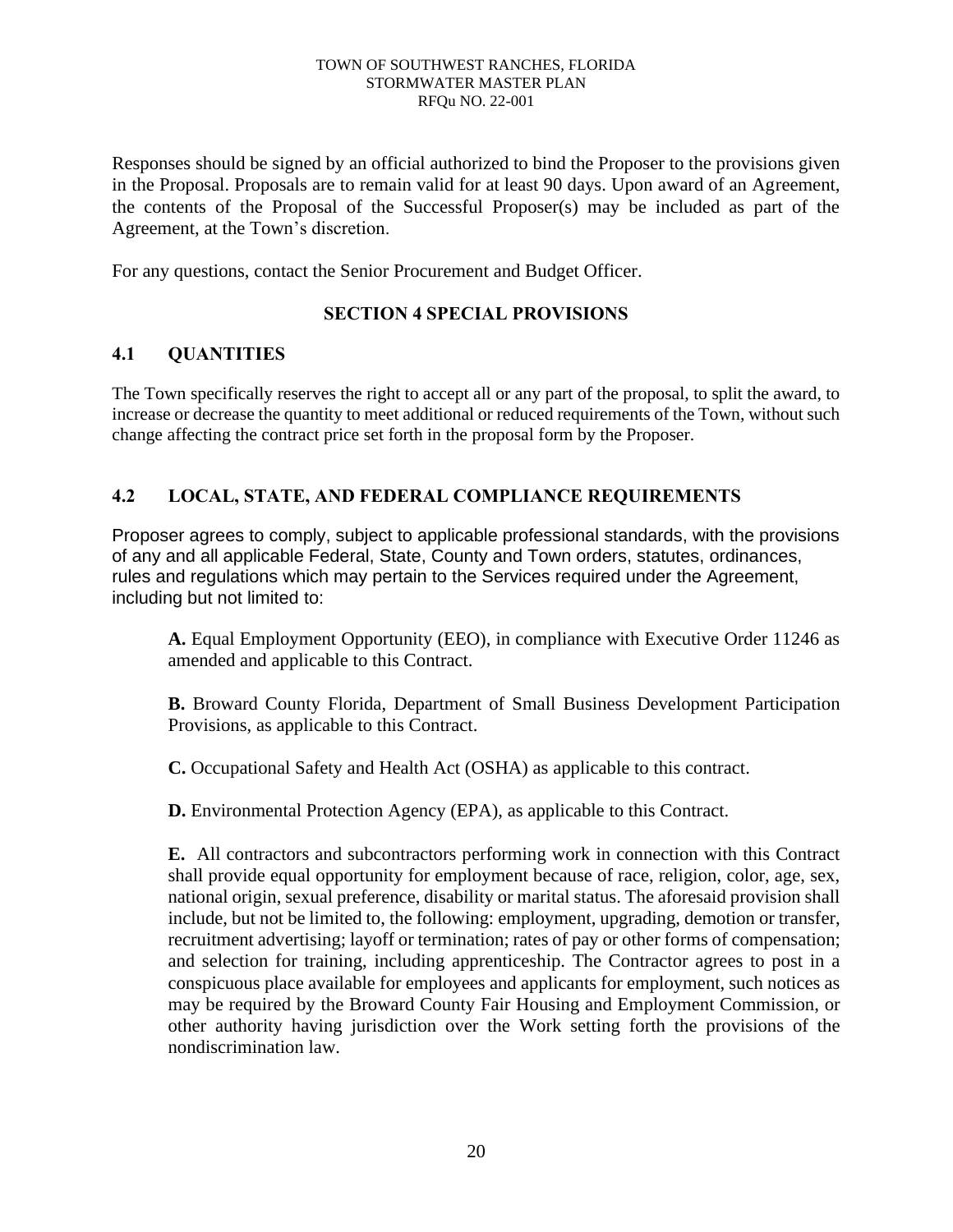**F.** "Conflicts of Interest" as provided by Part III, Chapter 112, Florida Statutes, as amended, and the Broward County Employee Code of Ethics, as amended. The appointing authority shall not appoint a person to a Committee whose service would create the appearance of a conflict of interest

**G.** Town of Southwest Ranches Purchasing Policies and Procedures Manual Policy Section 24.0 "Debarment".

**H.** Florida Building Code (FBC).

**I.** Notwithstanding any other provision of the Agreement, Contractor shall not be required pursuant to the Agreement to take any action or abstain from taking any action if such action or abstention would, in the good faith determination of the Contractor, constitute a violation of any law or regulation to which Contractor is subject, including, but not limited to, laws and regulations requiring that Contractor conduct its operations in a safe and sound manner.

## **4.3 PROSECUTION OF THE WORK**

After receiving notice to commence with the work for a particular project the Proposer shall commence promptly within five (5) working days and shall efficiently prosecute the work with adequate personnel and equipment until final completion. The Substantial Completion of the Project shall occur no later than one hundred **and fifty (150) calendar days** from the date of the issuance of the Notice to Proceed, and Final Completion shall occur no later than **one hundred and eighty (180) calendar days** from date of issuance of the Notice to Proceed. Failure to comply with either time requirement shall result in Liquidated Damages, assessed on a work order basis and in the amounts shown in Section 2.4.2 of the Agreement.

### **SECTION 5 GENERAL PROVISIONS**

## **5.1 DEFINITIONS**

ADDENDA Written or graphic instruments which clarify, correct or revise the proposal documents or the Contract Documents for Request for Qualifications RFQu 22-001.

BOND Proposal, performance and payment bonds which guarantee performance of obligations specified in the Contract.

CHANGE ORDER A document prepared by the Town, which amends the scope of services, scheduling or pricing within the executed Contract.

CONTRACT The written agreement between Town and Proposer whose proposal has been accepted, covering the Work to be performed, and which incorporates the other Contract Documents to be made a part thereof and as referenced therein.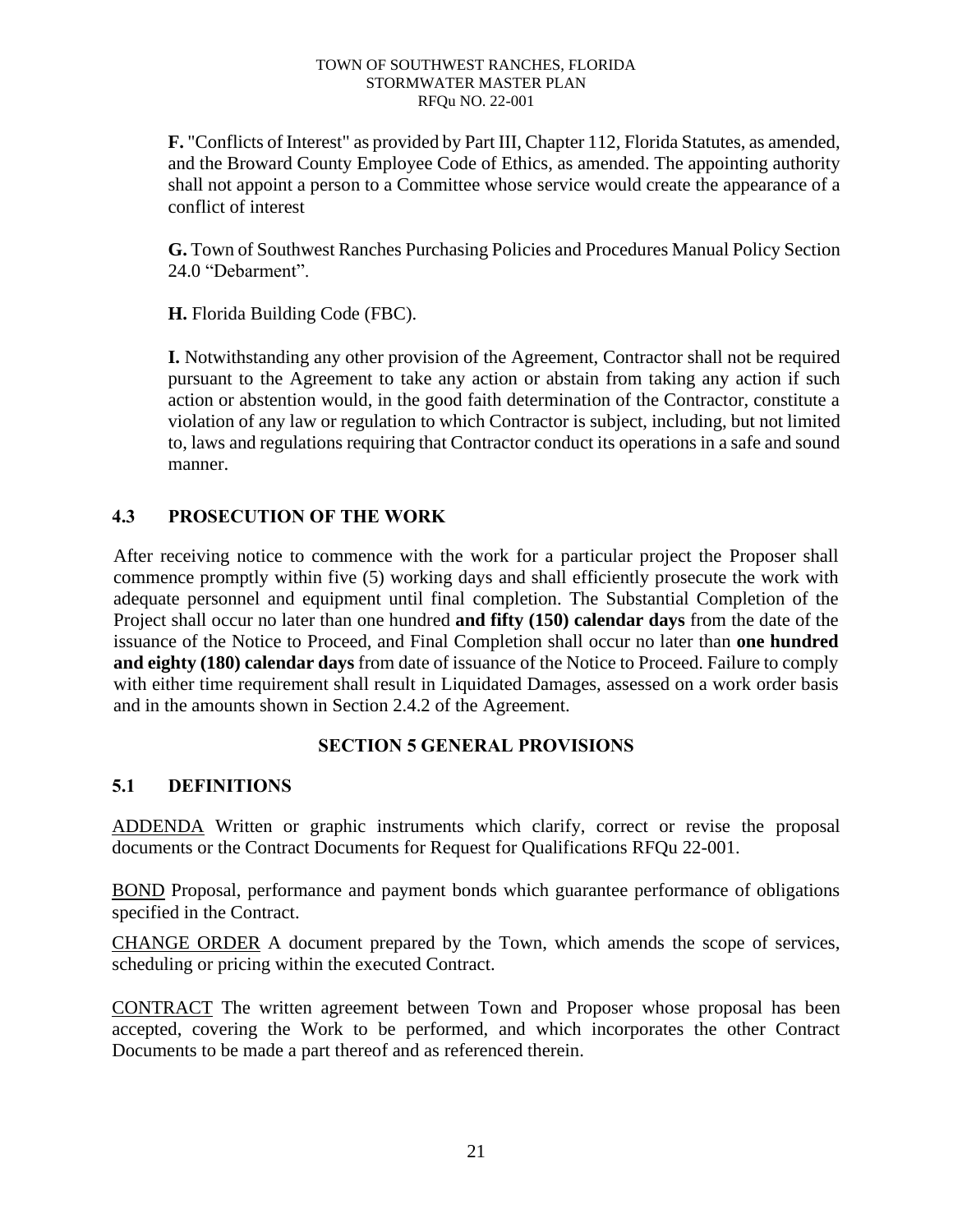CONTRACT DOCUMENTS The Contract, as well as all Exhibits, the RFQu, the Proposer's Proposal, including all forms attached thereto, and all addenda, specifications, drawings and plans, shall be hereinafter collectively referred to as the "Contract Documents".

CONTRACT PRICE The monies payable by Town to the Proposer under the Contract Documents as stated in the Contract for the full and timely performance of the Work.

CONSULTANT The successful proposer with whom Town has entered into a Contract with for performance of the Work.

DAY Shall mean calendar day, unless otherwise specified.

EFFECTIVE DATE OF CONTRACT The latest execution date of the Contract.

FINAL COMPLETION Work completed in compliance with industry standards, contract provisions, and passed final inspection.

PROJECT a Stormwater master plan, as defined in RFQu 21-001.

PROPOSAL The offer or proposal to perform all services required in Request for Qualifications RFQu 22-001.

TOWN The Town of Southwest Ranches, Florida

WORK The scope of services required to prepare and create a Stormwater Master Plan as defined in this RFQu 22-001.

### **5.2 FINAL COMPLETION**

The proposer shall furnish all labor, materials, tools, supplies, and other items required to perform the Work and Services that are necessary for the completion of this Contract.

### **5.3 CONTRACT DOCUMENTS**

The Contract Documents comprise the entire agreement between the Town and Consultant concerning the Work. The Instructions to Proposers, Proposal Form, Proposal Bond, Contract, Performance Bond, Payment Bond, General Conditions, Special Conditions, and Scope of Work, together with all Addenda

If during the performance of the Work, Consultant finds a conflict, error or discrepancy in the Contract Documents, Consultant shall immediately report findings to the Town in writing and shall obtain a written interpretation or clarification from the Town.

## **5.4 SCOPE OF SERVICES**

The Town of Southwest Ranches desires to hire a firm to develop its first Stormwater Master Plan (SWMP). Major work tasks include inventory and assessment of existing conditions baseline stormwater systems and parameters; analysis of local drainage district water control plans;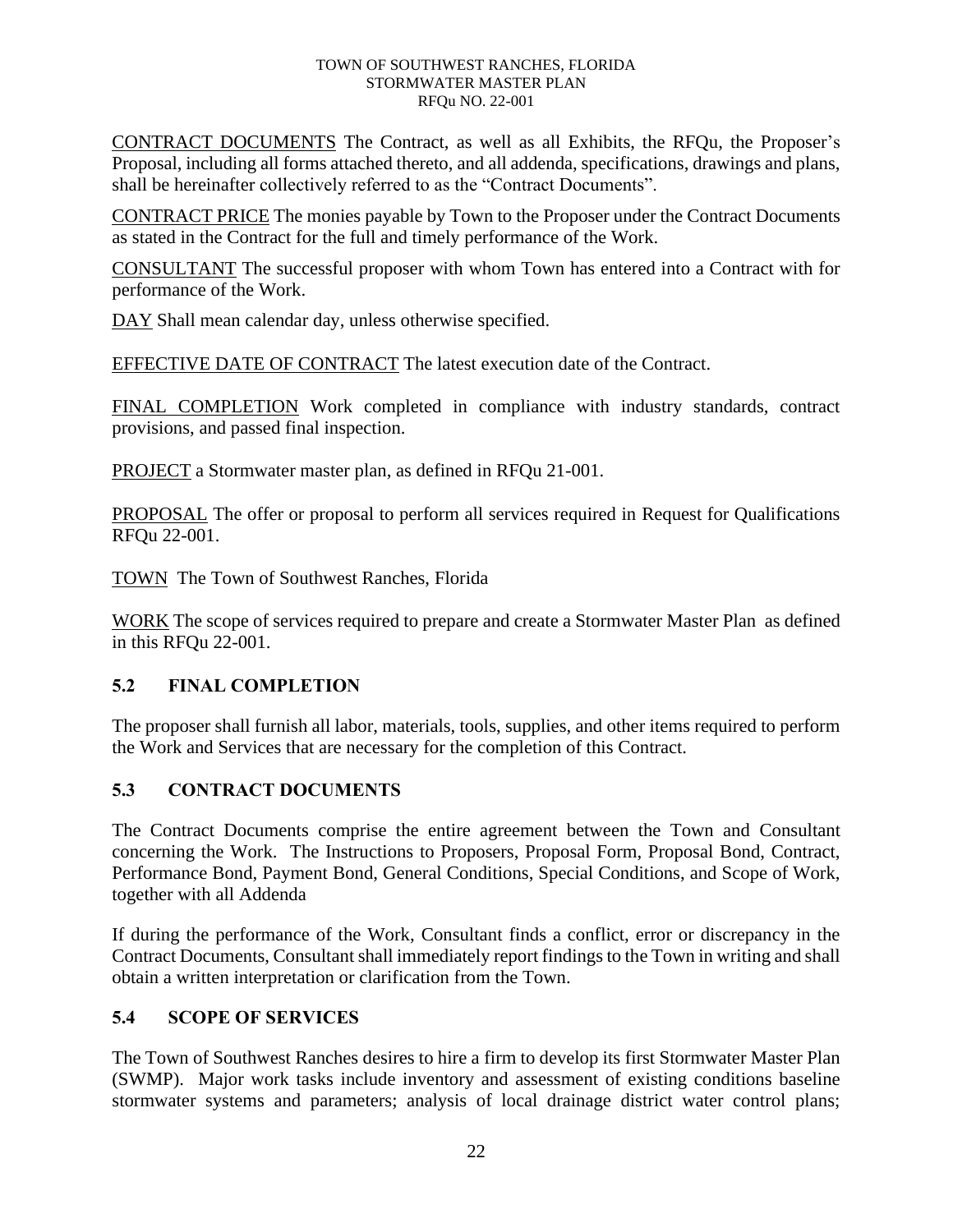development of existing conditions baseline stormwater modeling, analysis of floodplain and risks to project area; development of proposed conditions modeling with impacts of sea level rise; development of quantifiable metrics and key performance indicators, identification of proposed stormwater sites and/or projects; confirm and summarize performance against LOS standards; and development of a 10-year Stormwater Capital Improvement Plan; and final summary and recommendations.

Deliverables anticipated as a result of the project include: (1) Three hardbound signed and sealed copies of the SWMP document. (2) GIS Layers to incorporate into the Town's GIS Stormwater application.

The SWMP study area will encompass the entire Southwest Ranches municipal limits, which are roughly delineated by Griffin Road to the North, US 27 to the West, Sheridan Street to the South, and Flamingo Road to the east. The Town's total acreage is approximately 13 square miles.

# **5.5 CHANGE IN THE CONTRACT PRICE OR CONTRACT TIME**

The Proposal price constitutes the total compensation, subject to authorized adjustments, payable to the Proposer for the complete and timely performance of the Work. All duties, responsibilities and obligations assigned to or undertaken by Proposer shall be at his expense without change in the proposal Price or Time.

## **5.6 SUSPENSION OF WORK AND TERMINATION**

The Town may, at any time and without cause, suspend Work or any portion thereof for a period of not more than ninety (90) days by notice in writing to Consultant. Consultant shall resume work on a date so determined by the Town. Consultant shall not be allowed an increase in the Contract Price for any such suspension lasting not more than ninety (90) days. If, through no fault of Consultant, the Work is suspended for a period of more than ninety (90) days, then Consultant may, upon seven (7) days' written notice to the Town, terminate the Contract and recover from the Town payment for all Work properly executed up to the date of the notice, including reasonable overhead and profit, except as otherwise limited by this RFQu or the Contract;. Provided however, that in no event shall Town be liable for consequential damages, including but not limited to, lost profits on Work not yet performed. The Town may terminate all Work if Consultant violates any provisions of the Contract Documents. In such case, the Town may, after giving Consultant written notice pursuant to the Contract, terminate the services of the Consultant, exclude Consultant from the site, take possession of the Work including Consultant's tools, appliances, construction equipment and machinery, and finish the Work as the Town may deems appropriate under the circumstances. In such case, Consultant shall not be entitled to receive any further payment until the Work is finished. If cost of completing the Work exceeds the unpaid balance, Consultant shall promptly pay the difference to the Town.

The Town will not make award to parties listed on the government-wide exclusions in the System for Award Management (SAM).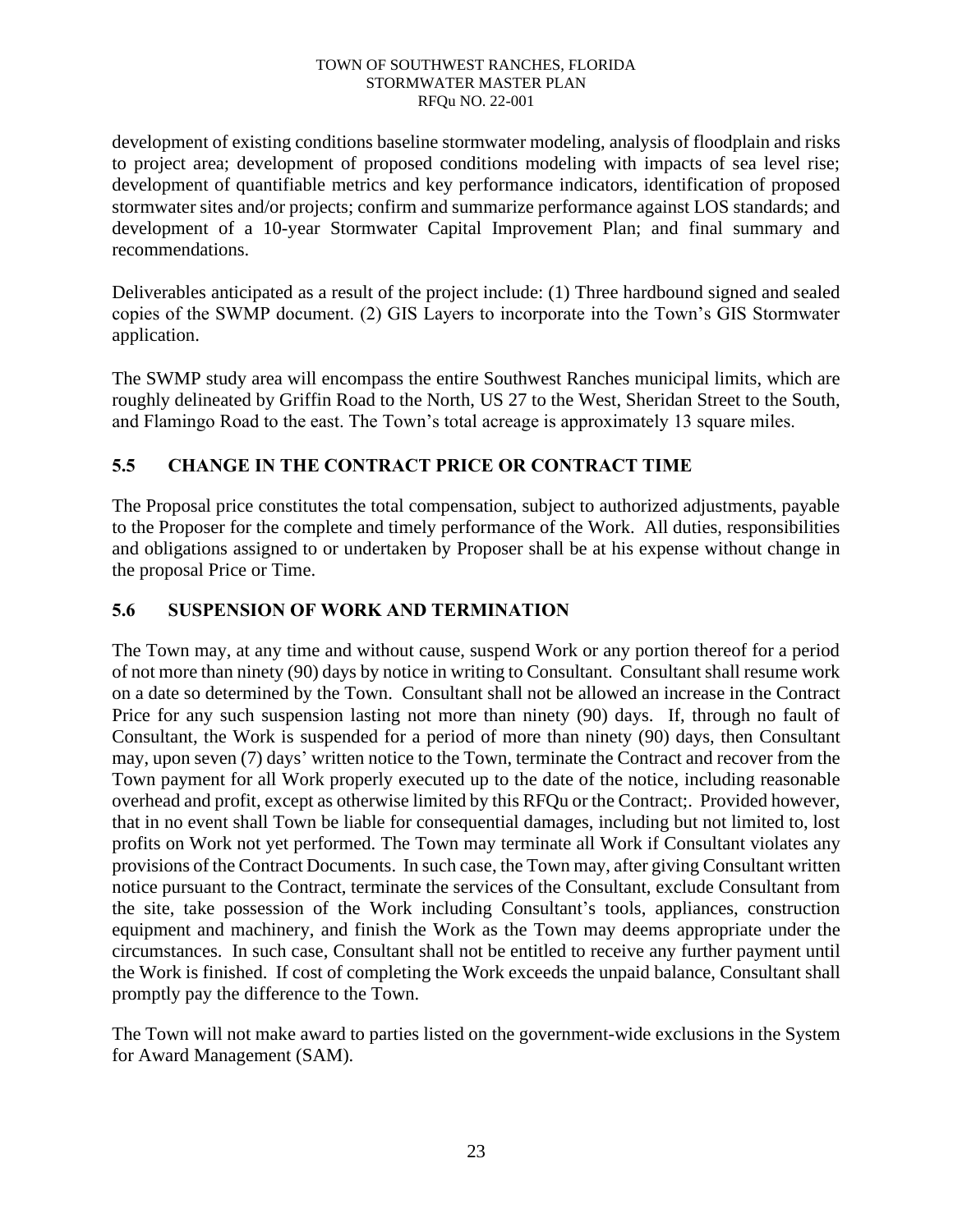Where Consultant's services have been terminated by the Town, the termination will not affect any rights or remedies of the Town against Consultant or any surety then existing, or which may thereafter accrue. Any payment of monies due Consultant by the Town will not release the Consultant from liability for unfinished or defective Work and such payment shall not be evidence of acceptance of any defective Work.

Upon written notice to Consultant, the Town may, without cause and without prejudice to any other right or remedy, elect to abandon the Work and terminate the Contract at the Town's convenience. In such case, Consultant shall be paid for all Work executed and any direct and reasonable expense sustained up to the date of receipt of the written notice. In no event shall Town be liable for consequential damages, including but not limited to, lost profits on Work not yet performed.

### **5.7 PAYMENT**

The payment to Consultant is for all materials, labor, services, equipment and all else necessary to construct and fully complete the Work. The Work includes all accessories, appurtenances or other work required for completion of the Contract.

Consultant shall render all Work to the Town at the quoted price stipulated in the Proposal and Proposal Form and Town shall pay Consultant for the satisfactory and timely completion of the Work in strict accordance with the Contract Documents at said prices stipulated in Proposal Form.

In no event shall Town be liable for any cost increases or price escalations associated with labor, services, materials, equipment, or any other charges that may arise during the performance of the Work, regardless of any delays in the Work, whether occasioned by Town or Consultant, or both. In the event the cost of the Work exceeds the amounts set forth and included in the Contract Price, Consultant shall pay such excess from its own funds and Town shall not be required to pay any part of such excess.

Town and Consultant agree that payment under the Contract will be subject to (a) the delivery of an appropriate invoice or payment application by Consultant to Town, and (b) verification by Town that the Work is acceptable and has been performed in strict accordance with the Contract. Upon verification by Town that the invoiced Work has been satisfactorily performed in strict accordance with the Contract, Town shall have thirty (30) days thereafter to pay the invoice, or such undisputed portion as Town shall determine in its sole discretion.

The Town shall pay the Contract Price to the Consultant in accordance with the procedures set forth in chapter 218.70, Florida Statutes, "Local Government Prompt Payment Act."

### **5.8 PURCHASING CARD (PCARD) ACCEPTANCE**

The method of payment (check/credit card) is at the Town's sole option. The Town may choose to compensate vendors for goods and/or services via a Town Purchasing Card (PCARD). No other costs or services shall be billed to the Town, and without limiting the generality of the foregoing, vendor shall not impose any service charge or fee, penalty, or other exaction of any kind against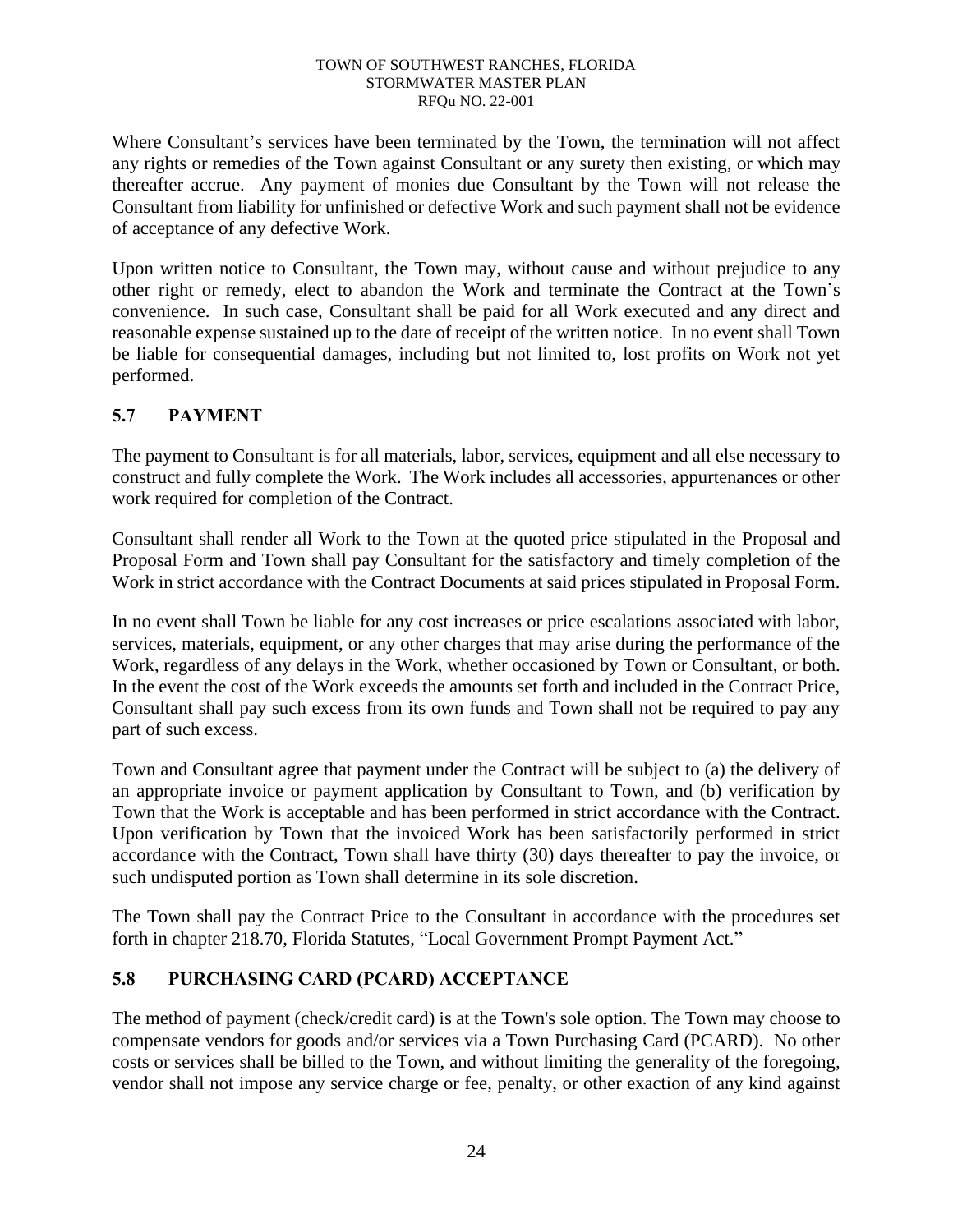payments rendered by the PCARD. Payments made by PCARD shall be accepted on a "same as cash" basis.

### **5.9 PROPOSER'S RESPONSIBILITIES**

Proposers are required to submit their proposals upon the following express conditions:

- **A.** Proposers shall thoroughly examine specifications, schedules, instructions and all other contract documents.
- **B.** Proposers shall make all investigations necessary to thoroughly inform themselves regarding site(s) and facilities for any deliveries as required by the solicitation conditions. No plea of ignorance, by the Proposer, of conditions that exist or that may hereafter exist as a result of failure or omission on the part of the Proposer to make the necessary examinations and investigations, or failure to fulfill in every detail the requirements of the contract documents, will be accepted as a basis for varying the requirements of the town or the compensation due the Proposer.
- **C.** Proposers are advised that all town contracts are subject to all legal requirements provided for in The Town of Southwest Ranches Purchasing Code and applicable Broward County Ordinances, State Statutes and FederalStatutes.

### **5.10 INSURANCE AND BONDS**

Throughout the term of the Contract and for all applicable statutes of limitation periods, Consultant shall maintain in full force and effect all of the insurance coverages as set forth in the terms of this solicitation and attached Exhibit A contract Section 6.

# **5.11 CONSULTANT'S PERFORMANCE**

The Consultant shall commence performance of the Work identified in the Notice to Proceed or other written authorization on the effective date of the Notice to Proceed and shall diligently and continuously prosecute its performance to and until Substantial Completion and Final Completion of the Work. The Consultant shall accomplish Substantial Completion and Final Completion of each assigned task within the allotted calendar days indicated in the Notice to Proceed.

The undersigned, as Proposer, hereby declares that the only person or persons interested in the proposal as Principal or Principals is/are named herein and that no other person than herein mentioned has any interest in this Proposal or in the Contract to be entered into; that this Proposal is made without connection with any other person, company or parties making a bid or proposal; and that it is in all respects fair and in good faith without collusion or fraud.

The Proposer shall furnish prices for all Proposal items. Failure to do so may render the Proposal invalid and cause its rejection. The Proposer shall also furnish evidence that they hold appropriate licenses to perform the Work which is the subject of this Proposal, and as required by Florida Statutes and Local law. Proposers must also have the insurances and any applicable bonding capacity sufficient to satisfy the requirements of this solicitation, as set forth herein.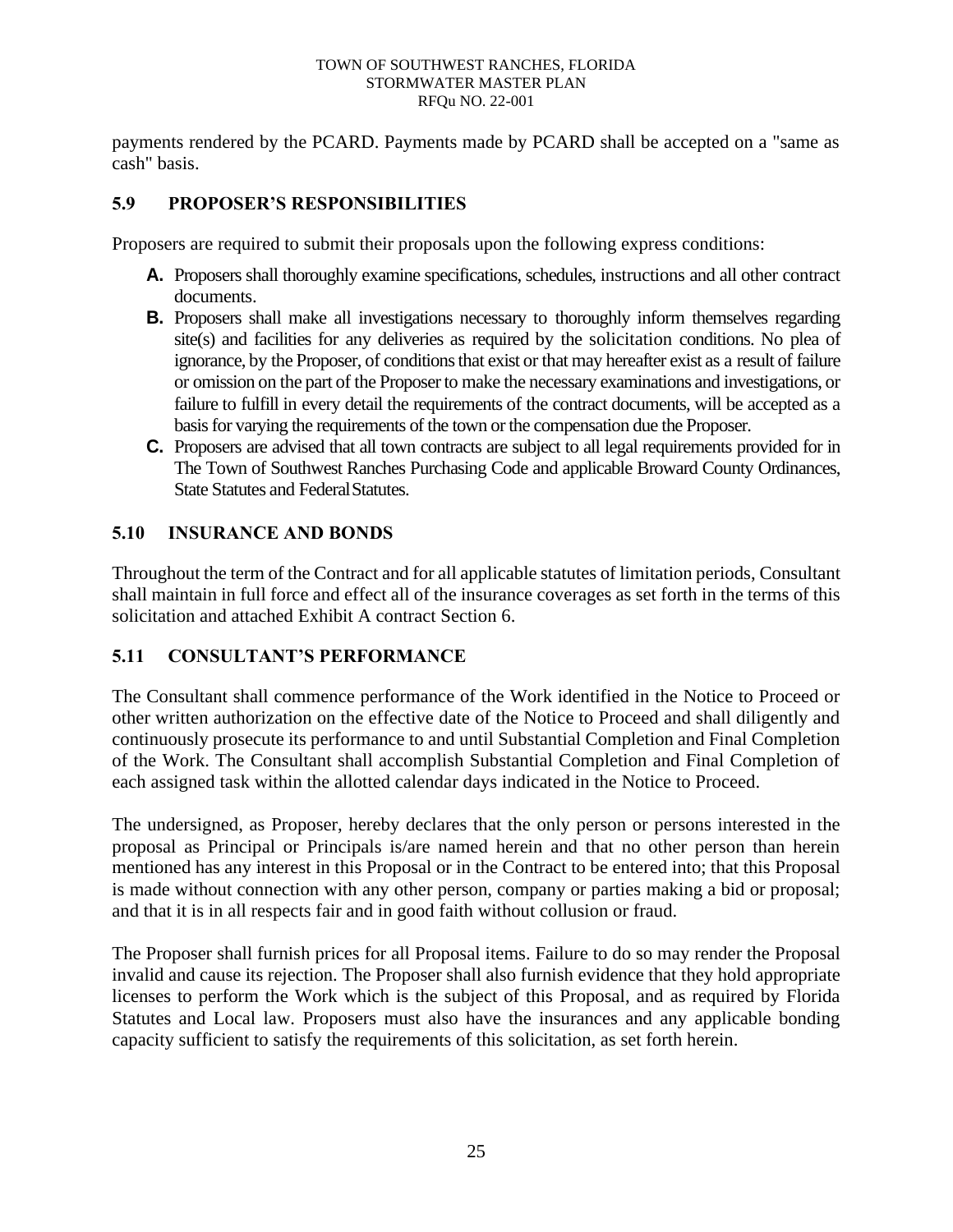All applicable federal, state, and local taxes, permit fees, insurance, and performance and payment bonds are included in the Proposal price. In the event of any discrepancy in the line item amounts, the calculated total shall control.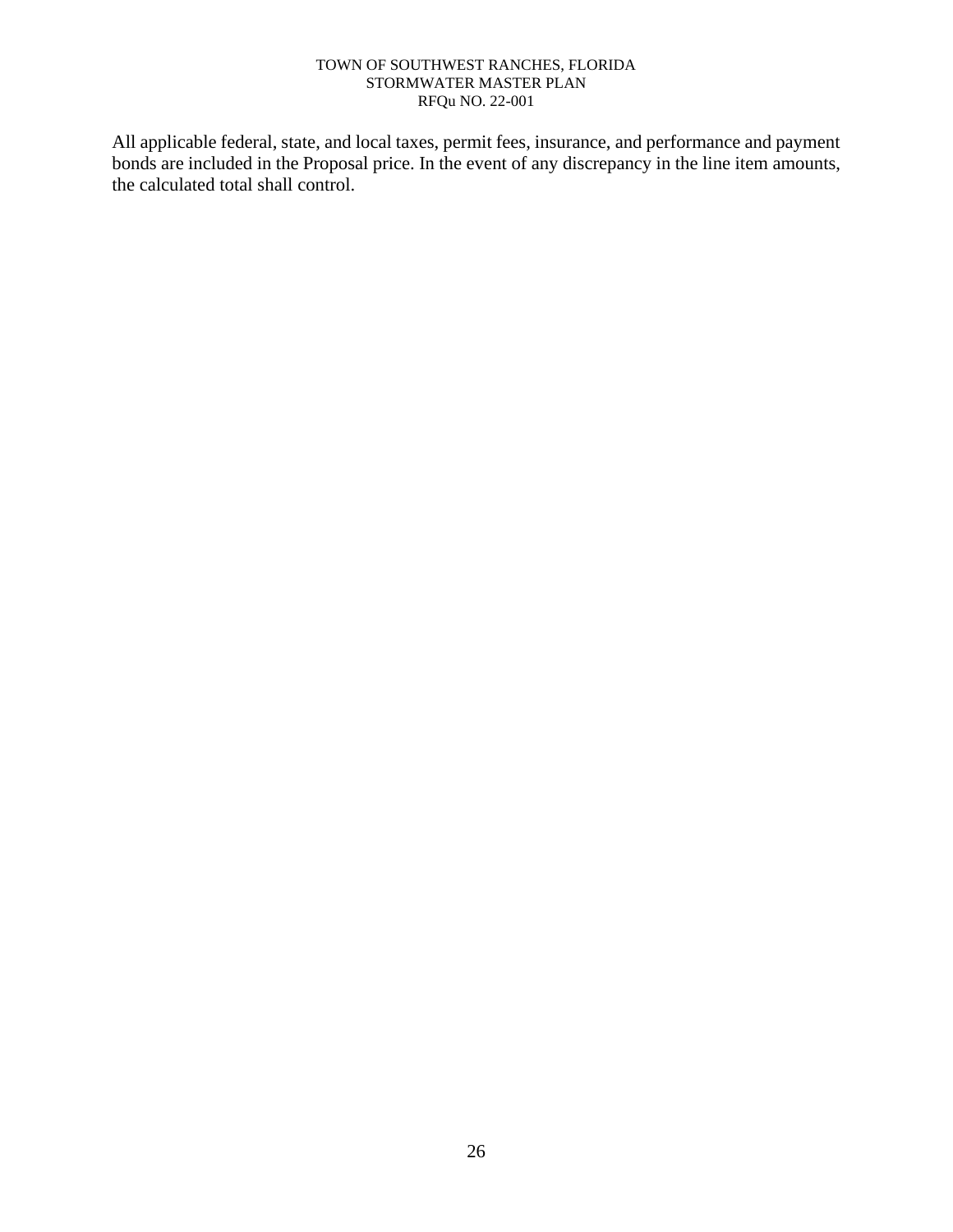# **Appendix A - Proposer Information**

|                  | (Attach copy of license)                       |                                                                                                                                                                                                                                |
|------------------|------------------------------------------------|--------------------------------------------------------------------------------------------------------------------------------------------------------------------------------------------------------------------------------|
|                  | (Attach a separate sheet, if necessary)        |                                                                                                                                                                                                                                |
|                  |                                                | LICENSEE SIGNATURE: New York State Signal State Signal State Signal State Signal State Signal State Signal State Signal State Signal State Signal State Signal State Signal State Signal State State State State State State S |
|                  |                                                |                                                                                                                                                                                                                                |
|                  |                                                |                                                                                                                                                                                                                                |
|                  |                                                |                                                                                                                                                                                                                                |
|                  |                                                |                                                                                                                                                                                                                                |
|                  |                                                |                                                                                                                                                                                                                                |
|                  |                                                |                                                                                                                                                                                                                                |
| $\overline{By:}$ |                                                |                                                                                                                                                                                                                                |
|                  | Name of Corporation/Entity                     |                                                                                                                                                                                                                                |
|                  | <b>Address of Corporation/Entity</b>           |                                                                                                                                                                                                                                |
|                  | Signature of President or Authorized Principal |                                                                                                                                                                                                                                |
|                  |                                                |                                                                                                                                                                                                                                |
|                  |                                                |                                                                                                                                                                                                                                |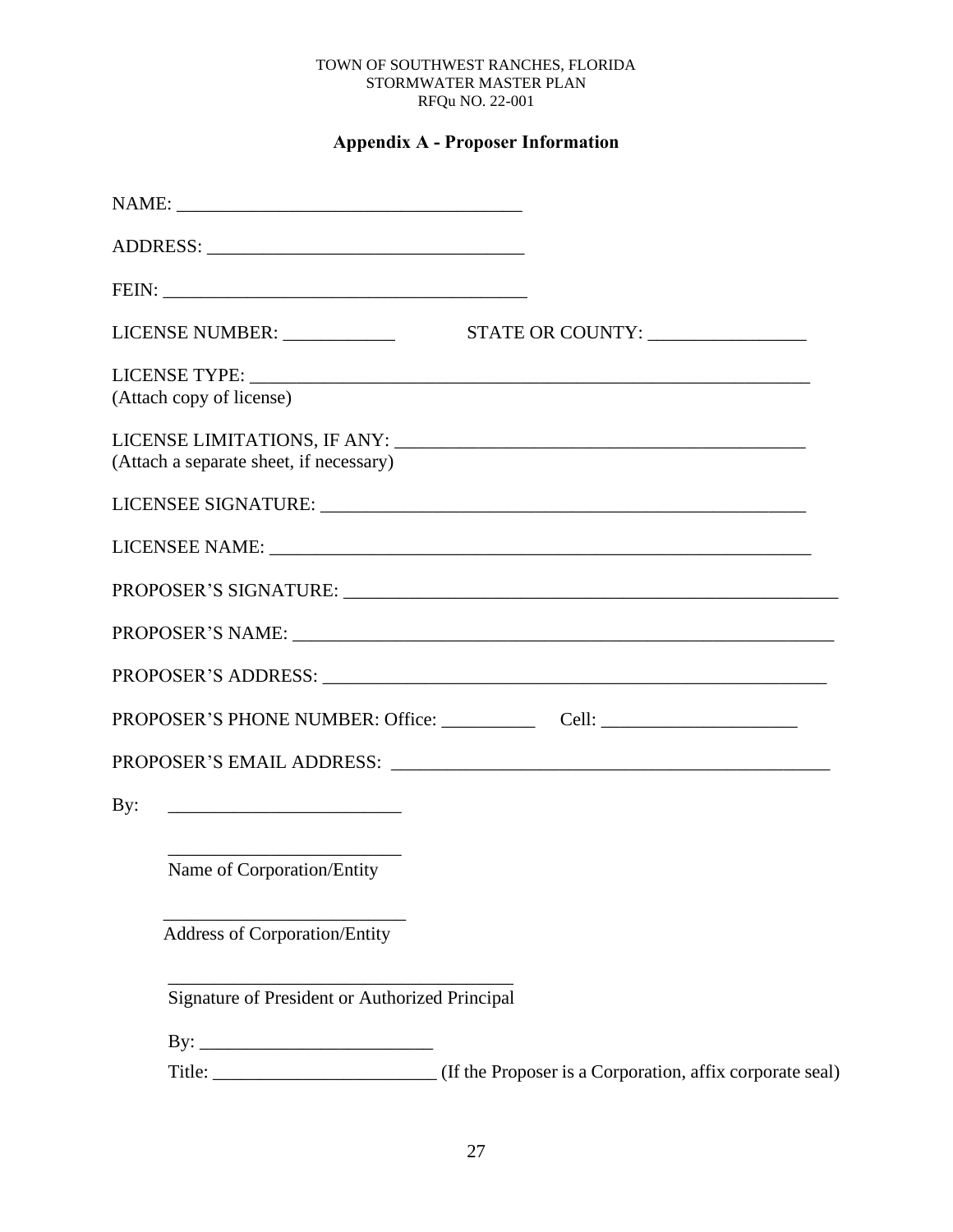# **Appendix B - Base Proposal Schedule**

## **TOTAL LUMP SUM BASE PROPOSAL PRICE \$\_\_\_\_\_\_\_\_\_\_\_**

**Proposer's Firm:**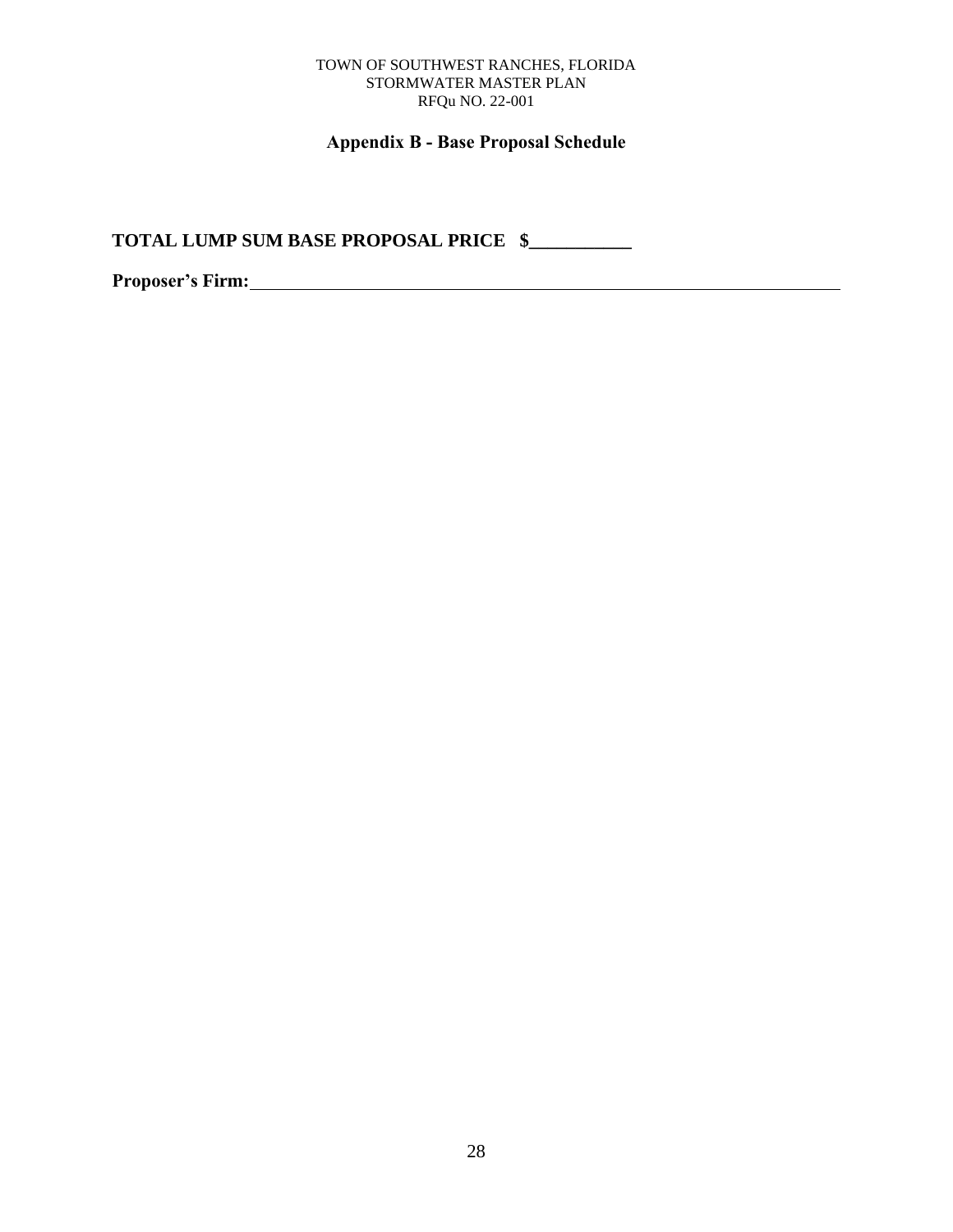#### **Appendix C - Disclosure of Ownership Interest**

#### **TO: TOWN OF SOUTHWEST RANCHES OFFICIALLY DESIGNATED REPRESENTATIVE**

#### **STATE OF FLORIDA COUNTY OF \_\_\_\_\_\_\_\_\_**

BEFORE ME, the undersigned authority, this day personally appeared \_\_\_\_\_\_\_\_\_\_\_\_\_\_\_\_\_\_\_\_\_\_\_\_\_\_\_\_\_\_\_, hereinafter referred to as "Affiant," who being by me first duly sworn, under oath, deposes and states as follows:

1. Affiant appears herein as:

[ ] an individual **or**

[ ] the \_\_\_\_\_\_\_\_\_\_\_\_\_\_\_\_\_\_\_\_\_\_\_\_\_\_\_\_\_\_ of \_\_\_\_\_\_\_\_\_\_\_\_\_\_\_\_\_\_\_\_\_\_\_\_\_\_\_\_\_\_\_. [position—e.g., sole proprietor, president, partner, etc.] [name & type of entity—e.g., ABC Corp., XYZ Ltd. Partnership, etc.]. The Affiant or the entity the Affiant represents herein seeks to do business with the Town of Southwest Ranches through its Town Council.

2. Affiant's address is:

\_\_\_\_\_\_\_\_\_\_\_\_\_\_\_\_\_\_\_\_\_\_\_\_\_\_\_\_\_\_\_\_\_\_\_\_\_\_\_\_\_\_\_\_\_\_\_\_\_

3. Attached hereto as Exhibit "A" is a complete listing of the names and addresses of every person or entity having a five percent (5%) or greater interest in the Affiant's corporation, partnership, or other principal. Disclosure does not apply to nonprofit corporations, government agencies, or to an individual's or entity's interest in any entity registered with the Federal Securities Exchange Commission or registered pursuant to Chapter 517, Florida Statutes, whose interest is for sale to the general public.

4. Affiant acknowledges that this Affidavit is given to comply with the Town of Southwest Ranches policy and will be relied upon by the Town of Southwest Ranches. Affiant further acknowledges that he or she is authorized to execute this document on behalf of the entity identified in paragraph one, if any.

5. Affiant further states that Affiant is familiar with the nature of an oath and with the penalties provided by the laws of the State of Florida for falsely swearing to statements under oath.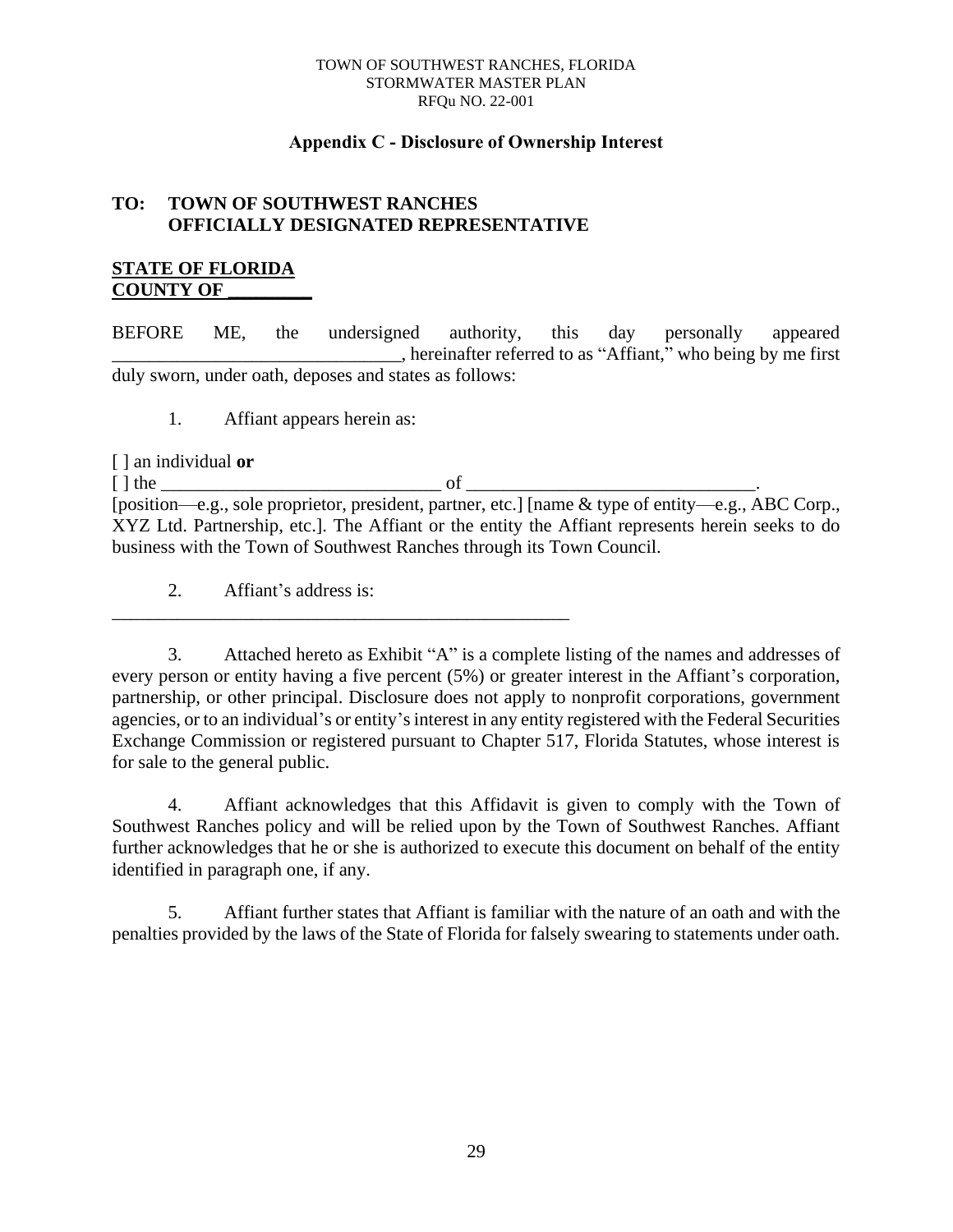6. Under penalty of perjury, Affiant declares that Affiant has examined this Affidavit and to the best of Affiant's knowledge and belief it is true, correct and complete.

*FURTHER AFFIANT SAYETH NAUGHT.*

\_\_\_\_\_\_\_\_\_\_\_\_\_\_\_\_\_\_\_\_\_\_\_\_, Affiant

\_\_\_\_\_\_\_\_\_\_\_\_\_\_\_\_\_\_\_\_\_\_\_\_\_\_\_\_\_\_\_\_\_\_\_\_

(Print Affiant Name)

The foregoing instrument was acknowledged before me by means of

 $\Box$  physical presence or  $\Box$  online notarization,

this  $\rule{1em}{0.15mm}$  day of  $\rule{1em}{0.15mm}$ , 2022,

by \_\_\_\_\_\_\_\_\_\_\_\_\_\_\_\_\_\_\_\_\_\_\_\_\_\_\_\_\_\_\_\_\_\_\_\_\_\_\_\_\_\_\_\_\_\_\_\_\_ (name of person acknowledging).

\_\_\_\_\_\_\_\_\_\_\_\_\_\_\_\_\_\_\_\_\_\_\_\_\_\_\_\_\_\_\_\_\_ Notary Public

\_\_\_\_\_\_\_\_\_\_\_\_\_\_\_\_\_\_\_\_\_\_\_\_\_\_\_\_\_\_\_\_\_\_ (Print Notary Name) State of \_\_\_\_\_\_\_\_\_\_\_\_\_\_ at Large

My Commission Expires: \_\_\_\_\_\_\_\_\_\_\_\_\_\_\_

(Printed, typed, or stamped commissioned name of notary public)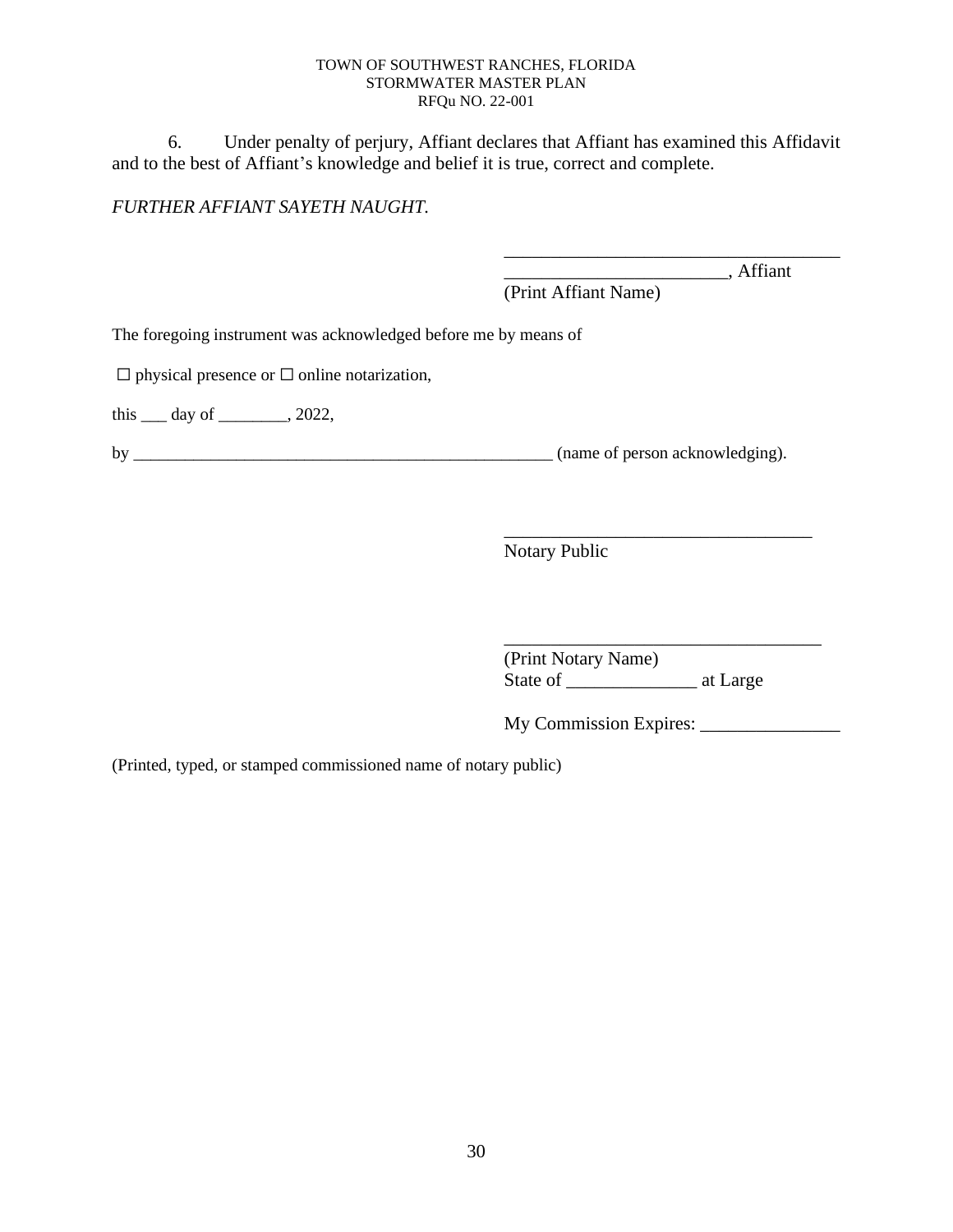#### **DISCLOSURE OF OWNERSHIP INTERESTS**

Affiant must identify all entities and individuals owning five percent (5%) or more ownership interest in Affiant's corporation, partnership or other principal, if any. Affiant must identify individual owners. For example, if Affiant's principal is wholly or partially owned by another entity, such as a corporation, Affiant must identify the other entity, its address, and the individual owners of the other entity. Disclosure does not apply to any nonprofit corporation, government agency, or to an individual's or entity's interest in any entity registered with the Federal Securities Exchange Commission or registered pursuant to Chapter 517, Florida Statutes, whose interest is for sale to the general public.

**Address Name** 

31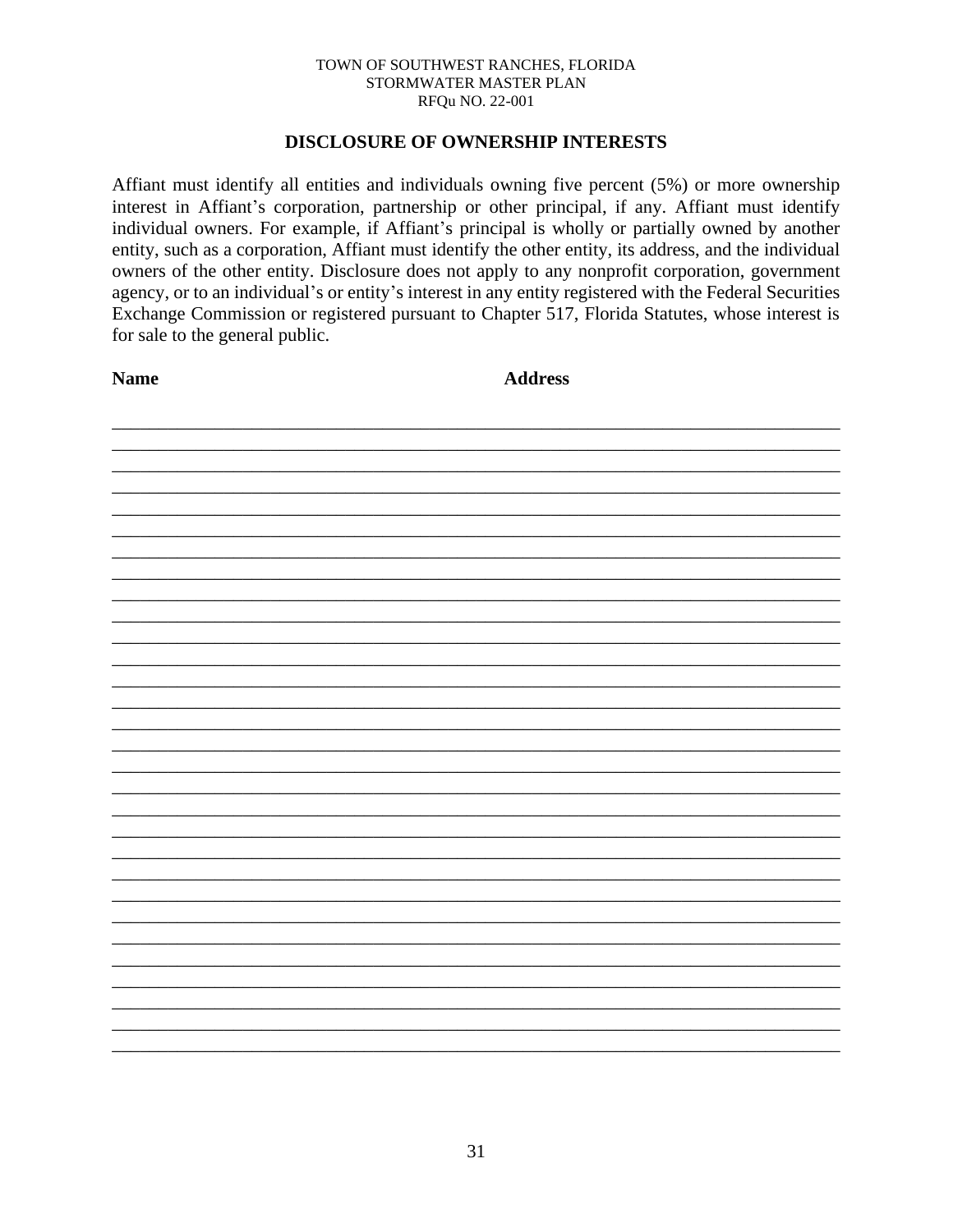### **Appendix D - Drug Free Workplace**

Proposers must certify that they will provide a drug-free workplace. In order to have a drug-free workplace program, a business shall:

- 1) Publish a statement notifying employees that the unlawful manufacture, distribution, dispensing, possession, or use of a controlled substance is prohibited in the workplace and specifying the actions that will be taken against employees for violations of such prohibition.
- 2) Inform employees about the dangers of drug abuse in the workplace, the business's policy of maintaining a drug-free workplace, any available drug counseling, rehabilitation, and employee assistance programs, and the penalties that may be imposed upon employees for drug abuse violations.
- 3) Give each employee engaged in providing the commodities or contractual services that are under bid a copy of the statement specified in subsection (1).
- 4) In the statement specified in subsection (1), notify the employees that, as a condition of working on the commodities or contractual services that are under bid, the employee will abide by the terms of the statement and will notify the employer of any conviction of, or plea of guilty or nolo contendere to, any violation of chapter 893 or of any controlled substance law of the United States or any state, for a violation occurring in the workplace no later than five (5) days after such conviction or plea.
- 5) Impose a sanction on (or require the satisfactory participation in a drug abuse assistance or rehabilitation program, if such is available in the employee's community), any employee who is so convicted or takes a plea.
- 6) Make a good faith effort to continue to maintain a drug-free workplace through implementation of this section.

As the person authorized to sign the statement, I certify that this firm complies fully with the above requirements.

### **PROPOSER'S SIGNATURE**: \_\_\_\_\_\_\_\_\_\_\_\_\_\_\_\_\_\_\_\_\_\_\_\_\_\_\_\_\_\_\_\_\_\_\_\_\_\_\_\_\_\_

**PROPOSER'S NAME**: \_\_\_\_\_\_\_\_\_\_\_\_\_\_\_\_\_\_\_\_\_\_\_\_\_\_\_\_\_\_\_\_\_\_\_\_\_\_\_\_\_\_\_\_\_\_\_\_

Proposer's Firm: \_\_\_\_\_\_\_\_\_\_\_\_\_\_\_\_\_\_\_\_\_\_\_\_\_\_\_\_\_\_\_\_\_\_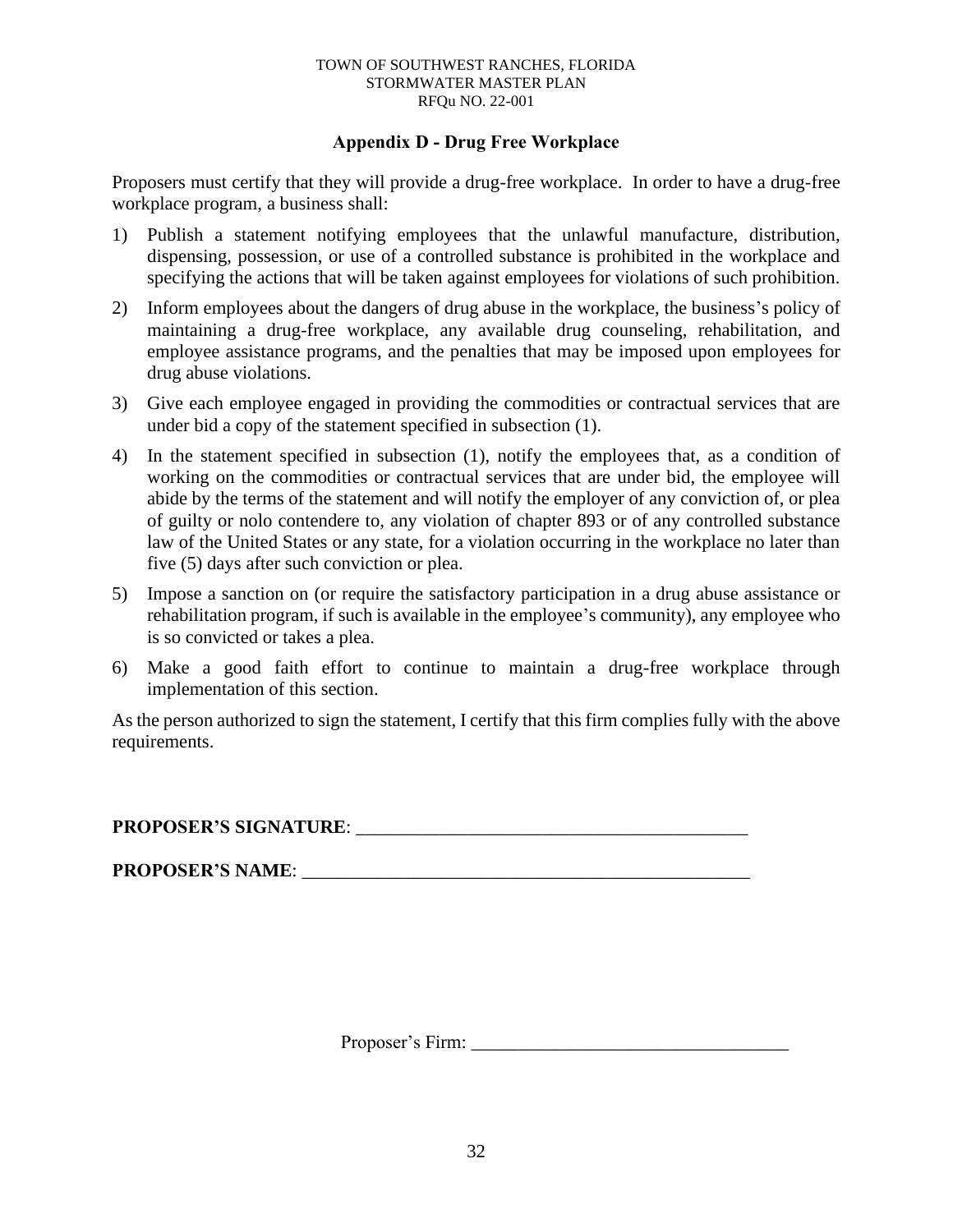### **Appendix E - Public Entity Crimes Sworn Statement Pursuant to Section 287.133(3) (A) Florida Statutes**

THIS FORM MUST BE SIGNED AND SWORN TO IN THE PRESENCE OF A NOTARY PUBLIC OR OTHER OFFICIAL AUTHORIZED TO ADMINISTER OATHS.

| This sworn statement is submitted to entirely a statement is submitted to |  |  |  |  |
|---------------------------------------------------------------------------|--|--|--|--|
| $\mathbf{b}$ v                                                            |  |  |  |  |
|                                                                           |  |  |  |  |
| $for \underline{\hspace{1cm}}$                                            |  |  |  |  |
|                                                                           |  |  |  |  |
|                                                                           |  |  |  |  |
|                                                                           |  |  |  |  |

and (if applicable) its Federal Employer Identification Number (FEIN) is

- 2. I understand that a "public entity crime" as defined in Paragraph  $287.133(1)(g)$ , Florida Statutes, means a violation of any state or federal law by a person with respect to and directly related to the transaction of business with any public entity or with an agency or political subdivision of any other state or with the United States, including, but not limited to, any bid, proposal, reply or contract for goods or services, any lease for real property, or any contract for the construction or repair of a public building or public work, involving antitrust, fraud, theft, bribery, collusion, racketeering, conspiracy, or material misrepresentation.
- 3. I understand that "convicted" or "conviction" as defined in Para. 287.133(1) (b), Florida Statutes, means a finding of guilt or a conviction of a public entity crime, with or without an adjudication of guilt, in any federal or state trail court of record relating to charges brought by indictment or information after July 1, 1989, as a result of a jury verdict, non-jury trial, or entry of a plea of guilty or nolo contendere.
- 4. I understand that an "affiliate" as defined in Para. 287.133(1) (a), Florida Statutes, means:

(i). A predecessor or successor of a person convicted of a public entity crime; or

(ii). An entity under the control of any natural person who is active in the management of the entity and who has been convicted of a public entity crime. The term "affiliate" includes those officers, directors, executives, partners, shareholders, employees, members, and agents who are active in the management of an affiliate. The ownership by one person of shares constituting a controlling interest in another person, or a pooling of equipment or income among persons when not for fair market value under an arm's length agreement, shall be a prima facie case that one person controls another person. A person who knowingly enters into a joint venture with person who has been convicted of a public entity crime in Florida during the preceding 36 months shall be considered an affiliate.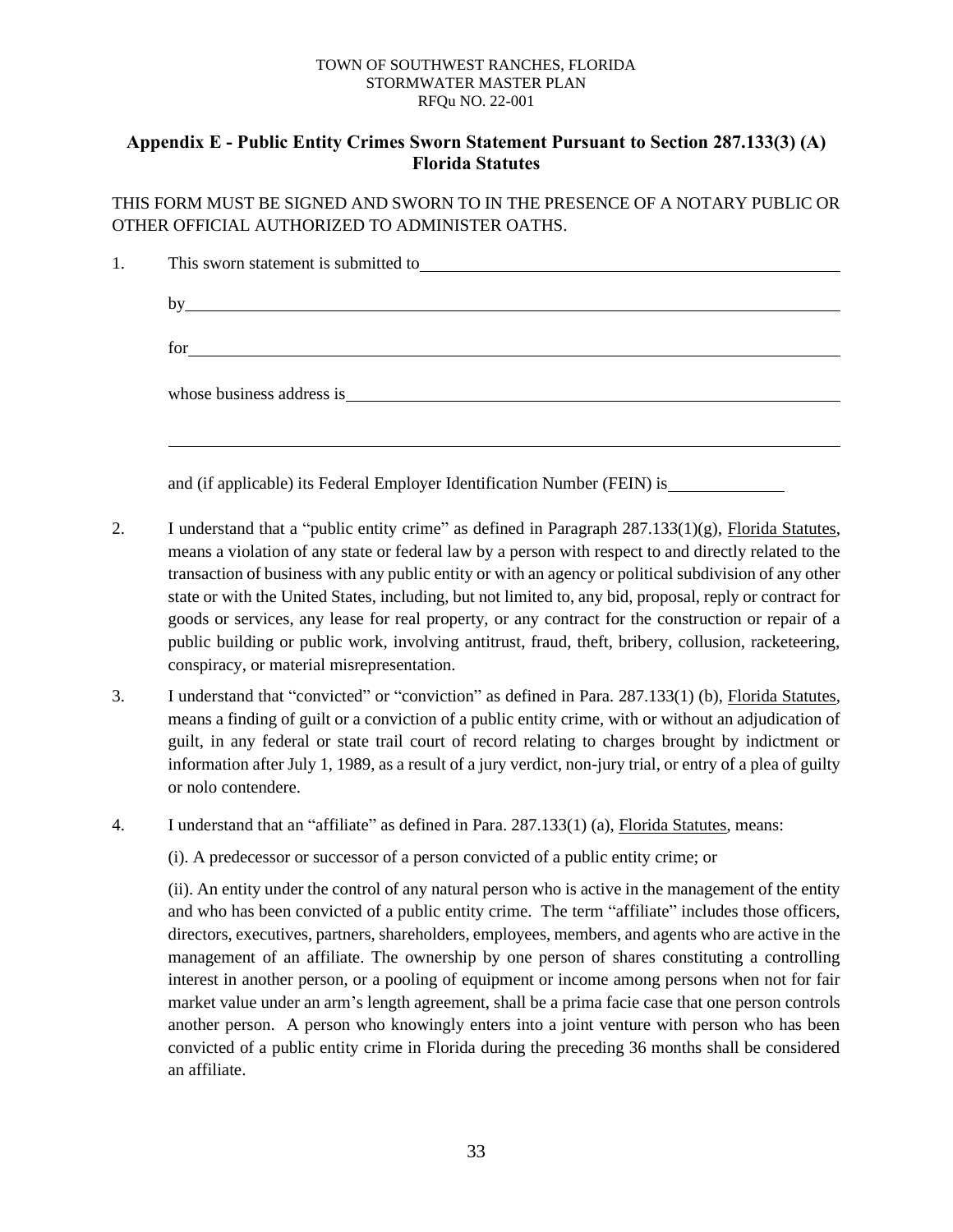- **5**. I understand that a "person" as defined in Para. 287.133(1) (e), Florida Statutes, means any natural person or entity organized under the laws of any state or of the United States with the legal power to enter into a binding contract and which proposers or applies to propose on contracts for the provision of goods or services let by a public entity, or which otherwise transacts or applies to transact business with a public entity. The term "person" includes those officers, directors, executives, partners, shareholders, employees, members, and agents who are active in management of an entity.
- **6**. The statement which I have marked below is true in relation to the entity submitting this sworn statement. (Indicate which statement applies.)

\_\_\_\_\_\_\_ Neither the entity submitting this sworn statement, nor any of its officers, directors, executives, partners, shareholders, employees, members, or agents who are active in the management of the entity, nor any affiliate of the entity has been charged with and convicted of a public entity crime subsequent to July 1, 1989.

The entity submitting this sworn statement, or one or more of its officers, directors, executives, partners, shareholders, employees, members, or agents who are active in the management of the entity or an affiliate of the entity has been charged with and convicted of a public entity crime subsequent to July 1, 1989.

However, there has been a subsequent proceeding before a Hearing Officer of the State of Florida, Division of Administrative Hearings and the Final Order entered by the Hearing Officer of the State of Florida, Division of Administrative Hearings and the Final Order entered by the Hearing Officer determined that it was not in the public interest to place the entity submitting this sworn statement on the convicted vendor list. (Attach a copy of the final order)

I UNDERSTAND THAT THE SUBMISSION OF THIS FORM TO THE CONTRACTING OFFICER FOR THE PUBLIC ENTITY IDENTIFIED IN PARAGRAPH 1 (ONE) ABOVE IS FOR THAT PUBLIC ENTITY ONLY AND, THAT THIS FORM IS VALID THROUGH DECEMBER 31 OF THE CALENDAR YEAR IN WHICH IT IS FILED. I ALSO UNDERSTAND THAT I AM REQUIRED TO INFORM THE PUBLIC ENTITY PRIOR TO ENTERING INTO A CONTRACT IN EXCESS OF THE THRESHOLD AMOUNT PROVIDED IN SECTION 287.017, FLORIDA STATUTES, FOR CATEGORY TWO, OF ANY CHANGE IN THE INFORMATION CONTAINED IN THIS FORM.

**[Signatures on next page]**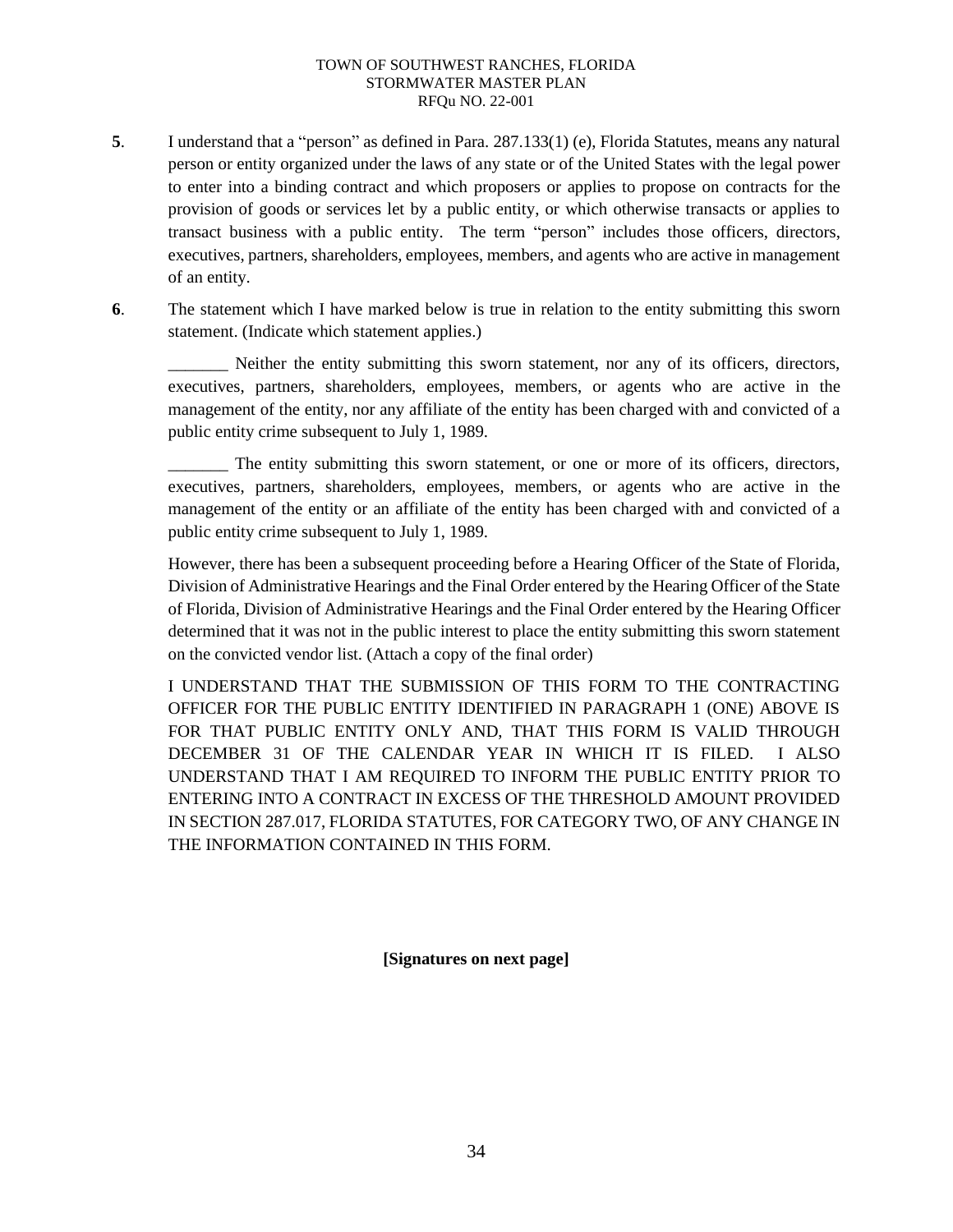By:

(Printed Name)

(Title)

The foregoing instrument was acknowledged before me by means of

☐ physical presence or ☐ online notarization,

this  $\_\_$  day of  $\_\_$ , 2022,

by \_\_\_\_\_\_\_\_\_\_\_\_\_\_\_\_\_\_\_\_\_\_\_\_\_\_\_\_\_\_\_\_\_\_\_\_\_\_\_\_\_\_\_\_\_\_\_\_\_ (name of person acknowledging).

Notary Public

\_\_\_\_\_\_\_\_\_\_\_\_\_\_\_\_\_\_\_\_\_\_\_\_\_\_\_\_\_\_\_\_\_\_ (Print Notary Name) State of \_\_\_\_\_\_\_\_\_\_\_\_\_\_ at Large

\_\_\_\_\_\_\_\_\_\_\_\_\_\_\_\_\_\_\_\_\_\_\_\_\_\_\_\_\_\_\_\_\_

My Commission Expires:

(Printed, typed, or stamped commissioned name of notary public)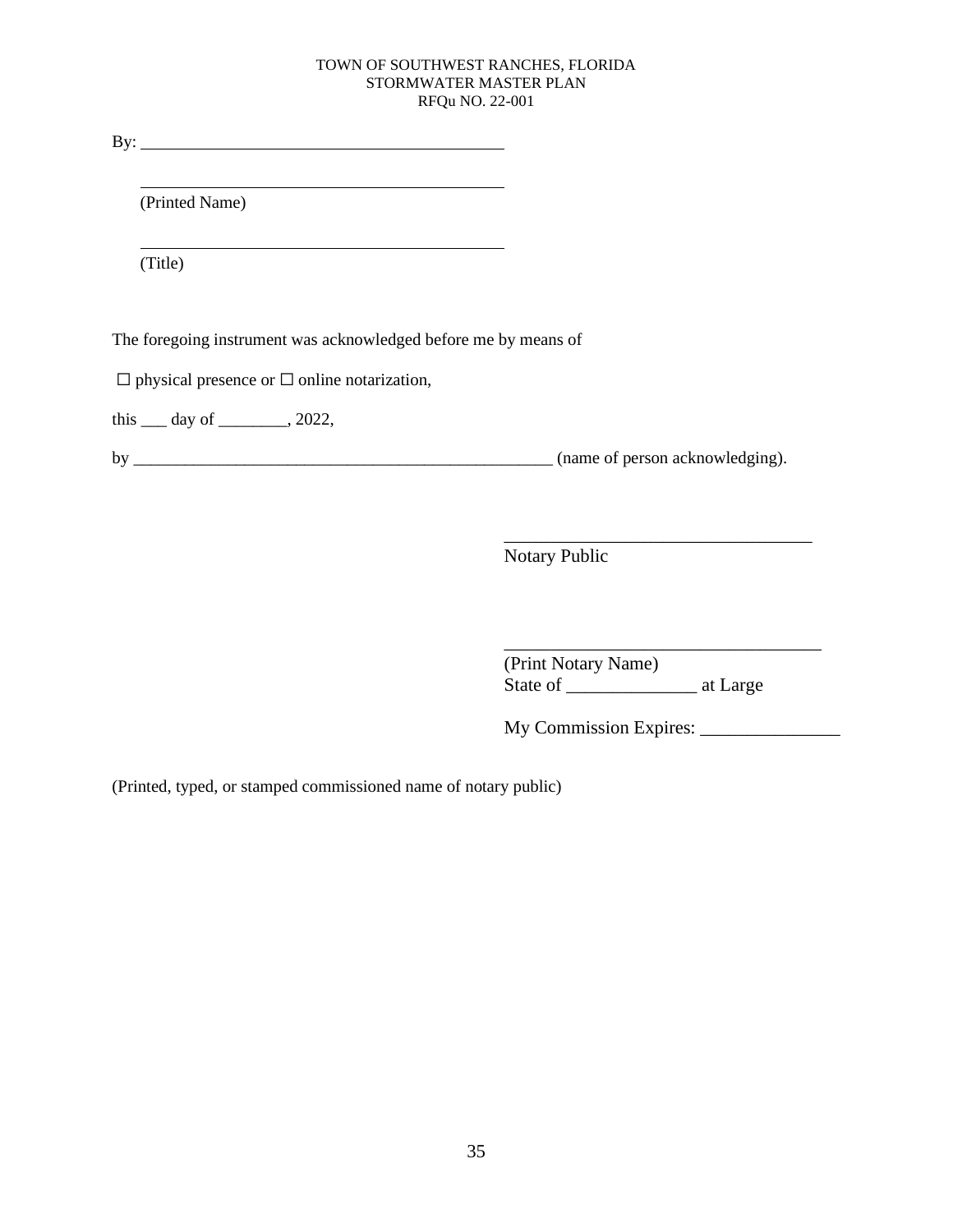### **Appendix F - Non-Collusion Affidavit**

|            | State of                     |         |                                                                                                                                                                |
|------------|------------------------------|---------|----------------------------------------------------------------------------------------------------------------------------------------------------------------|
|            | County of                    | $)$ ss: |                                                                                                                                                                |
|            |                              |         | being first duly sworn deposes and                                                                                                                             |
| says that: |                              |         |                                                                                                                                                                |
| (1)        | $He/She$ is the<br>Agent) of |         | (Owner, Partner, Officer, Representative or                                                                                                                    |
|            | attached Proposal;           |         | the Proposer that has submitted the                                                                                                                            |
| (2)        |                              |         | He/She is fully informed with respect to the preparation and contents of the attached<br>Proposal and of all pertinent circumstances respecting such Proposal; |

- **(3)** Such Proposal is genuine and is not a collusive or sham Proposal;
- **(4)** Neither the said Proposer nor any of its officers, partners, owners, agents, representatives, employees or parties in interest, including this affiant, have in any way colluded, conspired, connived or agreed, directly or indirectly, with any other Proposer, firm, or person to submit a collusive or sham Proposal in connection with the Work for which the attached Proposal has been submitted; or to refrain from proposing in connection with such Work; or have in any manner, directly or indirectly, sought by agreement or collusion, or communication, or conference with any Proposer, firm, or person to fix any overhead, profit, or cost elements of the Proposal or of any other Proposer, or to fix any overhead, profit, or cost elements of the Proposal price or the Proposal price of any other Proposer, or to secure through any collusion, conspiracy, connivance, or unlawful agreement any advantage against (Recipient), or any person interested in the proposed Work;
- **(5)** The price or prices quoted in the attached Proposal are fair and proper and are not tainted by any collusion, conspiracy, connivance, or unlawful agreement on the part of the Proposer or any other of its agents, representatives, owners, employees or parties in interest, including this affiant.

**[Signatures on next page]**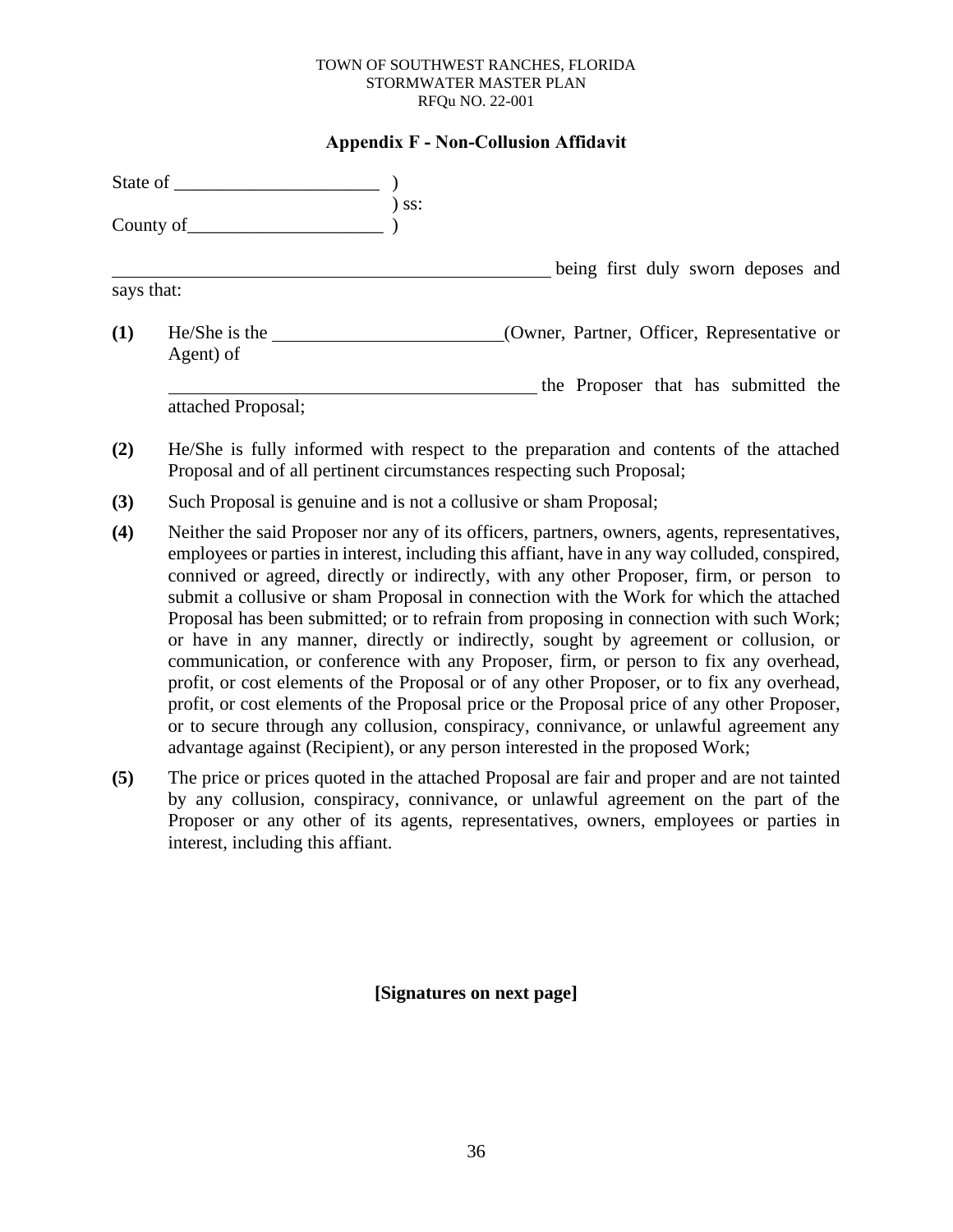By:

(Printed Name)

(Title)

The foregoing instrument was acknowledged before me by means of

 $\Box$  physical presence or  $\Box$  online notarization,

this  $\_\_\_$  day of  $\_\_\_\_$ , 2022,

by \_\_\_\_\_\_\_\_\_\_\_\_\_\_\_\_\_\_\_\_\_\_\_\_\_\_\_\_\_\_\_\_\_\_\_\_\_\_\_\_\_\_\_\_\_\_\_\_\_ (name of person acknowledging).

Notary Public

(Print Notary Name) State of \_\_\_\_\_\_\_\_\_\_\_\_\_\_ at Large

My Commission Expires: \_\_\_\_\_\_\_\_\_\_\_\_\_\_\_

\_\_\_\_\_\_\_\_\_\_\_\_\_\_\_\_\_\_\_\_\_\_\_\_\_\_\_\_\_\_\_\_\_\_

\_\_\_\_\_\_\_\_\_\_\_\_\_\_\_\_\_\_\_\_\_\_\_\_\_\_\_\_\_\_\_\_\_

(Printed, typed, or stamped commissioned name of notary public)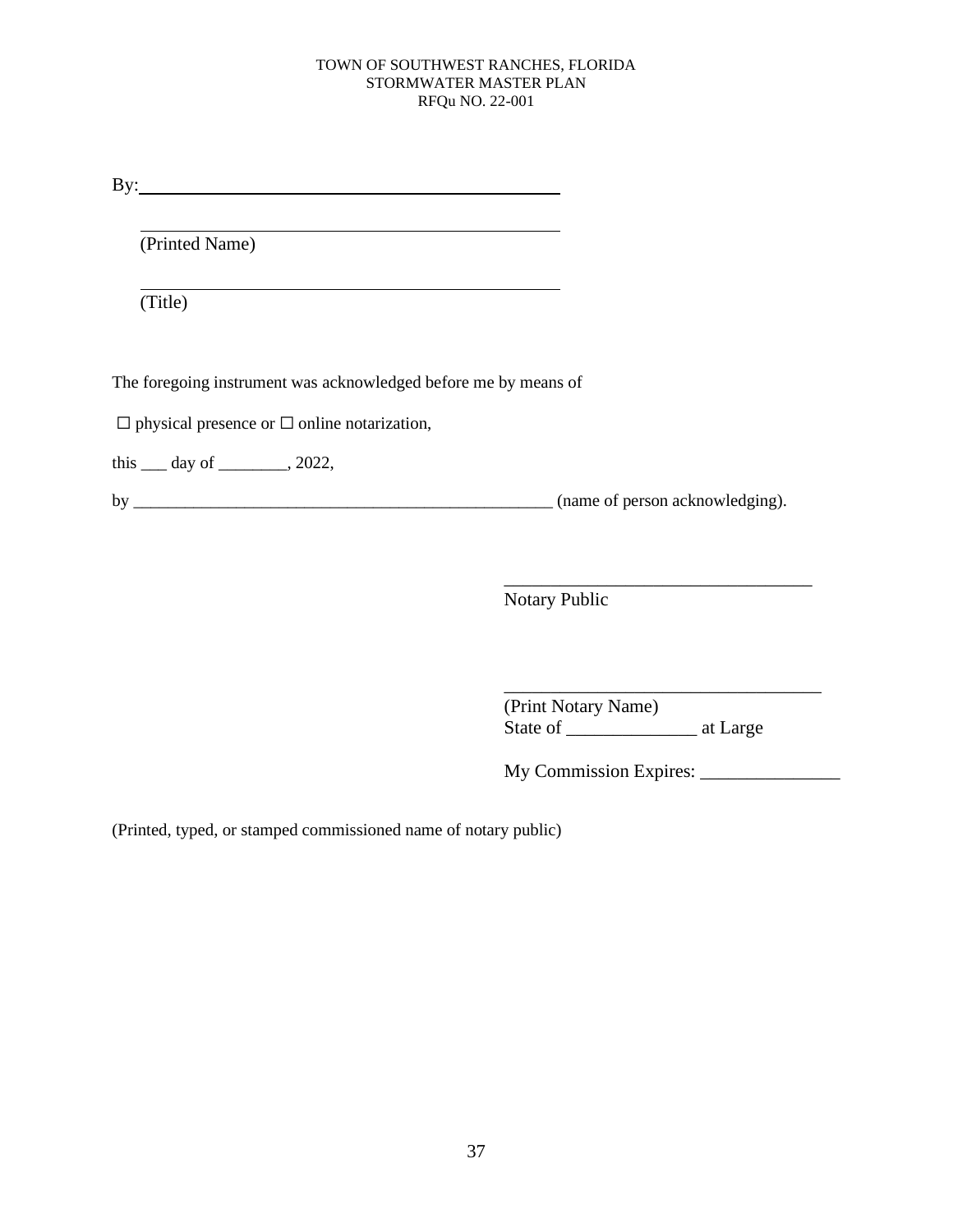### **Appendix G - Anti-Lobbying Certification Form**

1. The prospective participant certifies to the best of his or her knowledge and belief, that:

a. No Federal appropriated funds have been paid or will be paid, by or on behalf of the undersigned, to any person for influencing or attempting to influence an officer or employee of any Federal agency, a Member of Congress, an officer or employee of Congress, or an employee of a Member of Congress in connection with the awarding of any Federal contract, the making of any Federal grant, the making of any Federal loan, the entering into of any cooperative agreement, and the extension, continuation, renewal, amendment, or modification of any Federal contract, grant, loan, or cooperative agreement.

b. If any funds other than Federal appropriated funds have been paid or will be paid to any person for influencing or attempting to influence an officer or employee of any Federal agency, a Member of Congress, an officer or employee of Congress, or an employee of a Member of Congress in connection with this Federal contract, grant, loan, or cooperative agreement, the undersigned shall complete and submit Standard Form-LLL, "Disclosure Form to Report Lobbying," in accordance with its instructions.

2. This certification is a material representation of fact upon which reliance was placed when this transaction was made or entered into. Submission of this certification is a prerequisite for making or entering into this transaction imposed by 31 U.S.C. 1352. Any person who fails to file the required certification shall be subject to a civil penalty of not less than \$10,000 and not more than \$100,000 for each such failure.

3. The prospective participant also agrees by submitting its bid or proposal that the participant shall require that the language of this certification be included in all lower tier subcontracts, which exceed \$100,000 and that all such recipients shall certify and disclose accordingly.

| (type or print)           |                                                                                                                                                                                                                               |  |
|---------------------------|-------------------------------------------------------------------------------------------------------------------------------------------------------------------------------------------------------------------------------|--|
|                           |                                                                                                                                                                                                                               |  |
| $Sigma$ : $\qquad \qquad$ | Date: and the contract of the contract of the contract of the contract of the contract of the contract of the contract of the contract of the contract of the contract of the contract of the contract of the contract of the |  |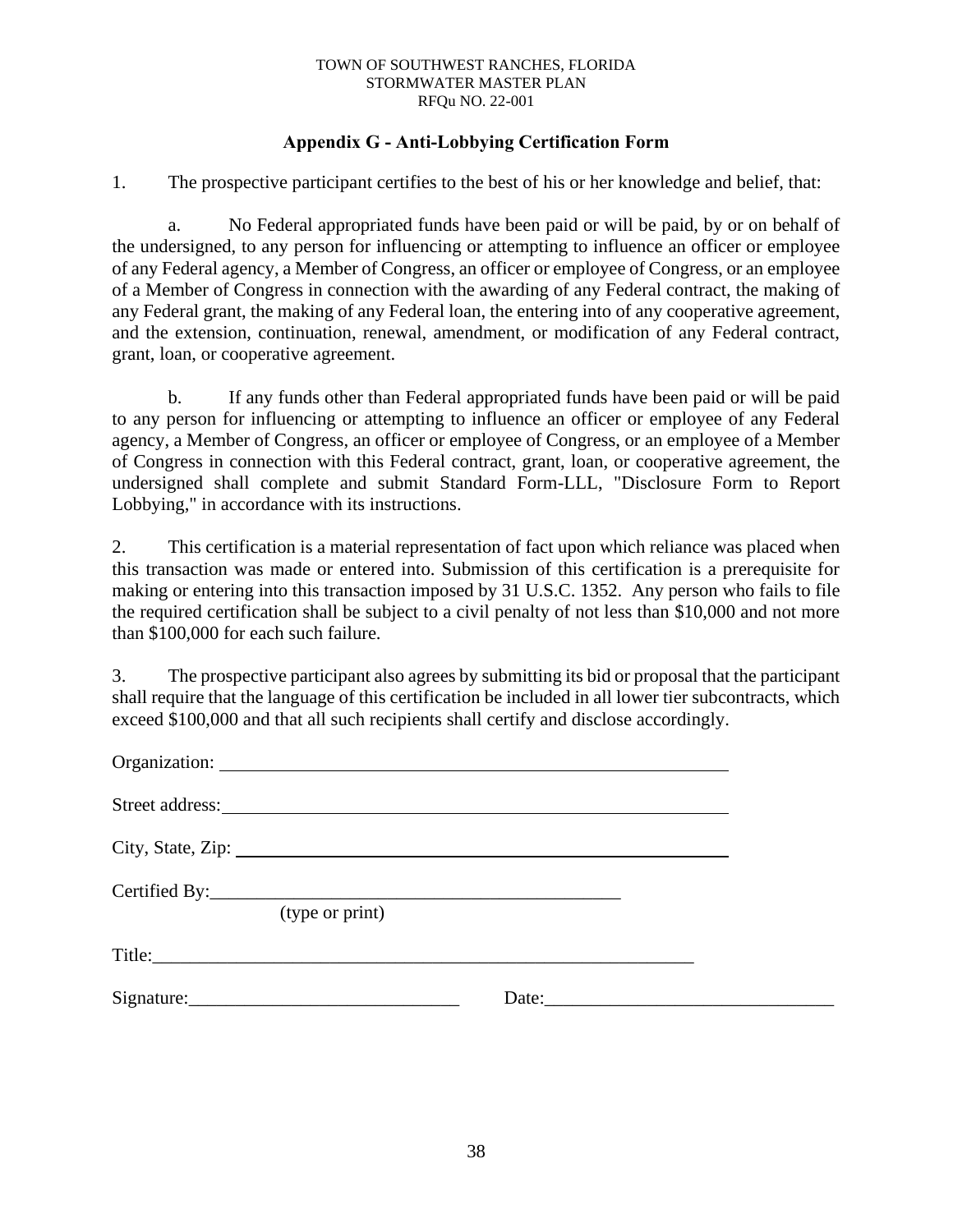### **Appendix H - Proposer Confirmation of Qualifications**

The Contract will be awarded only to a responsible and eligible proposer, qualified by experience and capable of providing required insurance, and bonds and in a financial position to do the Work specified within the Request for Qualifications, and which can complete the Work within the time schedule specified.

At the time of the Proposal, the proposer shall hold all Consultant and other qualification certificates and licenses required to be held by the Consultant by Florida Statutes or ordinances of the Town of Southwest Ranches and Broward County in order to perform the Work which is the subject of this Request for Qualifications.

1. All license, certificate and experience requirements must be met by the proposer (as opposed to the Subcontractor) at the time of Proposal submission. Proposals submitted by proposer who do not directly hold required licenses and certificates or who rely on a Subcontractor to meet the license, certificate or experience criteria will be rejected. By executing this Form and submitting its Proposal, proposer represents that it meets the requirements set forth above, and as set forth in the Proposal Documents, and acknowledges and understands that such representation is material and that the Town shall be relying on this representation with respect to a Contract award.

Proposer's Signature:

\_\_\_\_\_\_\_\_\_\_\_\_\_\_\_\_\_\_\_\_\_\_\_\_

Proposer's Name: \_\_\_\_\_\_\_\_\_\_\_\_\_\_\_\_\_\_\_\_\_\_\_\_\_\_

Proposer's Address: \_\_\_\_\_\_\_\_\_\_\_\_\_\_\_\_\_\_\_\_\_\_\_\_

Proposer's Phone Number: \_\_\_\_\_\_\_\_\_\_\_\_\_\_\_\_\_\_\_

Proposer's Email: \_\_\_\_\_\_\_\_\_\_\_\_\_\_\_\_\_\_\_\_\_\_\_\_\_

\_\_\_\_\_\_\_\_\_\_\_\_\_\_\_\_\_\_\_\_\_\_\_\_

\_\_\_\_\_\_\_\_\_\_\_\_\_\_\_\_\_\_\_\_\_\_\_\_

\_\_\_\_\_\_\_\_\_\_\_\_\_\_\_\_\_\_\_\_\_\_\_\_

Consultant's License and License number(s) (attach copies of license(s) required for the work described in this RFQu):

Proposer's Firm: \_\_\_\_\_\_\_\_\_\_\_\_\_\_\_\_\_\_\_\_\_\_\_\_\_\_\_\_\_\_\_\_\_\_\_

**[Signatures on next page]**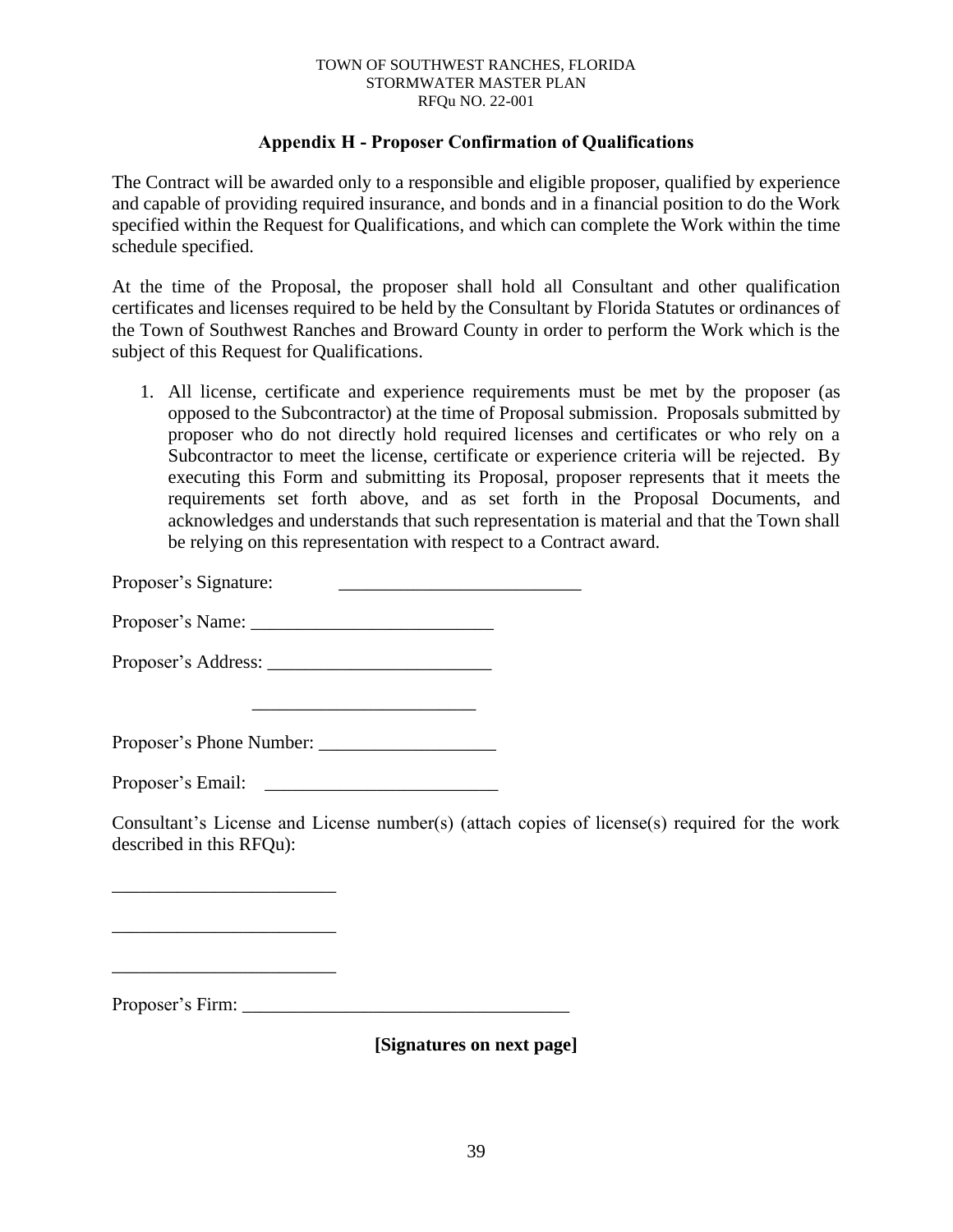State of Florida

County of \_\_\_\_\_\_\_\_\_\_\_

The foregoing instrument was acknowledged before me by means of

☐ physical presence or ☐ online notarization,

this \_\_\_ day of \_\_\_\_\_\_\_\_, 2022,

by \_\_\_\_\_\_\_\_\_\_\_\_\_\_\_\_\_\_\_\_\_\_\_\_\_\_\_\_\_\_\_\_\_\_\_\_\_\_\_\_\_\_\_\_\_\_\_\_\_ (name of person acknowledging).

\_\_\_\_\_\_\_\_\_\_\_\_\_\_\_\_\_\_\_\_\_\_\_\_\_\_\_\_\_\_\_\_\_

Notary Public

(Print Notary Name) State of \_\_\_\_\_\_\_\_\_\_\_\_\_\_ at Large

My Commission Expires: \_\_\_\_\_\_\_\_\_\_\_\_\_\_\_

 $\overline{\phantom{a}}$  , and the set of the set of the set of the set of the set of the set of the set of the set of the set of the set of the set of the set of the set of the set of the set of the set of the set of the set of the s

(Printed, typed, or stamped commissioned name of notary public)

Proposer's Firm: \_\_\_\_\_\_\_\_\_\_\_\_\_\_\_\_\_\_\_\_\_\_\_\_\_\_\_\_\_\_\_\_\_\_\_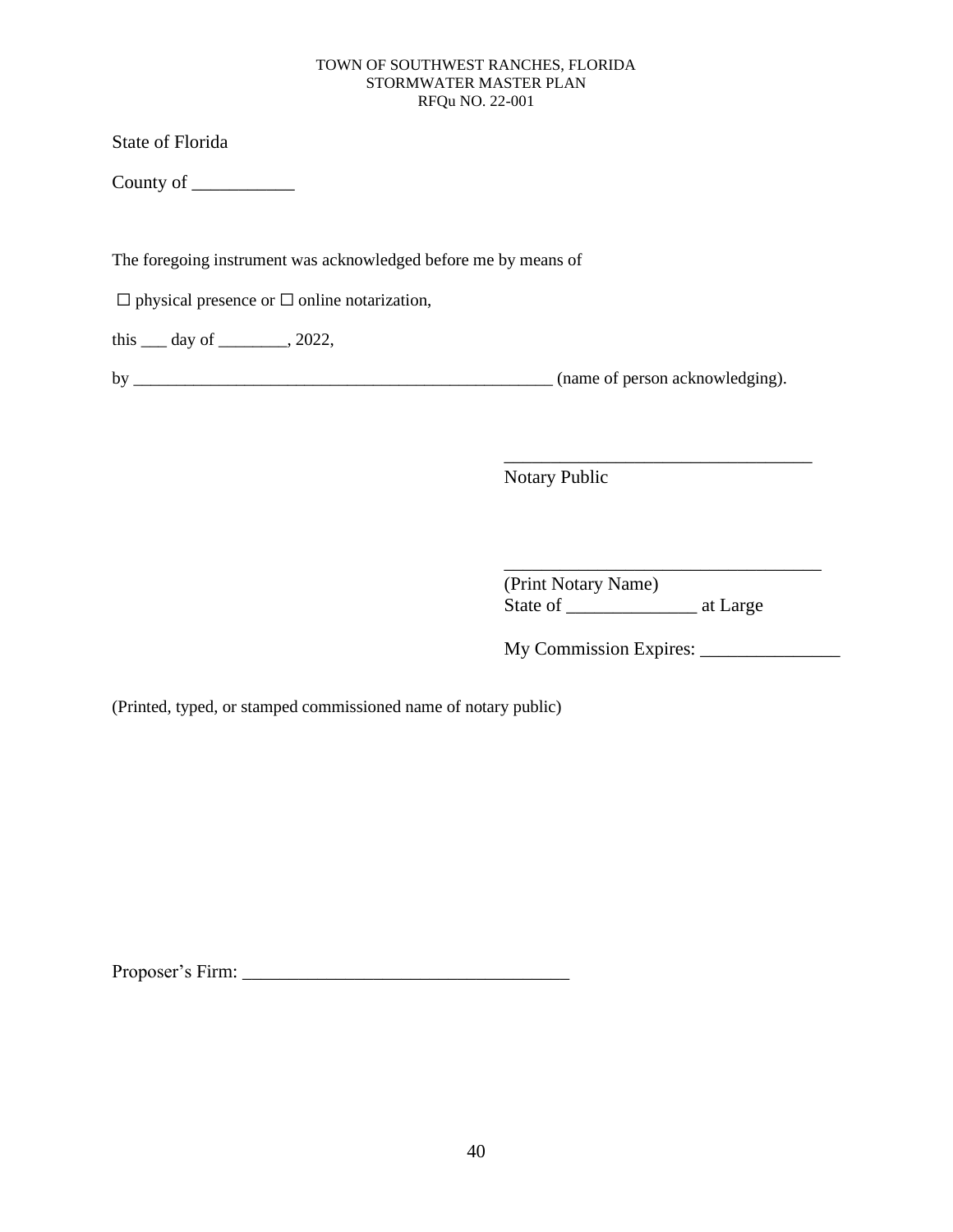# **\*Appendix I - Certificate of Authority (If Individual / Sole Proprietor)**

| County of | $)$ ss: |  |  | (Company Name) | I HEREBY CERTIFY that 1.1 as Principal or<br>of (Company name) ___________________________________, is hereby authorized to execute the<br>attested by the undersigned, shall be the official act and deed of |
|-----------|---------|--|--|----------------|---------------------------------------------------------------------------------------------------------------------------------------------------------------------------------------------------------------|

IN WITNESS WHEREOF, I have hereunto set my hand this  $\_\,$  day of  $\_\,$ , 20 $\_\,$ .

Secretary:

<u> 1989 - Johann Barbara, martin a</u>

(SEAL)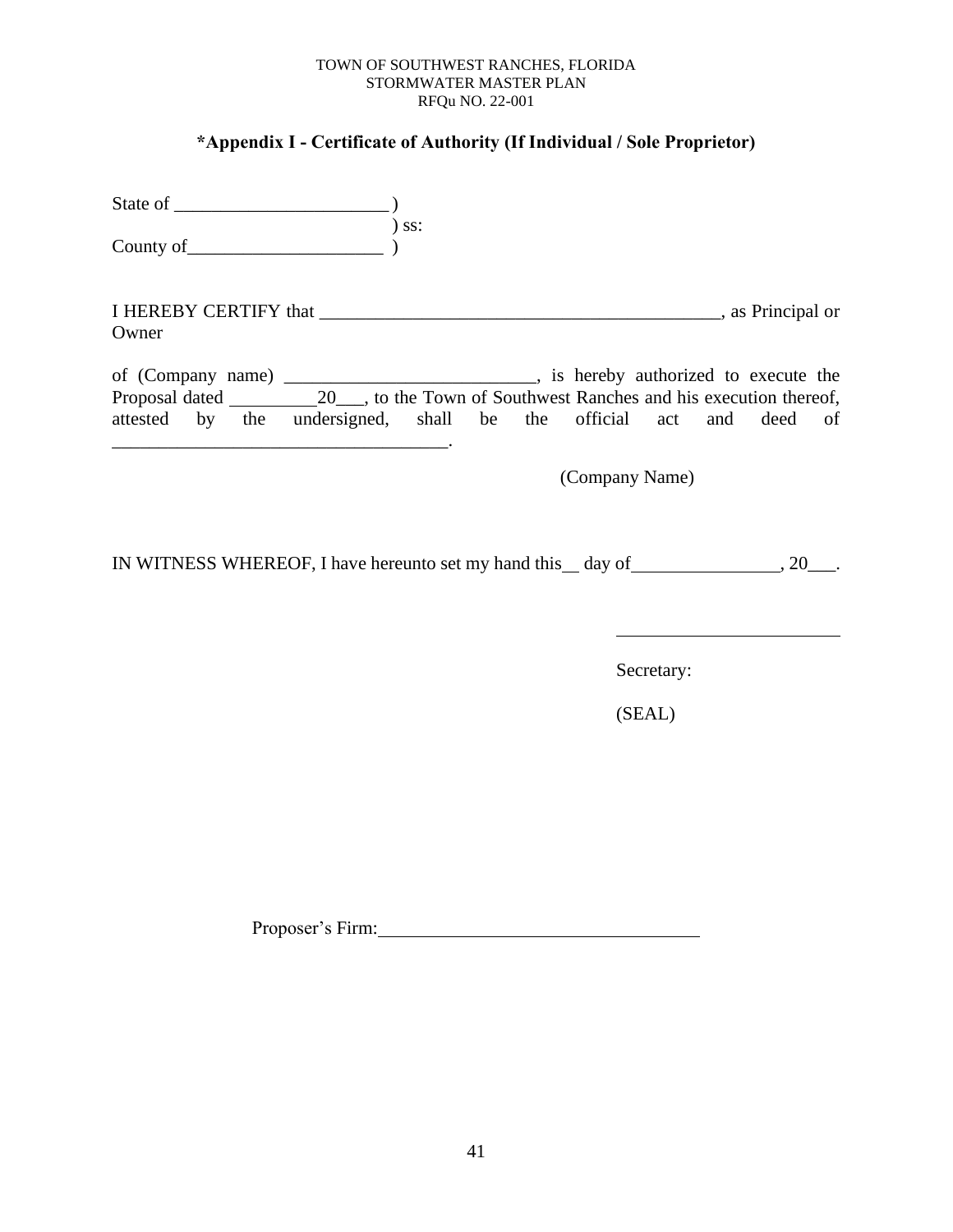# **\*Appendix J - Certificate of Authority (If Partnership)**

| State of  |         |
|-----------|---------|
|           | $)$ SS: |
| County of |         |

I HEREBY CERTIFY that a meeting of the Partners of the

| A partnership existing under the laws of the State of ____, held on ___________________, 20___, the                                                                                                                                                                                                                                                           |  |
|---------------------------------------------------------------------------------------------------------------------------------------------------------------------------------------------------------------------------------------------------------------------------------------------------------------------------------------------------------------|--|
| following resolution was duly passed and adopted:                                                                                                                                                                                                                                                                                                             |  |
|                                                                                                                                                                                                                                                                                                                                                               |  |
| the Partnership, be and is hereby authorized to execute the Proposal dated, $\frac{1}{\sqrt{1-\frac{1}{\sqrt{1-\frac{1}{\sqrt{1-\frac{1}{\sqrt{1-\frac{1}{\sqrt{1-\frac{1}{\sqrt{1-\frac{1}{\sqrt{1-\frac{1}{\sqrt{1-\frac{1}{\sqrt{1-\frac{1}{\sqrt{1-\frac{1}{\sqrt{1-\frac{1}{\sqrt{1-\frac{1}{\sqrt{1-\frac{1}{\sqrt{1-\frac{1}{\sqrt{1-\frac{1}{\sqrt{1$ |  |
| 20 <sub>___</sub> , to the Town of Southwest Ranches and this partnership and that his execution thereof,                                                                                                                                                                                                                                                     |  |
| attested by the same shall be the official act                                                                                                                                                                                                                                                                                                                |  |
| and deed of this Partnership."                                                                                                                                                                                                                                                                                                                                |  |

I further certify that said resolution is now in full force and effect.

IN WITNESS WHEREOF, I have hereunto set my hand this \_\_, day of \_\_\_\_\_\_\_\_\_\_\_\_, 20\_\_\_.

Secretary:

(SEAL)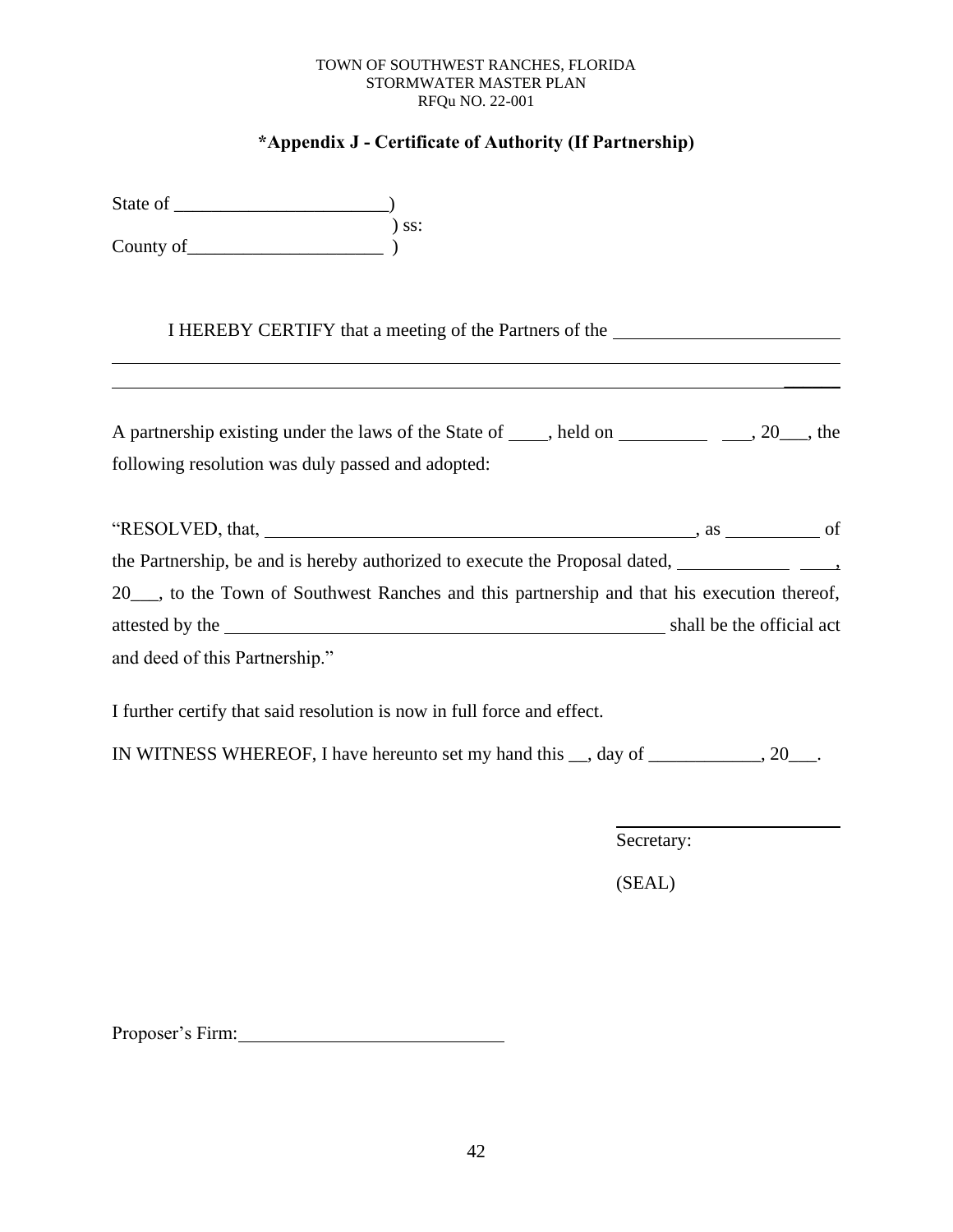# **\*Appendix K - Certificate Of Authority (If Corporation Or Limited Liability Company)**

| State of  |       |
|-----------|-------|
|           | ) ss: |
| County of |       |

I HEREBY CERTIFY that a meeting of the Board of Directors of a corporation or authorized representatives of a Limited Liability Company existing under the laws of the State of held on 20<sub>\_\_\_</sub>, the following resolution was duly passed and adopted:

"RESOLVED, that \_\_\_\_\_\_\_\_\_\_\_\_\_\_\_\_\_\_\_\_\_\_\_\_\_\_\_, as President of the Corporation or authorized representative of a Limited Liability Company, be and is hereby authorized to execute the Proposal dated, \_\_\_\_\_\_\_\_\_\_\_\_\_\_\_\_ \_\_\_\_\_\_\_\_\_\_\_ \_\_\_, 20\_\_\_, to the Town of Southwest Ranches and this Corporation or Limited Liability Company and his execution thereof, attested by the Secretary of the Corporation or Limited Liability Company, and with the Corporate Seal affixed, shall be the official act and deed of this Corporation or Limited Liability Company."

I further certify that said resolution is now in full force and effect.

IN WITNESS WHEREOF, I have hereunto set my hand and affixed the official seal of the Corporation or

Limited Liability Company this day of  $\qquad \qquad .20$ .

Secretary:

(SEAL)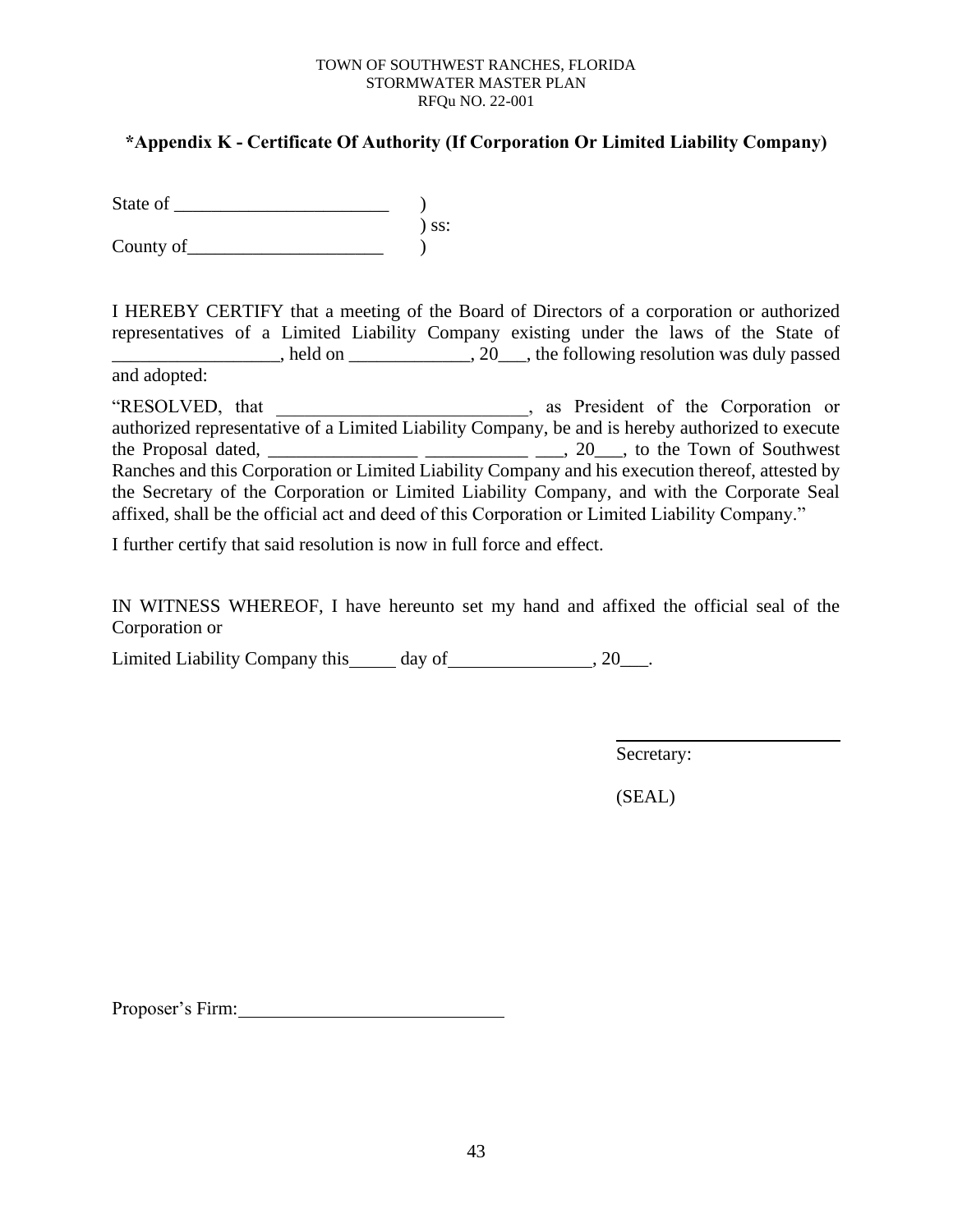# **\*Appendix L - Certificate Of Authority (If Joint Venture)**

|                                                                         | ) ss:                                                                                                                                                               |
|-------------------------------------------------------------------------|---------------------------------------------------------------------------------------------------------------------------------------------------------------------|
|                                                                         | I HEREBY CERTIFY that a meeting of the Principals of the _______________________                                                                                    |
|                                                                         |                                                                                                                                                                     |
|                                                                         |                                                                                                                                                                     |
| following resolution was duly passed and adopted:                       |                                                                                                                                                                     |
| "RESOLVED, that,                                                        | <u> 1989 - Jan James James James James James James James James James James James James James James James James J</u><br>as<br>of the Joint Venture be and is hereby |
|                                                                         | authorized to execute the Proposal dated, 20, to the Town of Southwest                                                                                              |
| Ranches official act and deed of this Joint Venture."                   |                                                                                                                                                                     |
| I further certify that said resolution is now in full force and effect. |                                                                                                                                                                     |
|                                                                         |                                                                                                                                                                     |

Secretary:

(SEAL)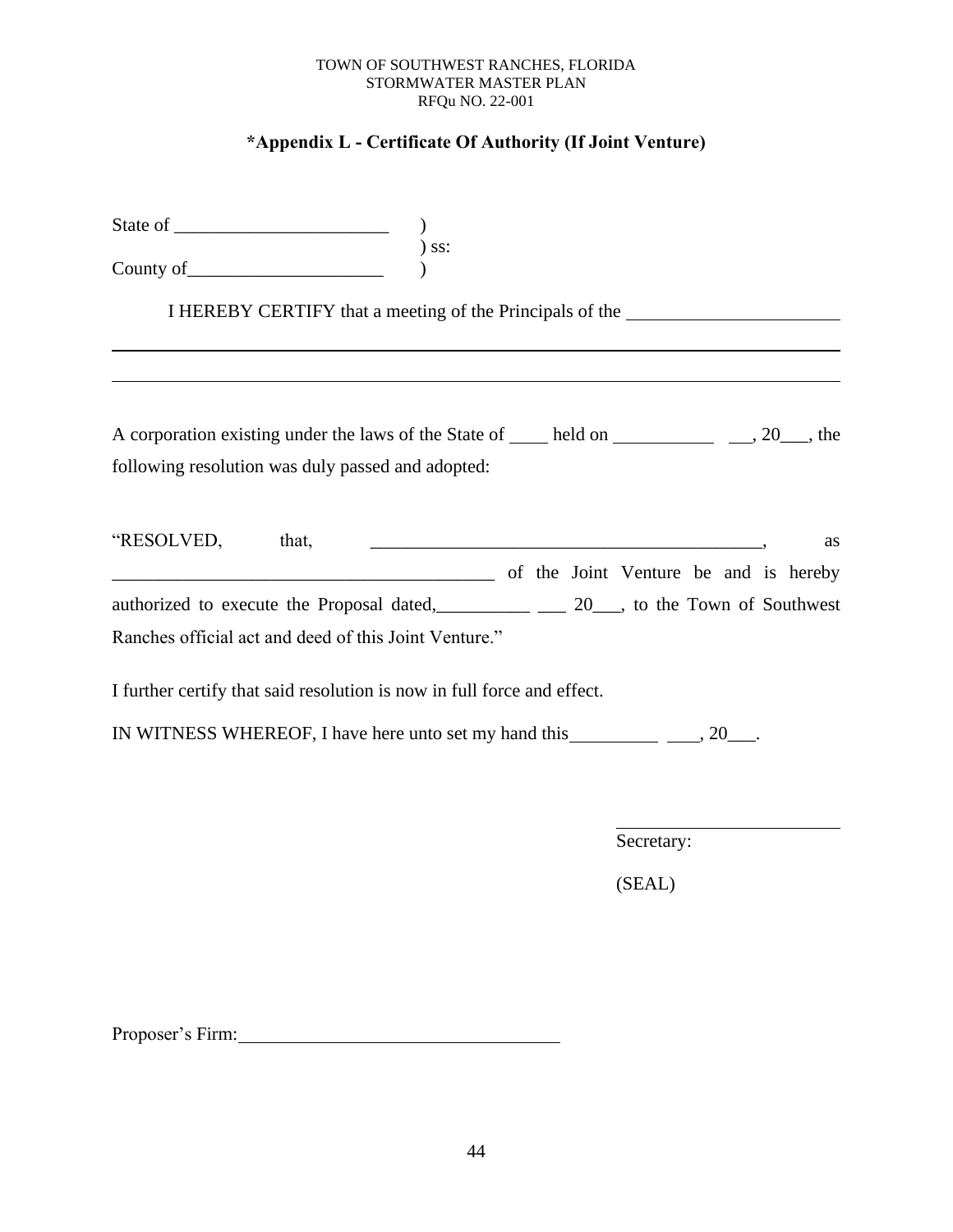### **Appendix M - Proposal Bond**

| <b>PROPOSAL BOND</b>                                                                                                                                                       |     |         |              |                                                       |      |     |
|----------------------------------------------------------------------------------------------------------------------------------------------------------------------------|-----|---------|--------------|-------------------------------------------------------|------|-----|
|                                                                                                                                                                            |     |         |              |                                                       |      |     |
|                                                                                                                                                                            |     | $)$ ss: |              |                                                       |      |     |
| <b>KNOW</b><br>ALL                                                                                                                                                         | MEN | BY      | <b>THESE</b> | PRESENTS,                                             | that | we, |
| $\sim$ , as Principal, and                                                                                                                                                 |     |         |              |                                                       |      |     |
|                                                                                                                                                                            |     |         |              | as Surety, are held and firmly bound unto the Town of |      |     |
| Southwest Ranches, a municipal corporation of the State of Florida, in the penal sum of                                                                                    |     |         |              |                                                       |      |     |
| payment of which sum well and truly to be made, we bind ourselves, our heirs, executors,<br>administrators and successors jointly and severally, firmly by these presents. |     |         |              |                                                       |      |     |

THE CONDITION OF THIS OBLIGATION IS SUCH that whereas the Principal has submitted the accompanying Proposal, dated 20\_6 cm

# **"RFQu 22-001 STORMWATER MASTER PLAN"**

### NOW, THEREFORE,

- (a) If said Proposal shall be rejected, or in the alternate
- (b) If said Proposal shall be accepted and the Principal shall properly execute and deliver to said Town the appropriate Contract Documents, including any required insurance and bonds, and shall in all respects fulfill all terms and conditions attributable to the acceptance of said Proposal, then this obligation shall be void; otherwise, it shall remain in force and effect, it being expressly understood and agreed that the liability of the Surety for any and all claims hereunder shall in no event exceed the amount of this obligation as herein stated.

IN WITNESS WHEREOF, the above bonded parties have executed this instrument under their several seals this day of  $\qquad \qquad .20$ , the name and the corporate seal of each corporate party being hereto affixed and these presents being duly signed by its undersigned representative.

### **[Signatures on next page]**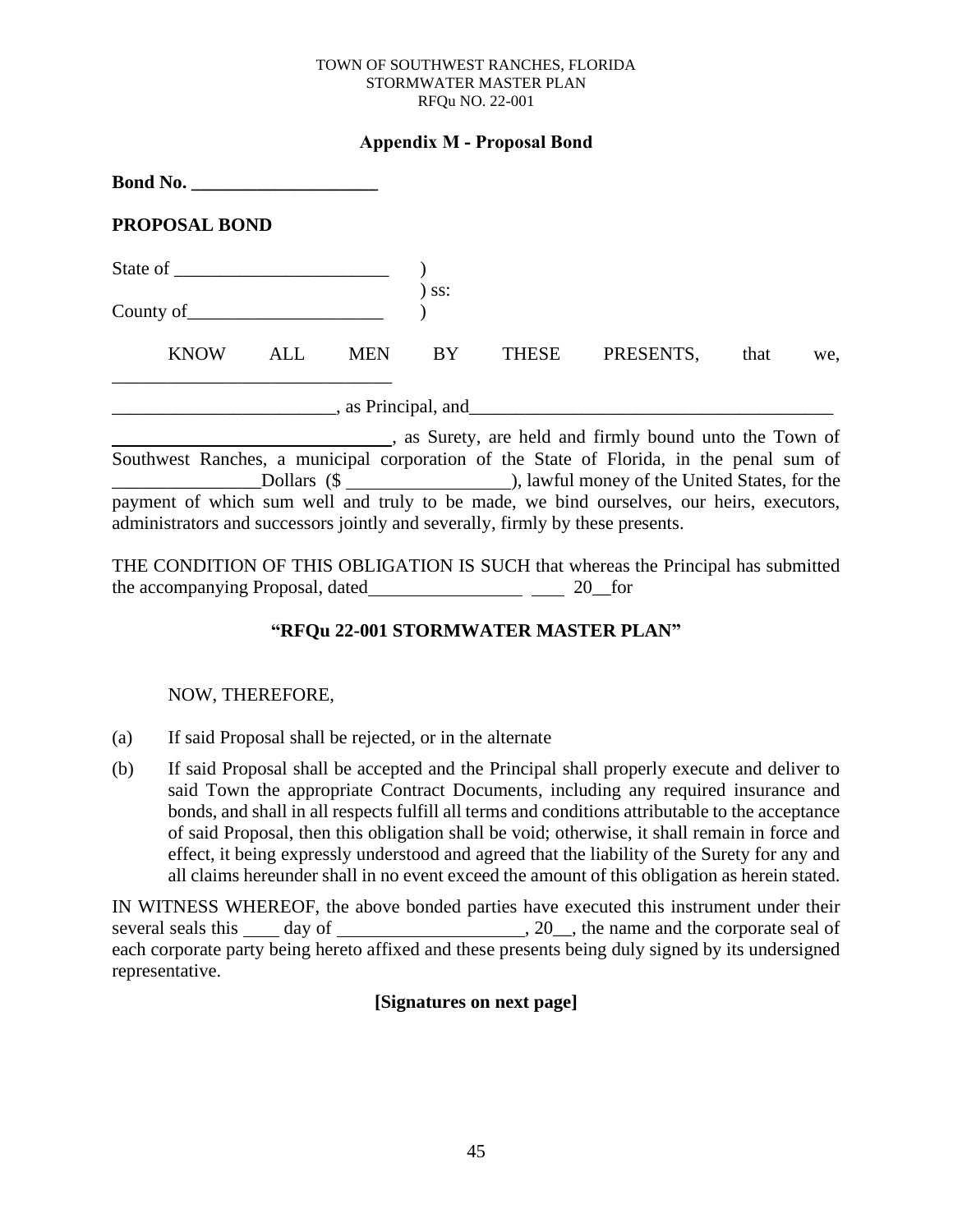| PROPOSER: New York Contains the Contains of the Contains of the Contains of the Contains of the Contains of the Contains of the Contains of the Contains of the Contains of the Contains of the Contains of the Contains of th |                                                                                                                                                                                          |
|--------------------------------------------------------------------------------------------------------------------------------------------------------------------------------------------------------------------------------|------------------------------------------------------------------------------------------------------------------------------------------------------------------------------------------|
| $\mathbf{By:}\_\_\_\_\_\_\$                                                                                                                                                                                                    |                                                                                                                                                                                          |
|                                                                                                                                                                                                                                |                                                                                                                                                                                          |
| IN PRESENCE OF: (Individual or Partnership Principal)                                                                                                                                                                          |                                                                                                                                                                                          |
| (SEAL)                                                                                                                                                                                                                         |                                                                                                                                                                                          |
|                                                                                                                                                                                                                                | (Business Address)                                                                                                                                                                       |
|                                                                                                                                                                                                                                | (City/State/Zip)                                                                                                                                                                         |
|                                                                                                                                                                                                                                | (Business Phone)                                                                                                                                                                         |
|                                                                                                                                                                                                                                |                                                                                                                                                                                          |
| By:                                                                                                                                                                                                                            |                                                                                                                                                                                          |
| (SEAL)                                                                                                                                                                                                                         | (Business Address)                                                                                                                                                                       |
|                                                                                                                                                                                                                                | (City/State/Zip)                                                                                                                                                                         |
|                                                                                                                                                                                                                                | (Business Phone)                                                                                                                                                                         |
| <b>IMPORTANT</b>                                                                                                                                                                                                               | Surety companies executing bonds must appear on the Treasury Department's most current list<br>(circular 570 as amended) and be authorized to transact business in the State of Florida. |
| Countersigned by Florida Agent:                                                                                                                                                                                                |                                                                                                                                                                                          |

Name: \_\_\_\_\_\_\_\_\_\_\_\_\_\_\_\_\_\_\_\_\_\_\_\_\_\_

Date: \_\_\_\_\_\_\_\_\_\_\_\_\_\_\_\_\_\_\_\_\_\_\_\_\_\_\_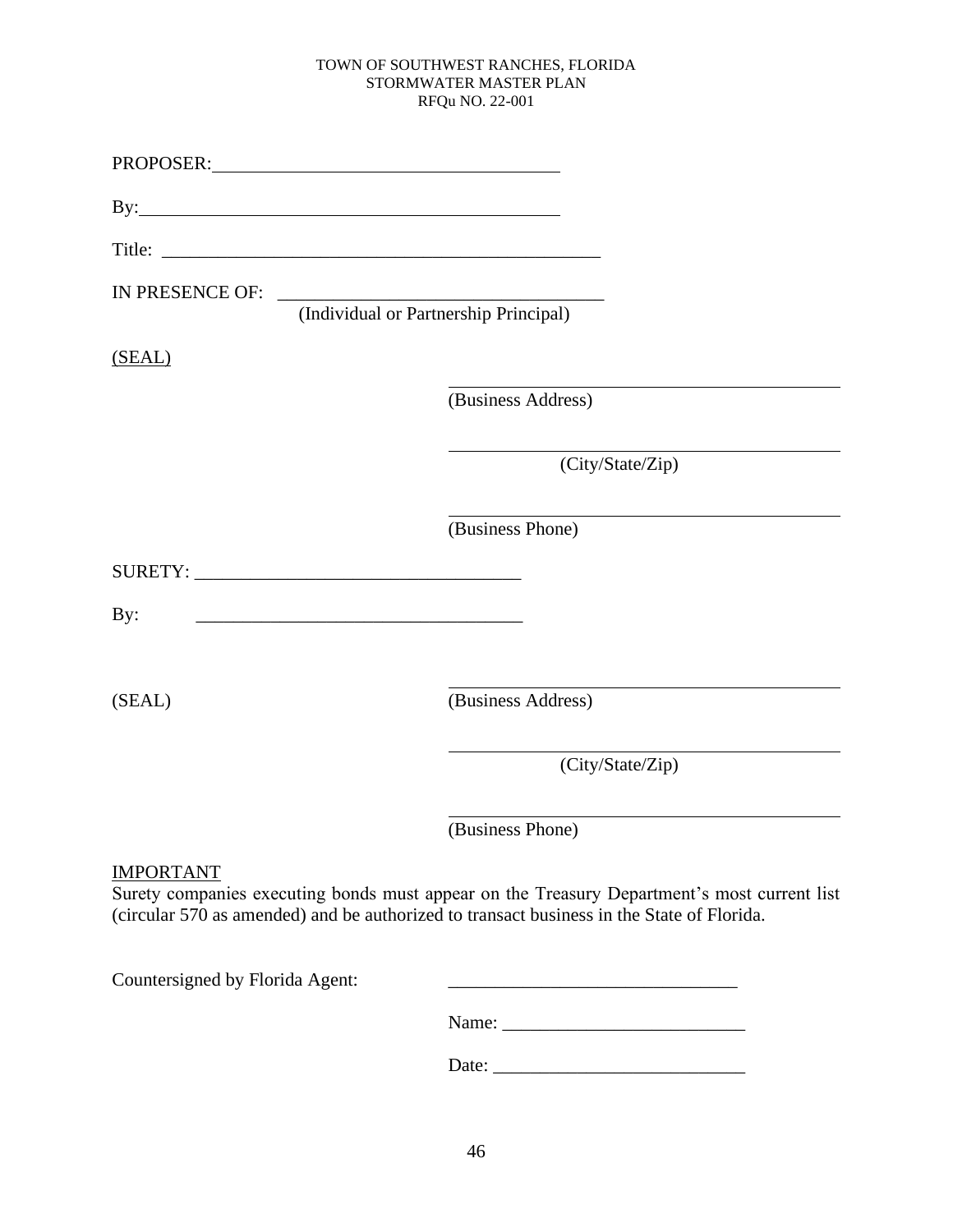### **Appendix N - Governmental Contact Information**

Please list **NAME OF AGENCY, ADDRESS, PHONE NUMBER, CONTACT PERSON and** 

**EMAIL** of any other Governmental Agencies or Quasi-governmental agencies for which you have conducted business on similar project within the past five years.

| <b>NAME OF</b> | <b>ADDRESS</b> | <b>PHONE</b>  | <b>CONTACT PERSON</b> |
|----------------|----------------|---------------|-----------------------|
| <b>AGENCY</b>  |                | <b>NUMBER</b> | & EMAIL               |
|                |                |               |                       |
|                |                |               |                       |
|                |                |               |                       |
|                |                |               |                       |
|                |                |               |                       |
|                |                |               |                       |
|                |                |               |                       |
|                |                |               |                       |
|                |                |               |                       |
|                |                |               |                       |
|                |                |               |                       |
|                |                |               |                       |
|                |                |               |                       |
|                |                |               |                       |
|                |                |               |                       |
|                |                |               |                       |
|                |                |               |                       |
|                |                |               |                       |
|                |                |               |                       |
|                |                |               |                       |
|                |                |               |                       |
|                |                |               |                       |
|                |                |               |                       |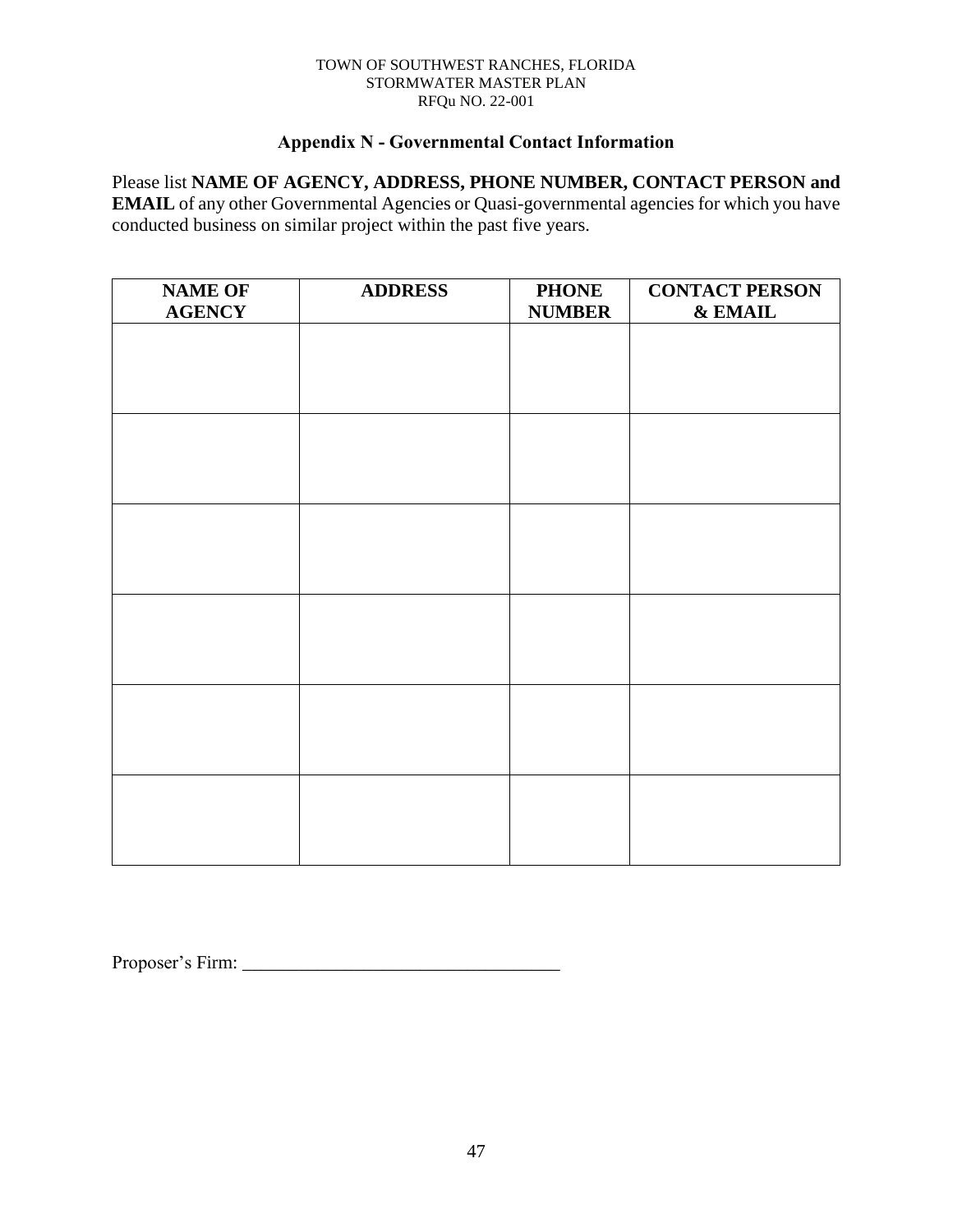### **Appendix O - Acknowledgment of Conformance with O.S.H.A. Standards**

### TO THE TOWN OF SOUTHWEST RANCHES:

\_\_\_\_\_\_\_\_\_\_\_\_\_\_\_\_, hereby acknowledges and agrees that as Consultant for the Town of Southwest Ranches within the limits of the Town of Southwest Ranches, Florida, we have the sole responsibility for compliance with all requirements of the Federal Occupational Safety and Health regulations, and agree to indemnify and hold harmless the Town of Southwest Ranches, including its Council Members, officers and employees, from and against any and all legal liability or loss the Town may incur due to \_\_\_\_\_\_\_\_\_\_\_\_\_\_\_\_'s failure to comply with such regulations.

\_\_\_\_\_\_\_\_\_\_\_\_\_\_\_\_\_\_\_\_\_\_\_\_\_\_\_\_\_ \_\_\_\_\_\_\_\_\_\_\_\_\_\_\_\_\_\_\_\_\_\_\_\_\_\_\_\_\_\_\_\_\_

ATTEST CONSULTANT

 $BY:$ 

\_\_\_\_\_\_\_\_\_\_\_\_\_\_\_\_\_\_\_\_\_\_\_\_\_\_\_\_\_\_\_\_\_

Print Name

Date: \_\_\_\_\_\_\_\_\_\_\_\_\_\_\_\_\_\_\_\_\_\_\_\_\_\_\_\_\_

Proposer's Firm: \_\_\_\_\_\_\_\_\_\_\_\_\_\_\_\_\_\_\_\_\_\_\_\_\_\_\_\_\_\_\_\_\_\_\_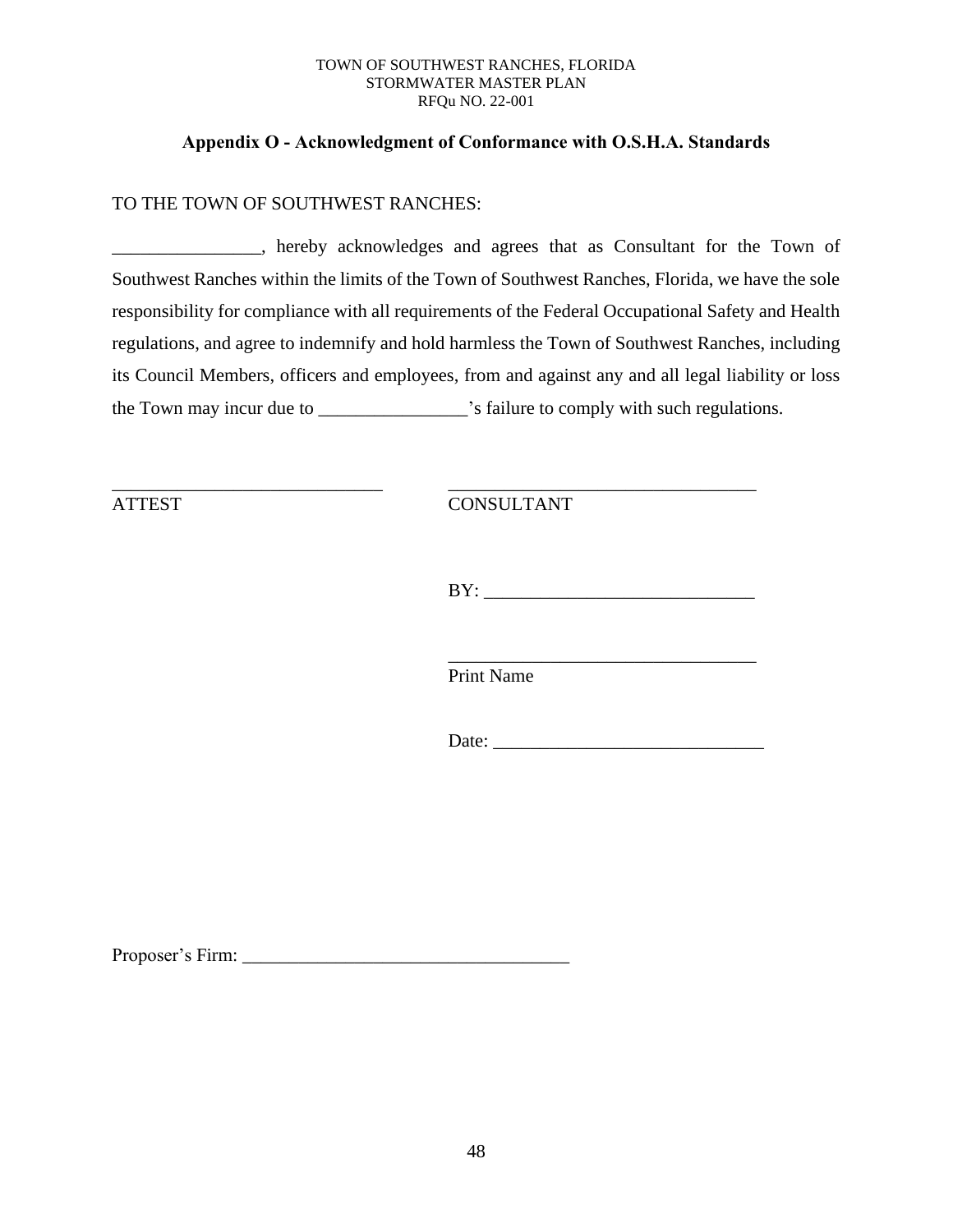### **Appendix P - Proposer Confirmation of Qualifications**

The Contract will be awarded only to a responsible and eligible Proposer, qualified by experience and capable of providing required insurance, and bonds and in a financial position to do the Work specified within the Request for Qualifications, and which can complete the Work within the time schedule specified.

At the time of the Proposal, the Proposer shall hold all Consultant and other qualification certificates and licenses required to be held by the Consultant by Florida Statutes or ordinances of the Town of Southwest Ranches and Broward County in order to perform the Work which is the subject of this Request for Qualifications.

All license, certificate and experience requirements must be met by the Proposer (as opposed to the Subcontractor) at the time of Proposal submission. Proposals submitted by Proposers who do not directly hold required licenses and certificates or who rely on a Subcontractor to meet the license, certificate or experience criteria will be rejected. By executing this Form and submitting its Proposal, Proposer represents that it meets the requirements set forth above, and as set forth in the Proposal Documents, and acknowledges and understands that such representation is material and that the Town shall be relying on this representation with respect to a Contract award.

Proposer:

Proposer's Name: \_\_\_\_\_\_\_\_\_\_\_\_\_\_\_\_\_\_\_\_\_\_\_\_\_\_

Proposer's Address: \_\_\_\_\_\_\_\_\_\_\_\_\_\_\_\_\_\_\_\_\_\_\_\_

Proposer's Phone Number:

\_\_\_\_\_\_\_\_\_\_\_\_\_\_\_\_\_\_\_\_\_\_\_\_

Proposer's Email:

\_\_\_\_\_\_\_\_\_\_\_\_\_\_\_\_\_\_\_\_\_\_\_\_

\_\_\_\_\_\_\_\_\_\_\_\_\_\_\_\_\_\_\_\_\_\_\_\_

\_\_\_\_\_\_\_\_\_\_\_\_\_\_\_\_\_\_\_\_\_\_\_\_

Consultant's License and License number(s) (attach copies of license(s) required for the work described in this RFQu):

**[Signatures on next page]**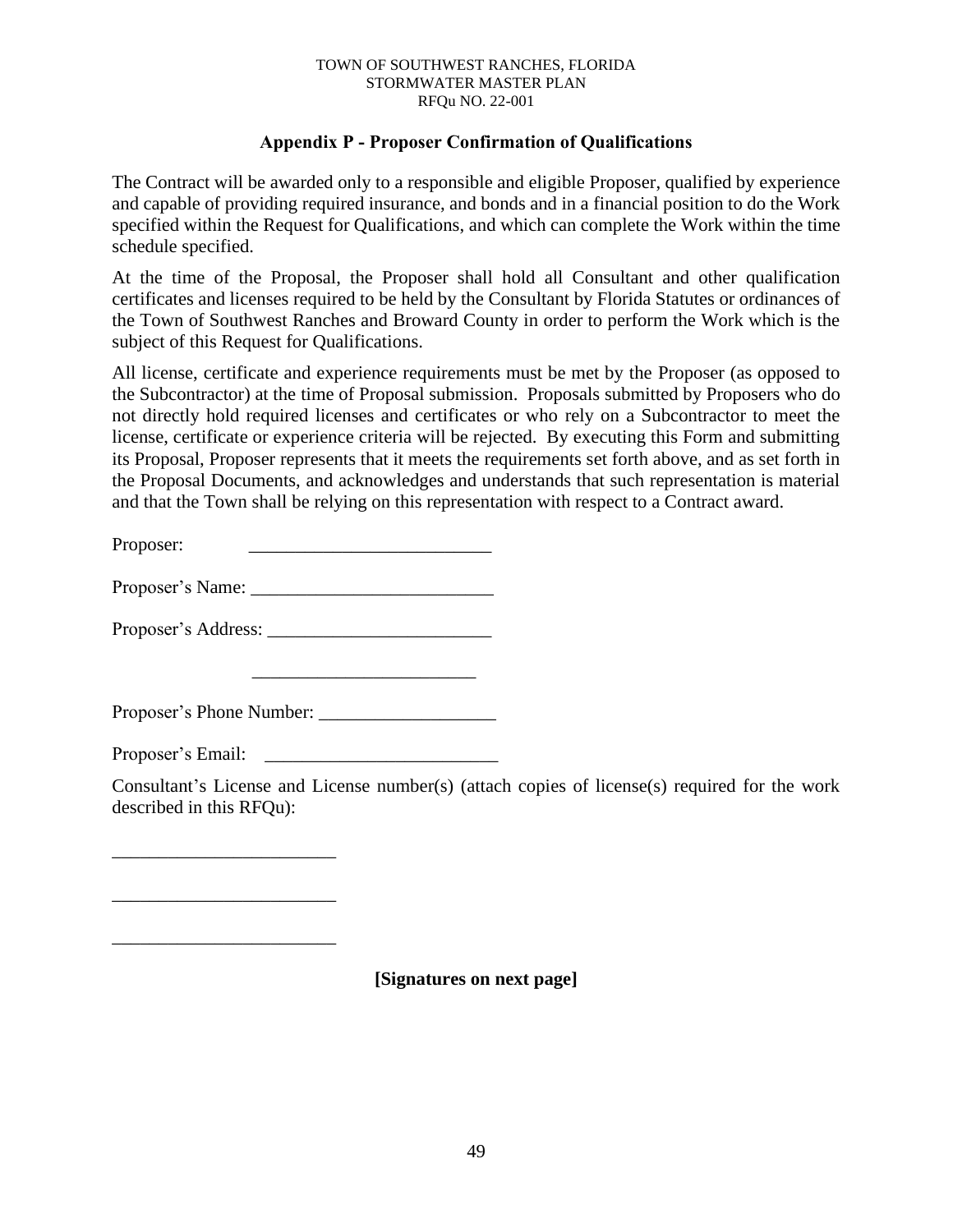State of Florida

County of \_\_\_\_\_\_\_\_\_\_\_

The foregoing instrument was acknowledged before me by means of

 $\Box$  physical presence or  $\Box$  online notarization,

this \_\_\_ day of \_\_\_\_\_\_\_\_, 2022,

by \_\_\_\_\_\_\_\_\_\_\_\_\_\_\_\_\_\_\_\_\_\_\_\_\_\_\_\_\_\_\_\_\_\_\_\_\_\_\_\_\_\_\_\_\_\_\_\_\_ (name of person acknowledging).

Notary Public

\_\_\_\_\_\_\_\_\_\_\_\_\_\_\_\_\_\_\_\_\_\_\_\_\_\_\_\_\_\_\_\_\_\_ (Print Notary Name) State of \_\_\_\_\_\_\_\_\_\_\_\_\_\_ at Large

My Commission Expires: \_\_\_\_\_\_\_\_\_\_\_\_\_\_\_

\_\_\_\_\_\_\_\_\_\_\_\_\_\_\_\_\_\_\_\_\_\_\_\_\_\_\_\_\_\_\_\_\_

(Printed, typed, or stamped commissioned name of notary public)

Proposer's Firm: \_\_\_\_\_\_\_\_\_\_\_\_\_\_\_\_\_\_\_\_\_\_\_\_\_\_\_\_\_\_\_\_\_\_\_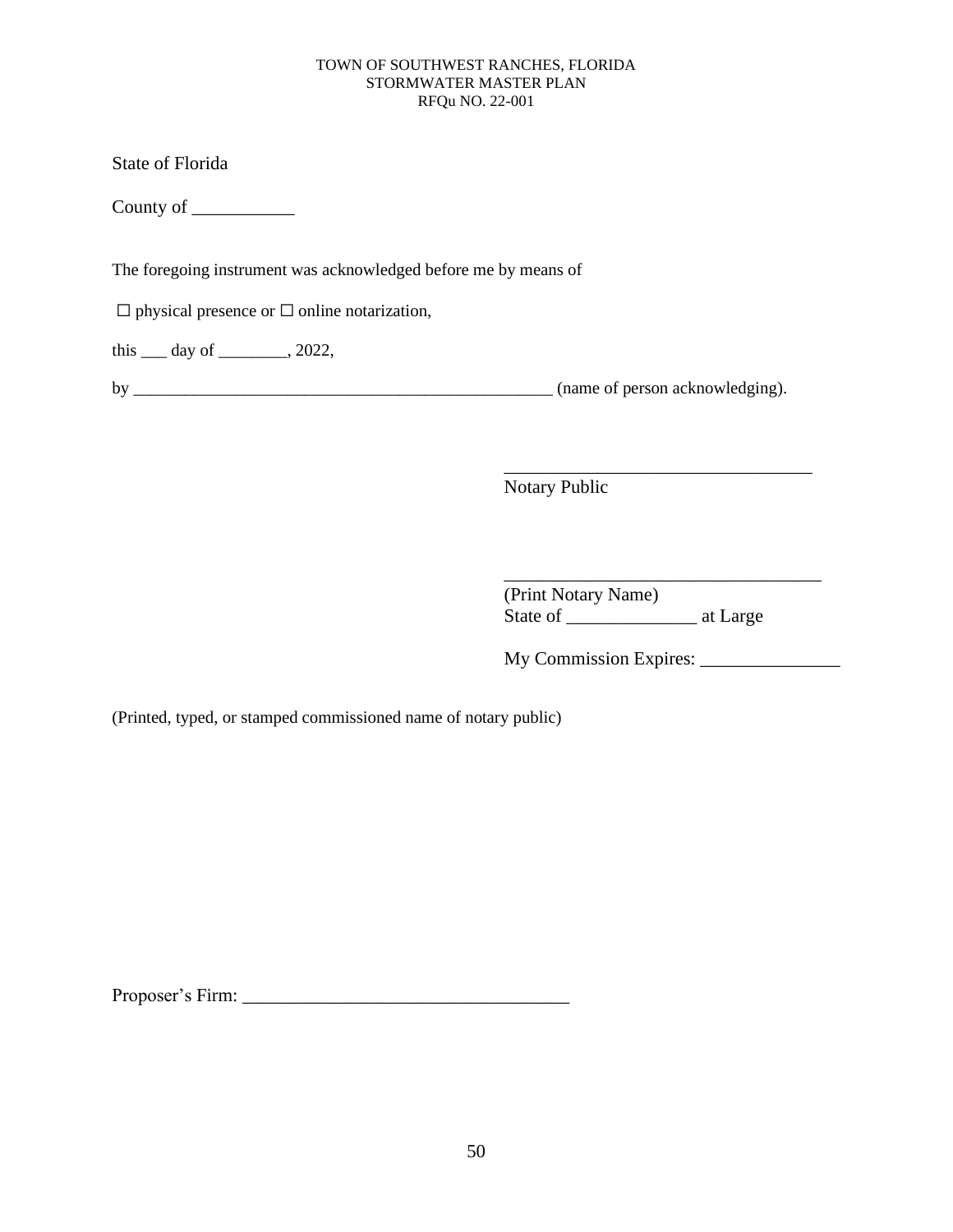#### **Appendix Q - Proposer Experience**

The Proposer's response to this questionnaire will be utilized as part of the Town's Proposal Evaluation and Consultant selection. Proposers must have current licensures applicable to this type of work and must have experience on comparable work. List comparable contract experience client references

**(MUST COMPLETE EVEN IF ADDITIONAL REFERENCE PAGE SUPPLIED)** Project Name: Contract Amount: Contract Date: Client Name: Address: Contact Person: Contact Person Tel. No.: **Contact Person Email**: \_ Project Name: Contract Amount: Contract Date: Client Name: Address: Contact Person: Contact Person Tel. No.: **Contact Person Email**: Project Name: 2008. [2016] Project Name: Contract Amount: Contract Date: Client Name: Address: Address: Address: Address: Address: Address: Address: Address: Address: Address: Address: Address: Address: Address: Address: Address: Address: Address: Address: Address: Address: Address: Address: Address: Addres Contact Person: Contact Person Tel. No.: **Contact Person Email**: Proposer's Firm: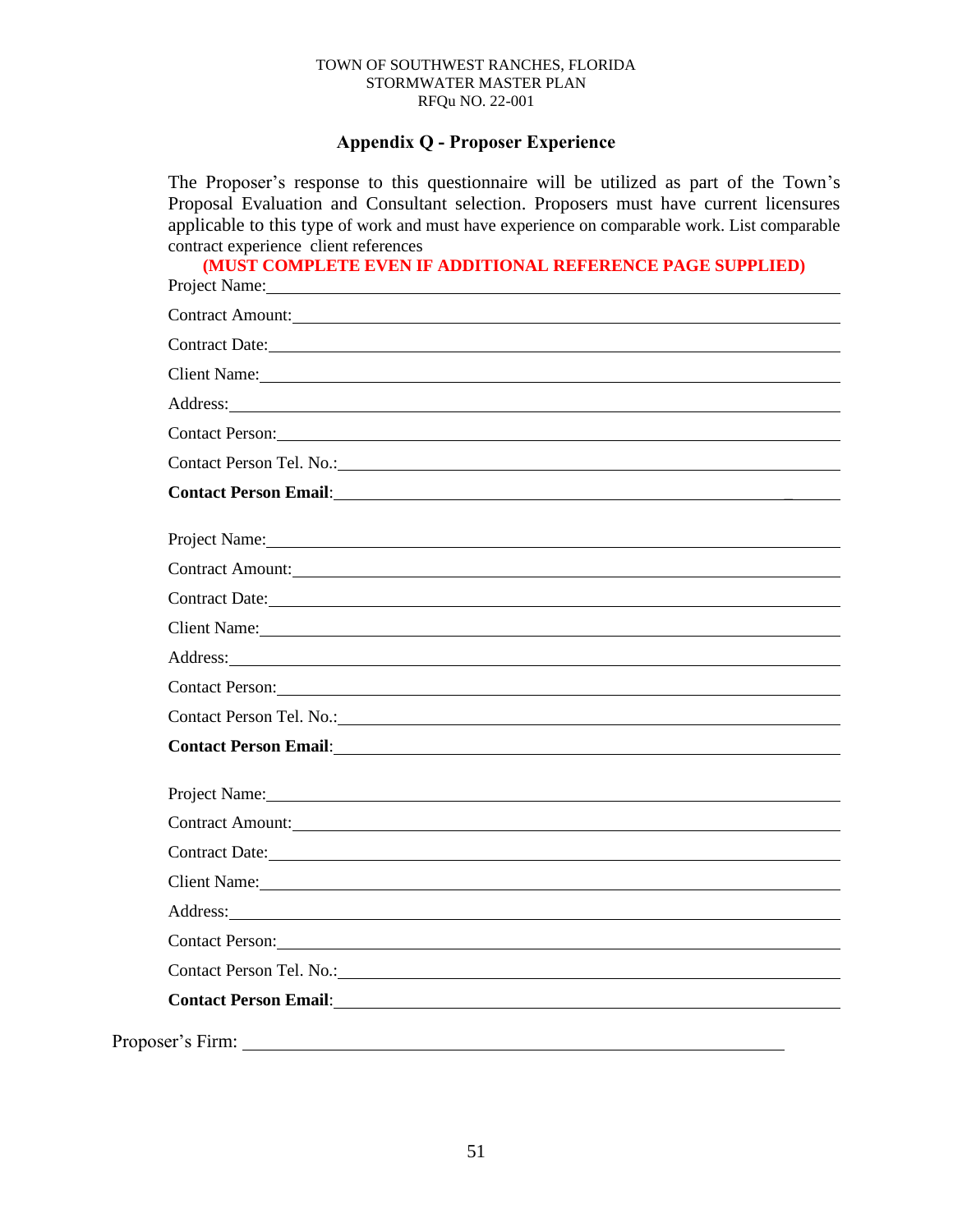# **Appendix S - Acknowledgement of Addenda**

Proposer acknowledges receipt of all addenda by initialing below for each addendum received.

Addendum No. 1 \_\_\_\_\_\_\_\_\_\_\_\_\_\_\_\_\_\_\_\_

Addendum No. 2 \_\_\_\_\_\_\_\_\_\_\_\_\_\_\_\_\_\_\_\_

Addendum No. 3\_\_\_\_\_\_\_\_\_\_\_\_\_\_\_\_\_\_\_\_

Addendum No. 4\_\_\_\_\_\_\_\_\_\_\_\_\_\_\_\_\_\_\_\_

**[Remainder of page intentionally left blank]**

Proposer's Firm: \_\_\_\_\_\_\_\_\_\_\_\_\_\_\_\_\_\_\_\_\_\_\_\_\_\_\_\_\_\_\_\_\_\_\_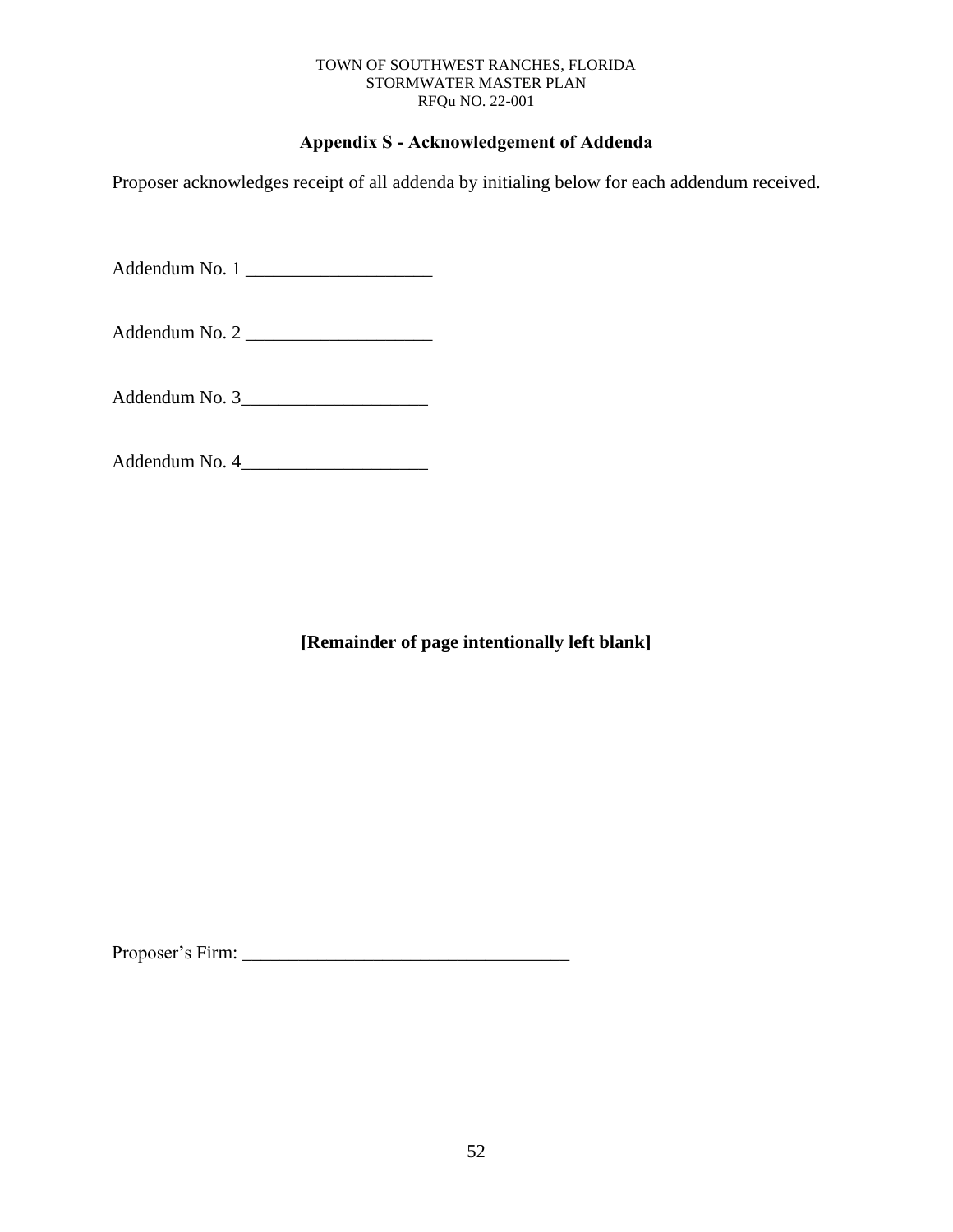# **Appendix T - Liability Claims**

Please list the following information for **all** Liability Claims for the past ten (10) years:

|    | 1. Name and Location of project:                                                 |
|----|----------------------------------------------------------------------------------|
|    |                                                                                  |
|    |                                                                                  |
|    | 2. Contact information for Project Owner:                                        |
|    | a. Name:                                                                         |
|    |                                                                                  |
|    | c. Phone:                                                                        |
|    |                                                                                  |
|    | 3. Nature of Claim:                                                              |
|    |                                                                                  |
|    |                                                                                  |
|    | 5. Resolution Date of Claim and how resolved: __________________________________ |
|    |                                                                                  |
|    |                                                                                  |
| 6. | If applicable:                                                                   |
|    |                                                                                  |
|    | $b.$ County:                                                                     |
|    | c. State: $\frac{1}{2}$ State:                                                   |
|    |                                                                                  |

Proposer's Firm: \_\_\_\_\_\_\_\_\_\_\_\_\_\_\_\_\_\_\_\_\_\_\_\_\_\_\_\_\_\_\_\_\_\_\_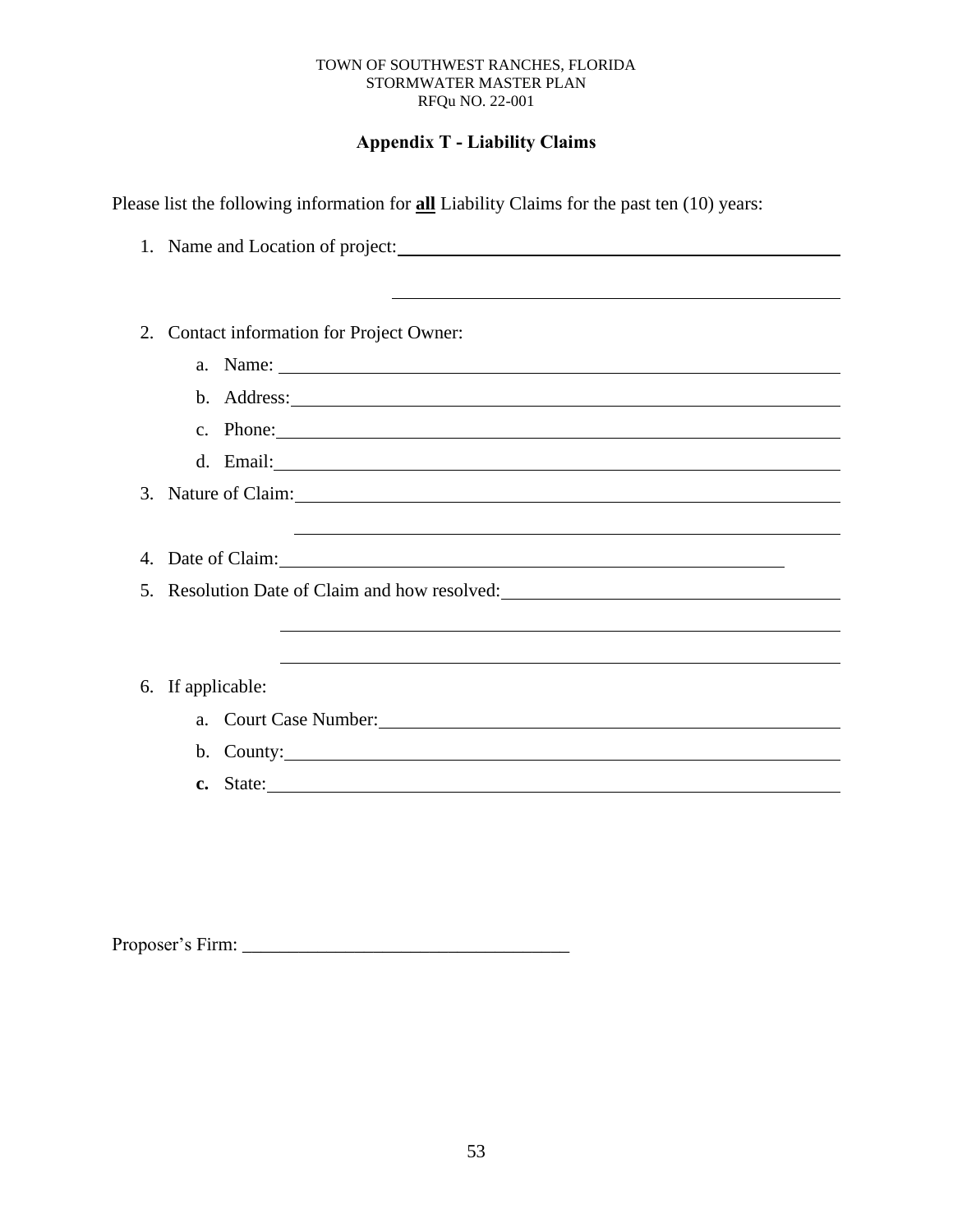# **APPENDIX U – W9 ATTACHED**

# **INSERT W – 9 Must utilize current IRS October 2018, signed, dated and legible W-9**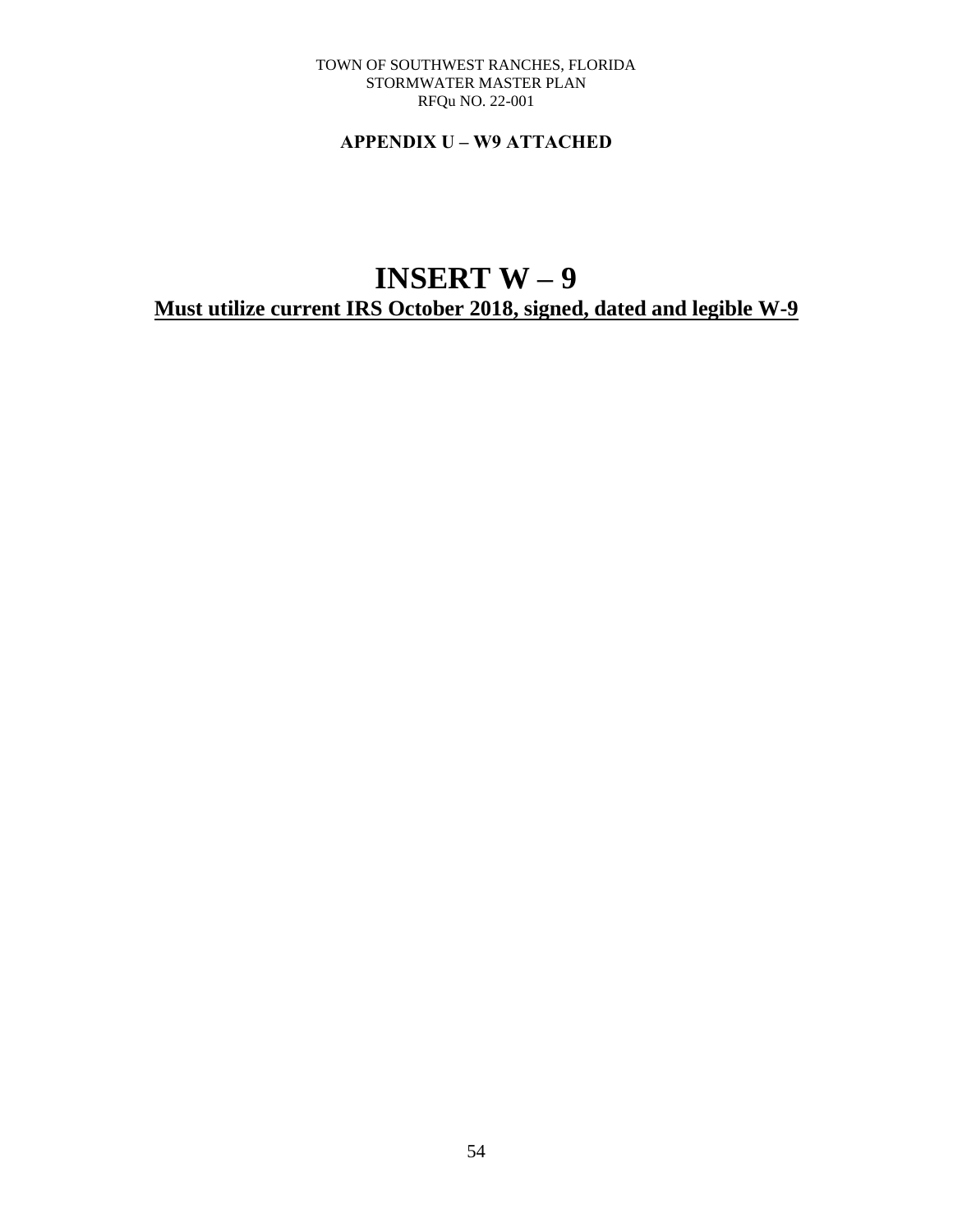# **APPENDIX V – INSURANCE ATTACHED**

# **INSERT PROOF OF INSURANCE**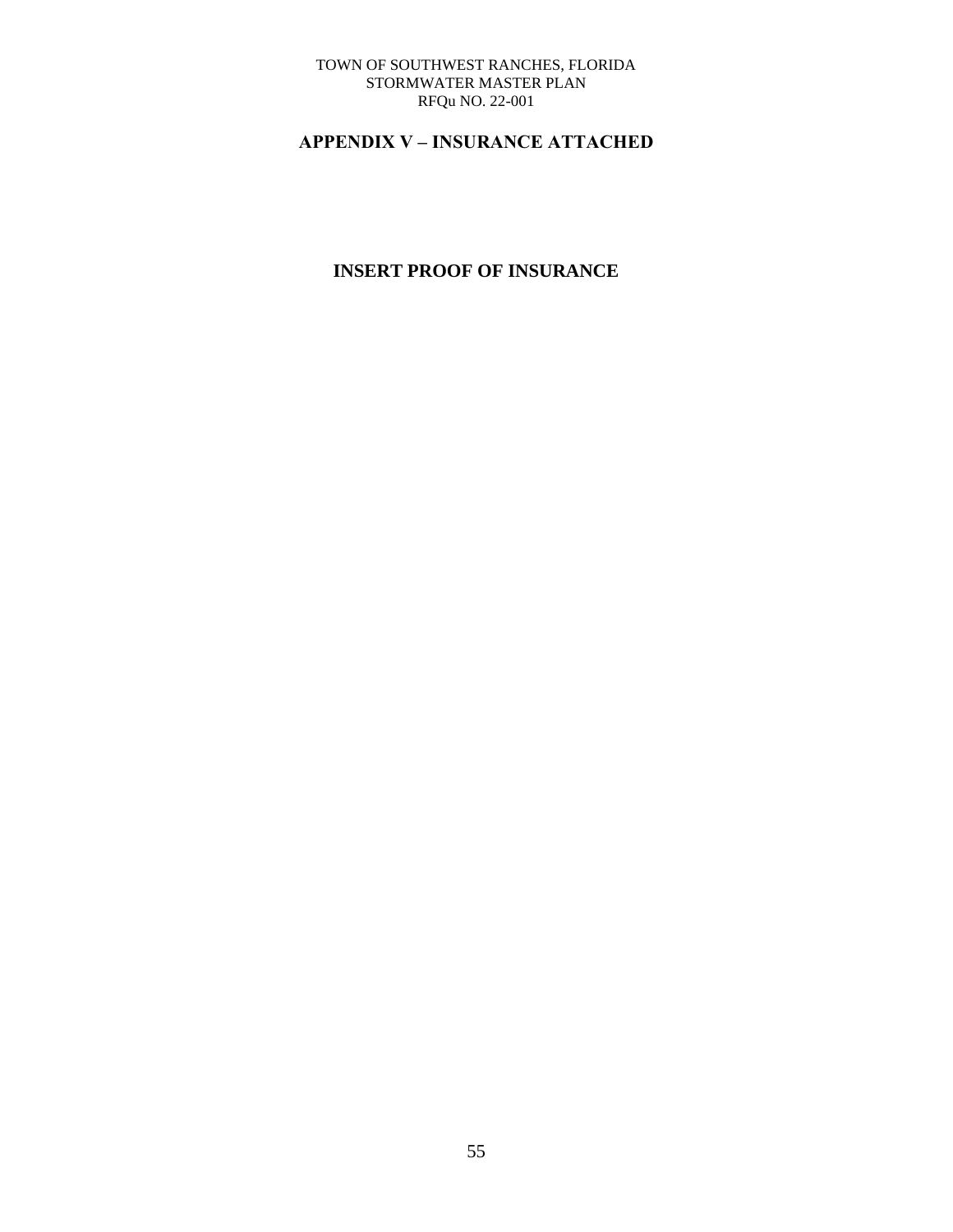### **\*Appendix W - Statement of No Response**

Recipients of this solicitation may elect not to respond. The Town is interested in learning the reason(s) for non-response. If you elect **not** to respond with an offer to this solicitation, the Town requests that the reason(s) are indicated below, and this form is returned to:

Venessa Redman, Senior Procurement and Budget Officer Town of Southwest Ranches 13400 Griffin Road Southwest Ranches, FL 33330 or Email: vredman@southwestranches.org

### REASONS

- 1. \_\_\_\_\_\_\_\_ Do not offer this product/service or equivalent.
- 2. \_\_\_\_\_\_ Schedule would not permit.
- 3. \_\_\_\_\_\_ Insufficient time to respond to solicitation.
- 4. Unable to meet specifications / scope of work.
- 5. \_\_\_\_\_\_ Specifications "too tight" (i.e. geared to specific brand or manufacturer).
- 6. \_\_\_\_\_\_ Specifications not clear.
- 7. Unable to meet bond and / or insurance requirements.
- 8. \_\_\_\_\_\_ Solicitation addressed incorrectly, delayed in forwarding of mail.
- 9. \_\_\_\_\_\_\_\_ Other (Explanation provided below or by separate attachment).

Explanation:

The Town may delete the names of those persons or businesses who fail to respond to three (3) solicitations, who fail to return this Statement, or as requested.

| Desire to receive future Town solicitations. _____ Yes | No.   |  |
|--------------------------------------------------------|-------|--|
|                                                        |       |  |
|                                                        |       |  |
| TITLE:                                                 |       |  |
| ADDRESS:                                               |       |  |
|                                                        | DATE: |  |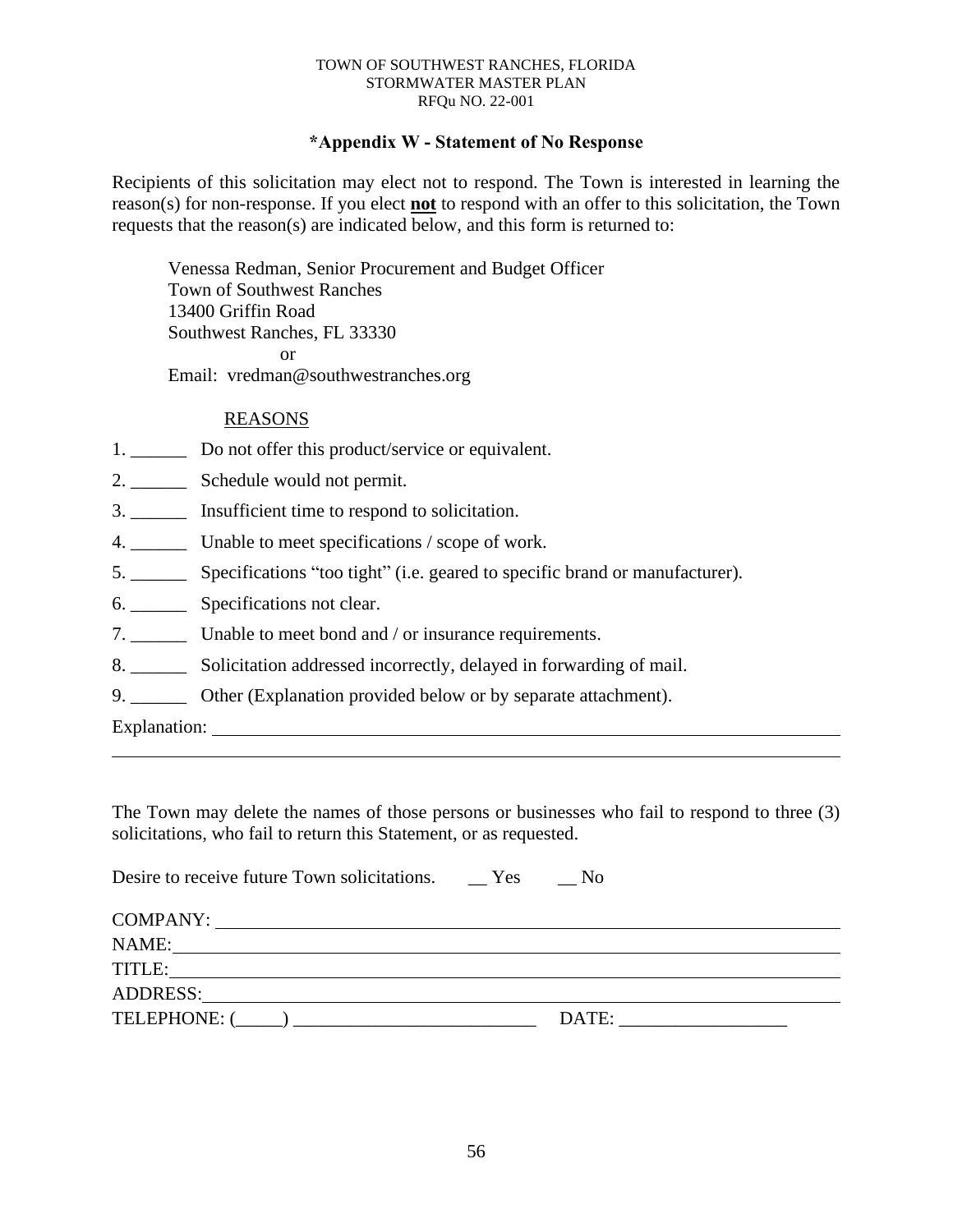# **Appendix X - 44 C.F.R. Part 18 - Certification Regarding Lobbying**

Certification for Contracts, Grants, Loans, and Cooperative Agreements

The undersigned certifies, to the best of his or her knowledge and belief, that:

1. No Federal appropriated funds have been paid or will be paid, by or on behalf of the undersigned, to any person for influencing or attempting to influence an officer or employee of an agency, a Member of Congress, an officer or employee of Congress, or an employee of a Member of Congress in connection with the awarding of any Federal contract, the making of any Federal grant, the making of any Federal loan, the entering into of any cooperative agreement, and the extension, continuation, renewal, amendment, or modification of any Federal contract, grant, loan, or cooperative agreement.

2. If any funds other than Federal appropriated funds have been paid or will be paid to any person for influencing or attempting to influence an officer or employee of any agency, a Member of Congress, an officer or employee of Congress, or an employee of a Member of Congress in connection with this Federal contract, grant, loan, or cooperative agreement, the undersigned shall complete and submit Standard Form-LLL, "Disclosure Form to Report Lobbying," in accordance with its instructions.

3. The undersigned shall require that the language of this certification be included in the award documents for all subawards at all tiers (including subcontracts, subgrants, and contracts under grants, loans, and cooperative agreements) and that all subrecipients shall certify and disclose accordingly.

This certification is a material representation of fact upon which reliance was placed when this transaction was made or entered into. Submission of this certification is a prerequisite for making or entering into this transaction imposed by section 1352, title 31, U.S. Code. Any person who fails to file the required certification shall be subject to a civil penalty of not less than \$10,000 and not more than \$100,000 for each such failure.

The Consultant, The Consultant,  $\qquad \qquad$  certifies or affirms the truthfulness and Accuracy of each statement of its certification and disclosure, if any. In addition, the Consultant understands and agrees that the provisions of 31 U.S.C. Chap. 38, Administrative Remedies for False Claims and Statements, apply to this certification and disclosure, if any.

\_\_\_\_\_\_\_\_\_\_\_\_\_\_\_\_\_\_\_\_\_\_\_\_\_\_\_\_\_\_\_\_\_\_\_\_\_\_\_\_ Signature of Consultant's Authorized Official

\_\_\_\_\_\_\_\_\_\_\_\_\_\_\_\_\_\_\_\_\_\_\_\_\_\_\_\_\_\_\_\_\_\_\_\_\_\_\_\_\_ Name and Title of Consultant's Authorized Official

\_\_\_\_\_\_\_\_\_\_\_\_\_\_\_\_\_\_\_\_\_\_\_\_\_\_\_\_\_\_\_\_\_\_\_\_\_\_\_\_\_

Date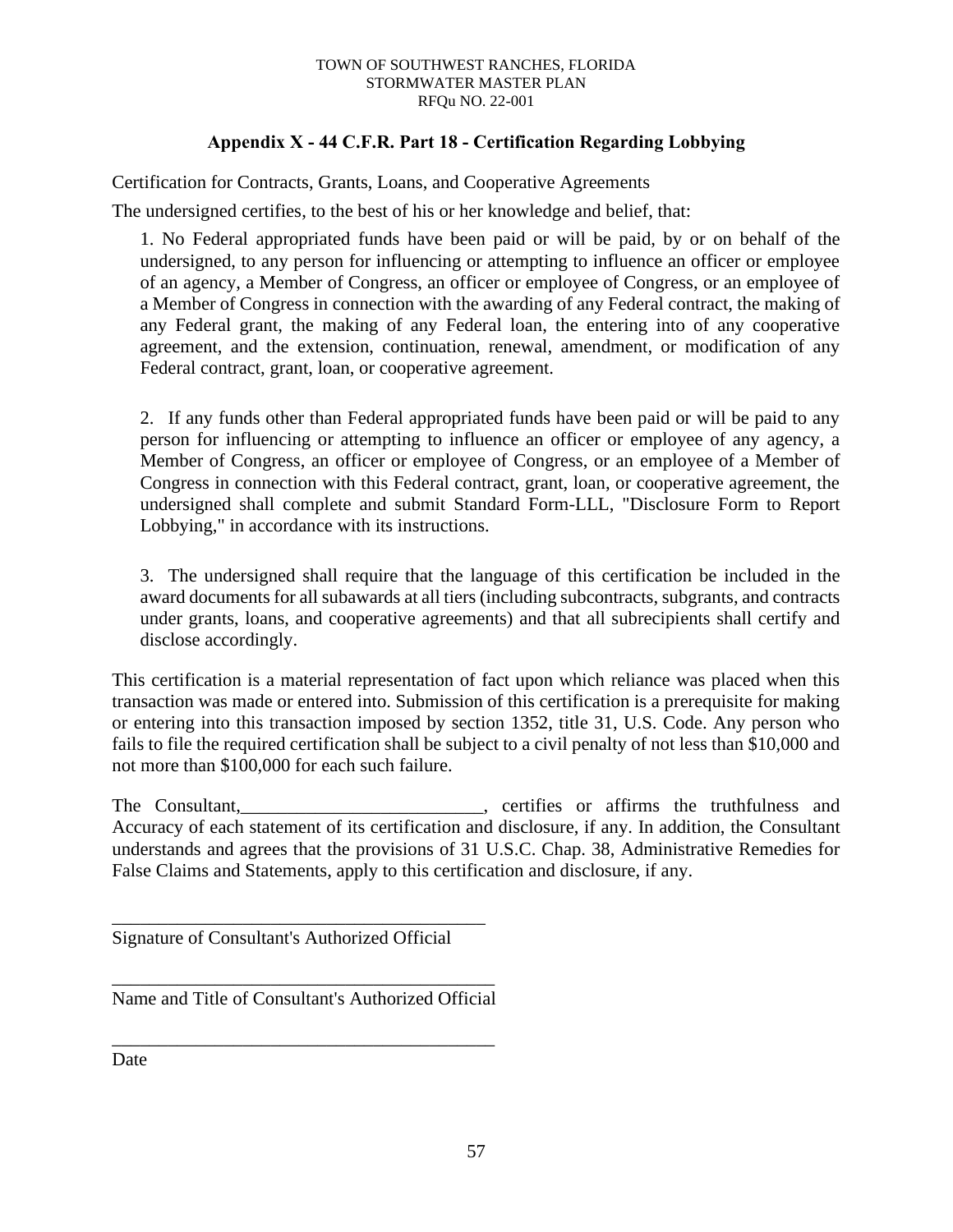### **APPENDIX Y OTHER FEDERAL, STATE AND LOCAL REQUIREMENTS (2 CFR 200 APPENDIX II COMPLIANCE)**

The Contractor must adhere to all requirements and regulations established by the Federal Emergency Management Agency (FEMA), the Federal Highway Administration (FHWA), Florida Department of Transportation (FDOT), Natural Resources Conservation Service (NRCS), U.S. Army Corps of Engineers (USACE) and any other governmental agency with jurisdiction over emergency/disaster response and recovery actions. Notwithstanding anything in this Agreement to the contrary, Contractor also agrees to comply, subject to applicable professional standards, with the provisions of any and all applicable Federal, State, County and Town orders, statutes, ordinances, rules and regulations which may pertain to the services required under the Agreement, including but not limited to:

### **A. ACCESS BY THE GRANTEE, SUBGRANTEE, FEDERAL GRANTOR AGENCY AND COMPTROLLER GENERAL**

The Contractor shall allow access by the grantee, sub grantee, Federal grantor agency and Comptroller General of the United States, or any of their duly authorized representatives to any books, documents, papers, and records of the Contractor which are directly pertinent to that specific contract for the purpose of making audit, examination, excerpts and transcriptions.

# **B. EQUAL EMPLOYMENT OPPORTUNITY**

The Contractor shall comply with Executive Order 11246 of September 24, 1965, entitled "Equal Employment Opportunity," as amended by Executive Order 11375 of October 13, 1967, and as supplemented in Department of Labor regulations (41 CFR Chapter 60). (All construction contracts awarded in excess of \$10,000 by grantees and their contractors or sub-grantees). Additionally, all contractors and subcontractors performing work in connection with this Agreement shall provide equal opportunity for employment because of race, religion, color, age, sex, national origin, sexual preference, disability or marital status. The aforesaid provision shall include, but not be limited to, the following: employment, upgrading, demotion or transfer, recruitment advertising; layoff or termination; rates of pay or other forms of compensation; and selection for training, including apprenticeship. The Contractor agrees to post in a conspicuous place available for employees and applicants for employment, such notices as may be required by the Dade County Fair Housing and Employment Commission, or other authority having jurisdiction over the Work setting forth the provisions of the nondiscrimination law.

# **C. DAVIS-BACON ACT REQUIREMENTS**

Contractors shall comply with the requirements of the Davis-Bacon Act, as amended (40 U.S.C. §3141-3148), and as supplemented by Department of Labor regulations (29 CFR Part 5, "Labor Standards Provisions Applicable to Contracts Covering Federally Financed and Assisted Construction"), as applicable to this Agreement.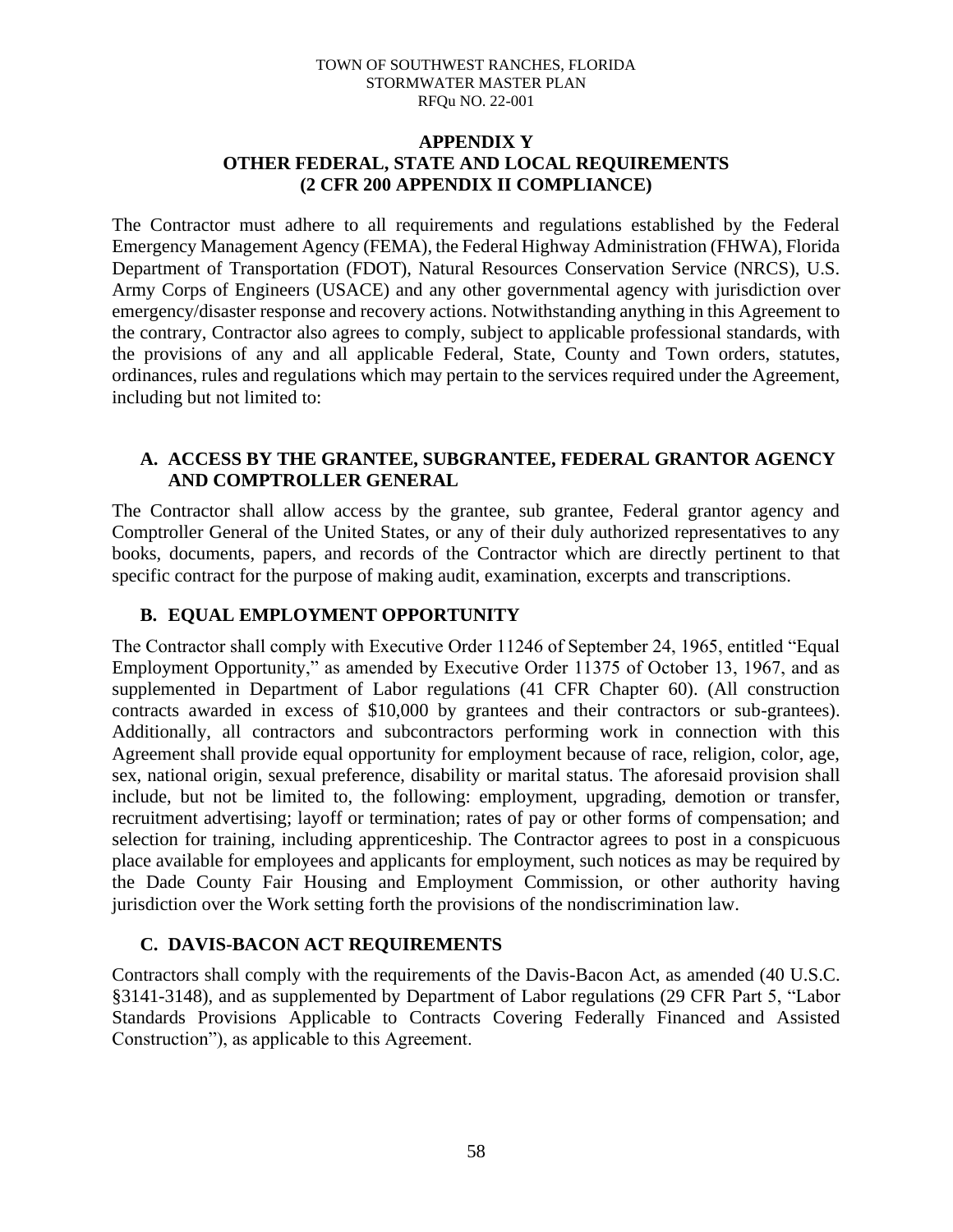# **D. CONTRACT WORK HOURS AND SAFETY STANDARDS**

The Contractor shall comply with Sections 103 and 107 of the Contract Work Hours and Safety Standards Act (40 U.S.C. 3702-3704) as supplemented by Department of Labor regulations (29 CFR Part 5).

# **E. FEDERAL CLEAN AIR AND WATER ACTS**

Contractor agrees to comply with all applicable standards, orders or regulations issued pursuant to the Clean Air Act (42 U.S.C. 7401-7671q) and the Federal Water Pollution Control Act as amended (33 U.S.C. 1251-1387), and will report violations to FEMA and the Regional Office of the Environmental Protection Agency (EPA).

# **F. SUSPENSION AND DEBARMENT**

Non-federal entities are subject to the non-procurement debarment and suspension regulations implementing Executive Orders 12549 and 12689, 2 CFR part 180. These regulations restrict awards, sub-awards, and contracts with certain parties that are debarred, suspended, or otherwise excluded from or ineligible for participation in Federal assistance programs or activities.

# **G. ANTI-LOBBYING**

Byrd Anti-Lobbying Amendment, 31 U.S.C. § 1352 (as amended), Contractors who apply, propose or bid for an award of \$100,000 or more shall file the required certification (see page 40). Each tier certifies to the tier above that it will not and has not used Federal appropriated funds to pay any person or organization for influencing or attempting to influence an officer or employee of any agency, a member of Congress, officer or employee of Congress, or an employee of a member of Congress in connection with obtaining any Federal contract, grant, or any other award covered by 31 U.S.C. § 1352. Each tier shall also disclose any lobbying with non-Federal funds that takes place in connection with obtaining any Federal award. Such disclosures are forwarded from tier-to-tier up to the recipient.

This provision is applicable to all Federal-aid contracts and to all related subcontracts which exceed \$100,000 (49 CFR 20).

# **H. COMPLIANCE WITH THE COPELAND ANTI-KICKBACK ACT**

(1) Contractor. The Contractor shall comply with 18 U.S.C. § 874, 40 U.S.C. § 3145, and the requirements of 29 C.F.R. pt. 3 as may be applicable, which are incorporated by reference into this contract.

(2) Subcontracts. The Contractor or subcontractor shall insert in any subcontracts the clause above and such other clauses as the FEMA may by appropriate instructions require, and also a clause requiring the subcontractors to include these clauses in any lower tier subcontracts. The prime contractor shall be responsible for the compliance by any subcontractor or lower tier subcontractor with all of these contract clauses.

(3) Breach. A breach of the contract clauses above may be grounds for termination of the contract, and for debarment as a contractor and subcontractor as provided in 29 C.F.R. § 5.12.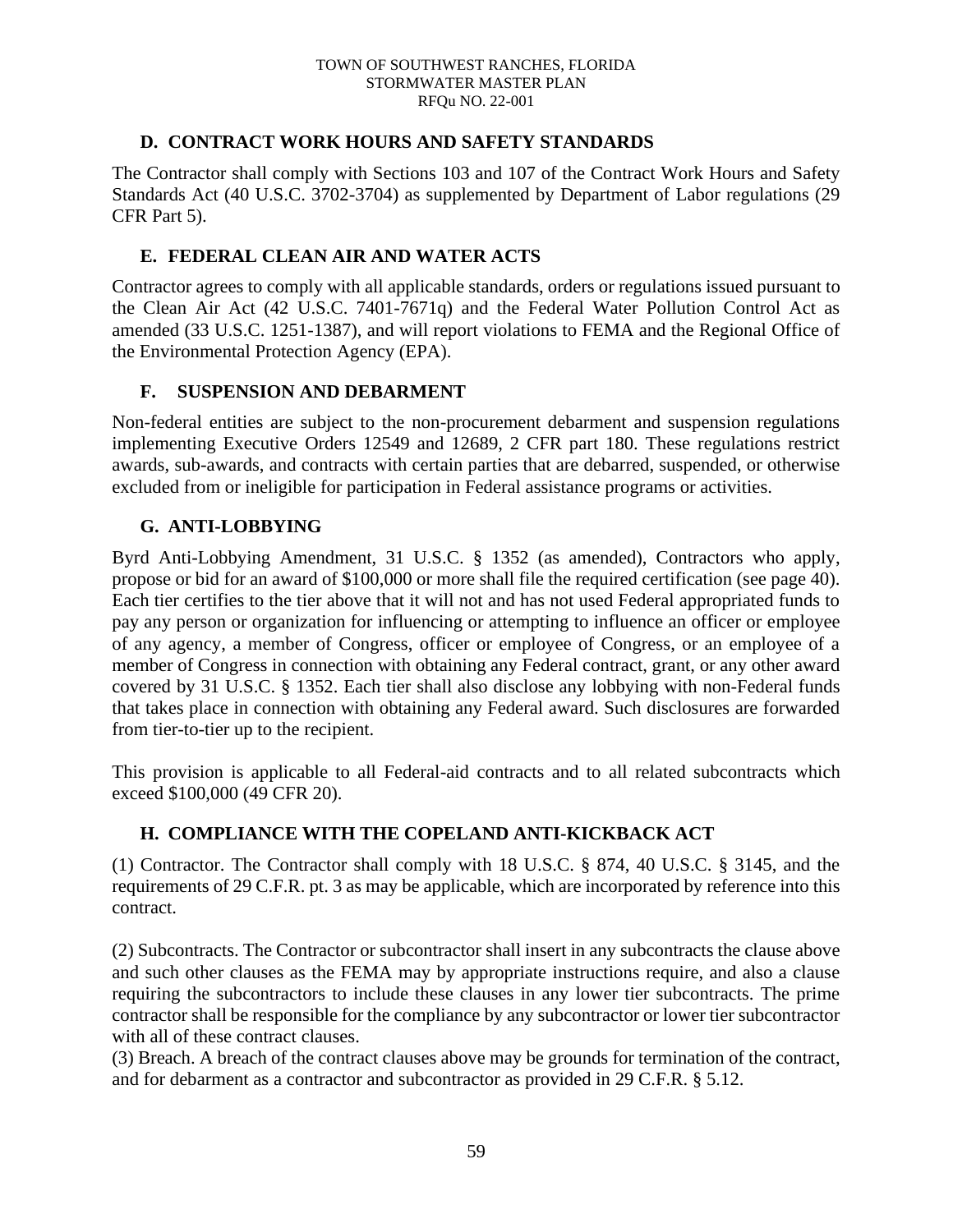### **I. BUY AMERICAN ACT**

The Contractor shall comply with all applicable standards, orders, or requirements regarding the Buy American Act. (42 U.S.C 5206 - extended until 2023).

### **J. NONDISCRIMINATION**

During the performance of this Agreement, Contractor agrees to not discriminate against any employee or applicant for employment because of race, religion, color, sex, handicap, marital status, age or national origin, and will take affirmative action to ensure that they are afforded equal employment opportunities without discrimination. Such action shall be taken with reference to, but not be limited to, recruitment, employment, termination, rates of pay or other forms of compensation, and selection for training or retraining, including apprenticeship and on-the-job training. By entering into this Agreement with the Town, the Contractor attests that it is not in violation of the Americans with Disabilities Act of 1990 (and related Acts). If the Contractor or any owner, subsidiary or other firm affiliated with or related to the Contractor is found by the responsible enforcement agency or the Town to be in violation of the Act, such violation shall render this Agreement void. This Agreement shall be void if the Contractor submits a false affidavit or the Contractor violates the Act during the term of this Agreement, even if the Contractor was not in violation at the time it submitted its affidavit.

# **K. OCCUPATIONAL SAFETY AND HEALTH ACT (OSHA)**

The Contractor shall comply with OSHA as applicable to this Agreement.

# **L. ENVIRONMENTAL PROTECTION AGENCY (EPA)**

The Contractor shall comply with all laws, rules and regulations promulgated by, for, or related to the EPA as applicable to this Agreement.

# **M. CONFLICTS OF INTEREST**

The Contractor shall comply with "Conflicts of Interest" Section 1-19 of the Broward County Code, and Ordinance 2011-19.

# **N. FLORIDA BUILDING CODE (FBC)**

The Contractor shall comply with all applicable provisions of the Florida Building Code (FBC).

### **O. VIOLATIONS OF LAW**

Notwithstanding any other provision of the Agreement, Contractor shall not be required pursuant to the Agreement to take any action or abstain from taking any action if such action or abstention would, in the good faith determination of the Contractor, constitute a violation of any law or regulation to which Contractor is subject, including, but not limited to, laws and regulations requiring that Contractor conduct its operations in a safe and sound manner.

# **P. VERIFICATION OF EMPLOYMENT STATUS**

Any Contractor/Consultant assigned to perform responsibilities under its contract with a State agency are required to utilize the U.S. Department of Homeland Security's E-Verify system (per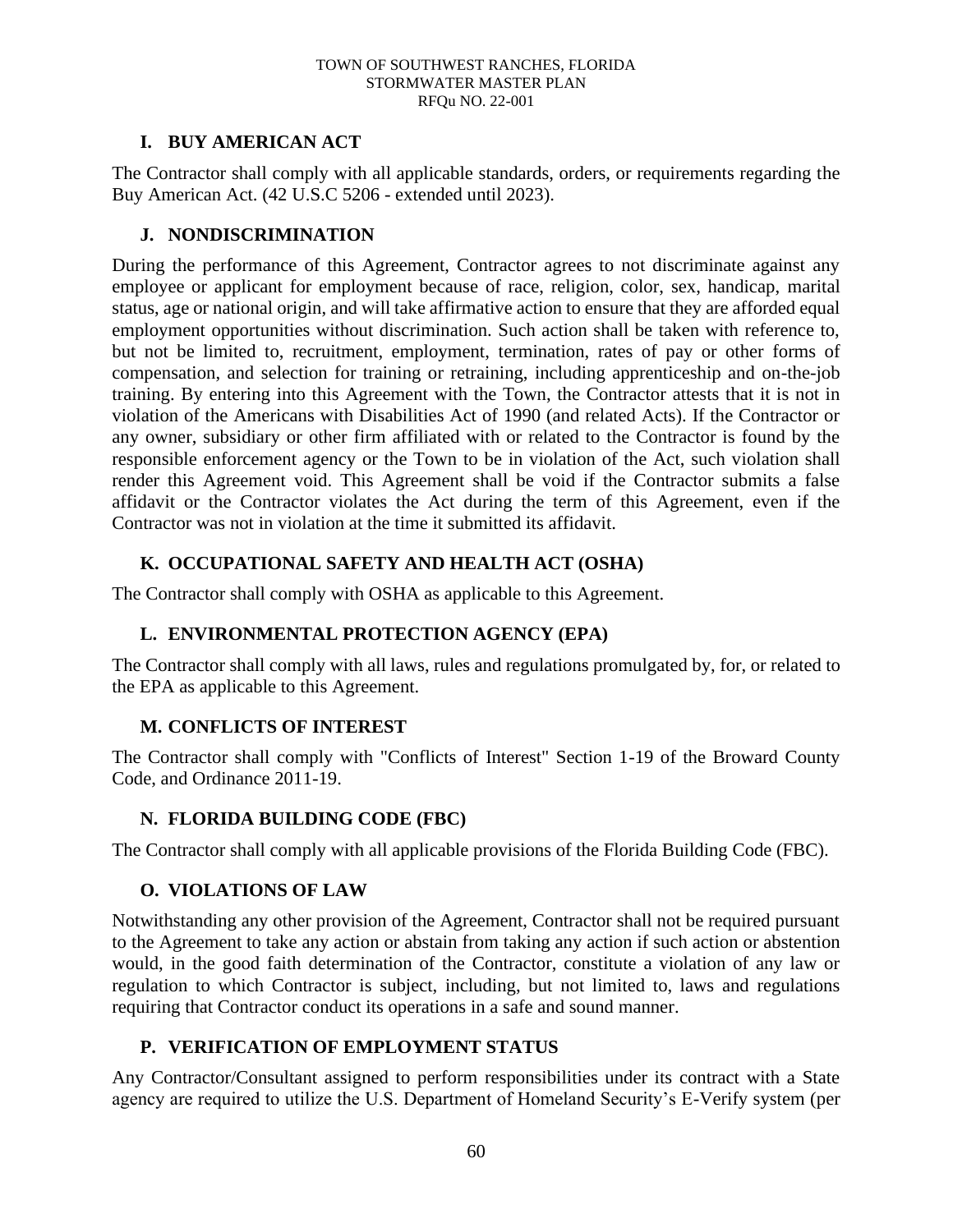the State of Florida Executive Order Number 11-02 "Verification of Employment Status") to verify the employment eligibility of: (a) all persons employed during the contract term by the Contractor to perform employment duties within Florida; and (b) all persons (including subcontractors) assigned by the Contractor to perform work pursuant to the contract with the State agency. U.S. Department of Homeland Security's E-Verify System Affirmation Statement should be completed and submitted to Town for any individuals performing work for Contractor under the Agreement.

### **Q. CONTRACTING WITH SMALL AND MINORITY BUSINESSES, WOMEN'S BUSINESS ENTERPRISES, AND LABOR SURPLUS AREA FIRMS**

Contractors shall comply with the requirements of 2 CFR §200.321 as applicable to this Agreement. Contractor's failure or refusal to comply with the provisions of this section shall result in the immediate termination for cause by Town.

# **R. PROCUREMENT OF RECOVERED MATERIALS**

Contractors shall comply with the requirements of 2 CFR §200.321, as applicable to this Agreement.

# **S. SYSTEM FOR AWARD MANAGEMENT (SAM) REQUIREMENT**

Alongside a signed copy of this Agreement, Grantee will provide the Town of Southwest Ranches with a SAM.gov proof of registration and Commercial and Government Entity (CAGE) number. Grantee will continue to maintain an active SAM registration with current information at all times it has an active award under this Agreement.

# **T. SECTION 3 OF THE HOUSING ANDURBAN DEVELOPMENT ACT OF 1968, AS AMENDED, 12 USC.1701U.**

The work to be performed under this contract is subject to the requirements of Section 3 of the Housing andUrban Development Act of 1968, as amended, 12 USC.1701u (Section 3). The purpose of Section 3 is to ensure that employment and other economic opportunities generated by HUD assistance, or HUD-assisted projects covered by Section 3, shall to the greatest extent feasible be directed to low and very low-income persons, particularly persons who are recipients of HUD assistance for housing.

The parties to this contract agree to comply with HUD's regulations in 24 CFR part 75, which implement Section 3. As evidenced by their execution of this contract, the parties to this contract certify that they areunder no contractual or other impediment that would prevent them from complying with the part 75 regulations.

The contractor agrees to send to each labor organization or representative of workers with which the contractor has a collective bargaining agreement or other understanding, if any, a notice advising the labor organization or workers' representative of the contractor's commitments under this Section 3 Clause and willpost copies of the notice in conspicuous places at the work site where both employees and applicants for training and employment positions can see the notice. The notice shall describe the Section 3 preference, shall set forth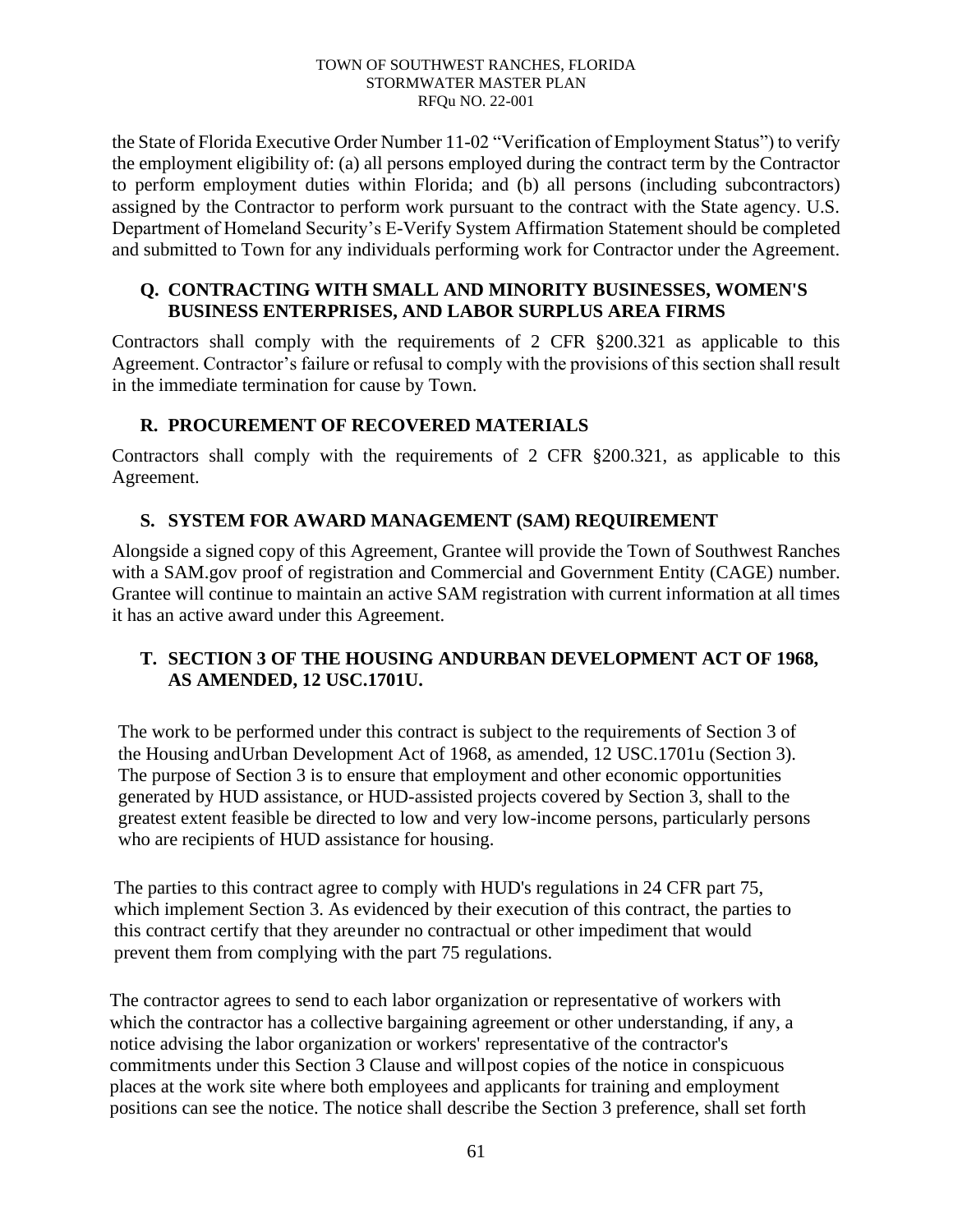minimum number and job titles subject to hire, availability of apprenticeship and training positions, the qualifications for each; the name and location of the person(s) taking applications for each of the positions; and the anticipated date the work shall begin.

The contractor agrees to include this Section 3 Clause in every subcontract subject to compliance with regulations in 24 CFR part 75, and agrees to take appropriate actions, as provided in an applicable provisionof the subcontract or in this Section 3 Clause, upon a finding that the subcontractor is in violation of the regulations in 24 CFR part 75. The contractor will not subcontract with any subcontractor where the contractor has notice or knowledge that the subcontractor has been found in violation of the regulations in 24 CFR part 75.

The contractor will certify that any vacant employment positions, including training positions, that are filled after the contractor is selected but before the contract is executed, and (2) with persons other than thoseto whom the regulations of 24 CFR part 75 require employment opportunities to be directed, were not filledto circumvent the contractor's obligations under 24 CFR part 75.

Noncompliance with HUD's regulations in 24 CFR part 75 may result in sanctions, termination of thiscontract for default, and debarment or suspension from future HUD assisted contracts.

With respect to work performed in connection with Section 3 covered Indian housing assistance, section 7(b)of the Indian Self-Determination and Education Assistance Act (25 USC 450e) also applies to the work to be performed under this contract. Section 7(b) requires that to the greatest extent feasible (i) preference and opportunities for training and employment shall be given to Indians and (ii) preference in the award of contracts and subcontracts shall be given to Indian organizations and Indian-owned Economic Enterprises. Parties to this contract that are subject to the provisions of Section 3 and section 7(b) agree to comply with Section 3 to the maximum extent feasible, but not in derogation of compliance with section 7(b).

Signature of Contractor's Authorized Official

\_\_\_\_\_\_\_\_\_\_\_\_\_\_\_\_\_\_\_\_\_\_\_\_\_\_\_\_\_\_\_\_\_\_\_\_\_ Name and Title of Contractor's Authorized Official

\_\_\_\_\_\_\_\_\_\_\_\_\_\_\_\_\_\_\_\_\_\_\_\_\_\_\_\_\_\_\_\_\_\_\_\_\_\_\_\_\_

\_\_\_\_\_\_\_\_\_\_\_\_\_\_\_\_\_\_\_\_\_\_\_\_\_\_\_\_\_\_\_\_\_\_\_\_\_\_\_\_

Date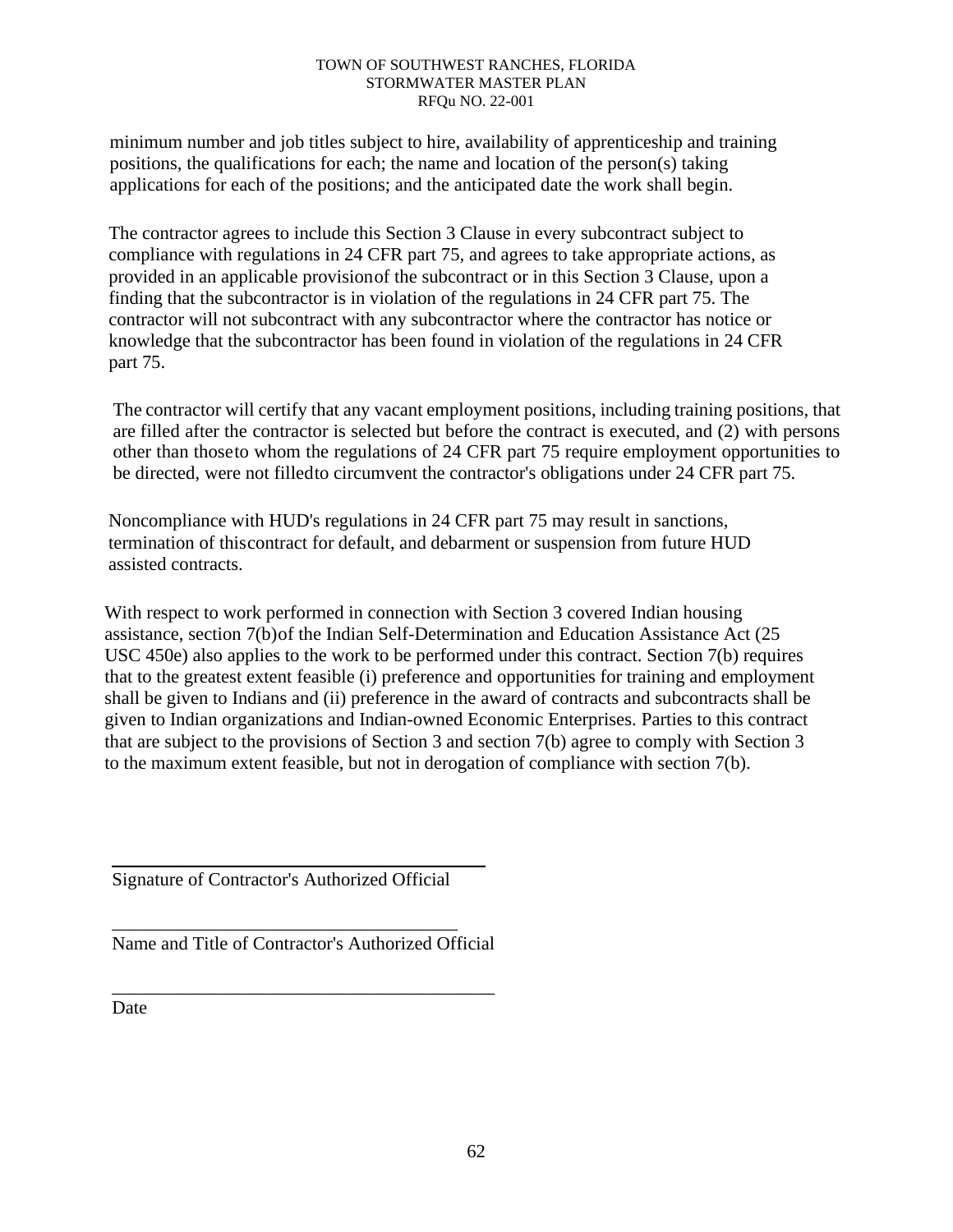### **Appendix Z – Insert E-Verify Memorandum of understanding**

### **PROVIDE PROOF OF E-VERIFY REGISTRATION**

- a) Page showing USCIS verified electronic approval.
- b) Page listing Company name & EIN number, matching W9 (Appendix U) submitted.

Visit [www.E-Verify.gov/Employer](http://www.e-verify.gov/Employer) to register, save registration as a PDF document and include memorandum of Understanding document in this proposal.

### **DO NOT INCLUDE MOU OF COMPANY DIFFERENT TO W9 SUBMITTED.**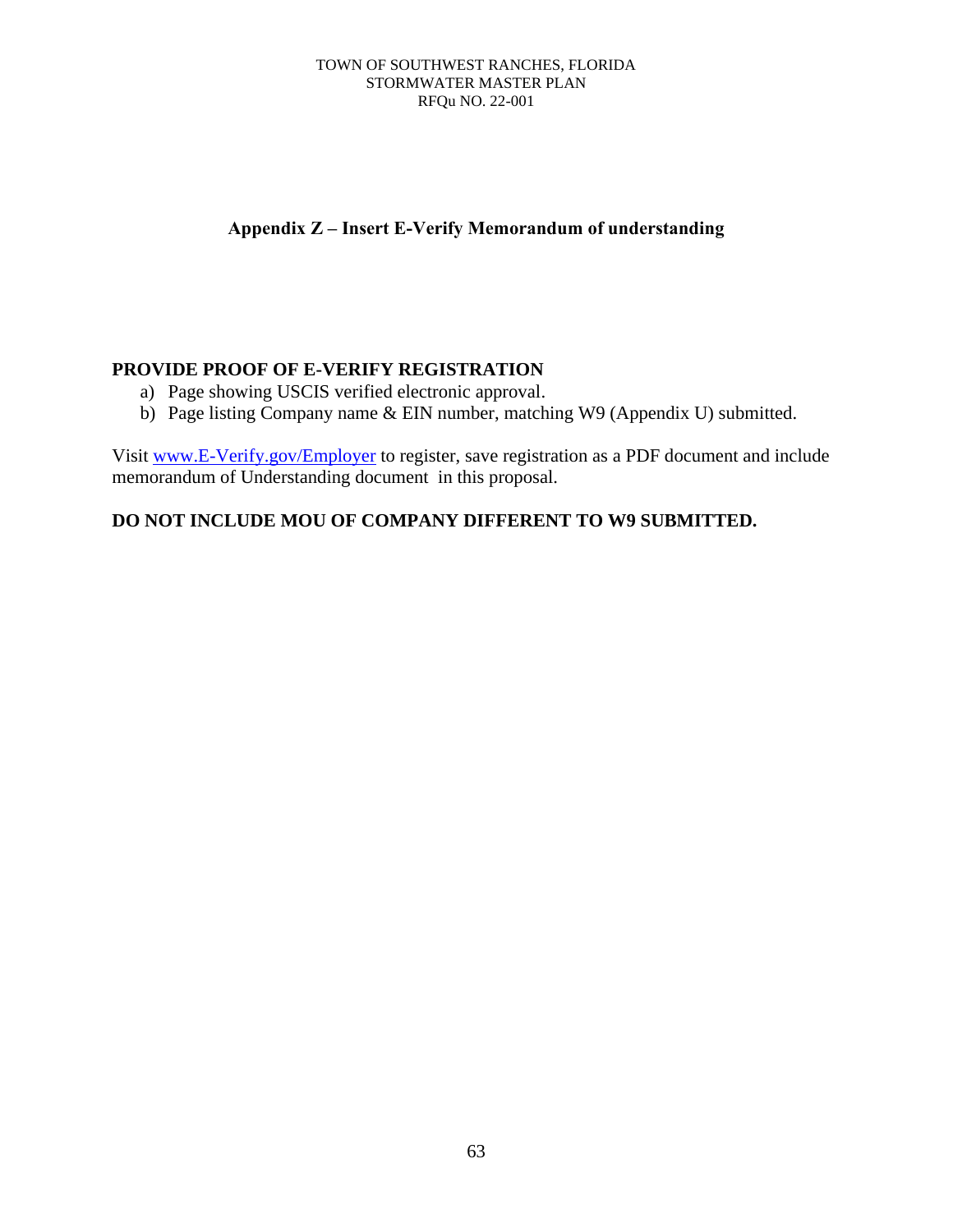# **EXHIBIT A - AGREEMENT**



# AGREEMENT

# BETWEEN THE

# TOWN OF SOUTHWEST RANCHES

AND

\_\_\_\_\_\_\_\_\_\_\_\_\_\_\_\_\_\_\_\_\_\_\_\_\_\_\_\_\_\_\_\_\_

FOR

# **"RFQu 22-001 STORMWATER MASTER PLAN"**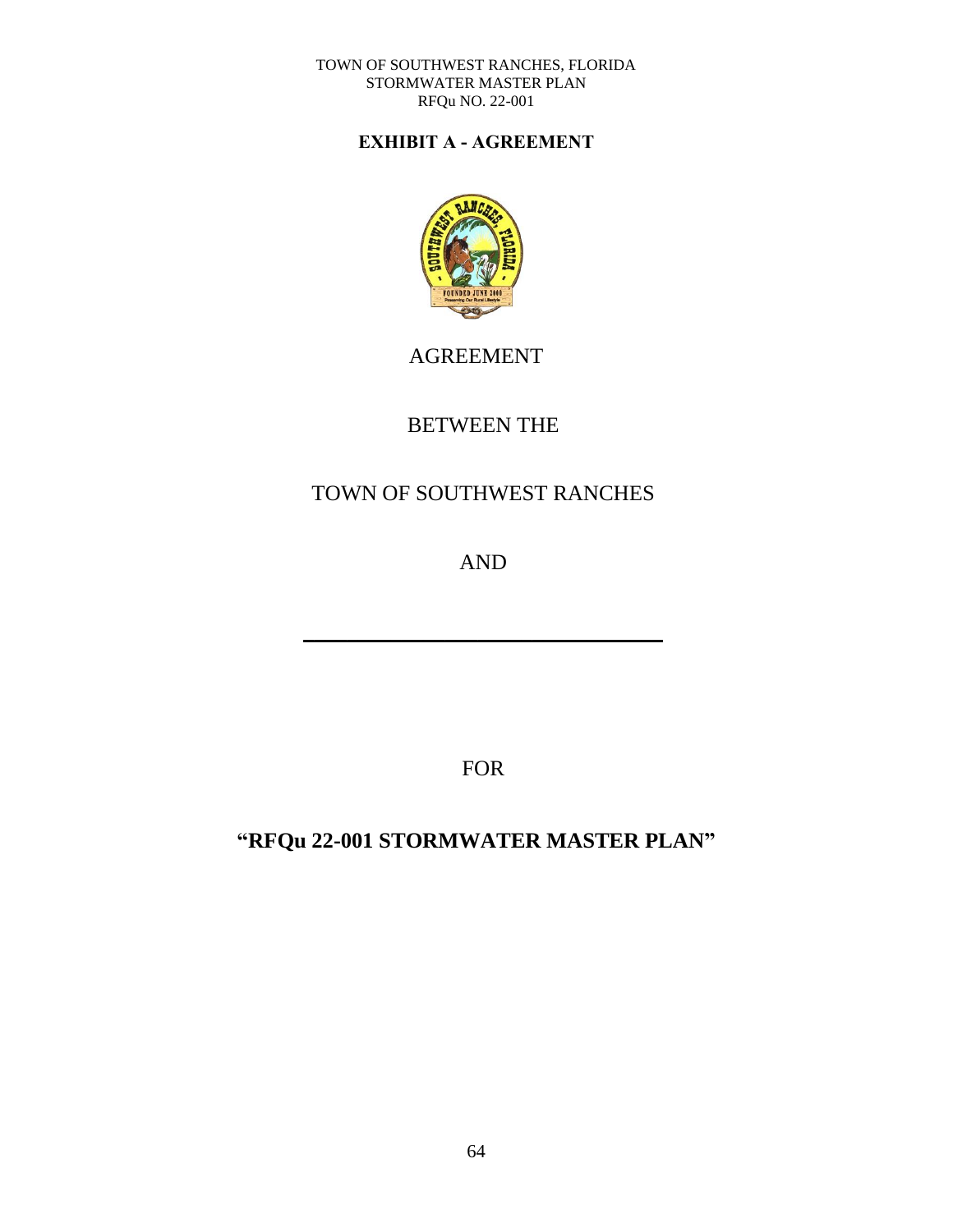### **AGREEMENT FOR "RFQu 22-001 STORMWATER MASTER PLAN"**

THIS IS AN AGREEMENT ("Agreement" or "Contract") made and entered into on this day of 2022 by and between the Town of Southwest Ranches, a Municipal Corporation of the State of Florida, (hereinafter referred to as "Town") and \_\_\_\_\_\_\_\_\_\_\_\_\_\_\_\_\_\_\_\_\_\_\_\_\_\_\_\_\_\_\_\_\_\_\_\_\_\_\_\_\_\_\_\_\_(hereinafter referred to as "Consultant").

WHEREAS, the Town desires to **with the COVID-MAN** ("Project"); and

**WHEREAS,** the Town advertised an Request for Qualifications, RFQu No. 21-001 on \_\_\_\_\_\_\_\_\_\_\_\_\_\_\_\_\_\_\_\_\_\_\_\_\_\_\_\_\_\_\_, 2022 ("RFQu"); and

**WHEREAS,** proposals were received by the Town on  $.2022$ ; and

**WHEREAS,** the Town has adopted Resolution No. 2022- \_\_\_\_ at a public meeting of the Town Council approving the recommended award and has selected for award of the Project.

**NOW THEREFORE**, in consideration of the foregoing promises and the mutual terms and conditions herein, the Town and Consultant hereby agree as follows:

### **Section 1: Scope of Services**

- 1.1 Upon execution of this Agreement, the Consultant agrees to perform the duties and responsibilities as defined herein and in the RFQu to which this Agreement is EXHIBIT "A" and which is made a part hereof by this reference ("Work"). This Agreement, as well as all Exhibits, the RFQu, the Consultant's Proposal, including all forms attached thereto, and all addenda, specifications, drawings and plans, shall be hereinafter collectively referred to as the "Contract Documents" and incorporated herein by reference. To the extent of any conflict among the Contract Documents, the more stringent criteria relative to the Consultant's performance of the Work shall govern over the less stringent criteria.
- 1.2 By submitting its Proposal and entering into this Agreement, Consultant represents that it has visited the location of the Work and informed itself of the conditions that exist at the site, including conditions of the facilities and difficulties associated with the execution of the Work. The existing site conditions have been accounted for within the Contract Price. Furthermore, all costs for the proper disposal of excess material generated on site in the performance of the Work have likewise been included and accounted for within the Contract Price.
- 1.3 Except as specifically modified herein, CONTRACTOR shall be bound by the terms and conditions and prices as set forth in the RFQu and the CONTRACTOR'S Response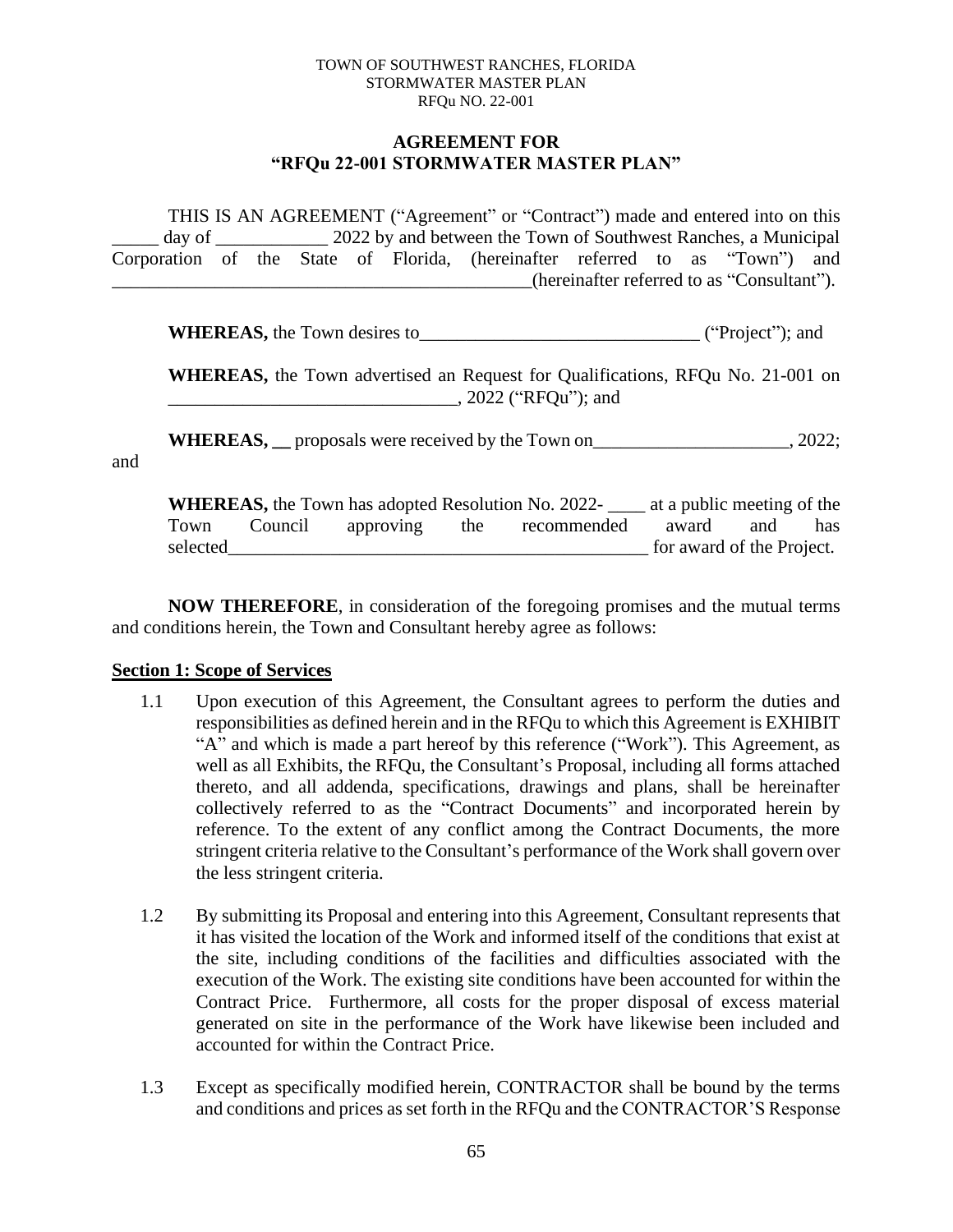to the RFQu. When the terms and conditions of this Contract may be read as consistent with the RFQu, then and in that respect, the terms of both the RFQu and this Contract shall be read as being consistent and shall be binding on both parties. Where terms and conditions of this Contract contradict anything as set forth in the RFQu or the response to the RFQu, then the terms and conditions of this Contract shall be binding and in full force and effect to the extent of any inconsistency.

- 1.4 This is a non-exclusive contract. The TOWN may, in its sole and absolute discretion, utilize other parties to provide any of the services listed in the RFQu, or any aspect of the Services if the TOWN deems it to be in the best interest of the TOWN.
- 1.5 CONTRACTOR acknowledges and agrees that the Contract Administrator has no authority to make changes that would increase, decrease, or otherwise modify the Scope of Services to be provided under this Contract.

### **Section 2: Term of this Agreement and Agreement Time**

2.1 Town and Consultant agree that Consultant shall perform all Work under this Agreement for

# **"RFQu 22-001 STORMWATER MASTER PLAN"**

- 2.2 Town shall have the ability to terminate this Agreement as provided in "Section 18: Termination."
- 2.3 Consultant shall not be entitled to any claim for damages against Town on account of hindrance or delays from any cause whatsoever. If, however, Consultant is delayed in the prosecution of the Work occasioned by an act of God, or by act or omission on the part of the Town, or due to changes ordered in the Work by Town which expand the scope and costs of the Work, such act, hindrance, or delay shall only entitle Consultant to receive an extension of time as its sole and exclusive remedy for such hindrance or delay and Consultant waives any and all other claims against Town.
- 2.4 Time being of the essence, Town and Consultant agree that Consultant shall perform all Work under this Agreement and achieve substantial completion of the Work within **one hundred twenty (150) calendar days of the date of the Notice to Proceed**, subject to appropriate extensions of time as provided in this Agreement ("Substantial Completion Date").
- 2.4.1 Substantial Completion of the Work at the Project shall be defined as the date upon which the last of all the following events have occurred:
	- (i) All Work has been completed.
- 2.4.2 The parties agree that time is of the essence in execution of the Work delineated within the Agreement and any breach of same shall go to the essence hereof, and Consultant, in agreeing to substantially complete the Work within the time herein mentioned, has taken into consideration and made allowances for all hindrances and delays incident to its Work.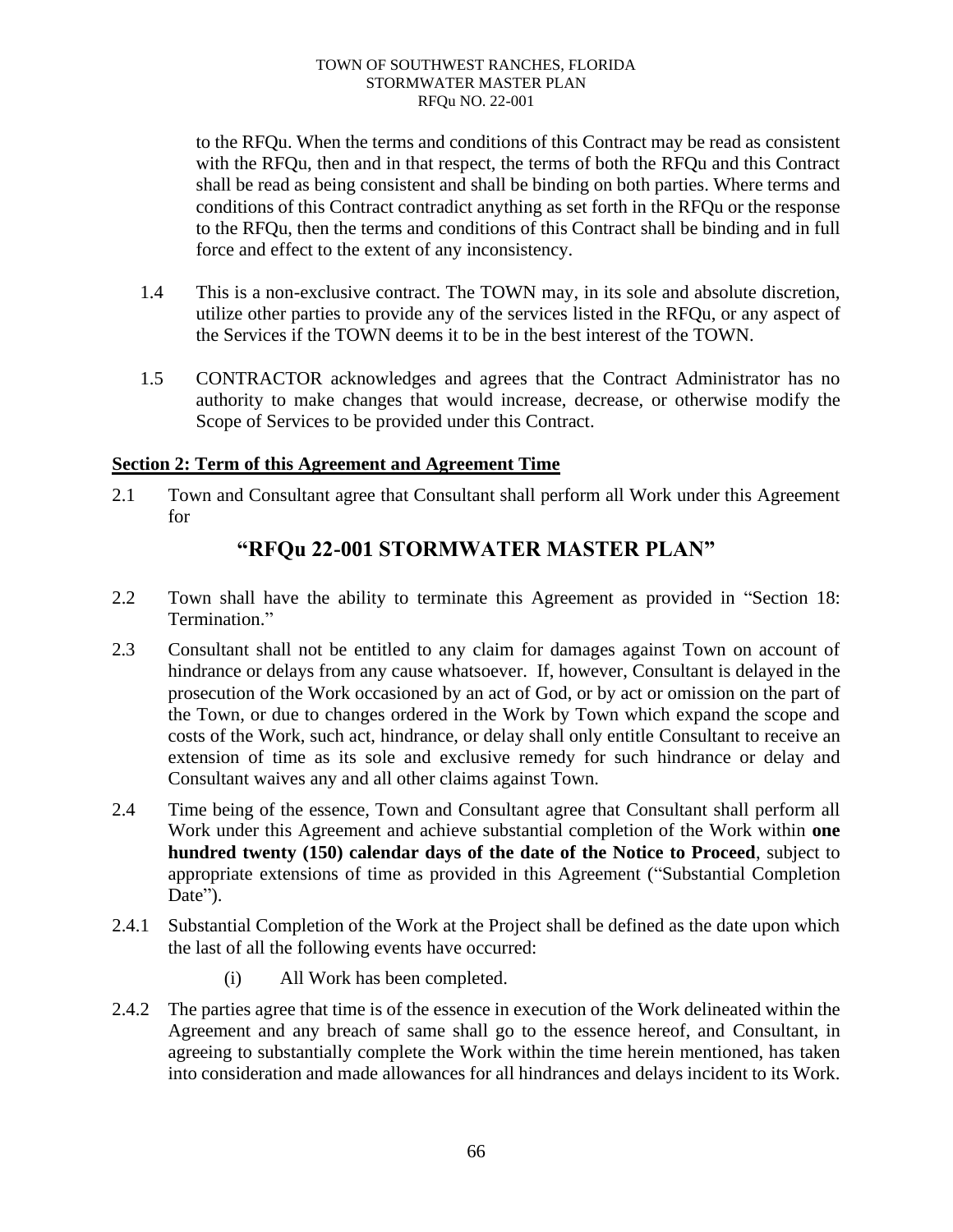All work shall be substantially complete no later than **one hundred twenty (150) days** from the issuance of the Notice to Proceed. Final Completion of the project shall be achieved no later than 30 calendar days from Substantial Completion or within **one hundred eighty (180)** days from the date of issuance of the Notice to Proceed, whichever occurs first. Final Completion Date.

### **Section 3: Compensation & Method of Payment**

- 3.1 Consultant shall render all Work to the Town under the Agreement for a total, not to exceed, \$
- 3.2 Town shall not be liable for any cost increases or escalation associated with labor, services, materials, equipment, or any other costs that may arise during the performance of the Work. In the event, the cost of the Work exceeds the amounts defined in Section 3.1, Consultant shall pay such excess from its own funds and Town shall not be liable for any excess. The only exception shall be adjustments to the Contract Price pursuant to written Change Orders, duly executed by Town and Consultant in accordance with the terms and conditions of this Agreement and with the same formality and dignity afforded the original Agreement.
- 3.3 Town and Consultant agree that payment will be subject to (a) the delivery of an invoice by Consultant to the Town once every 30 days, and (b) confirmation by Town, that the Work included in the invoice, has been performed in accordance with this Agreement. Upon verification by Town that the invoiced Work has adequately been performed, Town shall have thirty (30) days thereafter to pay the invoice.
- 3.4 Notwithstanding any provision of this Contract to the contrary, TOWN may withhold, in whole or in part, payment to the extent necessary to protect itself from loss on account of inadequate or defective work which has not been remedied or resolved in a manner satisfactory to the Contract Administrator or failure to comply with this Contract. The amount withheld shall not be subject to payment of interest by TOWN.

### **Section 4: Assignment**

No assignment of this Agreement or the Work hereunder shall be valid without the express written consent of Town, which may be given or withheld, in Town's sole discretion. All Work to be performed pursuant to this Agreement shall be performed by the Consultant, and no Work shall be subcontracted to other parties or firms without the prior written consent and approval of the Town Administrator.

### **Section 5: Consultant's Responsibility for Safety**

5.1 Consultant shall be responsible for initiating, maintaining, and supervising all safety precautions and programs in connection with the Work provided in order to prevent damage, injury or loss to (a) employees performing the Work and all other persons who may be affected thereby, (b) all the Work, materials and equipment to be incorporated therein and (c) other property at the site or adjacent thereto. Consultant shall comply with all applicable laws, ordinances, rules, regulations and orders, of any authority with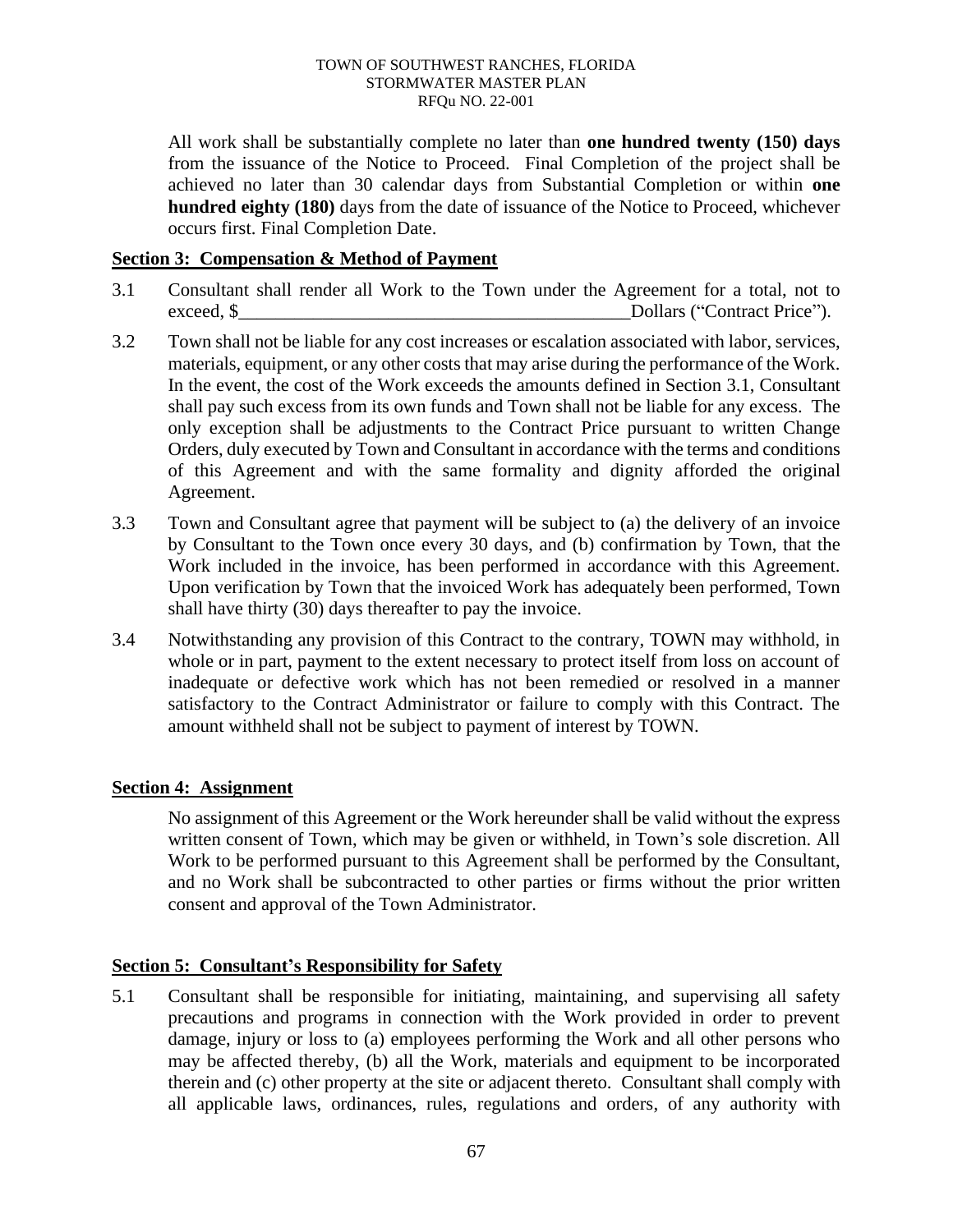jurisdiction regarding the safety of persons and property, in order to provide protection from damage, injury, or loss.

#### **Section 6: Insurance**

- 6.1 Throughout the term of this Agreement and during applicable statute of limitation periods, Consultant shall maintain, in full force and affect, all of insurance coverages required within the Agreement and RFQu.
- 6.2 All Insurance Policies shall be issued by companies that (a) are authorized to transact business in the State of Florida, (b) have agents upon whom service of process may be made in Broward County, Florida, and (c) have a rating of "A-" or better in accordance with A.M. Best's Key Rating Guide.
- 6.3 All Insurance Policies shall name and endorse the following as an additional named insured:

Town of Southwest Ranches 13400 Griffin Road Southwest Ranches, FL 33330-2628

- 6.4 All Insurance Policies shall be endorsed to provide that (a) Consultant's Insurance is primary to any other Insurance available to Town or any other additional insured with respect to claims covered under the policy and (b) Consultant's insurance applies separately to each insured, against who claims are made or suit is brought, and (c) that the inclusion of more than one insured shall not operate to increase the Insurer's limit of liability. Self-insurance by Consultant shall not be acceptable for providing the required insurance coverages of this Agreement.
- 6.5 If the Consultant fails to submit the required insurance certificate, in the manner prescribed within the executed Agreement, at the time of execution of this Agreement, Consultant shall be deemed in default, and the Agreement shall be cancelled or rescinded without liability of the Town.
- 6.6 Consultant shall carry the following minimum types of Insurance:
	- A. **WORKER'S COMPENSATION**: Worker's Compensation Insurance is to apply to all employees in compliance with the "Workers' Compensation Law" of the State of Florida and all applicable federal laws. Consultant shall carry Worker's Compensation Insurance with the statutory limits, which shall include employer's liability insurance with a limit of not less than **Five Hundred Thousand Dollars (\$500,000)** for each incident, and **Five Hundred Thousand Dollars (\$500,000**) for each disease. Policy(ies) must be endorsed with waiver of subrogation against Town.
	- B. **BUSINESS AUTOMOBILE LIABILITY INSURANCE:** Consultant shall carry business automobile liability insurance with minimum limits of **Five Hundred Thousand Dollars (\$500,000)** per occurrence, combined single limits bodily injury liability and property damage. The policy must be no more restrictive than the latest edition of the business automobile liability policy without restrictive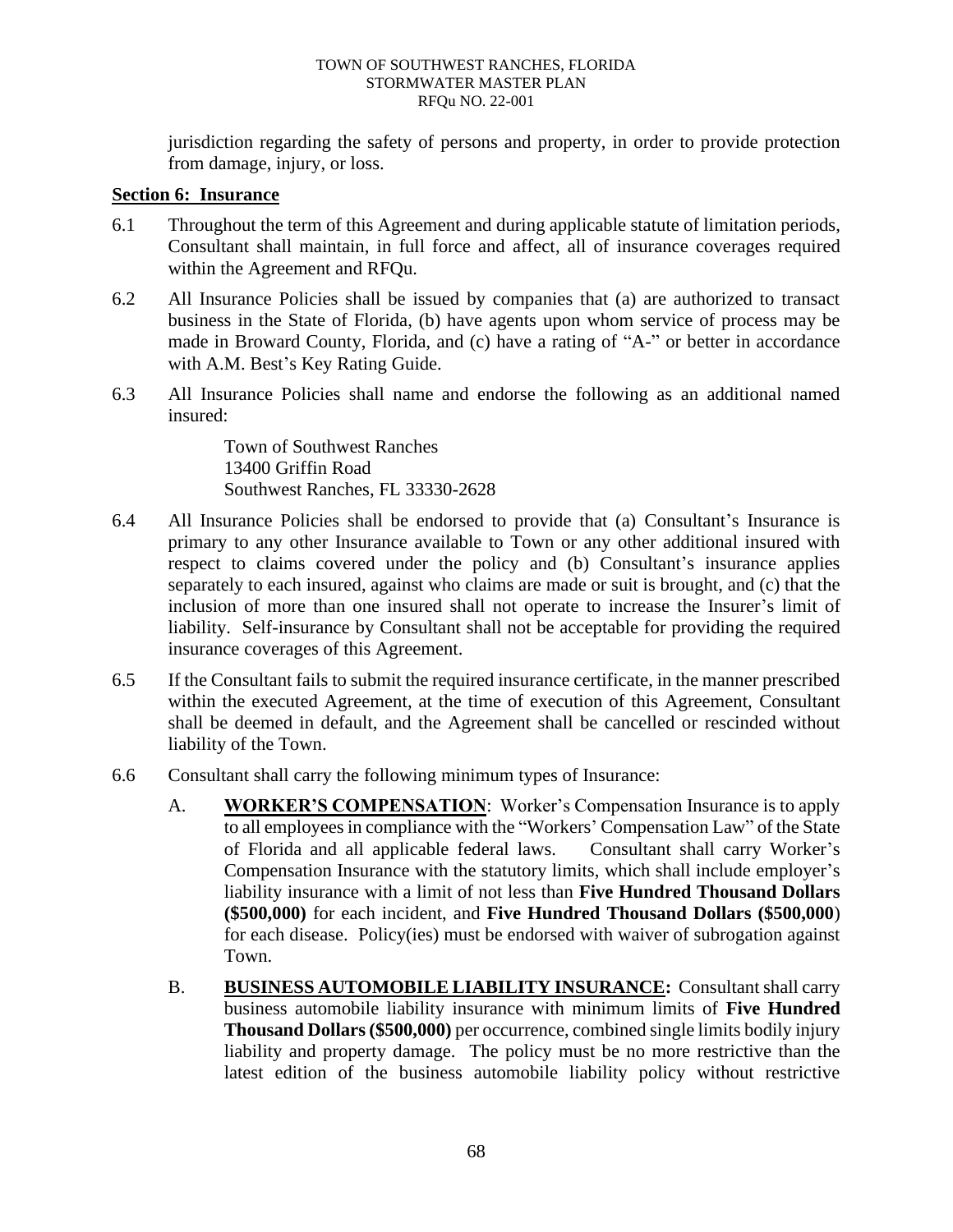endorsements, as filed by the Insurance Services Office, and must include all owned vehicles and all hired or non-owned vehicles.

- C. **COMMERCIAL GENERAL LIABILITY:** Consultant shall carry Commercial General Liability Insurance with limits of not less than **Five Hundred Thousand Dollars (\$500,000)** per occurrence combined single limit for bodily injury and property damage, and not less than **One Million Dollars (\$1,000,000)** in the aggregate. The insurance policy must include coverage that is no more restrictive than the latest edition of the commercial general liability policy, without restrictive endorsements as filed by the Insurance Service Office (ISO), and the policy must include coverages for premises and/or operations, independent Proposers, products and/or completed operations for contracts, contractual liability, broad form contractual coverage, broad form property damage, products, completed operations, personal injury and explosion, collapse and underground (X-C-U). Personal injury coverage shall include coverage that has the employee and contractual exclusions removed. The ISO form of the policy must be acceptable to the Town.
- D. **PROFESSIONAL LIABILITY(ERRORS & OMISSIONS):** Not less than \$500,000 per each occurrence, covering any damages caused by an error, omission or any negligent acts.
- 6.7 Consultantshall provide Town with a copy of the Certificates of Insurance or endorsements evidencing the types of Insurance and coverages required by this Section prior to beginning Work under this Agreement and, at any time thereafter, upon request by Town.
- 6.8 Consultant's Insurance Policies shall be endorsed to provide Town with at least thirty (30) calendar days prior written notice of cancellation, non-renewal, restrictions, or reduction in coverages or limits. Notice shall be sent to:

Town of Southwest Ranches 13400 Griffin Road Southwest Ranches, Florida 33330

and

Keith M. Poliakoff, Esq. Government Law Group, PLLC 200 South Andrews Avenue Suite 601 Fort Lauderdale, Florida 33301

- 6.9 Consultant's Commercial General Liability Insurance policy shall be on an "occurrence" basis only and shall not be a "claims-made" policy.
- 6.10 If any of Consultant's Insurance policies include a general aggregate limit and provides that claims investigation or legal defense costs are included in the general aggregate limit, the general aggregate limit that is required shall be at least five (5) times the occurrence limits specified above in this article.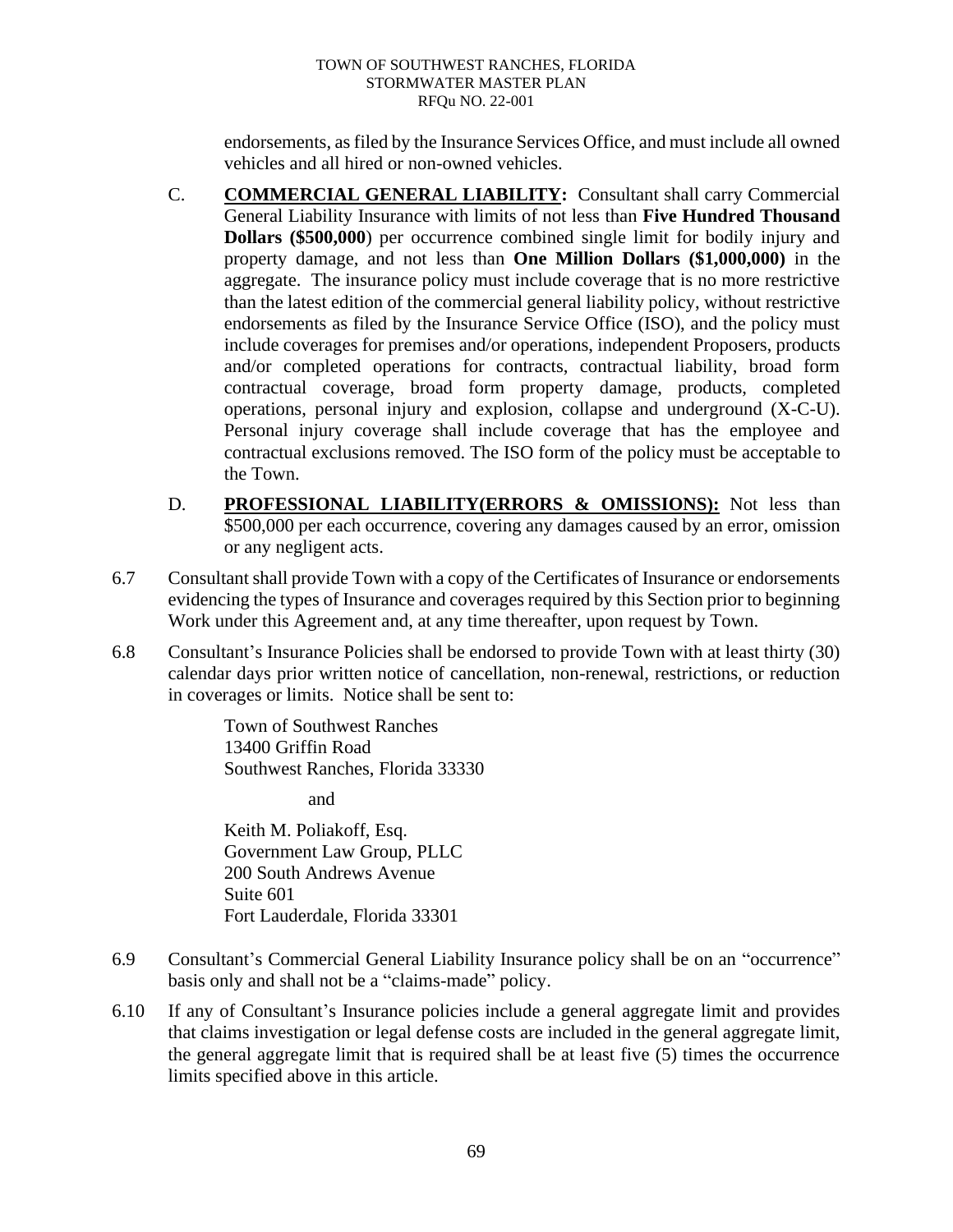- 6.11 The Consultant shall not commence operations, and/or labor to complete any of the Work pursuant to this Agreement until certification or proof of insurance issued directly by the insurance company underwriting department or insurance agent, detailing terms and provisions of coverage, has been received and approved by the Town.
- 6.12 If any of Consultant's initial insurance expires prior to the completion of the Work, renewal copies of Policies shall be furnished to Town at least thirty (30) days prior to the date of their expiration, and Town shall be an additional named insured by endorsement on all of Consultant's renewal policies.
- 6.13 **UPON EXECUTION OF THIS AGREEMENT, CONSULTANT SHALL SUBMIT TO TOWN COPIES OF ITS CERTIFICATE(S) OF INSURANCE EVIDENCING THE REQUIRED COVERAGES REQUIRED HEREIN AND SPECIFICALLY PROVIDING THE ENDORSEMENT TO THE POLICIES THAT SHOWS THE TOWN OF SOUTHWEST RANCHES IS AN ADDITIONAL NAMED INSURED WITH RESPECT TO THE REQUIRED COVERAGES AND CONSULTANT'S WORK UNDER THE AGREEMENT.**
- 6.14 The official title of the owner is Town of Southwest Ranches. This official title shall be used in all insurance policies and documentation.
- 6.15 All required insurance policies shall preclude any insurers or underwriter's rights of recovery or subrogation against Town with the express intention of the parties being that the required insurance coverage protects both parties as the primary coverage for any and all losses covered by the above described insurance.
- 6.16 Consultant shall ensure that any company issuing insurance to satisfy the requirements contained in this Agreement agrees that they shall have no recourse against Town for payment or assessments in any form on any policy of insurance.
- 6.17 The clauses "Other Insurance Provisions" and "Insured Duties in the Event of an Occurrence, Claim or Suit" as it appears in any policy of insurance in which Town is named as an additional named insured shall not apply to Town in any respect. Town shall use its best efforts to provide written notice of occurrence within thirty (30) working days after Town's actual notice of such event.
- 6.18 Notwithstanding any other provisions of this Agreement, Consultant's obligation to maintain all required insurance as specified in this Section of the Agreement shall survive the expiration or earlier termination of this Agreement.

## **Section 7: Copyrights and Patent Rights**

Consultant warrants that there has been no violation of copyrights, trademarks, or patent rights in manufacturing, producing, and/or selling the item(s) ordered or shipped as a result of this Agreement. Consultant agrees to indemnify and hold harmless Town, its employees, agents, or servants against any and all liability, loss, or expense resulting from any such violation(s).

## **Section 8: Laws and Regulations**

Consultant agrees comply with all applicable Federal, State, County, and local laws, rules, regulations, ordinances, and codes in performing all Work under this Agreement.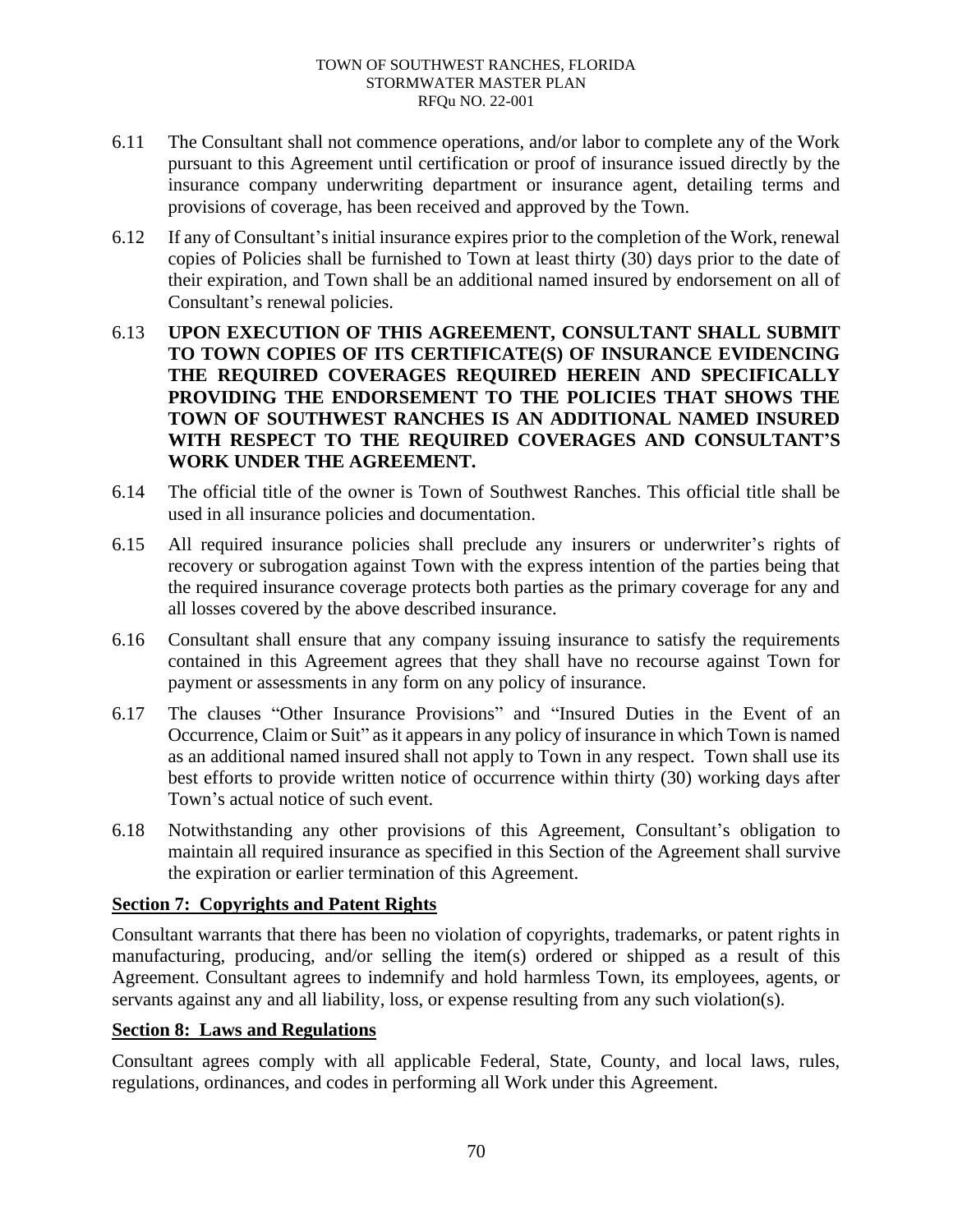### **Section 9: Taxes and Costs**

All federal, state and local taxes relating to the Consultant's Work under this Agreement and, similarly, all costs for licenses, or certifications to perform the Work under this Agreement shall be paid by the Consultant.

### **Section 10: Indemnification**

To the fullest extent permitted by Florida law, including Florida Statutes, Section 725.06, the Consultant shall indemnify, defend and hold harmless the Town, its officers and employees, from liabilities, damages, losses and costs, including, but not limited to, reasonable attorney's fees, at both trial and appellate levels, to the extent caused by the negligence, recklessness, or willful misconduct of the Consultant and persons employed or utilized by the Consultant in the performance of the Work or anyone else for whose actions Consultant may be responsible, regardless of the partial fault of any party indemnified hereunder. Notwithstanding any other provisions of this Agreement, the Consultant's duty to indemnify, defend and hold the Town harmless shall survive the termination or earlier expiration of this Agreement.

### **Section 11: Non-discrimination**

Contractor shall not discriminate against any client, employee or applicant for employment because of race, gender, age, color, religion, sex, sexual orientation, national origin, physical or mental disability, or marital status. Contractor shall take affirmative action to ensure that applicants, subcontractors, independent contractors, and employees are treated without discrimination in regard to their race, gender, age, color, religion, sex, sexual orientation, national origin, physical or mental disability, or marital status. Contractor shall comply with all applicable sections of the Americans with Disabilities Act. Contractor agrees that compliance with this Article constitutes a material condition to this Contract, and that it is binding upon Contractor, its successors, transferees, and assigns for the period during which Work is provided. Contractor further assures that all subcontractors and independent contractors are not in violation of the terms of this Section of the Contract.

Contractor shall not unlawfully discriminate against any person in its operations and activities or in its use or expenditure of funds in fulfilling its obligations under this Contract. Contractor shall affirmatively comply with all applicable provisions of the Americans with Disabilities Act (ADA) in the course of providing any services funded by TOWN, including Titles I and II of the ADA (regarding nondiscrimination on the basis of disability), and all applicable regulations, guidelines, and standards. In addition, Contractor shall take affirmative steps to ensure nondiscrimination in employment against disabled persons.

## **During the performance of this contract, the Consultant agrees as follows:**

(1) The Consultant will not discriminate against any employee or applicant for employment because of race, color, religion, sex, sexual orientation, gender identity, or national origin. The Consultant will take affirmative action to ensure that applicants are employed, and that employees are treated during employment without regard to their race, color, religion, sex, sexual orientation, gender identity, or national origin. Such action shall include, but not be limited to the following:

Employment, upgrading, demotion, or transfer; recruitment or recruitment advertising; layoff or termination; rates of pay or other forms of compensation; and selection for training, including apprenticeship. The Consultant agrees to post in conspicuous places, available to employees and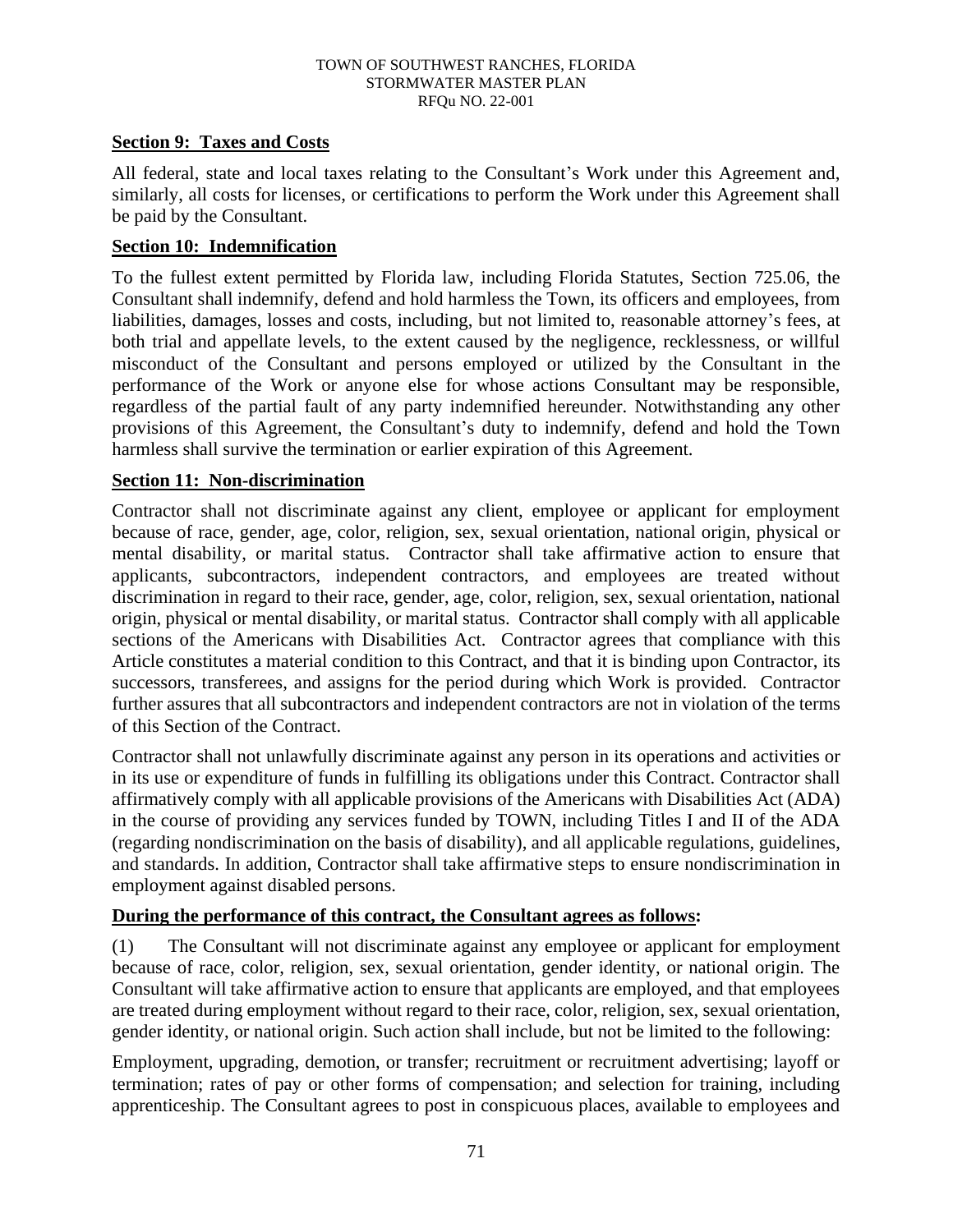applicants for employment, notices to be provided setting forth the provisions of this nondiscrimination clause.

(2) The Consultant will, in all solicitations or advertisements for employees placed by or on behalf of the Consultant, state that all qualified applicants will receive consideration for employment without regard to race, color, religion, sex, sexual orientation, gender identity, or national origin.

(3) The Consultant will not discharge or in any other manner discriminate against any employee or applicant for employment because such employee or applicant has inquired about, discussed, or disclosed the compensation of the employee or applicant or another employee or applicant. This provision shall not apply to instances in which an employee who has access to the compensation information of other employees or applicants as a part of such employee's essential job functions discloses the compensation of such other employees or applicants to individuals who do not otherwise have access to such information, unless such disclosure is in response to a formal complaint or charge, in furtherance of an investigation, proceeding, hearing, or action, including an investigation conducted by the employer, or is consistent with the Consultant's legal duty to furnish information.

(4) The Consultant will send to each labor union or representative of workers with which he has a collective bargaining agreement or other contract or understanding, a notice to be provided advising the said labor union or workers' representatives of the Consultant's commitments under this section, and shall post copies of the notice in conspicuous places available to employees and applicants for employment.

(5) The Consultant will comply with all provisions of Executive Order 11246 of September 24, 1965, and of the rules, regulations, and relevant orders of the Secretary of Labor.

(6) The Consultant will furnish all information and reports required by Executive Order 11246 of September 24, 1965, and by rules, regulations, and orders of the Secretary of Labor, or pursuant thereto, and will permit access to his books, records, and accounts by the administering agency and the Secretary of Labor for purposes of investigation to ascertain compliance with such rules, regulations, and orders.

(7) In the event of the consultant's noncompliance with the nondiscrimination clauses of this contract or with any of the said rules, regulations, or orders, this contract may be canceled, terminated, or suspended in whole or in part and the consultant may be declared ineligible for further Government contracts or federally assisted construction contracts in accordance with procedures authorized in Executive Order 11246 of September 24, 1965, and such other sanctions may be imposed and remedies invoked as provided in Executive Order 11246 of September 24, 1965, or by rule, regulation, or order of the Secretary of Labor, or as otherwise provided by law.

(8) The consultant will include the portion of the sentence immediately preceding paragraph (1) and the provisions of paragraphs (1) through (8) in every subcontract or purchase order unless exempted by rules, regulations, or orders of the Secretary of Labor issued pursuant to section 204 of Executive Order 11246 of September 24, 1965, so that such provisions will be binding upon each subcontractor or vendor. The consultant will take such action with respect to any subcontract or purchase order as the administering agency may direct as a means of enforcing such provisions, including sanctions for noncompliance: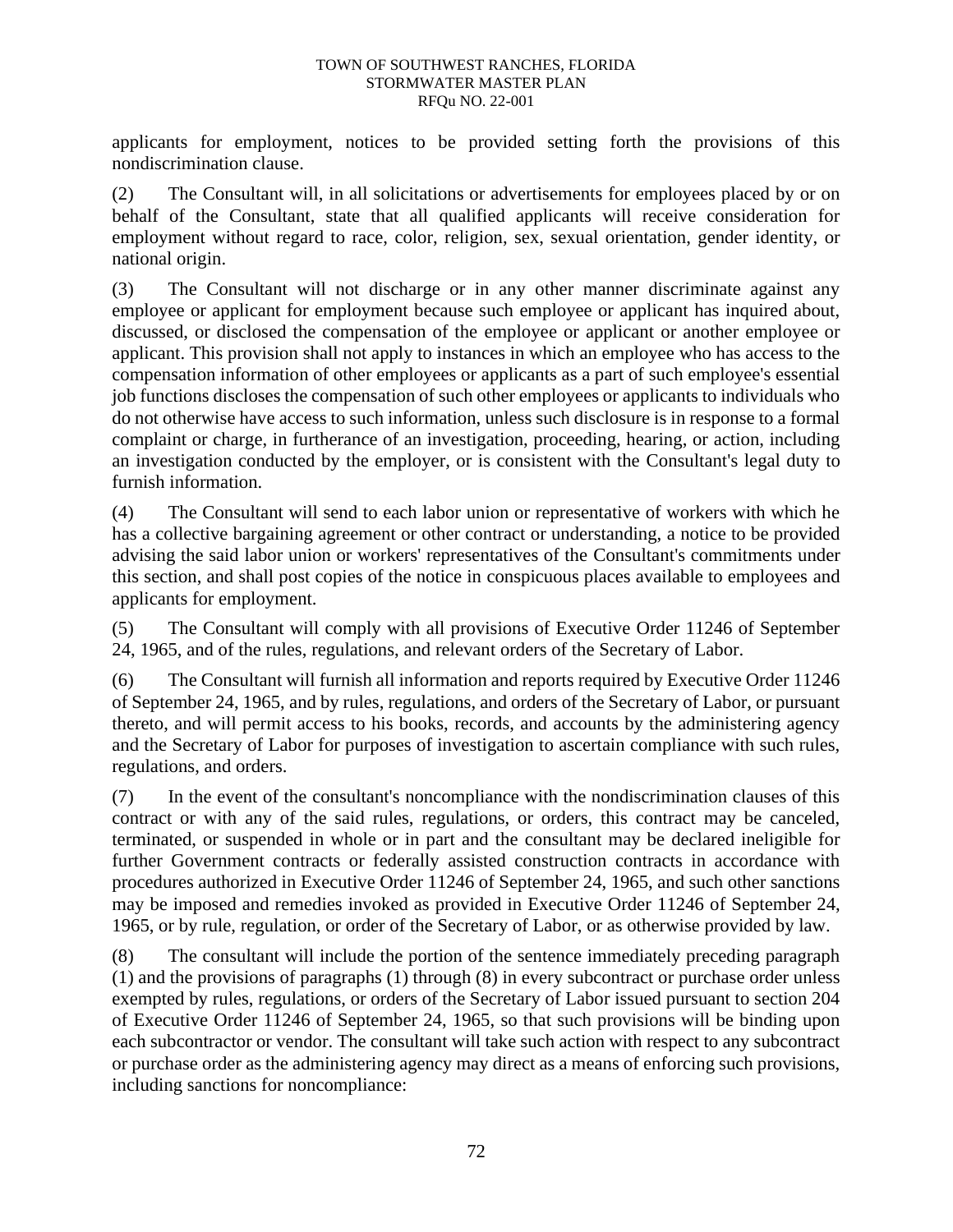Provided, however, that in the event a consultant becomes involved in, or is threatened with, litigation with a subcontractor or vendor as a result of such direction by the administering agency, the consultant may request the United States to enter into such litigation to protect the interests of the United States.

The applicant further agrees that it will be bound by the above equal opportunity clause with respect to its own employment practices when it participates in federally assisted construction work: *Provided,* That if the applicant so participating is a State or local government, the above equal opportunity clause is not applicable to any agency, instrumentality or subdivision of such government which does not participate in work on or under the contract.

The applicant agrees that it will assist and cooperate actively with the administering agency and the Secretary of Labor in obtaining the compliance of Proposers and sub-Proposers with the equal opportunity clause and the rules, regulations, and relevant orders of the Secretary of Labor, that it will furnish the administering agency and the Secretary of Labor such information as they may require for the supervision of such compliance, and that it will otherwise assist the administering agency in the discharge of the agency's primary responsibility for securing compliance.

The applicant further agrees that it will refrain from entering into any contract or contract modification subject to Executive Order 11246 of September 24, 1965, with a consultant debarred from, or who has not demonstrated eligibility for, Government contracts and federally assisted construction contracts pursuant to the Executive Order and will carry out such sanctions and penalties for violation of the equal opportunity clause as may be imposed upon Proposers and subcontractor by the administering agency or the Secretary of Labor pursuant to Part II, Subpart D of the Executive Order. In addition, the applicant agrees that if it fails or refuses to comply with these undertakings, the administering agency may take any or all of the following actions: Cancel, terminate, or suspend in whole or in part this grant (contract, loan, insurance, guarantee); refrain from extending any further assistance to the applicant under the program with respect to which the failure or refund occurred until satisfactory assurance of future compliance has been received from such applicant; and refer the case to the Department of Justice for appropriate legal proceedings.

## **Section 12: Sovereign Immunity**

Nothing in this Agreement is intended, nor shall it be construed to waive or modify the Town's Sovereign Immunity defense or the Town's immunities and limitations on liability as provided for in Florida Statutes, as worded or amended and all Florida case law interpreting same.

## **Section 13: Prevailing Party Attorneys' Fees**

In the event either party to this Agreement incurs legal fees, legal expenses or costs to enforce the terms of this Agreement on trial or on appeal, the prevailing party shall be entitled to recover reasonable costs of such action so incurred, including, without limitation, reasonable attorney's fees and costs and expert witness fees and costs incurred.

## **Section 14: No Third-Party Beneficiaries**

This Agreement is solely for the benefit of the parties hereto and is not entered into for the benefit of any other person or entity. Nothing in this Agreement shall be deemed or construed to create or confer any benefit, right or cause of action for any third party or entity.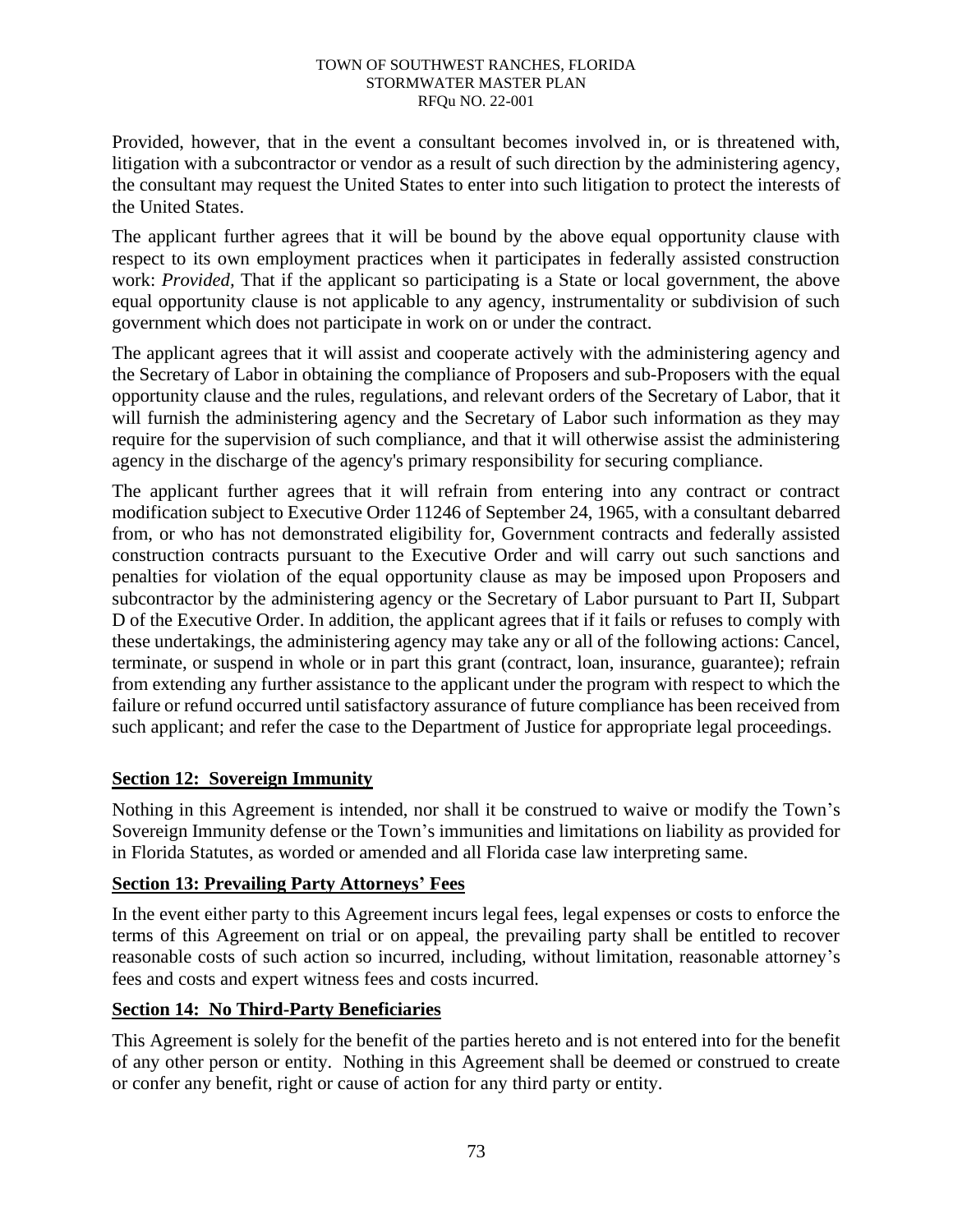### **Section 15: Funding**

The obligation of Town for payment to Consultant for the Work is limited to the availability of funds appropriated in a current fiscal period, and continuation of any contractual relationship into a subsequent fiscal period is subject to appropriation of funds, unless otherwise authorized by law.

### **Section 16: Manner of Performance**

Consultant agrees to perform all Work in a professional manner and in accordance with Local, State, County, and Federal laws, rules, ordinances, regulations and codes. Consultant agrees that the Work provided shall be provided by employees that are educated, trained, experienced, certified, and licensed in all areas encompassed within their designated duties. Consultant agrees to furnish to Town any and all documentation, certification, authorization, license, permit, or registration currently required by applicable laws, rules, and regulations. Consultant further certifies that it and its employees will keep all licenses, permits, registrations, authorizations, or certifications required by applicable laws or regulations in full force and effect during the term of this Agreement. Failure to comply with this paragraph shall constitute a material breach of this Agreement.

### **Section 17: Public Records**

The Town is subject to Chapter 119, Florida Statutes, "Public Records Law." No claim of confidentiality or proprietary information in any portion of a response will be honored unless a specific exemption from the Public Law exists and is cited in the response. An incorrectly claimed exemption does not disqualify the firm, only the exemption claimed. Consultant acknowledges the public shall have access at all reasonable times, to all documents and information pertaining to Town's contracts, subject to the provisions of Chapter 119, Florida Statutes, and agrees to allow access by the Town and the public to all documents subject to disclosures under applicable law.

To the extent that Consultant has been provided access to or has received security sensitive information, as defined by Florida Statutes, Section 119.071 and/or has executed a Confidential Information Acknowledgement and Agreement as part of the RFQu process, Consultant shall keep and maintain the security sensitive information as confidential and exempt from public disclosures as required by Florida Statutes.

Consultant agrees to keep and maintain public records required by the Town to perform the service in Consultant's possession or control in connection with Consultant's performance under this RFQu and any Contract awarded, and upon the request from the Town's custodian of public records, to provide the Town with a copy of the requested records or allow the records to be inspected or copied within a reasonable amount of time at a cost that does not exceed the cost provided in Chapter 119 or as otherwise provided by law. Consultant shall ensure that public records that are exempt or confidential and exempt from public records disclosure requirements are not disclosed except as authorized by law for the duration of the contract term and following completion of the Contract if the Consultant does not transfer the records to the Town.

Upon completion of the Contract, Consultant agrees, at no cost to Town, to transfer to the Town all public records in possession of the Consultant or keep and maintain public records required by the Town to perform the service. If the Consultant transfers all public records to the Town upon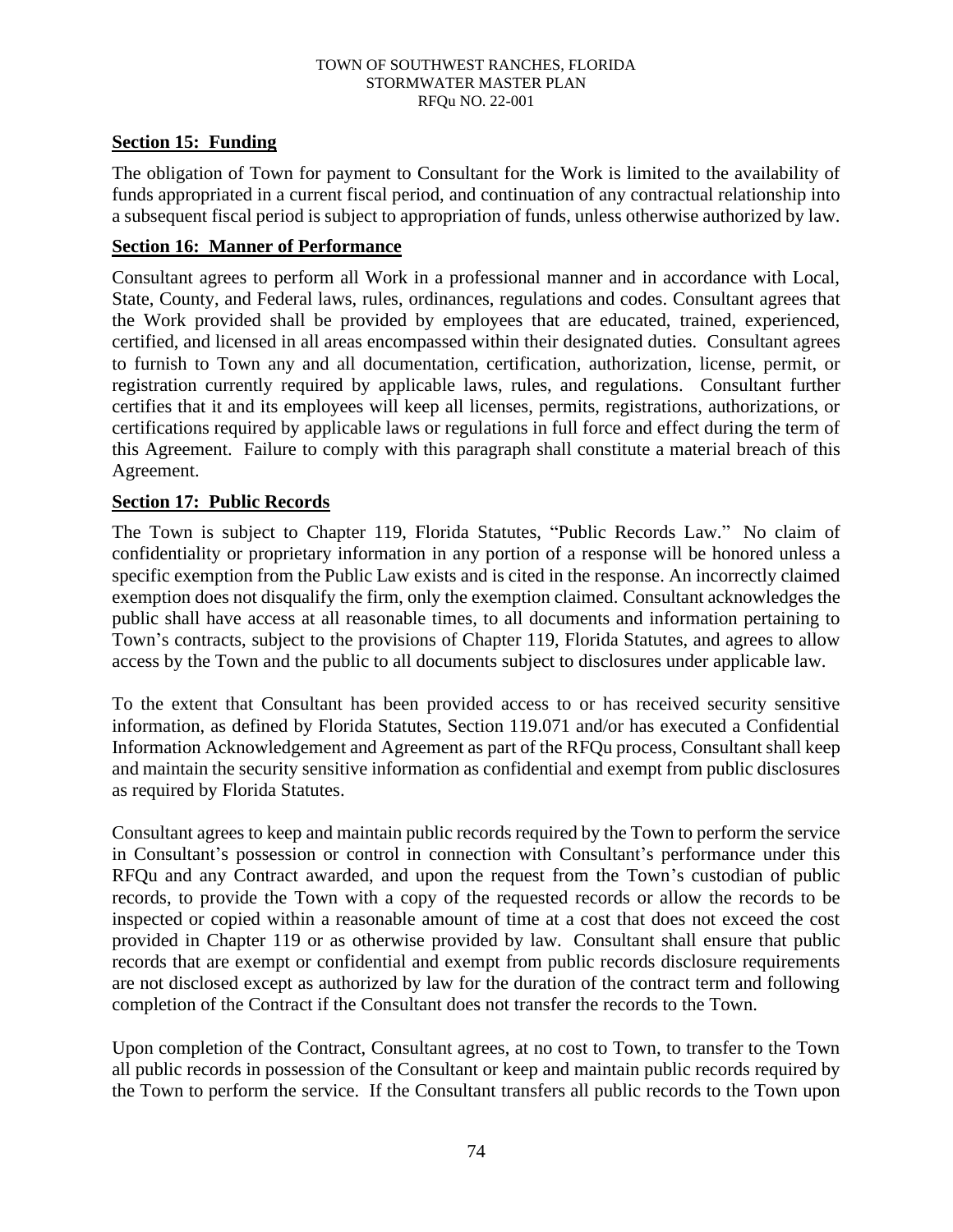completion of the Contract, the Consultant shall destroy any duplicate public records that are exempt or confidential and exempt from public records disclosure requirements. If the Consultant keeps and maintains public records upon completion of the Contract, the consultant shall meet all applicable requirements for retaining public records. All records stored electronically must be provided to the Town, upon request from the Town's custodian of public records, in a format that is compatible with the information technology system of the Town.

Consultant's failure or refusal to comply with the provisions of this section shall result in the immediate termination for cause of the Contract by Town.

**IF THE CONSULTANT HAS QUESTIONS REGARDING THE APPLICATION OF CHAPTER 119, FLORIDA STATUTES, TO THE CONSULTANT'S DUTY TO PROVIDE PUBLIC RECORDS RELATING TO THIS CONTRACT, CONTACT THE CUSTODIAN OF PUBLIC RECORDS AT PHONE: (954) 434-0008; EMAIL: RMUNIZ@SOUTHWESTRANCHES.ORG; RUSSELL MUNIZ, ASSISTANT TOWN ADMINISTRATOR/TOWN CLERK, TOWN OF SOUTHWEST RANCHES, 13400 GRIFFIN ROAD, SOUTHWEST RANCHES, FLORIDA, 33330**.

#### **Section 18: Termination**

The Agreement may be terminated upon the following events:

- **A. Termination by Mutual Agreement.** In the event the parties mutually agree in writing, this Agreement may be terminated on the terms and dates stipulated therein.
- **B. Termination for Convenience.** This Agreement may be terminated for Convenience by Town upon Town providing Consultant with **thirty (30) calendar day's** written notice of Town's intent to terminate this Agreement for Convenience. In the event that this Agreement is terminated by Town for Convenience, Consultant shall be paid ONLY for Work performed and approved by the Town as of the date of this Agreement is terminated, plus any direct and reasonable expense sustained up to the date of receipt of the written notice. In no event, shall Town be liable for consequential damages, including but not limited to, lost profits on Work not yet performed, and no other compensation or damages other than as set forth in this Section shall be paid to or recovered by Consultant in any legal proceeding against Town. Upon being notified of Town's election to terminate, Consultant shall immediately cease performing any further Work or incurring additional expenses. Consultant acknowledges and agrees that Ten Dollars (\$10.00) of the compensation to be paid by Town, the adequacy of which is hereby acknowledged by Consultant, is given as specific consideration to Consultant for Town's right to terminate this Agreement for Convenience.
- **C. Termination for Cause.** In the event of a material breach by Consultant, Town shall provide Consultant written notice of its material breach. Consultant shall thereafter have fourteen (14) days from the date of its receipt of such notification to cure such material breach. If Consultant does not cure the material breach within that time period, Town may terminate this Agreement immediately. Material breaches shall include, but are not limited to, Consultant's violations of governing standards, failure to carry out the work in strict accordance with the Contract Documents, failure to supply sufficient work forces,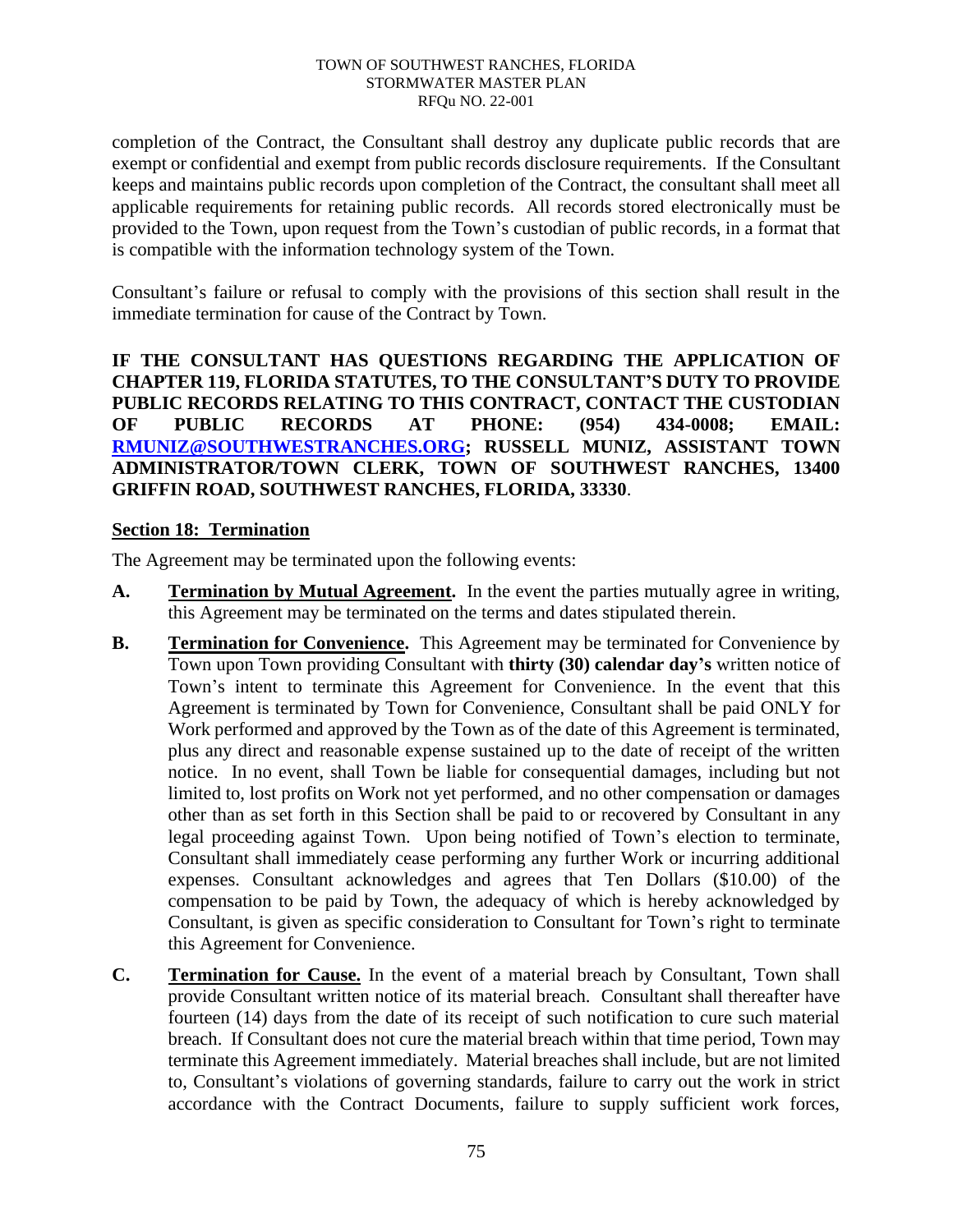violations of state or federal laws, violation of Town's policies and procedures, or violation of any of the terms and conditions of this Agreement. In the event that Town elects to terminate Consultant for cause as provided for in this Section, and Town's termination for cause is later determined by a court of competent jurisdiction to be improper, or in any other way wrongful or in breach of this Agreement, the termination will be automatically deemed converted to one for Convenience, and Consultant shall solely be paid and Consultant's damages are solely limited to the compensation Consultant would be entitled to pursuant to subparagraph (B) of this Section.

- **D. Termination for Lack of Funds.** In the event the funds to finance the Work under this Agreement become unavailable, Town may provide Consultant with thirty (30) days written notice of termination. Nothing in this Agreement shall be deemed or construed to prevent the parties from negotiating a new Agreement in this scenario. In the event that Town elects to terminate Consultant for lack of funds as provided for in this Section, and Town's termination for lack of funds is later determined by a court of competent jurisdiction to be improper, or in any other way wrongful or in breach of this Agreement, the termination will be automatically deemed converted to one for Convenience, and Consultant shall solely be paid and Consultant's damages are solely limited to the compensation Consultant would be entitled to pursuant to subparagraph (B) of this Section.
- **E. Immediate Termination by Town.** In addition to any other grounds stated herein, Town, in its sole discretion, may terminate this Agreement immediately upon the occurrence of any of the following events:
	- 1. Consultant's violation of the Public Records Act;
	- 2. Consultant's insolvency, bankruptcy or receivership;
	- 3. Consultant's violation or non-compliance with Section 11 of this Agreement;
	- 4. Consultant's failure to maintain any Insurance required by Section 6 of this Agreement; or
	- 5. Consultant's violation of Section 19 of this Agreement.

## **Section 19: Public Entity Crimes Information Statement**

Pursuant to Florida Statutes, Section 287.133: "A person or affiliate who has been placed on the convicted vendor list following a conviction for public entity crime may not submit a proposal on a contract to provide any goods or services to a public entity, may not submit a proposal on a contract with a public entity for the construction or repair of a public building or public work, may not submit proposals on leases of real property to public entity, may not be awarded or perform work as a consultant, supplier, subcontractor, or consultant under a contract with any public entity, and may not transact business with any public entity in excess of the threshold amount provided in Section 287.017, for CATEGORY TWO for a period of 36 months from the date of being placed on the convicted vendor list." Violation of this section by Consultant shall result in Town's immediate termination of this Agreement.

## **Section 20: Use of Awarded Proposal by Other Governmental Units**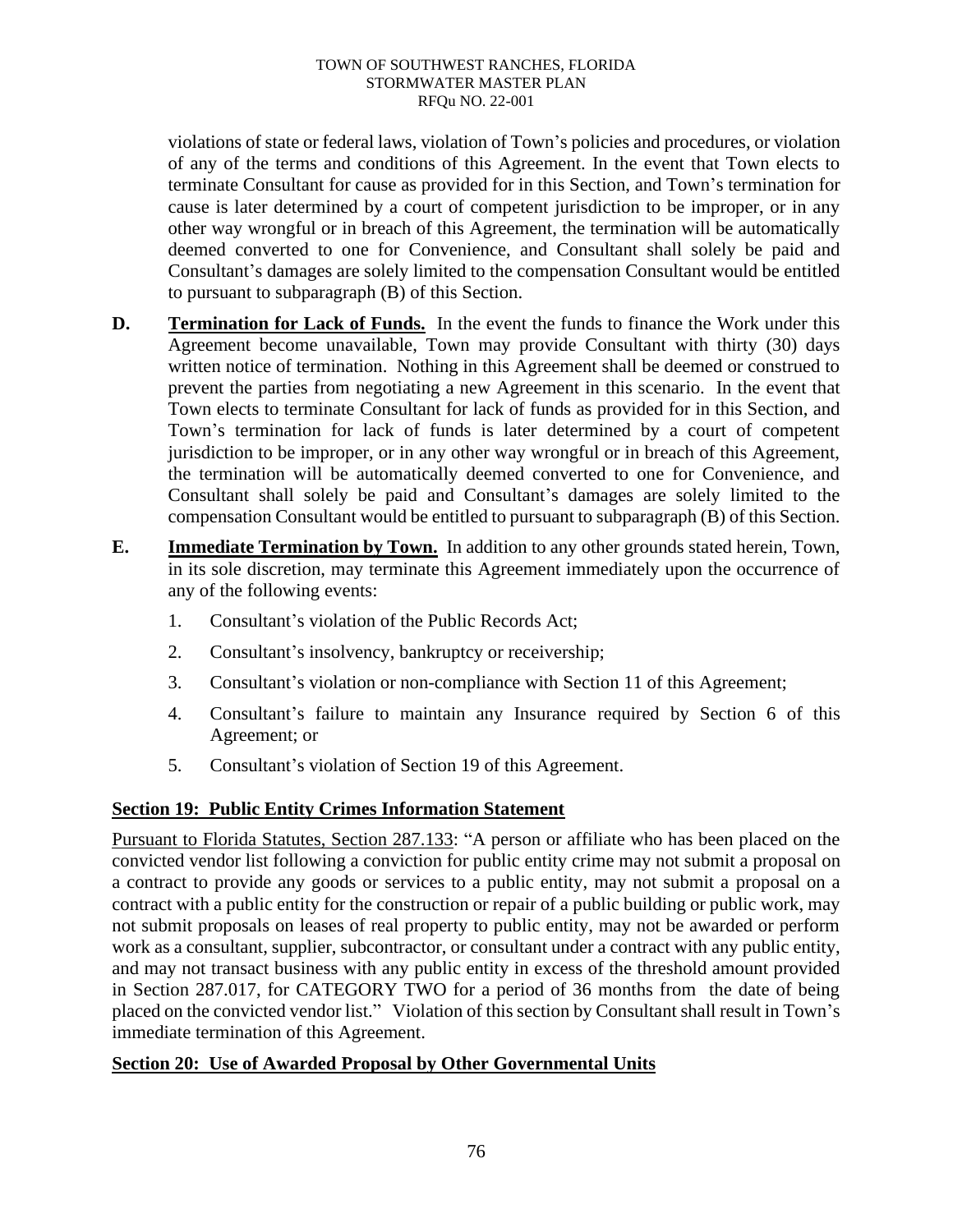Consultant agrees that this Agreement may be utilized by other governmental entities or units to provide the specified services. Town does not become obligated in any way, to pay for or become, in any way, responsible or liable for Consultant's provision of Work or services to any other governmental unit.

## **Section 21: Change Orders and Modification of Agreement**

Town and Consultant may request changes that would increase decrease or otherwise modify the Scope of Work to be provided under this Agreement. Such changes only become part of this Agreement and increase, decrease or otherwise modify the Work or the Contract Price under this Agreement if evidenced by a written Change Order executed by Town and Consultant, with the same formality and of equal dignity associated with the original execution of the Agreement.

### **Section 22: No Waiver of Rights**

Neither the Town's review, approval or payment for any of the Work required under this Agreement shall be construed to operate as a waiver of any of Town's rights under this Agreement or of any causes of action arising out Consultant's performance of the Work under this Agreement, and Consultant shall be and remain liable to the Town for all damages to the Town caused by the Consultant's negligent or improper performance of any of the Work furnished under this Agreement, irrespective of the Town's review, approval or payment for any of the Work under this Agreement. The rights and remedies of the Town provided for under this Agreement are in addition to all other rights and remedies provided to Town by law.

### **Section 23: Jurisdiction and Venue**

The exclusive venue for any litigation arising from or relating to the Agreement shall be in a court of competent jurisdiction in the 17<sup>th</sup> Judicial Circuit in and for Broward County, Florida. This Agreement shall be governed by the substantive laws of the State of Florida.

## **Section 24: WAIVER OF RIGHT TO JURY TRIAL**

## **BY ENTERING INTO THIS AGREEMENT, CONSULTANT AND TOWN HEREBY EXPRESSLY WAIVE ANY RIGHTS EITHER PARTY MAY HAVE TO A TRIAL BY JURY IN ANY CIVIL LITIGATION RELATED TO OR ARISING OUT OF THIS AGREEMENT.**

#### **Section 25: Gender**

Wherever the context shall so require, all words herein in the masculine gender shall be deemed to include the feminine, and all words herein in the feminine gender shall be deemed to include the masculine. All singular words shall include the plural, and all plural words shall include the singular.

#### **Section 26: Time is of the Essence; Liquidated Damages**

Time is of the essence for all of Consultant's obligations under this Agreement. The Town will be entitled to Liquidated Damages as set forth at Section 2.4.2.

#### **Section 27: Days**

The terms "days" as referenced in this Agreement shall mean consecutive calendar days.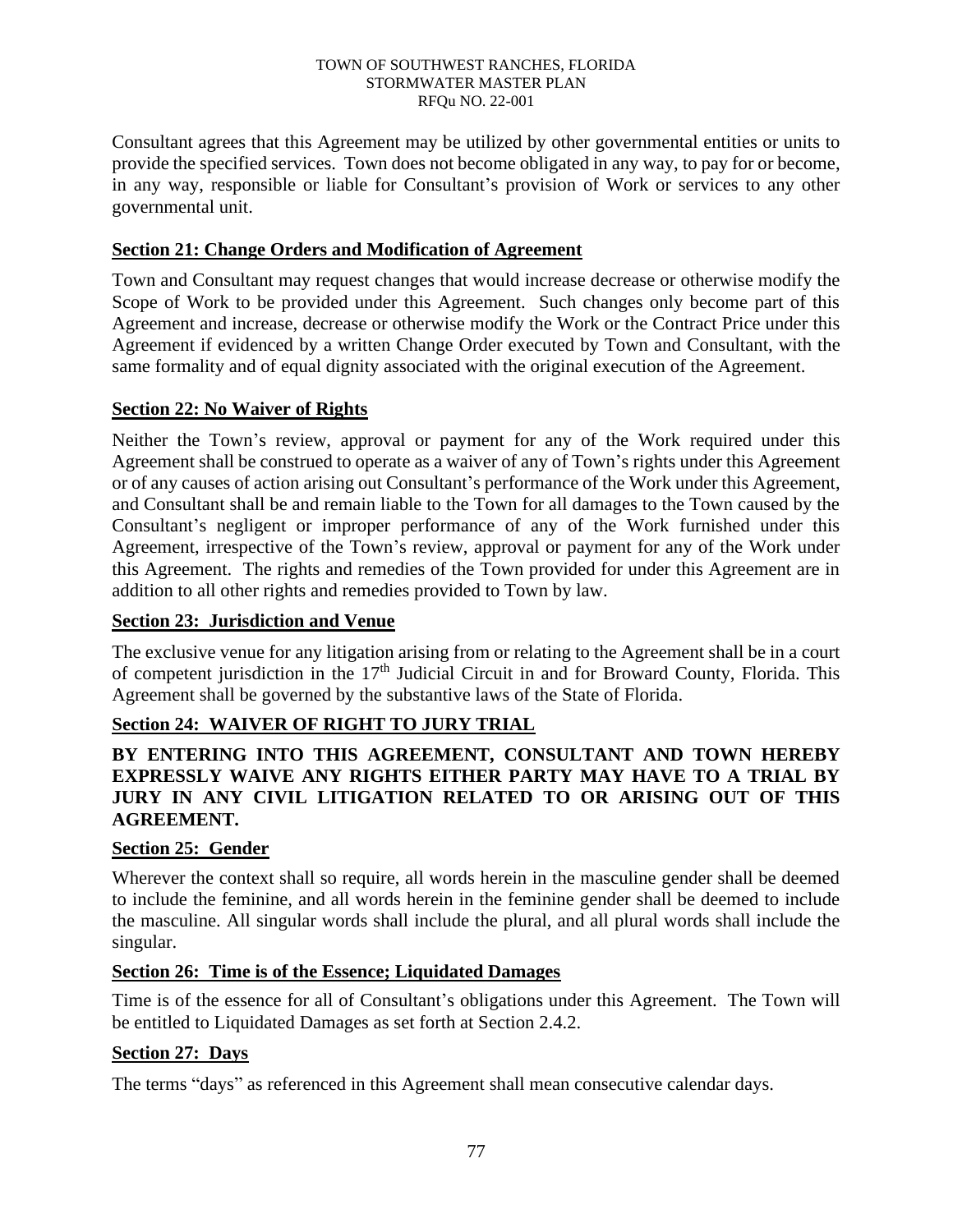### **Section 28: Written Mutual Agreement**

This Agreement is binding upon the parties hereto, their successors and assigns, and replaces and supersedes any and all prior agreements or understanding between the parties hereto whether written or oral which are merged herein.

### **Section 29: No Amendment or Waiver**

This Agreement may not be changed, altered or modified except by an instrument in writing signed by all parties hereto, with the same formality and of equal dignity as the execution of this Agreement prior to the initiation of any Work reflecting such change.

#### **Section 30: Severability**

In the event any term or provision of this Agreement shall be determined by appropriate judicial authority to be illegal or otherwise invalid, such provision shall be given its nearest legal meaning so as to remain in full force and effect, or be deemed severed from the Agreement so as not to affect the validity or enforceability of the remaining provisions of the Agreement. In case any one or more of the provisions of this Agreement shall be determined by appropriate judicial authority to be invalid, illegal or unenforceable, in any respect, the validity of the remaining provisions of this Agreement shall be in no way affected, prejudiced, or disturbed thereby.

## **Section 31: Resolution of Disputes; Florida Statutes, Chapter 558 Not Applicable**

To prevent litigation, it is agreed by the parties hereto that the Town Administrator shall solely decide all questions, claims, difficulties and disputes of, whatever nature, which may arise relative to this Contract, including, but not limited to, Consultant's fulfillment of its obligations under this Contract as to the character, quality, amount and value of any Work done or proposed, to be done or furnished, under or by reason of, the Contract. Further, to the extent required or permitted by the agreement between the Town and its professional for this Project, the professional shall have access to the Work, the right to conduct testing or inspections, to reject non-conforming work, and to review pay applications. The Town Administrator's decision shall be reduced to writing, and a copy furnished to Consultant within a reasonable time following submission to the Town of the question, claim, difficulty or dispute as referenced above. The Town Administrator's decision shall be final and conclusive.

During the pendency of any dispute and after a determination thereof, Consultant and the Town shall act in good faith to mitigate any potential damages.

Any party objecting to a dispute determination must notify the other party in writing within ten (10) calendar days of receipt of the written determination. The notice must state the basis of the objection, any adjustment claimed, and reason the party believes it entitled to an adjustment as a result of the determination. Within sixty (60) calendar days thereafter, the parties shall participate in mediation to address all objections to any dispute determination. Neither party shall commence litigation prior to the expiration of the sixty (60) day mediation period. The mediator shall be mutually agreed upon by the parties. Should any objection not be resolved in mediation, the parties retain all their legal rights and remedies provided under State law. A PARTY SPECIFICALLY WAIVES ALL OF ITS RIGHTS, INCLUDING, BUT NOT LIMITED TO, CLAIMS FOR PRICE ADJUSTMENTS, PROVIDED IN THE CONTRACT DOCUMENTS, INCLUDING ITS RIGHTS AND REMEDIES UNDER STATE LAW, IF SAID PARTY FAILS TO COMPLY IN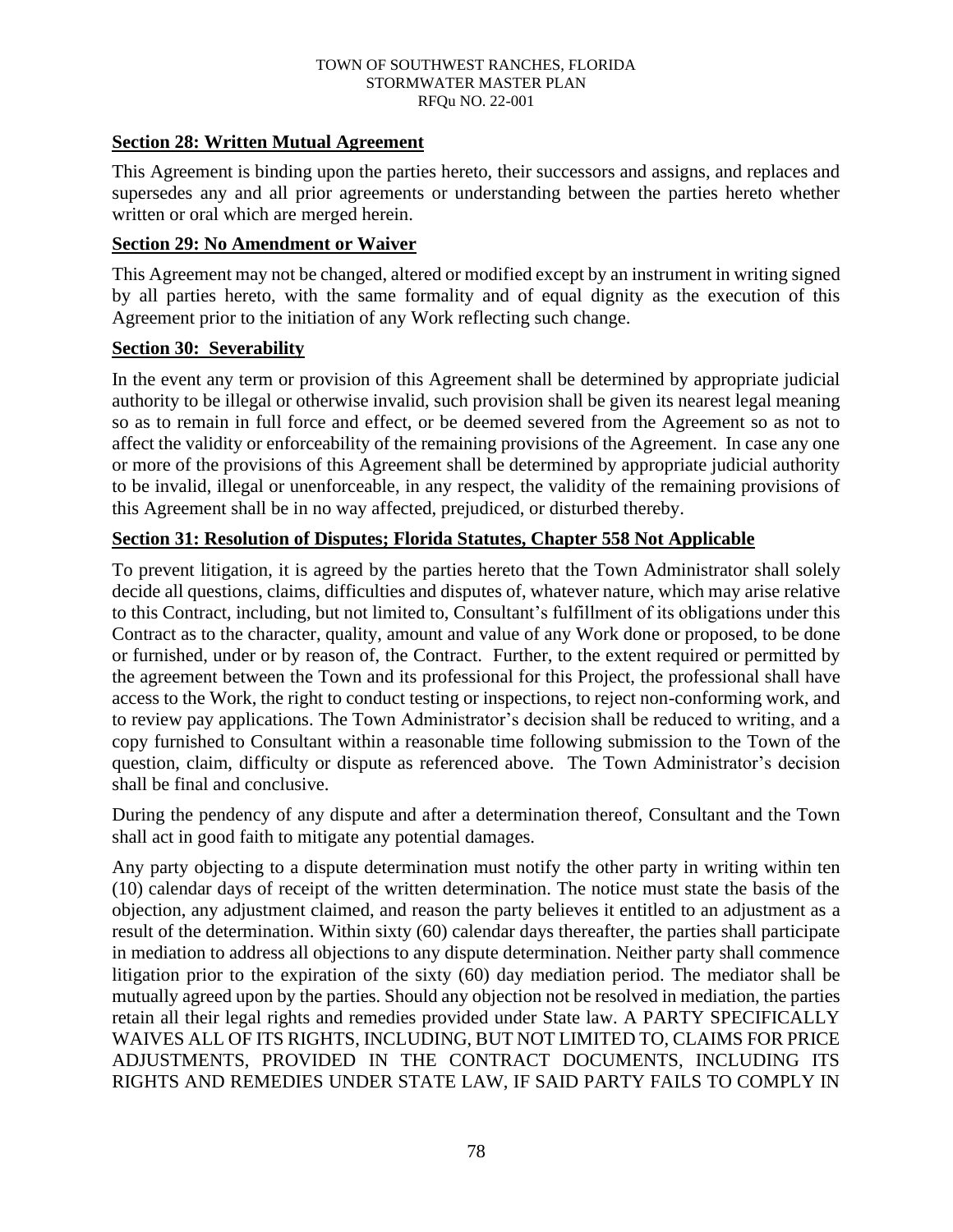STRICT ACCORDANCE WITH THE REQUIREMENTS OF THIS SECTION. Consultant and the Town hereby waive any rights to a trial by jury.

### **Section 32: Notice**

Whenever either party desires to give notice unto the other, such notice must be in writing by certified or registered mail, postage prepaid, return receipt requested, hand delivery, or facsimile transmission prior to 5:00 p.m. on the date of transmission (e.d.t. or e.s.t. as applicable), or via overnight express courier service. For the present, the parties designate the following individuals as the respective parties and places for giving of notice:

### If to Town:

Town of Southwest Ranches Town Administrator 13400 Griffin Road Southwest Ranches, Florida 33330

### With a copy to:

Keith M. Poliakoff, Esq. Government Law Group, PLLC 200 South Andrews Avenue Suite 601 Fort Lauderdale, Florida 33301

\_\_\_\_\_\_\_\_\_\_\_\_\_\_\_\_\_\_\_\_\_ \_\_\_\_\_\_\_\_\_\_\_\_\_\_\_\_\_\_\_\_\_ \_\_\_\_\_\_\_\_\_\_\_\_\_\_\_\_\_\_\_\_\_

If to Consultant:

## **Section 33: Miscellaneous**

- **A. Ownership of Documents**. Unless otherwise provided by law, any and all reports, surveys, and other data and documents provided or created in connection with this Agreement by Consultant and all persons or entities employed or otherwise retained by Consultant are and shall remain the property of Town. In the event of termination of this Agreement for any reason, any reports, photographs, surveys and other data and documents prepared by Consultant, whether finished or unfinished, shall become the property of Town and shall be delivered by Consultant to the Town Administrator within seven (7) days of termination of this Agreement for any reason. Any compensation due to Consultant shall be withheld until all documents are received by Town as provided herein.
- **B. Audit and Inspection Rights and Retention of Records**. Town shall have the right to audit the books, records and accounts of Consultant that are related to this Agreement. Consultant shall keep such books, records, and accounts as may be necessary in order to record complete and correct entries related to this Agreement.

Consultant shall preserve and make available, at reasonable times for examination and audit by Town, all financial records, supporting documents, statistical records, and any other documents pertinent to this Agreement for the required retention period of the Florida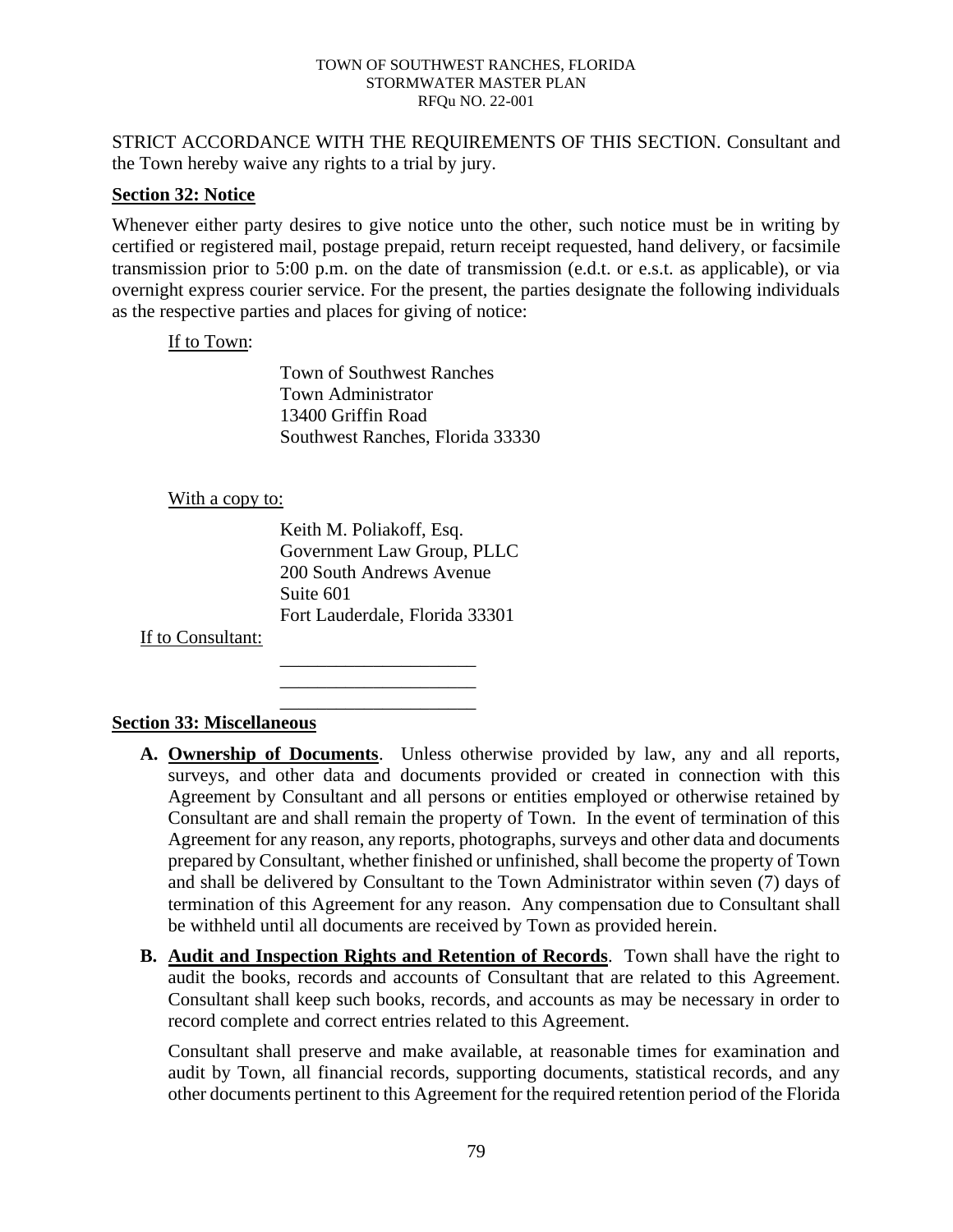Public Records Act (Chapter 119, Florida Statutes), if applicable, or, if the Florida Public Records Act is not applicable, for a minimum period of three (3) years after expiration or earlier termination of this Agreement, unless Consultant is notified in writing by Town of the need to extend the retention period. Such retention of such records and documents shall be at Consultant's sole expense. If any audit has been initiated and audit findings have not been resolved at the end of the retention period or three (3) years, whichever is longer, the books, records, and accounts shall be retained until resolution of the audit findings. If the Florida Public Records Act is determined by Town to be applicable to Consultant's records, Consultant shall comply with all requirements thereof.

However, no confidentiality or non-disclosure requirement of either federal or state law shall be violated by Consultant. Any incomplete or incorrect entry in such books, records, and accounts shall be a basis for Town's disallowance and recovery of any payment upon such entry. In addition, Consultant shall respond to the reasonable inquiries of successor Proposers and allow successor Proposers to receive working papers relating to matters of continuing significance. In addition, Consultant shall provide a complete copy of all working papers to the Town, prior to final payment by the Town under this Agreement.

- **C. Independent Contractor**. Consultant is an independent contractor of Town under this Agreement. Services provided by Consultant pursuant to this Agreement shall be subject to the supervision of Consultant. In providing such services, neither Consultant nor its agents shall act as officers, employees or agents of the Town. Personnel policies, tax responsibilities, social security and health insurance, employee benefits, purchasing policies and other similar administrative procedures applicable to the Work and services rendered under this Agreement shall be exclusively and solely those of Consultant. This Agreement shall not constitute or make Town and Consultant a partnership or joint venture.
- **D. Conflicts**. Neither Consultant nor its employees shall have or hold any continuing or frequently recurring employment or contractual relationship that is substantially antagonistic or incompatible with Consultant's loyal and conscientious exercise of judgment related to its performance under this Agreement. Consultant agrees that none of its officers or employees shall, during the term of this Agreement, serve as an expert witness against Town in any legal or administrative proceeding in which he or she is not a party, unless compelled by court process. Further, Consultant agrees that such persons shall not give sworn testimony or issue a report or writing, as an expression of his or her expert opinion, which is adverse or prejudicial to the interests of Town in connection with any such pending or threatened legal or administrative proceeding. The limitations of this section shall not preclude Consultant or any other persons from representing themselves in any action or in any administrative or legal proceeding.

In the event Consultant is permitted to utilize subcontractor to perform any services required by this Agreement, Consultant agrees to prohibit such subcontractor, by written contract, from having any conflicts within the meaning of this Section.

**E. Contingency Fee**. Consultant warrants that it has not employed or retained any company or person, other than a bona fide employee working solely for Consultant, to solicit or secure this Agreement and that it has not paid or agreed to pay any person, company, corporation, individual or firm, other than a bona fide employee working solely for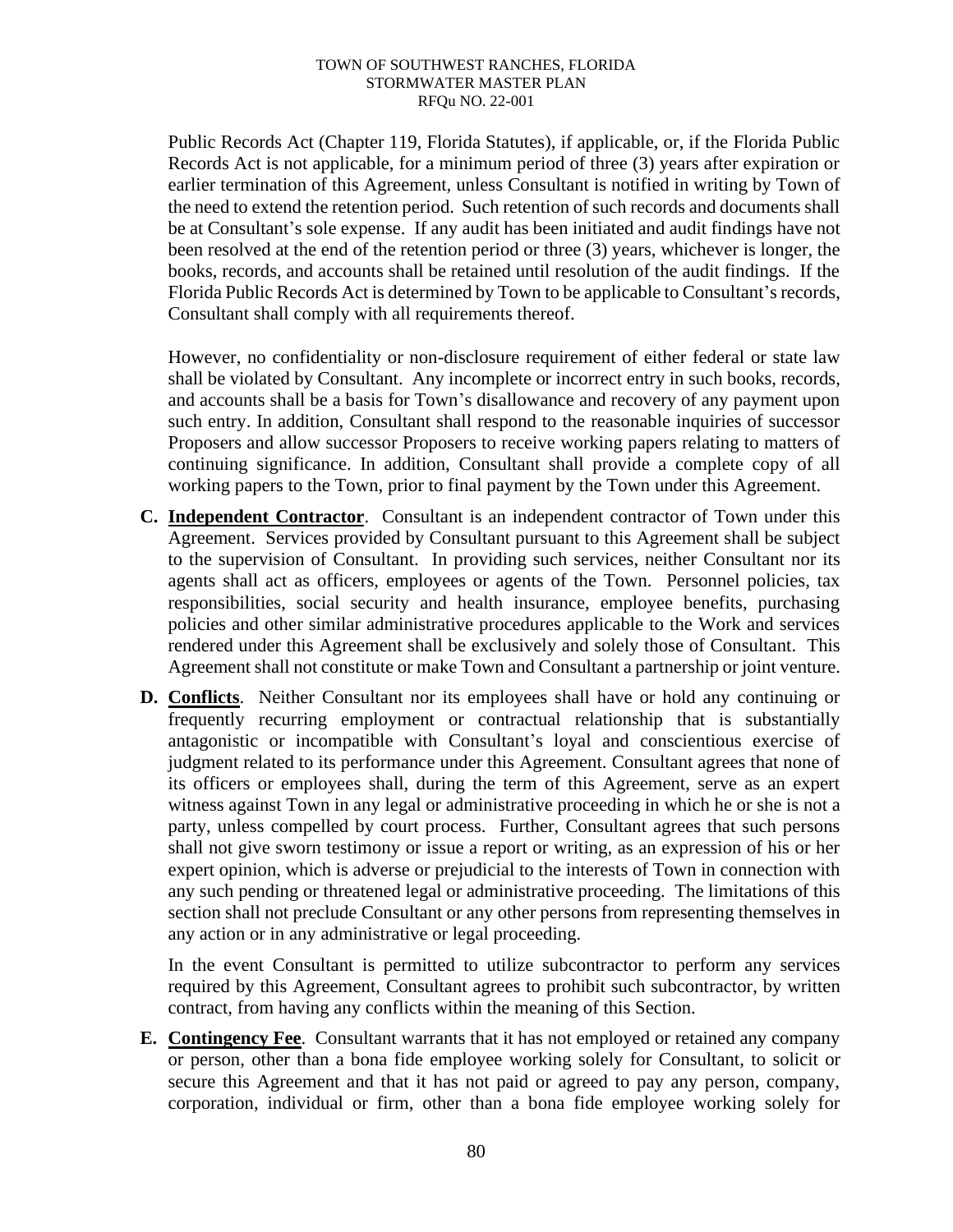Consultant, any fee, commission, percentage, gift, or other consideration contingent upon or resulting from the award or making of this Agreement. For a breach or violation of this provision, Town shall have the right to terminate this Agreement without liability and, at its discretion, to deduct from the Agreement price or otherwise recover the full amount of such fee, commission, percentage, gift or consideration.

- **F. Materiality and Waiver of Breach**. Town and Consultant agree that each requirement, duty, and obligation set forth herein is substantial and important to the formation of this Agreement and, therefore, is a material term hereof. Town's failure to enforce any provision of this Agreement shall not be deemed a waiver of such provision or modification of this Agreement. A waiver of any breach of a provision of this Agreement shall not be deemed a waiver of any subsequent breach and shall not be construed to be a modification of the terms of this Agreement.
- **G. Joint Preparation**. Town and Consultant both acknowledge that they have sought and received whatever competent advice and legal counsel as was necessary for them to form a full and complete understanding of all rights and obligations herein and that the preparation of this Agreement has been their joint effort. The language agreed to herein express their mutual intent and the resulting document shall not, solely as a matter of judicial construction, be construed more severely against one of the parties than the other.
- **H. Drug**-**Free Workplace**. Consultant shall maintain a drug-free workplace.
- **I. Headings**. Headings are for convenience of reference only and shall not be considered in any interpretation of this Agreement.
- **J. Binding Authority**. Each person signing this Agreement on behalf of either party individually warrants that he or she has full legal power to execute this Agreement on behalf of the party for whom he or she is signing, and to bind and obligate such party with respect to all provisions contained in this Agreement.
- **K. Truth**-**in-Negotiation Certificate**. Signature of this Agreement by Consultant shall act as the execution of a truth-in-negotiation certificate stating that wage rates and other factual unit costs supporting the compensation of this Agreement are accurate, complete, and current at the time of contracting.

**IN WITNESS WHEREOF**, the parties have made and executed this Agreement on the respective dates under each signature: \_\_\_\_\_\_\_\_\_\_\_\_\_\_\_\_\_\_, and the TOWN OF SOUTHWEST